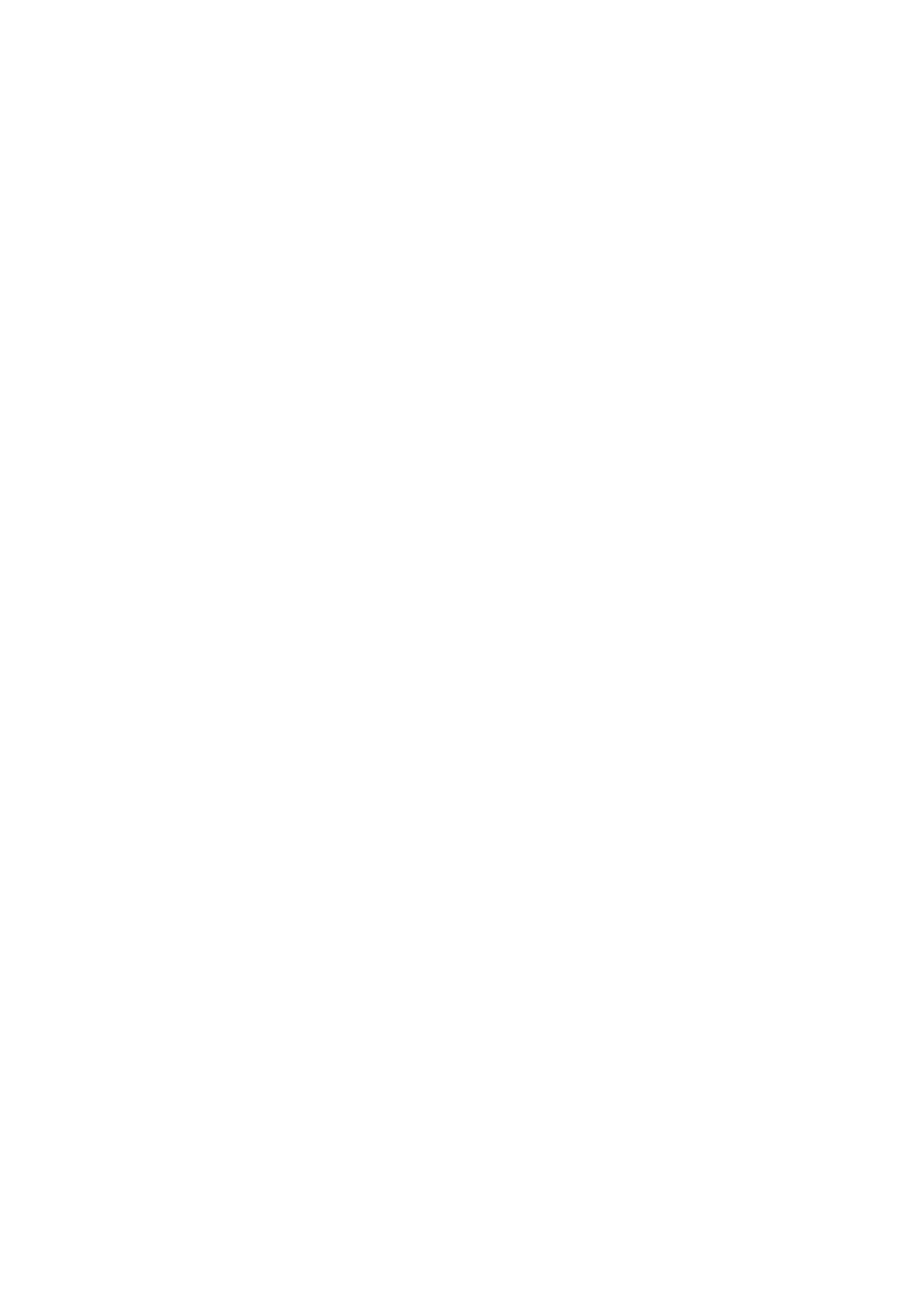### Algebraic and Combinatorial Aspects of Group-Based Models

Kaie Kubjas

Dissertation

eingereicht am Fachbereich Mathematik und Informatik der Freien Universität Berlin

Betreuer: Prof. Dr. Christian Haase, Prof. Dr. Klaus Altmann

Erstgutachter: Prof. Dr. Klaus Altmann Zweitgutachter: Prof. Dr. Christian Haase Drittgutachter: Prof. Christopher A. Manon, PhD

Tag der Disputation: 31. Mai 2013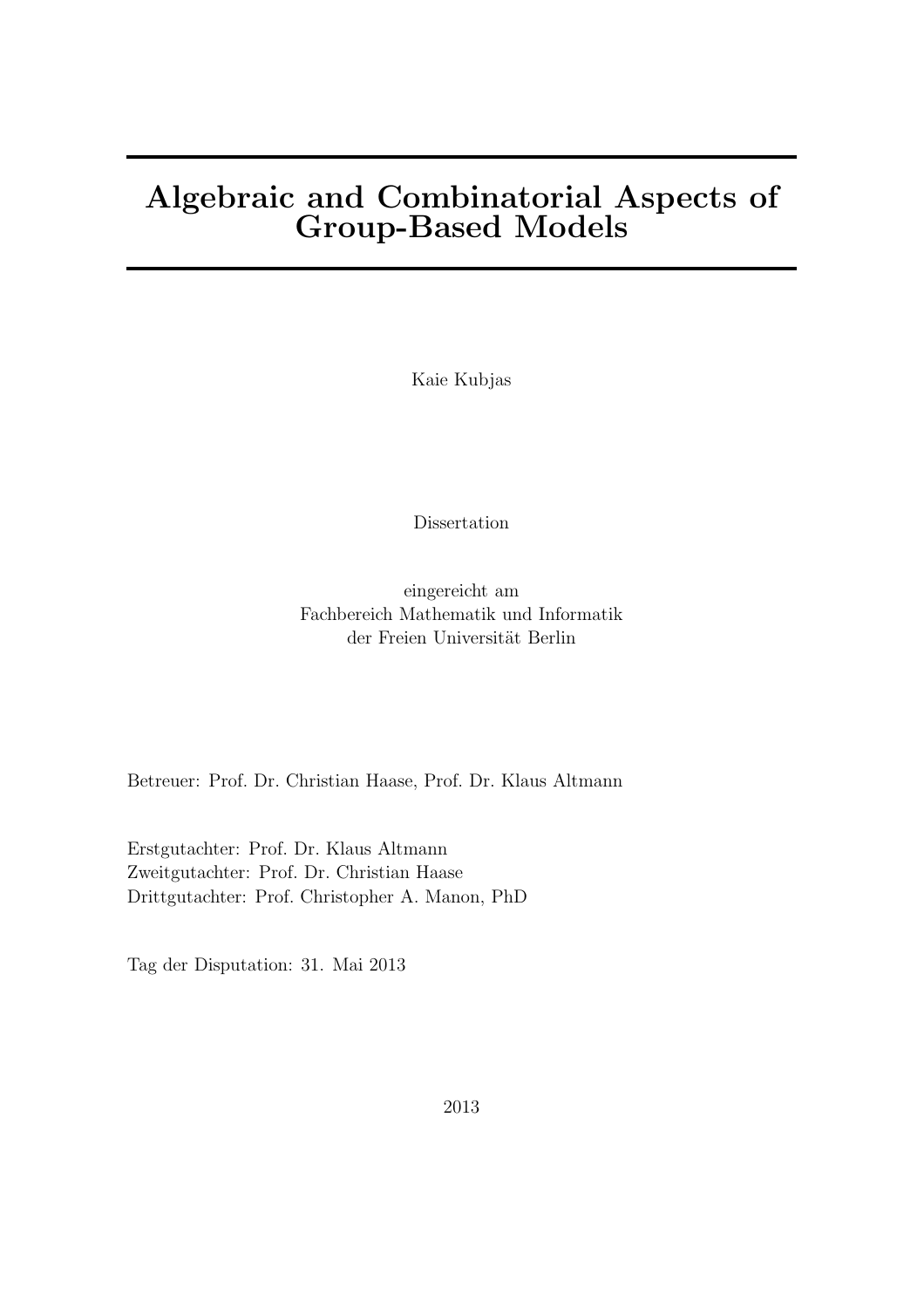### Eidesstattliche Erklärung

Gemäß §7 (4) der Promotionsordnung des Fachbereichs Mathematik und Informatik der Freien Universität Berlin versichere ich hiermit, dass ich alle Hilfsmittel und Hilfen angegeben und auf dieser Grundlage die Arbeit selbständig verfasst habe. Des Weiteren versichere ich, dass ich diese Arbeit nicht schon einmal zu einem früheren Promotionsverfahren eingereicht habe.

Berlin, den

Kaie Kubjas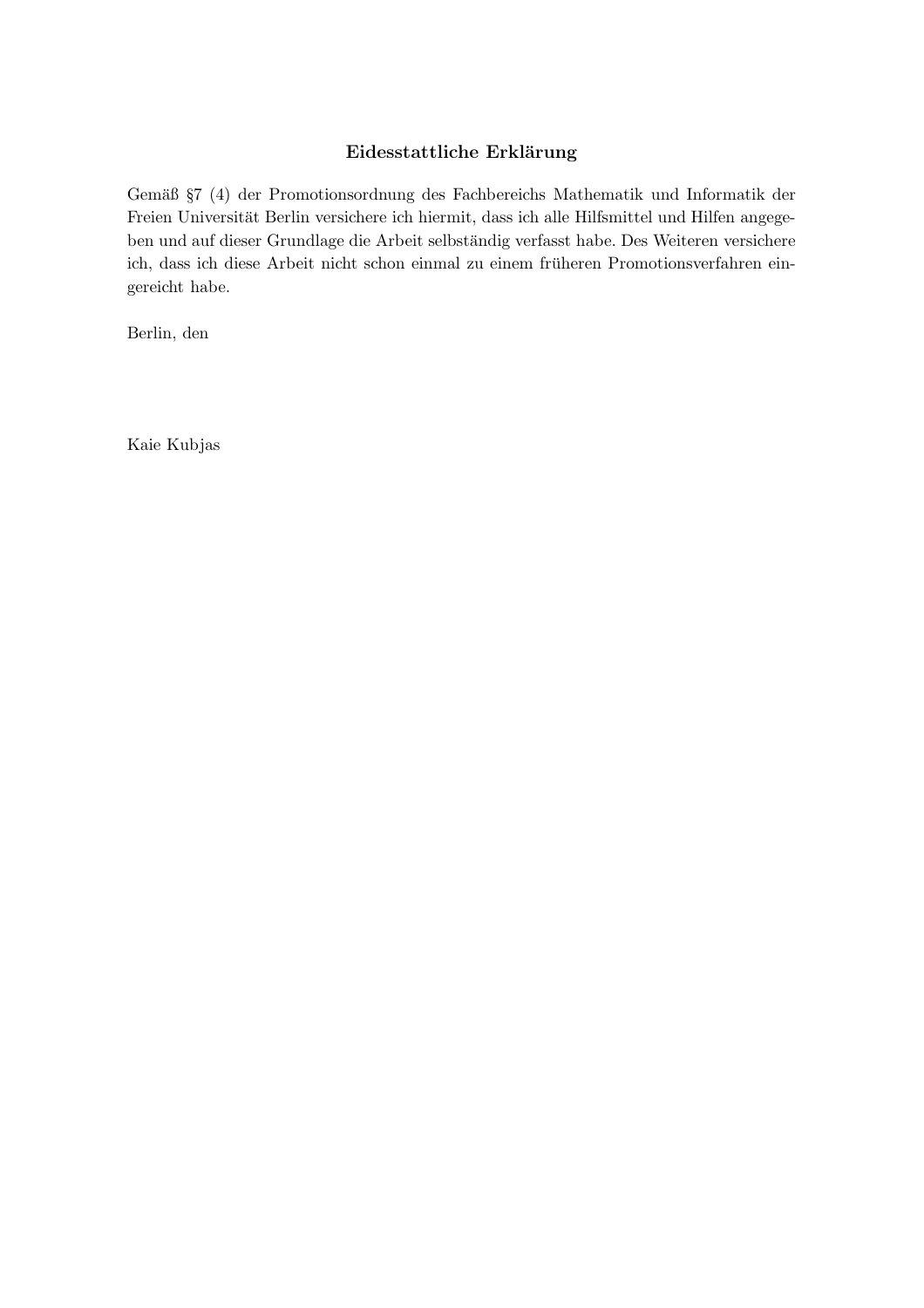## Preface

The aim of this thesis is to study discrete structures associated with group-based models. Group-based models are statistical models on phylogenetic trees that can be parametrized by polynomial maps. The algebraic varieties given by these polynomial maps are toric. By the well-known correspondence between toric varieties and polyhedral fans, we can associate discrete structures, such as lattice polytopes and affine semigroups, with groupbased models.

We follow three main lines in this dissertation. In Chapters [2](#page-22-0) and [3,](#page-33-0) we study the Hilbert polynomials of group-based models. This is motivated by a result of Buczyńska and Wisniewski stating that the Hilbert polynomial of the Jukes-Cantor binary model on a trivalent tree does not depend on the shape of the tree [\[BW07\]](#page-88-0). In Chapter [2,](#page-22-0) we give a simple combinatorial proof to this statement, and in Chapter [3,](#page-33-0) we show that the analogous statement does not hold for the Kimura 3-parameter model.

In Chapters [4](#page-38-0) and [5,](#page-48-0) we study the phylogenetic semigroups on graphs that generalize the Jukes-Cantor binary model on trees [\[Buc12,](#page-88-1) [BBKM11\]](#page-88-2). In Chapter [4,](#page-38-0) we study the maximal degrees of the minimal generators of these semigroups. In Chapter [5,](#page-48-0) we investigate the minimal generators of the phylogenetic semigroups on graphs with a few holes, extending the work of Buczyńska  $[Buc12]$ .

Finally, in Chapter [6,](#page-69-0) we establish a connection between Berenstein-Zelevinsky triangles from representation theory and group-based models. This is motivated by the recent work of Sturmfels, Xu, and Manon related to conformal block algebras [\[SX10,](#page-91-0) [Man09,](#page-90-0) [Man12a\]](#page-90-1).

Acknowledgments. I am grateful to Christian Haase for his advice, for the mathematical discussions, and for introducing me to senior mathematicians. I am grateful to Klaus Altmann for his support and help in Berlin. I appreciate the contribution of Andreas Paffenholz for co-advising me during the first year of my doctorate and for being a great office mate.

I am grateful to my coauthors, Weronika Buczyńska, Jarek Buczyński, and Mateusz Micha lek, for the enriching experience of writing a joint paper. I am grateful to Christopher Manon for the discussions and for answering numerous questions about conformal blocks. I thank Juhan Aru, Nikolai Beck, Bruno Benedetti, Rostislav Devyatov, Elizabeth Gross, Andreas Hochenegger, Nathan Ilten, Thomas Kahle, Lars Kastner, Paul Larsen, Emerson Leon, Benjamin Lorenz, Lars Petersen, Sonja Petrovic, Jose Rodriguez, Joseph Rusinko, Raman Sanyal, Bernd Sturmfels, Seth Sullivant, and Robert Vollmert for useful conversations, explanations, suggestions, and comments. I thank Lars Kastner, Ivo Kubjas,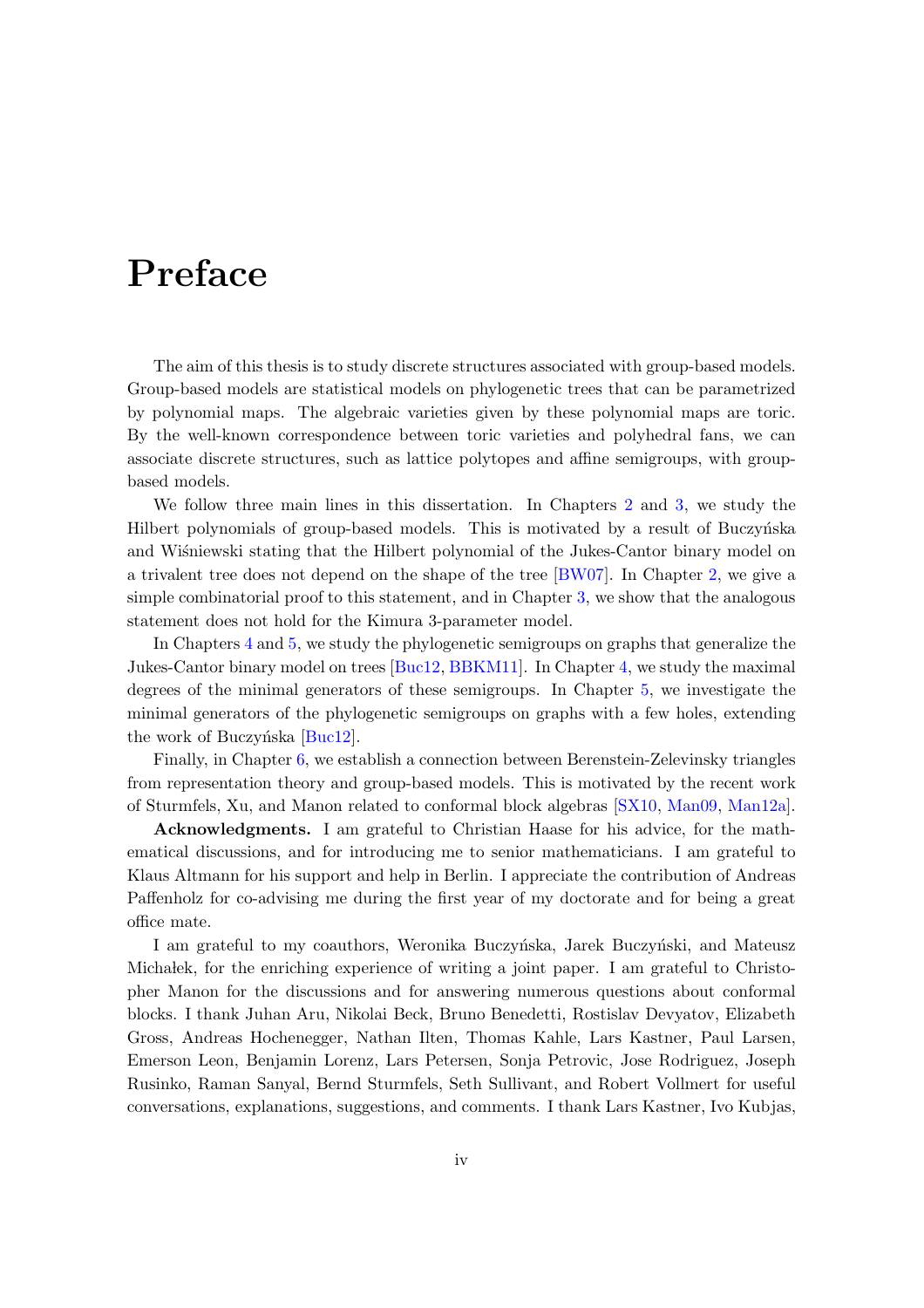and Benjamin Lorenz for their help with the mathematical software.

I am thankful to Karim Adiprasito, Nathan Ilten, Shahrad Jamshidi, Thomas Kahle, and Henning Meyer for reading parts of this dissertation and for providing useful feedback. I am also thankful to Albert Haase, Lars Kastner, Matthias Lenz, and Marianne Merz for helping me with the language and grammar. I thank Francesco Grande and Jean-Philippe Labbé for patiently listening to my practice talks.

The funding of Berlin Mathematical School has made it possible for me to write this dissertation and participate in conferences. Secretaries Silvia Hoemke and Mary Metzler-Kliegl, as well as the staff of Berlin Mathematical School, have been consistently helpful in answering practical questions. I thank Jaan Aru, Laura Hinsch, and Marek Tooming for their hospitality during my visits to Frankfurt.

I am thankful to my office mates Lennart Claus (in our memories), Gerrit Gruben, Alwaleed Kamel, Benjamin Lorenz, and Loes Schenkeveld for their company. I thank María Angélica Cueto, Emerson Leon, Michael Payne, and Eyal Ron for their encouragement and for all their help. I am grateful to Liron Solovey for his daily support during the writing of this thesis.

I would like to dedicate this dissertation to my parents and my brother for their allencompassing support.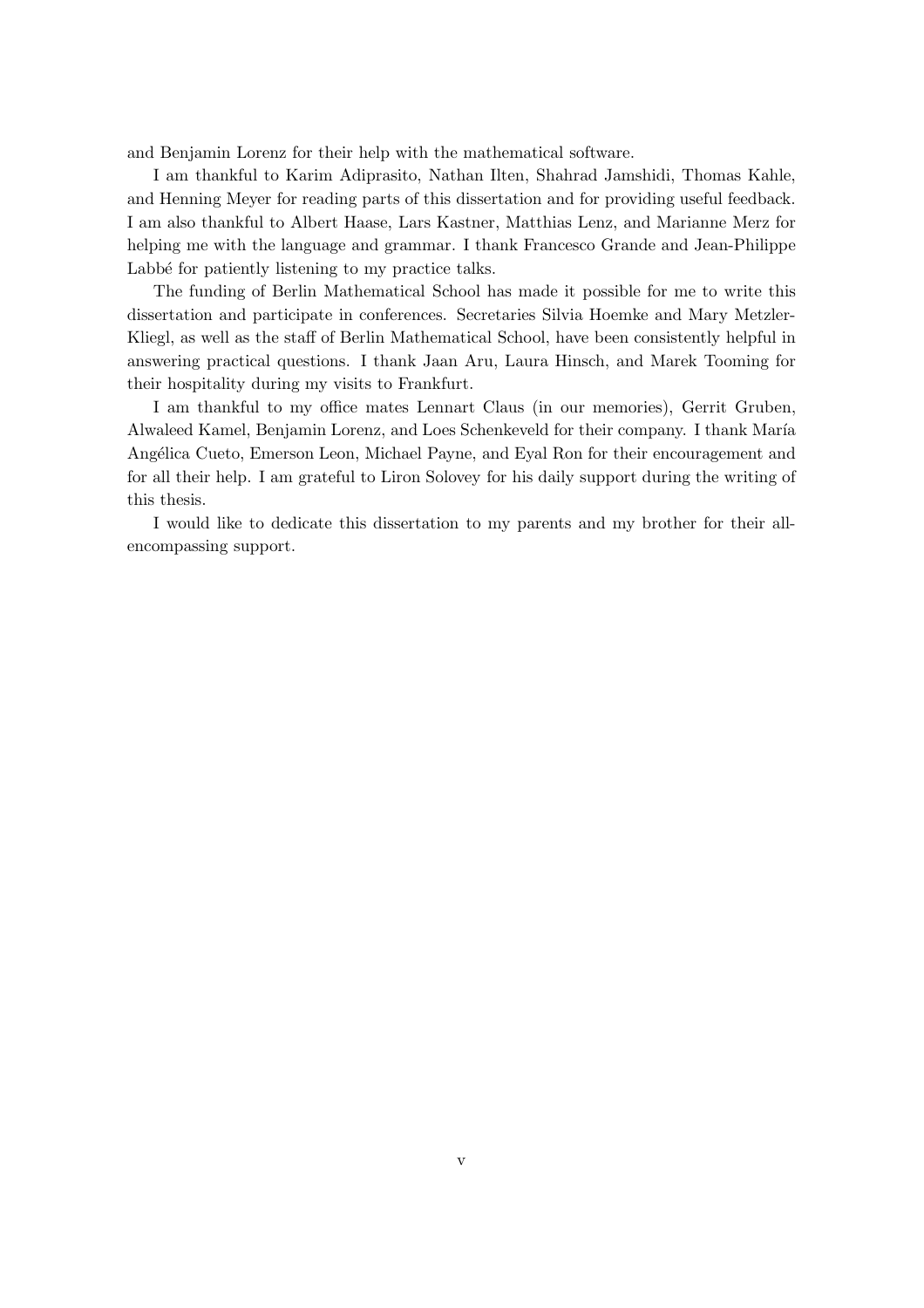# <span id="page-6-0"></span>**Contents**

| <b>Introduction</b><br>1 |                                                          |                                                              |                |  |
|--------------------------|----------------------------------------------------------|--------------------------------------------------------------|----------------|--|
| 1.                       |                                                          | <b>Preliminaries</b>                                         |                |  |
|                          | 1.1                                                      |                                                              | 3              |  |
|                          | 1.2                                                      |                                                              | $\overline{4}$ |  |
|                          | 1.3                                                      |                                                              | 6              |  |
|                          | 1.4                                                      |                                                              | $8\,$          |  |
|                          | 1.5                                                      |                                                              | 12             |  |
| $\bf{2}$                 |                                                          | Combinatorial Proof of a Theorem by Buczyńska and Wiśniewski | 15             |  |
|                          | 2.1                                                      |                                                              | 15             |  |
|                          | 2.2                                                      |                                                              | 16             |  |
|                          | 2.3                                                      |                                                              | 19             |  |
| $\bf{3}$                 | Hilbert Polynomial of the Kimura 3-Parameter Model       |                                                              |                |  |
|                          | 3.1                                                      |                                                              | 26             |  |
|                          | 3.2                                                      |                                                              | 27             |  |
|                          | 3.3                                                      |                                                              | 28             |  |
| 4                        |                                                          | Degrees of Minimal Generators of Phylogenetic Semigroups     | 31             |  |
|                          | 4.1                                                      |                                                              | 31             |  |
|                          | 4.2                                                      |                                                              | 32             |  |
|                          | 4.3                                                      |                                                              | 35             |  |
|                          | 4.4                                                      |                                                              | 37             |  |
| $\bf{5}$                 | Low Degree Minimal Generators of Phylogenetic Semigroups |                                                              | 41             |  |
|                          | 5.1                                                      |                                                              | 41             |  |
|                          | 5.2                                                      |                                                              | 42             |  |
|                          | 5.3                                                      |                                                              | 46             |  |
|                          | 5.4                                                      |                                                              | 47             |  |
|                          | 5.5                                                      |                                                              | 53             |  |
|                          | 5.6                                                      |                                                              | 59             |  |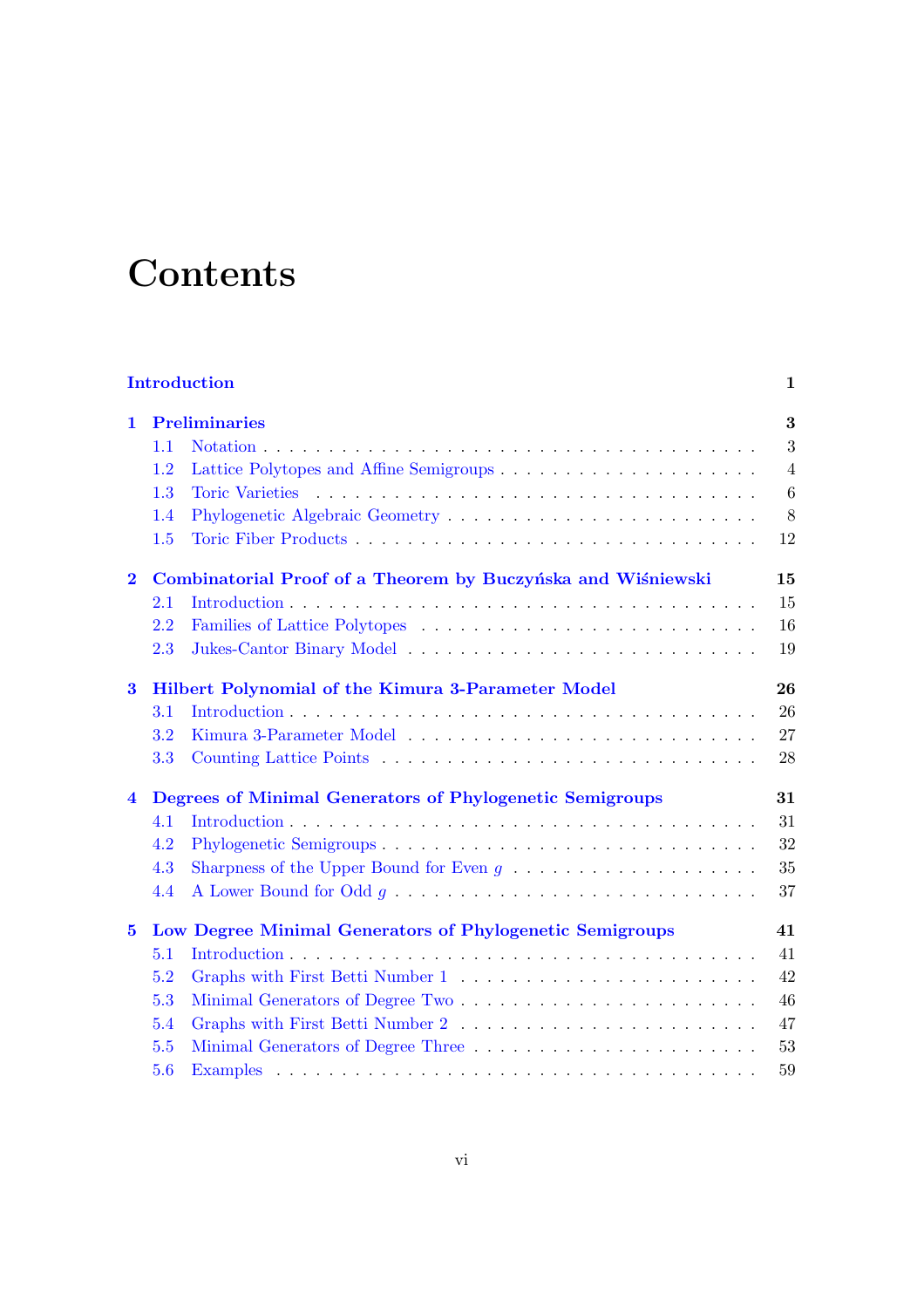| 6 | <b>Group-Based Models and Berenstein-Zelevinsky Triangles</b>         |     |  |  |
|---|-----------------------------------------------------------------------|-----|--|--|
|   | 6.1                                                                   | 62  |  |  |
|   |                                                                       | -63 |  |  |
|   | 6.3 Connection Between Group-Based Models and BZ Triangles 66         |     |  |  |
|   | A Program Code: Hilbert Polynomial of the Kimura 3-Parameter Model 71 |     |  |  |
|   | <b>B</b> Zusammenfassung                                              |     |  |  |
|   | <b>Bibliography</b>                                                   |     |  |  |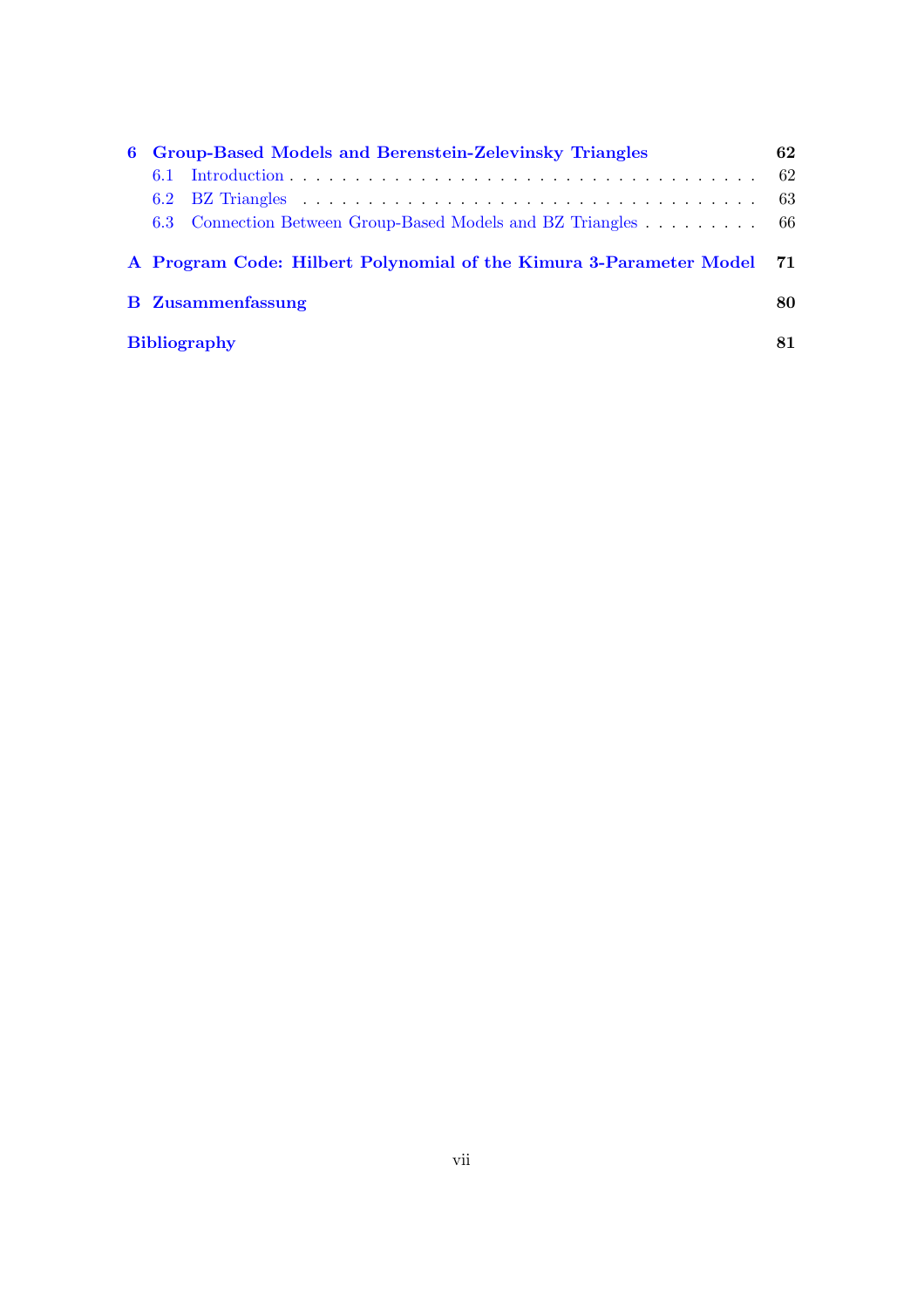## Introduction

Algebraic statistics uses algebro-geometric and combinatorial methods to study problems in statistics. As a side effect, algebraic statistics leads to advances in algebraic geometry and combinatorics. One of the first articles in algebraic statistics was [\[DS98\]](#page-88-3) by Diaconis and Sturmfels in 1998. Since then the development of the field has been rapid and several books have been written [\[PRW01,](#page-91-1) [PS05,](#page-91-2) [DSS09,](#page-89-0) [Wat09\]](#page-91-3).

Phylogenetic algebraic geometry is part of algebraic statistics that explores phylogenetic statistical models on trees. Phylogenetics is the study of evolution of species based on genetic information, see [\[Fel04,](#page-89-1) [SS05a\]](#page-91-4). Phylogenetic models on trees can be parametrized by polynomial maps. Hence, there are algebraic varieties associated with them, which are main objects of study in phylogenetic algebraic geometry.

Group-based models are special phylogenetic models that are invariant under the action of an abelian group. They are especially interesting to combinatorialists, because algebraic varieties associated with them are toric varieties [\[ES93,](#page-89-2) [SSE93\]](#page-91-5). There is a well-known correspondence between toric varieties and discrete structures, such as affine semigroups and lattice polytopes. The central theme of this dissertation is the study of these discrete structures associated with group-based models.

The starting points of this dissertation are two results by Buczynska and Wisniewski in [\[BW07\]](#page-88-0). The first result of Buczyńska and Wisniewski characterizes the Hilbert polynomial of the algebraic variety associated with the Jukes-Cantor binary model on a tree. Specifically, they showed that this polynomial depends only on the number of leaves of the trivalent tree and not on its topological structure. Their proof relies on deformation theory. In joint work with Haase and Paffenholz, we give a simple combinatorial proof of this statement in Chapter [2:](#page-22-0)

Main Result 1. There is a combinatorial proof using piecewise affine unimodular maps that the Hilbert polynomial of the Jukes-Cantor binary model does not depend on the shape of the tree.

In Chapter [3,](#page-33-0) we show that analogous statement is not true for the Kimura 3-parameter model, which is the group-based model with the underlying group  $\mathbb{Z}_2 \times \mathbb{Z}_2$ :

Main Result 2 ([\[Kub12\]](#page-90-2), Proposition 1). The Hilbert polynomial of the Kimura 3-parameter model depends on the shape of the tree.

This result appeared in [\[Kub12\]](#page-90-2). In [\[DM12\]](#page-88-4), Donten-Bury and Michalek showed for several other group-based models that the Hilbert polynomial depends on the shape of the tree.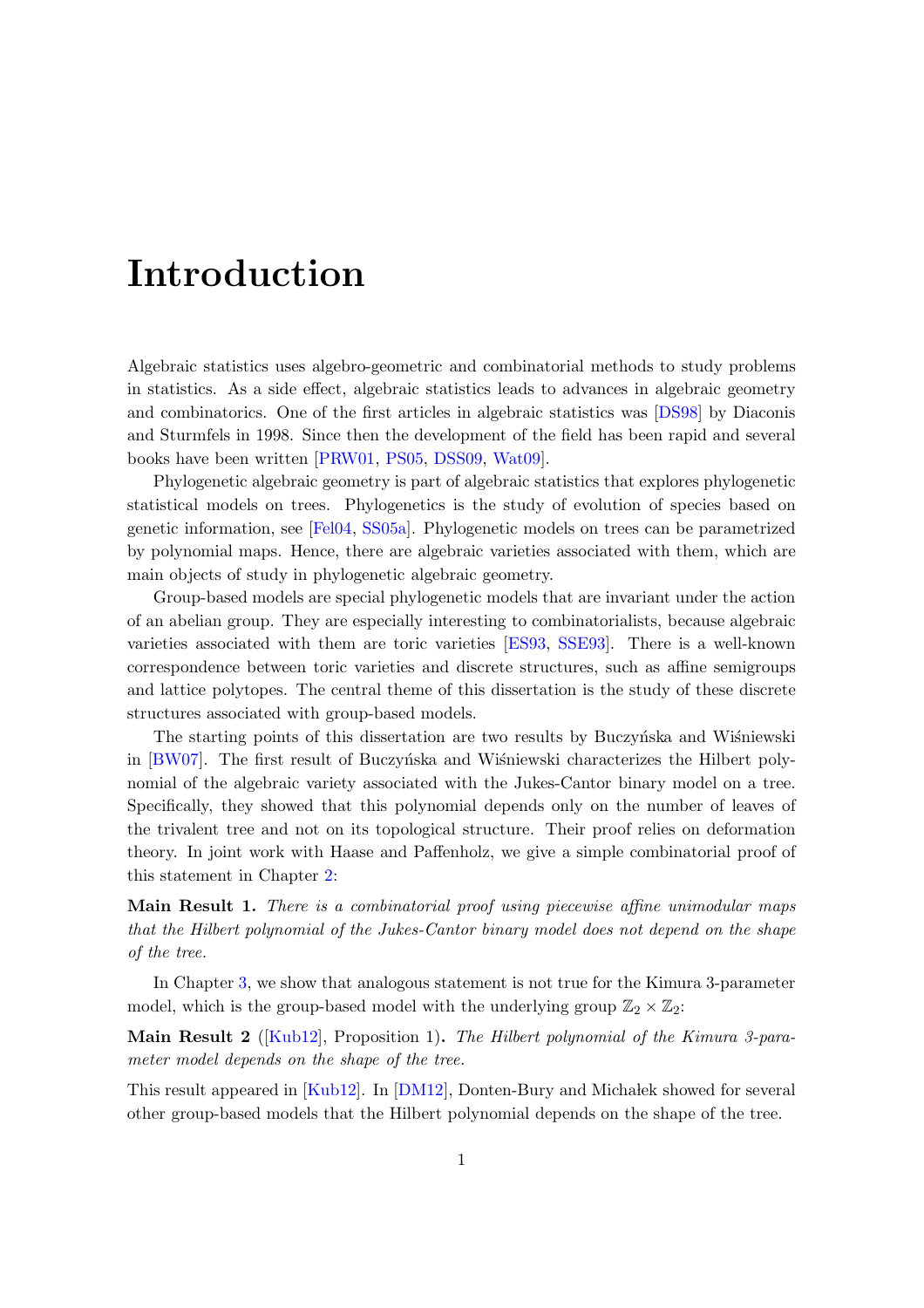The second result of Buczynska and Wisniewski states that the algebraic variety associated with the Jukes-Cantor binary model on a trivalent tree is normal. Thus the corresponding affine semigroup is generated in degree one  $[BW07]$ . Buczyńska introduced the phylogenetic semigroups on trivalent graphs as a generalization of the affine semigroups associated with the Jukes-Cantor binary model on trees [\[Buc12\]](#page-88-1).

In joint work with Buczyńska, Buczyński, and Michalek [\[BBKM11\]](#page-88-2), we defined the phylogenetic semigroups on arbitrary graphs and studied the maximal degree of the minimal generating set of the phylogenetic semigroup on a graph with first Betti number g. We showed that  $g + 1$  is an upper bound for this degree [\[BBKM11,](#page-88-2) [Mic12\]](#page-90-3). In Chapter [4,](#page-38-0) we present the part of [\[BBKM11\]](#page-88-2) where we study lower bounds for this degree:

**Main Result 3** ([\[BBKM11\]](#page-88-2), Example 4.9). For g even, there is a graph with first Betti number q such that the maximal degree of the minimal generating set of its phylogenetic semigroup is  $q + 1$ . For q odd, there is a graph with first Betti number q such that this maximal degree is g.

The minimal generating sets of phylogenetic semigroups have been described for trivalent trees [\[BW07\]](#page-88-0) and for the trivalent graphs with first Betti number 1 [\[Buc12\]](#page-88-1). In Chapter [5,](#page-48-0) we extend these results in several ways. We characterize the minimal generators of degree  $d \leq 2$  of the phylogenetic semigroup on any trivalent graph. Moreover, for any graph with first Betti number  $g \leq 1$  and for any trivalent graph with first Betti number 2 we describe the minimal generating set of its phylogenetic semigroup.

Based on the work of Sturmfels and Xu [\[SX10\]](#page-91-0), Manon showed that the semigroup algebras of phylogenetic semigroups are toric degenerations of the  $SL_2(\mathbb{C})$  conformal block algebras [\[Man09\]](#page-90-0). Moreover, in [\[Man12a\]](#page-90-1) he showed that semigroup algebras of rank two graded Berenstein-Zelevinsky triangles are toric degenerations of  $SL_3(\mathbb{C})$  conformal block algebras.

It follows from this result of Manon that the Hilbert polynomial of the semigroup of rank two graded BZ triangles on a trivalent tree does not depend on the shape of the tree. This generalizes the result of Buczyńska and Wisniewski that the Hilbert polynomial of the Jukes-Cantor binary model on a trivalent tree does not depend on the shape of the tree, which was not generalizable to other group-based models  $\kappa$ Kub12, DM12.

Motivated by these results we ask how group-based models and BZ triangles are related to each other. In Chapter [6,](#page-69-0) we establish a connection between semigroups associated with the group-based model with the underlying group  $\mathbb{Z}_{r+1}$  and rank r BZ triangles:

Main Result 4. A semigroup associated with the group-based model with the underlying group  $\mathbb{Z}_{r+1}$  is included in the projection of the semigroup of rank r BZ triangles to highest weights. For  $r = 1, 2$ , the equality holds.

This theorem is a part of joint work with Christoper Manon.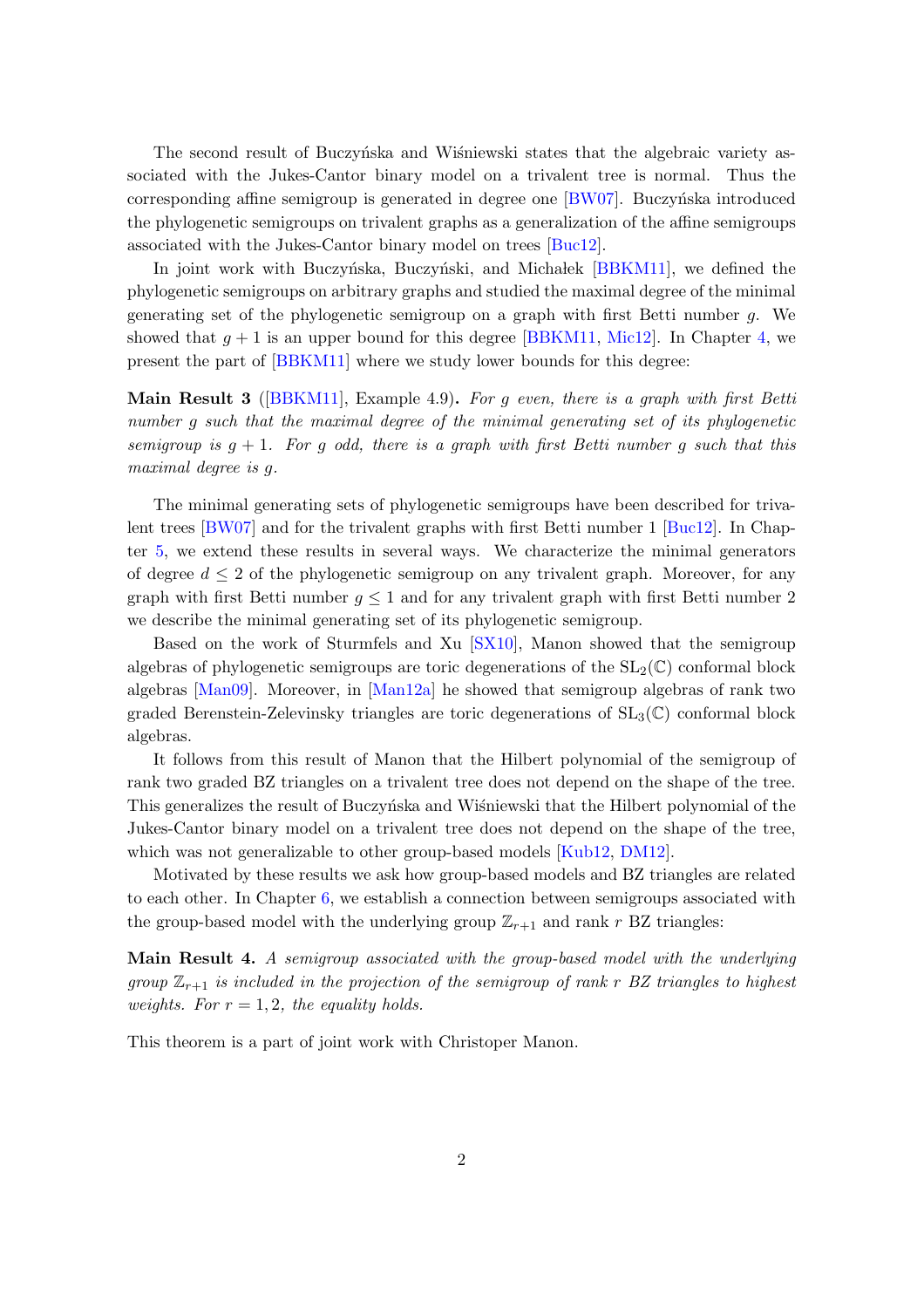# <span id="page-10-0"></span>Chapter 1

## Preliminaries

This is an introductory chapter. We will cover basic topics that will be used throughout the dissertation. In Section [1.1,](#page-10-1) we will explain our notation. In Section [1.2,](#page-11-0) we will introduce lattice polytopes and affine semigroups. In Section [1.3,](#page-13-0) we will recall the basics about toric varieties, and discuss the correspondence between lattice polytopes and toric varieties. Section [1.4](#page-15-0) contains an introduction to phylogenetic algebraic geometry. Finally, we will cover toric fiber products in Section [1.5.](#page-19-0)

### <span id="page-10-1"></span>1.1 Notation

For  $n \in \mathbb{N}$ , we denote  $[n] = \{1, 2, ..., n\}$ . Let  $u = (u_1, ..., u_d) \in \mathbb{Z}^d$ . We denote by  $x^u$  the monomial  $x_1^{u_1} \cdot \ldots \cdot x_d^{u_d}$ . Let  $\mathcal{A} = \{a_1 \ldots, a_n\} \subset \mathbb{R}^d$  be a set of real vectors. We denote by  $\mathbb{N} \mathcal{A} = \{ \sum n_i a_i : n_i \in \mathbb{N} \}$  the affine semigroup generated by  $\mathcal{A}$ , by  $\mathbb{Z} \mathcal{A} = \{ \sum n_i a_i : n_i \in \mathbb{Z} \}$ the lattice generated by A, by  $\text{conv}(\mathcal{A}) = \{\sum \lambda_i a_i : 0 \leq \lambda_i \leq 1, \sum \lambda_i = 1\}$  the convex hull of A, and by  $cone(\mathcal{A}) = \{\sum \lambda_i a_i : \lambda_i \geq 0\}$  the cone generated by A.

Let  $G$  be a graph. The valency or degree of a vertex is the number of edges attached to it (a loop counts twice). A graph is trivalent, if all its vertices have degree one or three. Degree one vertices are called leaves, edges attached to them are called leaf edges. Vertices that are not leaves are called inner nodes, and edges that are not leaf edges are called inner edges. We denote vertices by  $V$ , leaves by  $L$ , inner nodes by  $I$ , and edges by  $E$ . Where necessary, we also use  $V(G)$ ,  $L(G)$ ,  $I(G)$ , and  $E(G)$ . A claw tree is a tree with one inner node. The claw tree with three leaves is called tripod. We denote the disjoint sum of graphs  $G_1$  and  $G_2$  by  $G_1 \sqcup G_2$ . We denote by  $G^e$  the graph obtained from G by cutting an internal edge  $e$ . More specifically, cutting an internal edge  $e$  means replacing  $e$  by two leaf edges  $e_1$  and  $e_2$  where  $\partial_1(e_1) = \partial_1(e)$  and  $\partial_1(e_2) = \partial_2(e)$ . Here  $\partial_1(e), \partial_2(e)$  denote endpoints of an edge e. Let  $G_1$  and  $G_2$  be graphs with distinguished leaves  $l_1$  and  $l_2$ , respectively. We denote by  $G_1 \star G_2$  their graft, that is the graph obtained from  $G_1$  and  $G_2$  by removing leaves  $l_1, l_2$ , and identifying corresponding leaf edges.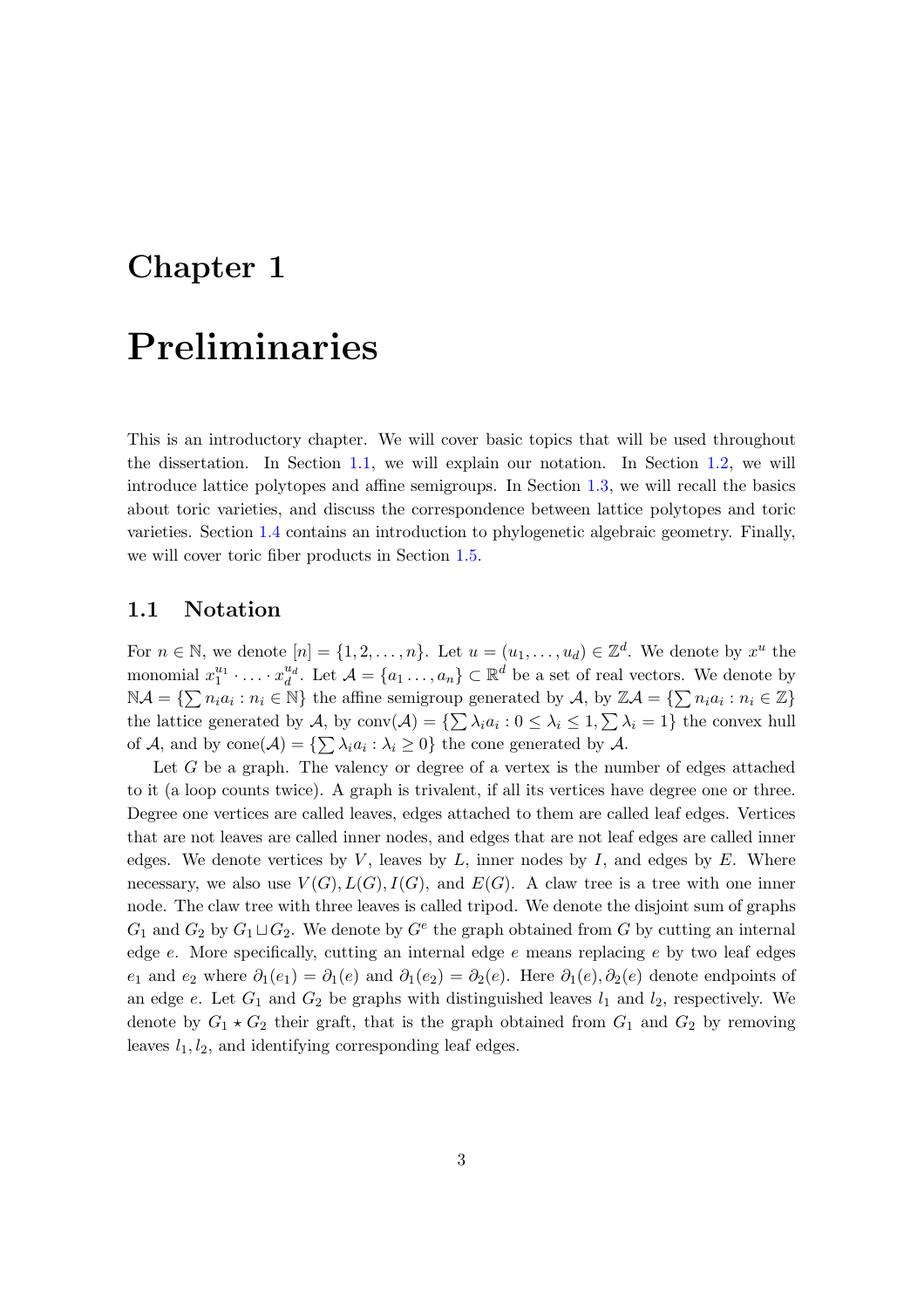### <span id="page-11-0"></span>1.2 Lattice Polytopes and Affine Semigroups

In this section, we will cover basics about lattice polytopes and affine semigroups. We assume some familiarity with polyhedra, see for example  $[Zie95, Gri03]$ . Definitions in this section are based on [\[Zie95,](#page-91-6) [MS05,](#page-90-4) [CLS11,](#page-88-5) [Pie11\]](#page-91-7).

**Definition 1.1.** A lattice L is a free abelian group in  $\mathbb{R}^d$ . A lattice polytope  $P \subset \mathbb{R}^d$  with respect to a lattice  $L$  is a polytope whose vertices lie in a lattice  $L$ . If there is no confusion about the lattice, we often omit "with respect to a lattice  $L$ ". Lattice points of a lattice polytope P are the elements of  $P \cap L$ .

One typically considers lattice polytopes with respect to the standard lattice  $\mathbb{Z}^d$  or the lattice generated by the vertices of the polytope.

**Definition 1.2.** A subdivision S of a polytope  $P \subset \mathbb{R}^d$  is a finite collection of polytopes such that

- 1. the union  $\bigcup_{Q\in S}Q$  of polytopes in S is P,
- 2. if  $Q \in S$ , then all the faces of Q are also in S,
- 3. the intersection  $Q_1 \cap Q_2 \in S$  of two polytopes  $Q_1, Q_2 \in S$  is a face of both of  $Q_1$  and of  $Q_2$ .

A subdivision is a triangulation if all the polytopes in S are simplices.

Let  $\mathcal{A} = \{a_1, \ldots, a_n\} \subset P$  be a point configuration containing vertices of P, and  $\omega$  a vector in  $\mathbb{R}^n$ . The lower hull of conv $\{(a_1,\omega_1),\ldots,(a_n,\omega_n)\}\subset\mathbb{R}^{d+1}$  gives a subdivision  $S_{\omega}$ of P. More specifically,  $conv\{a_{i_1},...,a_{i_k}\}\in S_\omega$  if and only if  $conv\{(a_{i_1},\omega_{i_1}),\ldots,(a_{i_k},\omega_{i_k})\}$ is a face of the lower hull. A subdivision that can be constructed in such a way is called a regular subdivision of P. When we want to give priority to the point configuration  $A$ , then we say a regular subdivision of A. A regular subdivision that is a triangulation is called a regular triangulation.

Let  $\pi : \mathbb{R}^d \to \mathbb{R}^{d'}$  be a projection map, and S' a subdivision of  $\pi(P)$ . Intersecting  $\pi^{-1}(Q)$  with P for each  $Q \in S'$  gives the *pullback subdivision*  $\pi^*S'$  of P.

A lattice simplex  $conv\{v_0, \ldots, v_d\} \subset \mathbb{R}^d$  is unimodular, if  $|det(v_1 - v_0, \ldots, v_d - v_0)| = 1$ . A triangulation by unimodular simplices is called a unimodular triangulation.

Sometimes we denote a subdivision S of a polytope P by  $\cup_{i=1}^{m} P_i$  where  $P_1, \ldots, P_m$  are the maximal dimensional polytopes in the subdivision,.

**Definition 1.3.** For  $k \in \mathbb{N}$ , the  $k^{th}$  dilation of a lattice polytope P is the lattice polytope

$$
kP = \{kx : x \in P\}.
$$

**Definition 1.4.** A lattice polytope  $P$  is normal if

$$
\underbrace{P \cap L + \ldots + P \cap L}_{k \text{ times}} = kP \cap L
$$

for all  $k \in \mathbb{N}$ .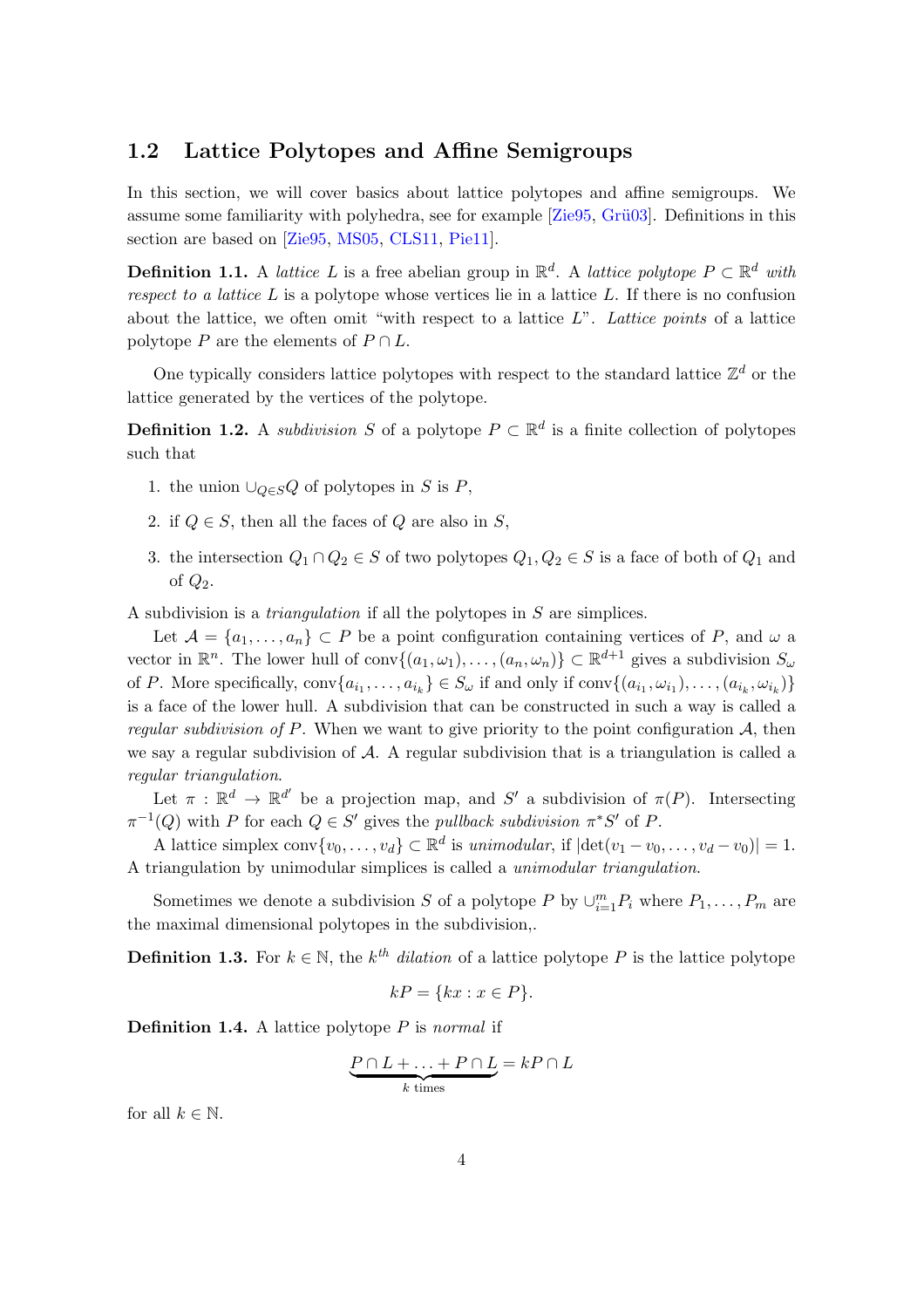The inclusion  $\subseteq$  always holds. Thus normality means that all lattice points of kP are generated by lattice points of P.

Definition 1.5. The function

$$
\operatorname{ehr}_P(k) = |kP \cap L|
$$

taking each  $k \in \mathbb{N}$  to the number of the lattice points in kP is the Ehrhart function of P.

**Theorem 1.6** ([\[MS05\]](#page-90-4), Theorem 12.2). The function  $\text{ehr}_P(k) : \mathbb{N} \to \mathbb{N}$  is a polynomial of degree equal to the dimension of P, named the Ehrhart polynomial of P.

Besides dimension, one can read other information about a lattice polytope from its Ehrhart polynomial. For example, the leading coefficient of this polynomial is equal to the volume of the lattice polytope.

<span id="page-12-0"></span>Example 1.7. The Ehrhart polynomial of

$$
P = \text{conv}\{(0,0,0), (1,1,0), (1,0,1), (0,1,1)\}
$$

with respect to the standard lattice  $\mathbb{Z}^3$  is

$$
e \ln P(k) = \frac{1}{3}k^3 + k^2 + \frac{5}{3}k + 1,
$$

and with respect to the lattice  $\{x \in \mathbb{Z}^3 : \sum_{i=1}^3 x_i \text{ is even}\}$  generated by the vertices of P is

$$
e \ln P(k) = \frac{1}{6}k^3 + k^2 + \frac{11}{6}k + 1.
$$

Definition 1.8. A function

$$
\phi : \mathbb{R}^d \to \mathbb{R}^d
$$

$$
x \mapsto Ax + b
$$

with  $A \in \mathbb{Z}^{d \times d}$ ,  $|\det(A)| = 1$ , and  $b \in \mathbb{Z}^d$  is affine unimodular.

**Lemma 1.9.** Let  $P \subset \mathbb{R}^d$  be a lattice polytope and  $\phi : \mathbb{R}^d \to \mathbb{R}^d$  an affine unimodular map. Then

$$
\operatorname{ehr}_P(k) = \operatorname{ehr}_{\phi(P)}(k).
$$

**Corollary 1.10** ([\[Kan98\]](#page-90-5), Proposition 5). Let  $P, Q \subset \mathbb{R}^d$  be lattice polytopes. If there are  $subdivisions \cup_{i=1}^{m} P_i, \cup_{i=1}^{m} Q_i$ , and a homeomorphism  $\phi : P \to Q$  such that

- 1.  $\phi(P_i) = Q_i \text{ for } i = 1, ..., m,$
- 2. the map  $\phi$  is affine unimodular on each  $P_i$ ,

then  $\text{ehr}_P(k)=\text{ehr}_Q(k)$ .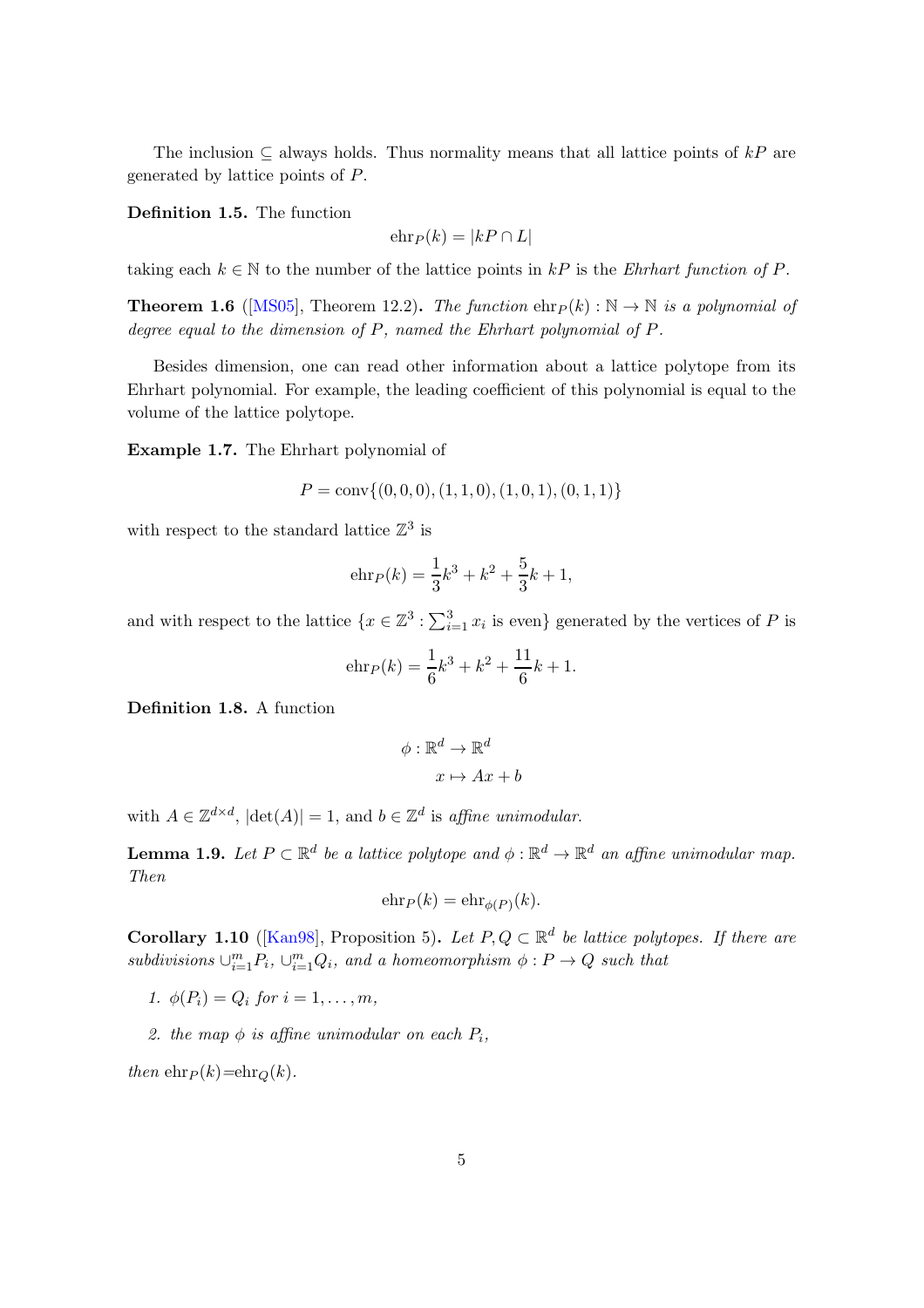**Definition 1.11.** A *semigroup* is a set S with an associative binary operation and an identity element. A *semigroup homomorphism* is a function between two semigroups that preserves the binary operation and the identity element. The semigroup  $S$  is an affine semigroup, if it is finitely generated and can be embedded in a lattice, i.e.  $S \cong N\mathcal{A}$  where  $\mathcal{A} = \{a_1, \ldots, a_n\} \subset L$ . If there exists a vector  $\omega \in \mathbb{R}^d$  such that  $a_i \cdot \omega \in \mathbb{N}$  for  $i = 1, \ldots, n$ , then we say that S is Z-graded with  $\deg(a_i) = a_i \cdot \omega$  for  $i = 1, \ldots, n$ .

Remark. A semigroup is often defined as a set with an associative binary operation, and a semigroup with an identity element is called a *monoid*. We stick with the notation in the field of combinatorial commutative algebra where an identity element is required from a semigroup.

**Example 1.12.** Let  $P \subset \mathbb{R}^d$  be a lattice polytope with respect to a lattice  $L \subset \mathbb{R}^d$ . Let  $S = \text{cone}(P \times \{1\}) \cap (L \times \{1\})$ . By Gordan's Lemma, S has a finite generating set, hence is an affine semigroup. We say that  $S$  is the affine semigroup associated with  $P$ . The affine semigroup  $S$  is normal if and only if  $P$  is normal. We usually consider  $S$  together with the Z-grading induced by the functional  $\omega = \{0, \ldots, 0, 1\} \in \mathbb{R}^{d+1}$ , i.e. the elements of  $(P \times \{1\}) \cap (L \times \{1\})$  have degree one. If the affine semigroup S is normal then it is generated by degree one elements.

### <span id="page-13-0"></span>1.3 Toric Varieties

Toric geometry is a part of algebraic geometry that can be studied using combinatorial tools. More specifically, there is a well-known correspondence between toric varieties and lattice polytopes. This correspondence is consistent with many properties of toric varieties and lattice polytopes such as dimension, normality, smoothness etc. As a result, questions about toric varieties can frequently be translated to the language of lattice polytopes, and solved using combinatorial methods. Toric varieties are also often used for testing theories in algebraic geometry.

In this section, we will introduce the basics of toric geometry, and then discuss the aforementioned correspondence between toric varieties and lattice polytopes. Standard references on toric geometry are [\[Oda88,](#page-91-8) [Ful93,](#page-89-4) [Stu96,](#page-91-9) [CLS11\]](#page-88-5). All definitions in this section are taken almost directly from [\[Stu96\]](#page-91-9).

Let  $\mathcal{A} = \{a_1, \ldots, a_n\}$  be a list of vectors in  $\mathbb{Z}^d$ . Let  $\pi$  be the semigroup homomorphism

$$
\pi : \mathbb{N}^n \to \mathbb{Z}^d
$$
  

$$
u = (u_1, \dots, u_n) \mapsto u_1 a_1 + \dots + u_n a_n.
$$

The image of  $\pi$  is the semigroup NA. The map  $\pi$  lifts to a semigroup algebra homomorphism

$$
\hat{\pi}: \mathbb{C}[x_1,\ldots,x_n] \to \mathbb{C}[t_1^{\pm 1},\ldots,t_d^{\pm 1}]
$$

$$
x_i \mapsto t^{a_i}.
$$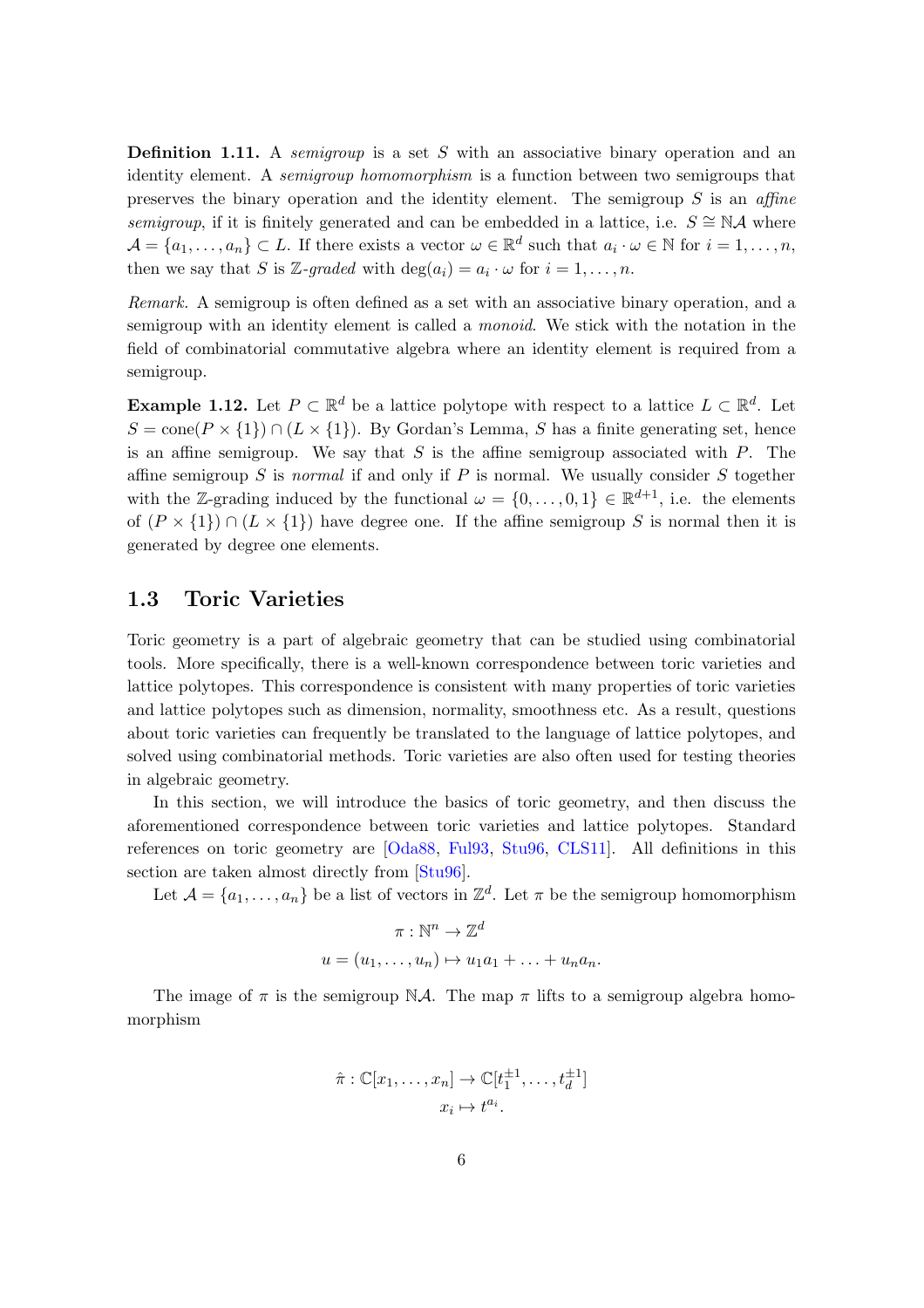**Definition 1.13.** A toric ideal is the kernel of  $\hat{\pi}$  for some A. It is denoted by  $I_A$ .

<span id="page-14-0"></span>**Definition 1.14.** An affine toric variety is the zero set of a toric ideal  $I_A$  in  $\mathbb{C}^n$ 

$$
\{x \in \mathbb{C}^n : f(x) = 0 \quad \forall f \in I_{\mathcal{A}}\}.
$$

It is denoted by  $Y_{\mathcal{A}}$ . A *projective toric variety* is the zero set of a homogeneous toric ideal  $I_{\mathcal{A}}$  in  $\mathbb{P}^{n-1}(\mathbb{C})$ . It is denoted by  $X_{\mathcal{A}}$ .

The varieties  $X_{\mathcal{A}}$  and  $Y_{\mathcal{A}}$  contain the torus  $(t^{a_1},...,t^{a_n})$  with  $t \in (\mathbb{C}^*)^d$  as a Zariski open subset. In general, one could define a toric variety as an irreducible variety containing a torus as a Zariski open subset such that the action of the torus on itself extends to an action on the variety [\[CLS11,](#page-88-5) Definition 3.1.1]. However, in this dissertation we assume that toric varieties are embedded as in Definition [1.14.](#page-14-0) Moreover, in contrast to [\[Ful93\]](#page-89-4) we do not require toric varieties to be normal.

Every vector  $u \in \mathbb{Z}^n$  can be written as  $u^+ - u^-$  where  $u^+$  is the non-negative and  $u^$ is the negative support of u. Let  $\ker(\pi)$  be the sublattice of  $\mathbb{Z}^n$  consisting of all vectors u with  $\pi(u^{+}) = \pi(u^{-})$ .

**Lemma 1.15** ([\[Stu96\]](#page-91-9), Corollary 4.3).  $I_A = :  $u \in \text{ker}(\pi) >$ .$ 

**Lemma 1.16** ([\[CLS11\]](#page-88-5), Proposition 1.1.11). An ideal  $I \subseteq \mathbb{C}[x_1,\ldots,x_n]$  is toric if and only if it is prime and generated by binomials.

Now we will study the correspondence between projective toric varieties and lattice polytopes, their Hilbert and Ehrhart polynomials, initial ideals and regular triangulations.

<span id="page-14-1"></span>**Lemma 1.17** ([\[Stu96\]](#page-91-9), Lemma 4.14). The ideal  $I_A$  is homogeneous if and only if there exists a vector  $\omega \in \mathbb{Q}^d$  such that  $a_i \cdot \omega = 1$  for  $i = 1, \ldots, n$ .

By the previous lemma, if  $I_A$  is homogeneous then the elements of A lie on an affine hyperplane of  $\mathbb{R}^d$ . Assuming this is the case, define the polytope  $P = \text{conv}(\mathcal{A})$ . It is a lattice polytope with respect to the lattice  $\mathbb{Z}A$ .

**Definition 1.18.** The Hilbert function of  $X_A$  is

 $\text{Hilb}_{\mathcal{A}}(k) = |\{a_{i_1} + \ldots + a_{i_k} : a_{i_1}, \ldots, a_{i_k} \in \mathcal{A}\}|, \quad k \geq 0.$ 

There exists a polynomial  $h_{\mathcal{A}}(k)$  such that  $h_{\mathcal{A}}(k) = Hilb_{\mathcal{A}}(k)$  for  $k \gg 0$ . It is called the Hilbert polynomial of  $X_{\mathcal{A}}$ .

Hilbert polynomials are important invariants of projective varieties. One can read the degree and dimension of a projective variety from its Hilbert polynomial, see [\[Har77\]](#page-89-5).

Instead of defining normality for projective varieties, we will use [\[CLS11,](#page-88-5) Proposition 2.2.18, Definition 2.3.14, Theorem 2.4.1] to state a modified version of [\[Stu96,](#page-91-9) Theorem 13.11] that is sufficient for our purposes.

<span id="page-14-2"></span>**Theorem 1.19** ([\[Stu96\]](#page-91-9), Theorem 13.11). If P is normal and  $A = P \cap \mathbb{Z}A$ , then the Hilbert polynomial  $h_A$  and the Ehrhart polynomial  $e$ hr $\bar{P}$  are equal.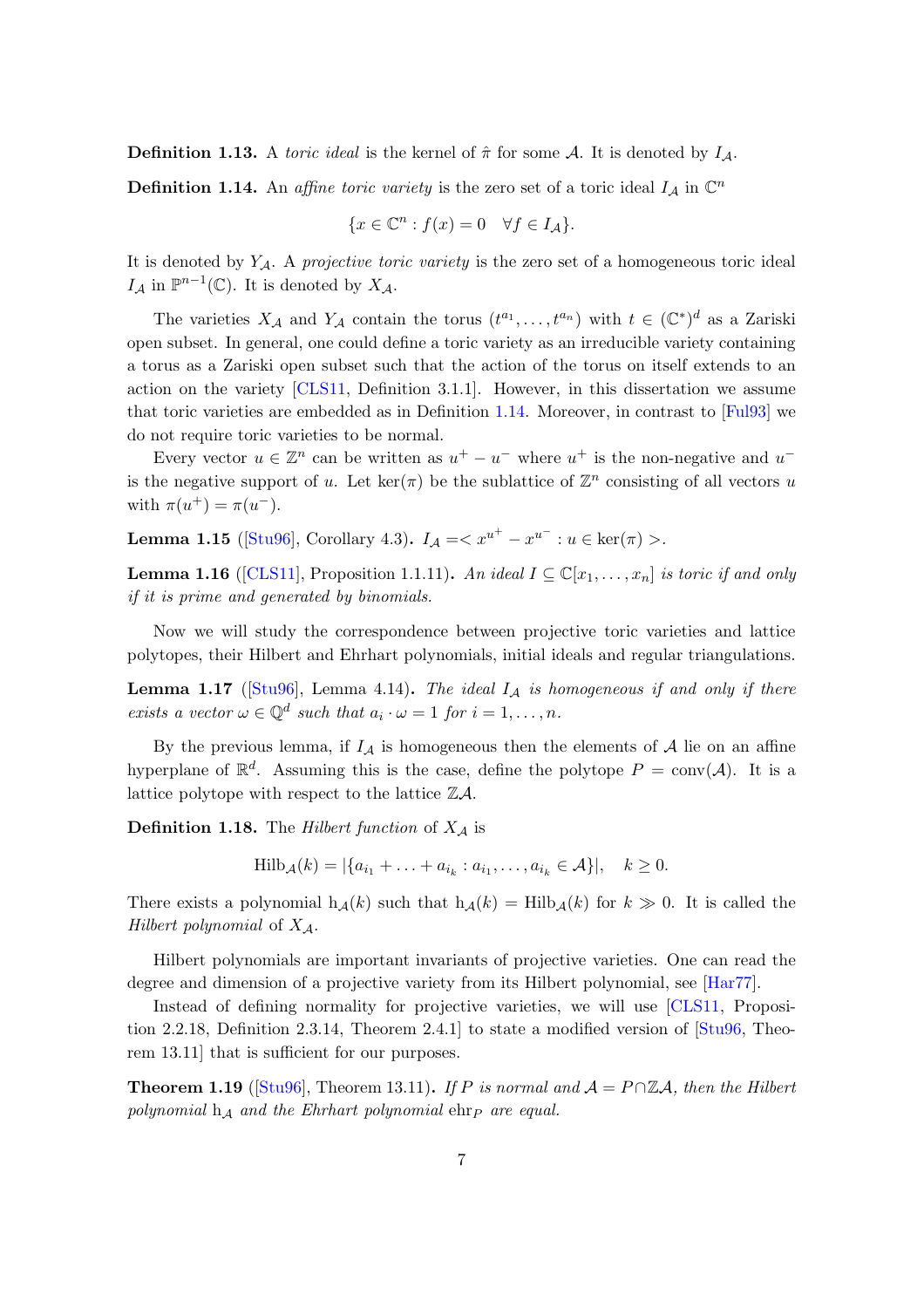**Definition 1.20.** A total order  $\prec$  on  $\mathbb{N}^n$  is a *term order* if 0 is the unique minimal element and  $a \prec b$  implies  $a + c \prec b + c$  for all  $a, b, c \in \mathbb{N}^n$ . Fix a term order  $\prec$ . For a polynomial  $f = \sum c_i x^{a^i}$ , the *initial monomial* in<sub>≺</sub>(f) is  $c_i x^{a_i}$  with  $a_i$  maximal with respect to  $\prec$ . The *initial ideal* of an ideal I with respect to  $\prec$  is

$$
\text{in}_{\prec}(I) = \langle \text{in}_{\prec}(f) : f \in I \rangle.
$$

The *initial complex*  $\Delta$ <sub> $\prec$ </sub>(*I*) of *I* with respect to  $\prec$  is the simplicial complex on the vertex set  $\{1,\ldots,n\}$  with  $F \subseteq \{1,\ldots,n\}$  as a face of  $\Delta_{\prec}(I)$  if there is no polynomial  $f \in I$  whose initial monomial in $\chi(f)$  has support F.

Fix  $\omega = (\omega_1, \dots \omega_n) \in \mathbb{R}^n$ . For a polynomial  $f = \sum c_i x^{a^i}$ , the *initial form*  $\text{in}_{\omega}(f)$  is the sum of  $c_i x^{a_i}$  with  $\omega \cdot a_i$  maximal. The *initial ideal* of an ideal I with respect to  $\omega$  is

$$
\text{in}_{\omega}(I) = \langle \text{in}_{\omega}(f) : f \in I \rangle.
$$

**Proposition 1.21** ([\[Stu96\]](#page-91-9), Proposition 1.11). For any term order  $\prec$  and any ideal I  $\in$  $\mathbb{C}[x_1,\ldots,x_n]$ , there exists a non-negative integer vector  $\omega \in \mathbb{N}^n$  such that  $\text{in}_{\omega}(I) = \text{in}_{\prec}(I)$ .

**Theorem 1.22** ([\[Stu96\]](#page-91-9), Theorem 8.3). The regular triangulations of A are the initial complexes of the toric ideal  $I_A$ . More precisely, if  $\omega \in \mathbb{R}^n$  represents  $\prec$  for  $I_A$ , then  $\Delta_{\prec}(I_{\mathcal{A}}) = S_{\omega}.$ 

<span id="page-15-2"></span>Lemma 1.23 ([\[Stu96\]](#page-91-9), Corollary 8.9). The initial ideal in $\chi(I_A)$  is square-free if and only if the corresponding regular triangulation of  $A$  is unimodular.

<span id="page-15-1"></span>Example 1.24. Let

$$
\mathcal{A} = ((0,0,0,0,0), (1,1,1,1,0), (1,1,0,0,0), (0,0,1,1,0),(1,0,1,0,1), (0,1,0,1,1), (1,0,0,1,1), (0,1,1,0,1)).
$$

Then

$$
I_{\mathcal{A}} = \langle x_{00000} x_{11110} - x_{11000} x_{00110}, x_{10101} x_{01011} - x_{10011} x_{01101} \rangle.
$$

The polytope  $P = \text{conv}(\mathcal{A})$  is normal with respect to the lattice  $\mathbb{Z}\mathcal{A}$  and  $\mathcal{A} = P \cap \mathbb{Z}\mathcal{A}$ . Hence, the Hilbert polynomial of  $X_{\mathcal{A}}$  and the Ehrhart polynomial of P are equal.

### <span id="page-15-0"></span>1.4 Phylogenetic Algebraic Geometry

Phylogenetic algebraic geometry studies algebraic varieties associated with statistical models on phylogenetic trees. A phylogenetic tree is a tree of species that describes evolutionary progress based on genetic information, as illustrated in Figure [1.1.](#page-16-0) In this section, we will explain how to obtain an algebraic variety associated with a statistical model on a phylogenetic tree. Of special interest will be group-based models that give toric varieties. Our discussion is based on [\[ERSS05,](#page-89-6) [SS05b,](#page-91-10) [Sul07\]](#page-91-11).

Let T be a rooted tree with n leaves. Associate with each vertex a random variable with k possible states. Denote the distribution of the random variable at the root by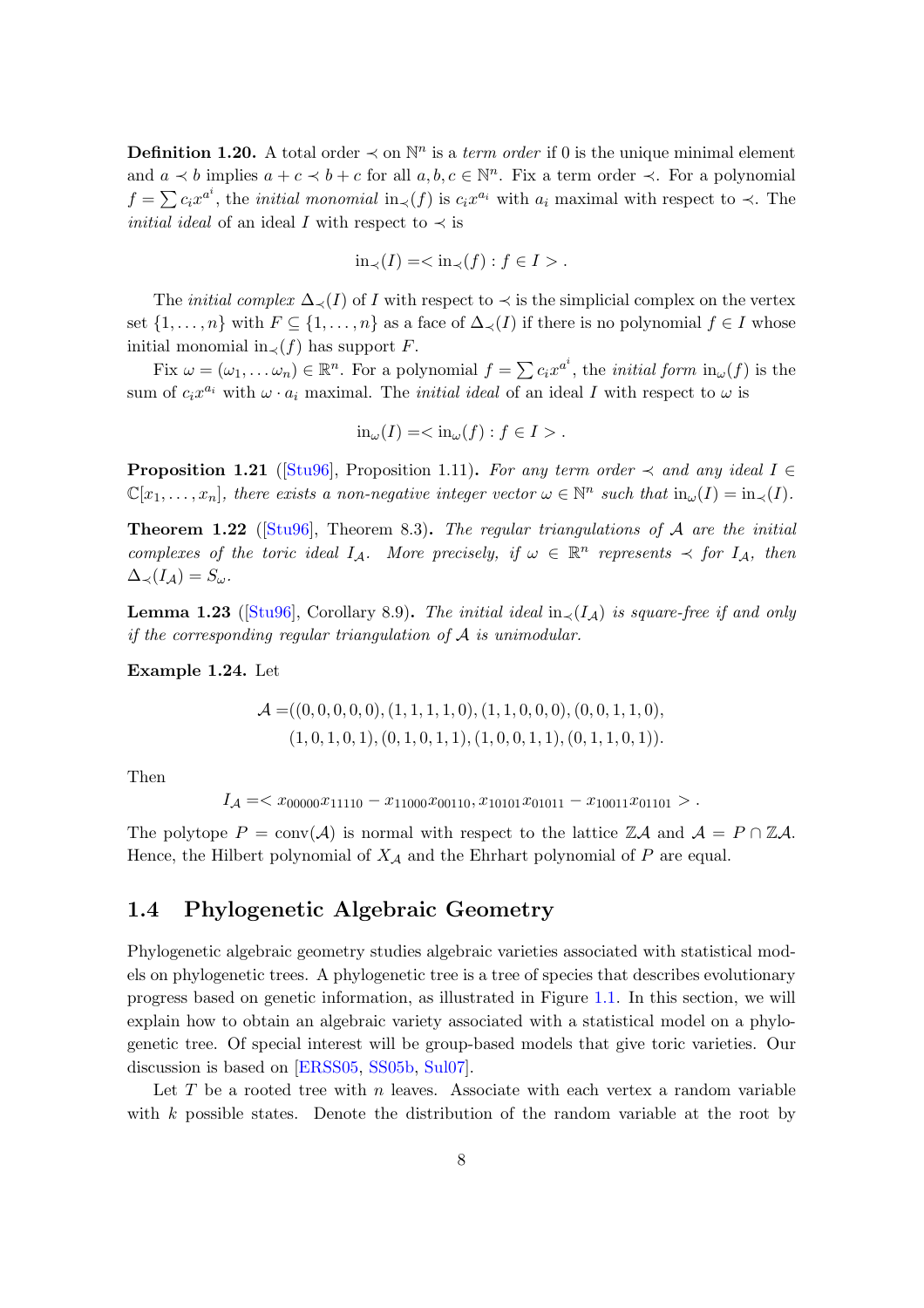<span id="page-16-0"></span>

Figure 1.1: A phylogenetic tree

 $\pi = (\pi_1, \ldots, \pi_k)$ . Associate with each edge e a  $k \times k$  transition matrix  $M_e$ . The  $(i, j)$ <sup>th</sup> entry of  $M_e$  denotes the probability that the  $i^{\text{th}}$  state transforms to the  $j^{\text{th}}$  state along the edge e. The entries of  $\pi$  and  $M_e$  are called model parameters. There are  $N = k + |E|k^2$ of them. Specifying a subset  $P \subseteq \mathbb{R}^N$  of biologically meaningful model parameters means choosing a *statistical model*. The subset  $P$  is usually given by polynomial equations and inequalities.

Random variables at leaves are observed variables. There are  $k<sup>n</sup>$  possibilities for making an observation at  $n$  leaves simultaneously. The probability of making a particular observation  $\sigma$  is given by a polynomial  $\phi_{\sigma}$ . Polynomials  $\phi_{\sigma}$  define a function

$$
\phi:\mathbb{R}^N\to\mathbb{R}^{k^n}
$$

from the space of model parameters to the space of joint observations.

In phylogenetic algebraic geometry, conditions on the model are weakened. The assumption that the model parameters are non-negative reals that sum up to one is dropped. Instead, one considers the subset  $P \subseteq \mathbb{C}^N$  that is given by the polynomial equations that defined the particular model. The central object of study in phylogenetic algebraic geometry is the Zariski closure of  $\phi(P)$ .

**Example 1.25** ([\[ERSS05\]](#page-89-6), Section 2). Let T be a rooted tree with each vertex corresponding to a random variable with two possible states zero and one.



Let  $\pi = (\pi_0, \pi_1)$  denote the root distribution and

$$
M_a = \begin{pmatrix} a_{00} & a_{01} \\ a_{10} & a_{11} \end{pmatrix} \qquad M_b = \begin{pmatrix} b_{00} & b_{01} \\ b_{10} & b_{11} \end{pmatrix} \qquad M_c = \begin{pmatrix} c_{00} & c_{01} \\ c_{10} & c_{11} \end{pmatrix} \qquad M_d = \begin{pmatrix} d_{00} & d_{01} \\ d_{10} & d_{11} \end{pmatrix}
$$

the edge transition matrices representing the probabilities of transition between the states. Then the probability of observing the letter i at the leaf 1, the letter j at the leaf 2, and the letter  $k$  at the leaf 3 is

$$
\phi_{ijk} = \pi_0 a_{0i} b_{00} c_{0j} d_{0k} + \pi_0 a_{0i} b_{01} c_{1j} d_{1k} + \pi_1 a_{1i} b_{10} c_{0j} d_{0k} + \pi_1 a_{1i} b_{11} c_{1j} d_{1k}.
$$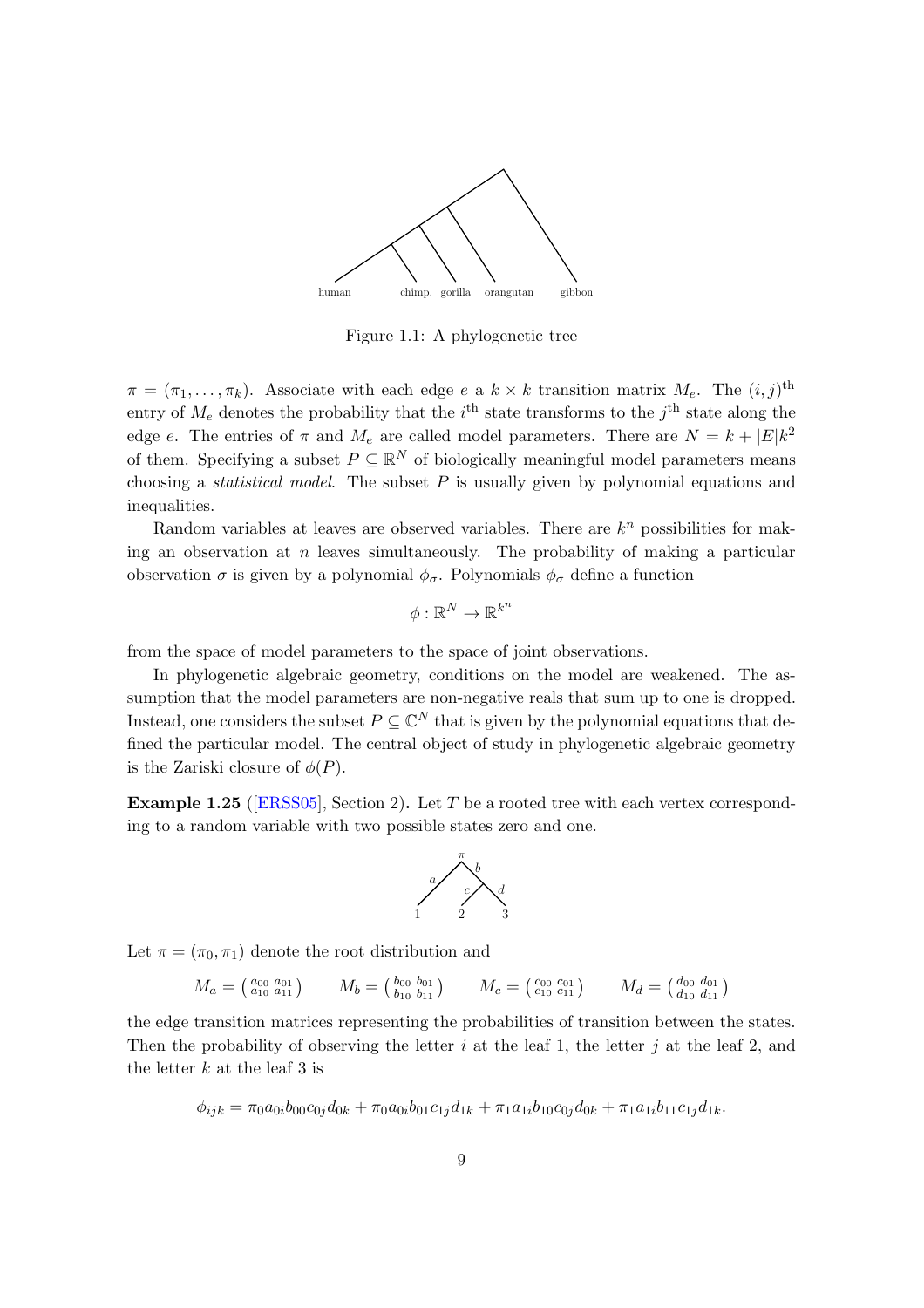Eight polynomials  $\Phi_{ijk}$  give the map

$$
\phi: \mathbb{C}^{18} \to \mathbb{C}^8.
$$

Fixing a parameter space  $P \subseteq \mathbb{C}^{18}$  specifies the model. The object of interest is the Zariski closure of  $\phi(P)$ .

In this dissertation, we are interested in group-based models.

**Definition 1.26.** Let G be a finite additive abelian group. If the k states correspond to the elements of G and the matrices  $M_e$  are invariant under the action of G, i.e. for all  $h, i, j \in G$ , the matrix entry corresponding to  $(i, j)$  equals the matrix entry corresponding to  $(h + i, h + j)$ , then the associated statistical model is called a *group-based model*.

Example 1.27. Group-based models used in computational biology are Jukes-Cantor and Kimura models. The Jukes-Cantor binary model [\[JC69\]](#page-90-6), also known as the Cavender-Farris-Neyman or just Neyman model [\[Ney71,](#page-90-7) [Far73,](#page-89-7) [Cav78\]](#page-88-6), is a group-based model with the underlying group  $\mathbb{Z}_2$ . Transition matrices are of the form

$$
M_e = \begin{pmatrix} a & b \\ b & a \end{pmatrix}.
$$

The Kimura 3-parameter model [\[Kim81\]](#page-90-8) is a group-based model with the underlying group  $\mathbb{Z}_2 \times \mathbb{Z}_2$ . Transition matrices are of the form

$$
M_e = \begin{pmatrix} a & b & c & d \\ b & a & d & c \\ c & d & a & b \\ d & c & b & a \end{pmatrix}.
$$

It was shown by Evans and Speed that the algebraic variety associated with the Kimura 3-parameter model on a tree is toric after the change of coordinates given by the discrete Fourier transform [\[ES93\]](#page-89-2). Székely, Steel, and Erdös extended this approach to group-based models  $[SSE93]$  and Michalek to an even larger family of  $G$ -models [\[Mic11\]](#page-90-9). We will not explain this change of coordinates here as it is not important for further understanding, see [\[SS05b,](#page-91-10) Section 2] for a nice exposition. Instead, we will directly define toric varieties associated with group-based models after applying the discrete Fourier transform as in [\[SS05b,](#page-91-10) Section 3] and [\[Sul07,](#page-91-11) Section 3.4].

We add an extra edge at the root of T to achieve a tree with  $n+1$  leaves. We denote the new tree also by T. Label the new leaf by  $n + 1$  and other leaves by  $1, \ldots, n$ . Direct the edges away from the root. A leaf  $l$  is a descendant of an edge  $e$  if there is a directed path from e to l. Denote by  $de(e)$  the set of all descendants of the edge e.

Let G be a finite additive abelian group. For a sequence  $g_1, \ldots, g_n$  in G, we define

$$
g_e = \sum_{i \in \text{de}(e)} g_i
$$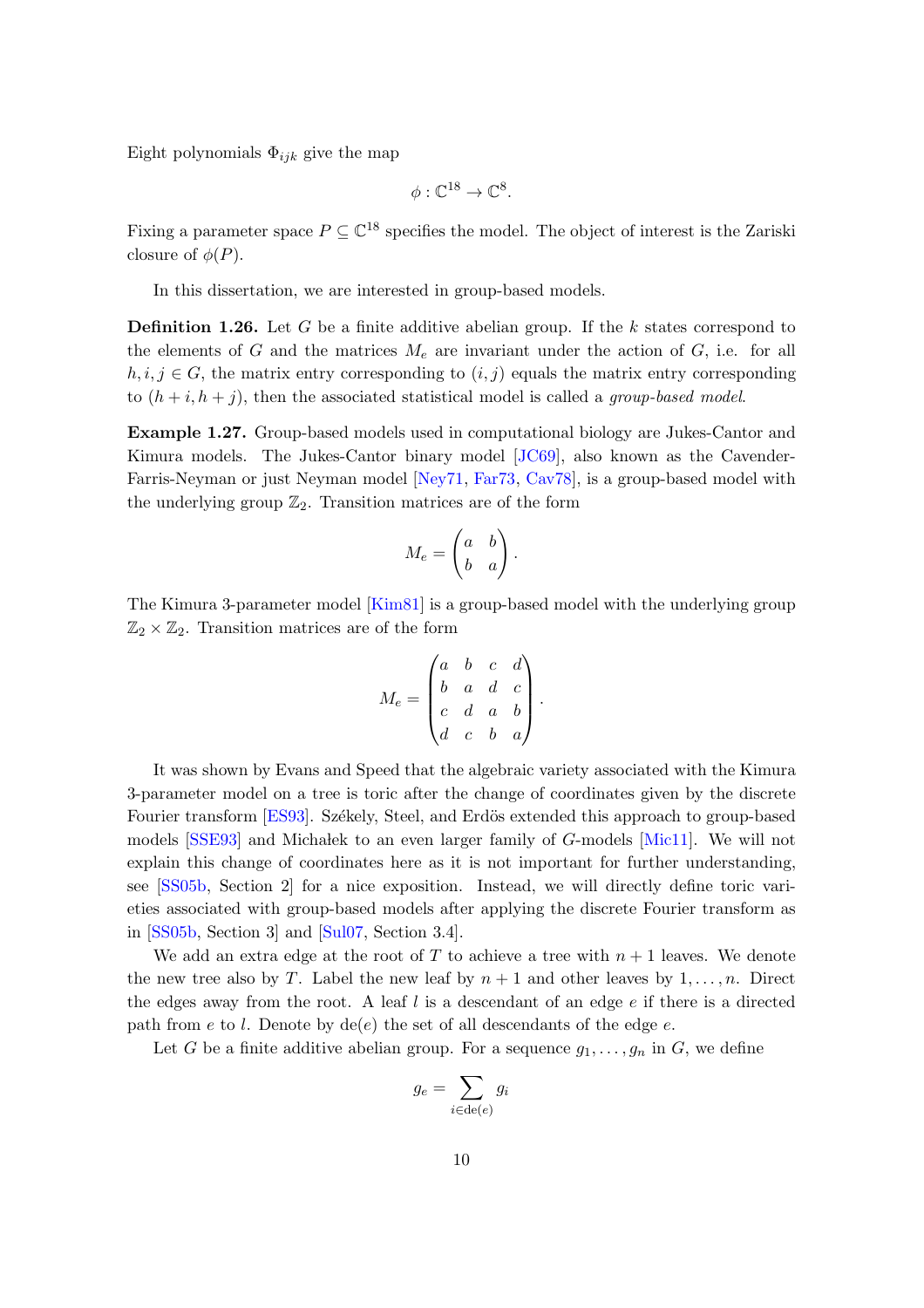where  $e$  is an edge of  $T$ . Let

$$
\mathbb{C}[x] = \mathbb{C}[x_{g_1,...,g_n} : g_i \in G]
$$
 and  $\mathbb{C}[t] = \mathbb{C}[t_h^{(e)} : e \in E, h \in G],$ 

and consider the ring homomorphism

$$
\phi_{G,T}: \mathbb{C}[x] \to \mathbb{C}[t]
$$

$$
x_{g_1,\dots,g_n} \mapsto \prod_{e \in E} t_{g_e}^{(e)}
$$

.

**Definition 1.28.** The ideal  $I_{G,T} = \text{ker}(\phi_{G,T})$  is the ideal of the group-based model with a group  $G$  and a tree  $T$ .

This is a homogeneous toric ideal. By the discussion after Lemma [1.17,](#page-14-1) we can define the associated lattice polytope.

**Definition 1.29.** The lattice polytope of the group-based model with a group  $G$  and a tree T is

$$
P_{G,T} = \text{conv}\{x \in \{0,1\}^{E \times G} : \exists g_1, \dots, g_n \in G \text{ such that, } \forall e \in E \text{ and } \forall h \in G,
$$

$$
x_h^{(e)} = 1 \text{ if } h = \sum_{i \in \text{de}(e)} g_i \text{ and } x_h^{(e)} = 0 \text{ otherwise}\}
$$

with respect to the lattice generated by its vertices.

In practice, the construction of the polytope  $P_{G,T}$  works as follows. Label the edges of T with elements of G such that at each inner vertex the label on the incoming edge equals the sum of the labels on the outgoing edges. Then replace group elements by unit vectors labeled by these group elements. Finally, write these  $|E|$  unit vectors in  $\mathbb{R}^G$  as one vector in  $\mathbb{R}^{E\times G}$ . The polytope  $P_T$  is the convex hull of vectors corresponding to all such labelings of the edges of T.

The lattice polytope  $P_{G,T}$  lives in the linear subspace of  $\mathbb{R}^{E\times |G|}$  defined by  $\sum_{h\in G} x_h^{(e)} = 1$ for all edges  $e \in E$ . Hence, forgetting the coordinate  $x_0^{(e)}$  $e^{(e)}$  for all  $e \in E$  gives a lattice polytope lattice equivalent to  $P_{G,T}$ . We often consider this projection of  $P_{G,T}$ , and denote it also by  $P_{G,T}$ .

*Remark.* If it is clear from the context which abelian group  $G$  is implied, then we often write  $I_T$ ,  $P_T$ , and  $L_T$  instead of  $I_{G,T}$ ,  $P_{G,T}$ , and  $L_{G,T}$ .

Example 1.30 ([\[BW07\]](#page-88-0), Definition 2.9). The lattice polytope of the Jukes-Cantor binary model and a trivalent tree  $T$  is

$$
P_{\mathbb{Z}_2,T} = \text{conv}\{x \in \{0,1\}^E : \sum_{e \ni v} x_e \in 2\mathbb{Z} \text{ for every } v \in I\}
$$

with respect to the lattice

$$
L_{\mathbb{Z}_2,T} = \{ x \in \mathbb{Z}^E : \sum_{e \ni v} x_e \in 2\mathbb{Z} \text{ for every } v \in I \}.
$$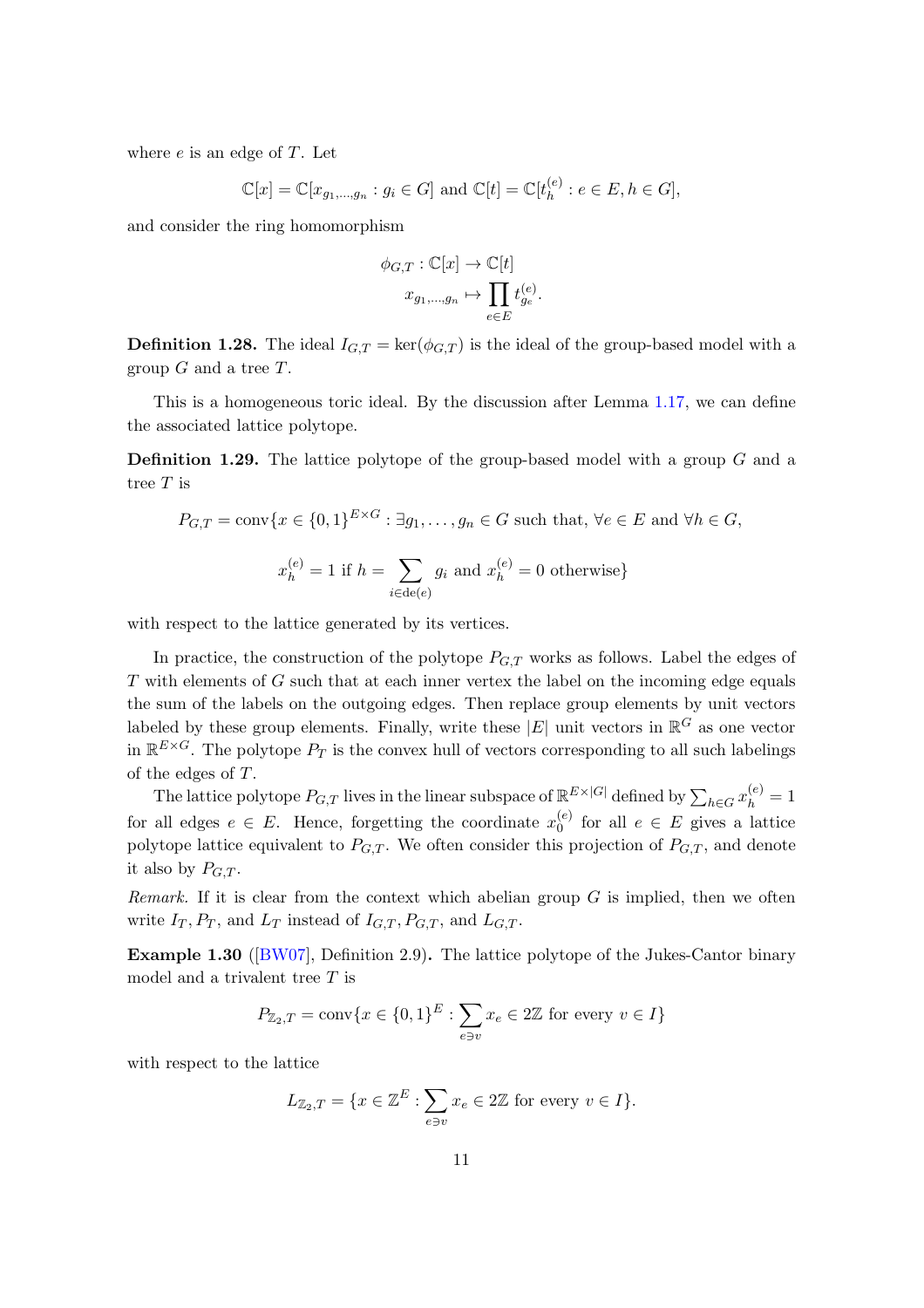The polytope in Example [1.7](#page-12-0) is the lattice polytope of the Jukes-Cantor binary model on the tripod. The polytope in Example [1.24](#page-15-1) is the lattice polytope of the Jukes-Cantor binary model on the trivalent 4-leaf tree.

### <span id="page-19-0"></span>1.5 Toric Fiber Products

The toric fiber product produces from two multigraded homogeneous ideals another multigraded homogeneous ideal. This construction generalizes the Segre embedding of projective spaces. Instead of studying a property on the toric fiber product, one can often study it on the original ideals. Generating sets, Gröbner bases and Hilbert functions provide examples of properties that can be studied in such a way.

The use of the toric fiber product has been especially successful in algebraic statistics: Original ideals correspond to graphs or simplicial complexes, and the toric fiber product corresponds to the graph or simplicial complex obtained by gluing the original structures. For example, Hosten and Sullivant used the toric fiber product for hierarchical models [\[HS02\]](#page-89-8), Dobra and Sullivant for k-way tables [\[DS04\]](#page-89-9), Sturmfels and Sullivant for group-based models [\[SS05b\]](#page-91-10). Formally the notion was defined by Sullivant [\[Sul07\]](#page-91-11), and was further explored by Engström, Kahle, and Sullivant [\[EKS11\]](#page-89-10). In this section, we define the toric fiber product of ideals and vector configurations as in [\[Sul07\]](#page-91-11) and [\[EKS11\]](#page-89-10), respectively, and then extend the latter definition to lattice polytopes.

**Definition 1.31.** Let r be a positive integer and  $s, t$  vectors of positive integers of length r. Let

$$
\mathbb{C}[x] = \mathbb{C}[x_j^i : i \in [r], j \in [s_i]]
$$

and

$$
\mathbb{C}[y] = \mathbb{C}[y_k^i : i \in [r], k \in [t_i]]
$$

be polynomial rings together with a multigrading

$$
\deg(x_j^i) = \deg(y_k^i) = a^i \in \mathbb{Z}^d
$$

.

Assume that there is  $\omega \in \mathbb{R}^d$  such that  $a^i \cdot \omega = 1$  for  $i = 1, \ldots, r$ . This means that ideals that are homogeneous with respect to this multigrading are also homogeneous with respect to the standard grading. Let A denote  $\{a^1, \ldots, a^r\}$ .

Let I and J be homogeneous ideals with respect to this multigrading in  $\mathbb{C}[x]$  and  $\mathbb{C}[y]$ , respectively. Therefore  $R = \mathbb{C}[x]/I$  and  $S = \mathbb{C}[y]/J$  are also multigraded rings. Let

$$
\mathbb{C}[z] = \mathbb{C}[z_{jk}^i : i \in [r], j \in [s_i], k \in [t_j]]
$$

be a polynomial ring. Define a map  $\phi_{I,J}$  from  $\mathbb{C}[z]$  to  $R \otimes S$  by

$$
z_{jk}^i \mapsto x_j^i \otimes y_k^i.
$$

The toric fiber product of the ideals I and J is the kernel of the map  $\phi$ 

$$
I \times_{\mathcal{A}} J = \ker(\phi_{I,J}).
$$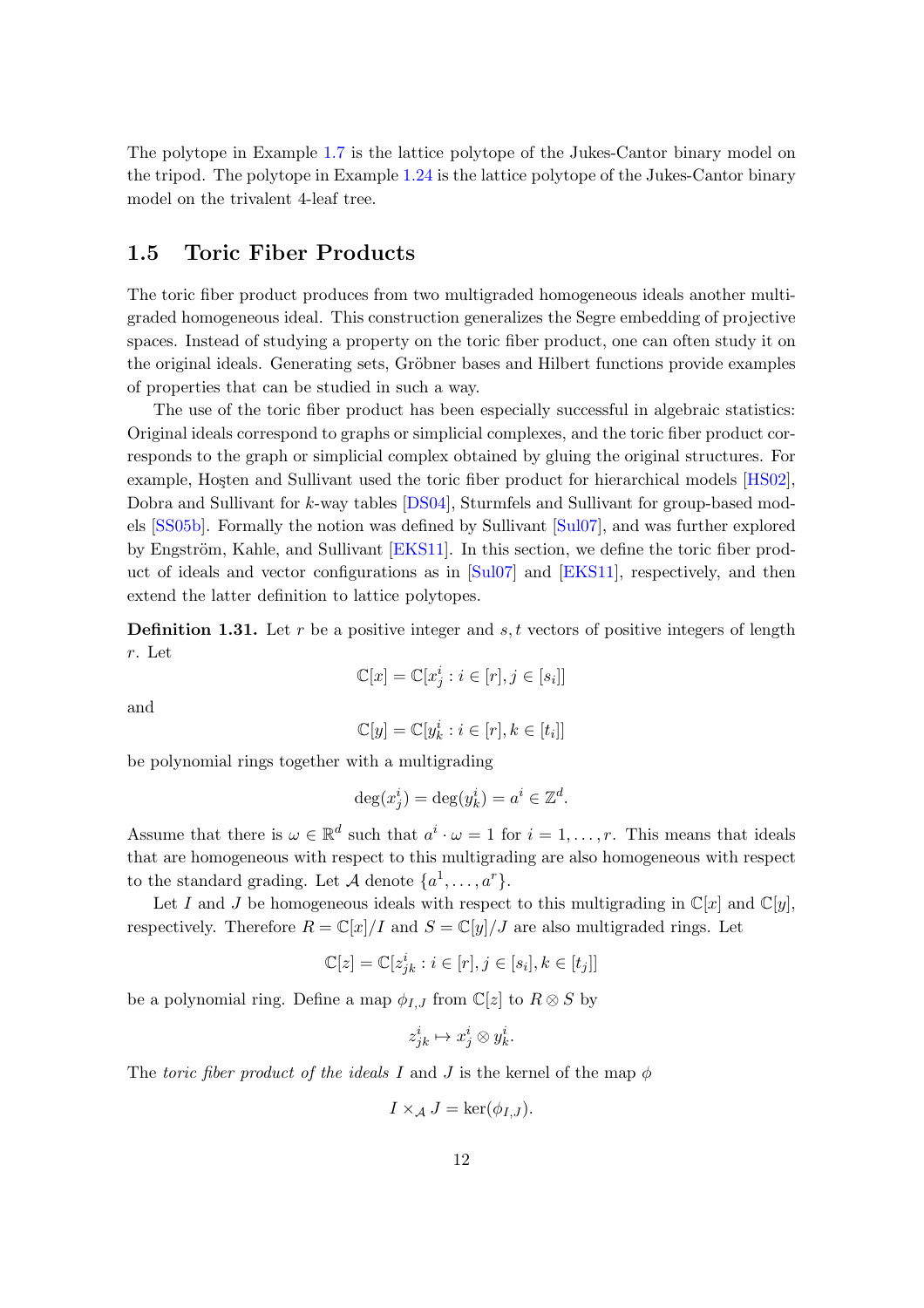**Example 1.32** ([\[Sul07\]](#page-91-11), Example 1.2). If  $r = 1$  and  $I = J = 0$ , then

$$
I \times_{\mathcal{A}} J = \langle z_{j_1k_1} z_{j_2k_2} - z_{j_1k_2} z_{j_2k_1} : j_1, j_2 \in [s], k_1, k_2 \in [t] \rangle
$$

is the Segre product of  $\mathbb{P}^{s-1}$  and  $\mathbb{P}^{t-1}$ .

**Definition 1.33.** Let r be a positive integer and  $s, t$  vectors of positive integers of length r. Let ′

$$
\mathcal{B} = \{b_j^i : i \in [r], j \in [s_i]\} \subset \mathbb{Z}^d
$$

and

$$
\mathcal{C} = \{c_k^i : i \in [r], k \in [t_i]\} \subset \mathbb{Z}^{d''}
$$

be vector configurations together with linear maps  $\pi': \mathbb{Z}^{d'} \to \mathbb{Z}^d$  and  $\pi'': \mathbb{Z}^{d''} \to \mathbb{Z}^d$  such that

$$
\pi'(b_j^i) = \pi''(c_k^i) = a^i \in \mathbb{Z}^d.
$$

Let A denote  $\{a^1, \ldots, a^r\}$ . The *toric fiber product of the vector configurations*  $\mathcal B$  and  $\mathcal C$  with respect to  $A$  is

$$
\mathcal{B} \times_{\mathcal{A}} \mathcal{C} = \{ (b_j^i, c_k^i) \in \mathcal{B} \times \mathcal{C} : i \in [r], j \in [s_i], k \in [t_j] \}.
$$

Let  $I_{\beta}$  and  $I_{\beta}$  be toric ideals corresponding to the vector configurations  $\beta$  and  $\beta$ . By [\[EKS11,](#page-89-10) Section 2.3],

<span id="page-20-0"></span>
$$
I_{\mathcal{B}} \times_{\mathcal{A}} I_{\mathcal{C}} = I_{\mathcal{B} \times_{\mathcal{A}} \mathcal{C}}.\tag{1.1}
$$

**Definition 1.34.** Let r be a positive integer and s, t vectors of positive integers of length r. Let  $P' \subset \mathbb{R}^{d'}$ ,  $P'' \subset \mathbb{R}^{d''}$  be lattices polytopes with respect to lattices  $L' \subset \mathbb{Z}^{d'}$ ,  $L'' \subset \mathbb{Z}^{d''}$ such that

$$
P' \cap L' = \{b_j^i : i \in [r], j \in [s_i]\}
$$

and

$$
P'' \cap L'' = \{c_k^i : i \in [r], k \in [t_i]\}
$$

together with linear maps  $\pi': L' \to \mathbb{Z}^d, \pi'': L'' \to \mathbb{Z}^d$  such that

$$
\pi'(b_j^i) = \pi''(c_k^i) = a^i \in \mathbb{Z}^d.
$$

Let A denote  $\{a^1, \ldots, a^r\}$ . The toric fiber product of the lattice polytopes P' and P'' is

$$
P' \times_A P'' = \text{conv}\{(P' \cap L') \times_A (P'' \cap L'')\}.
$$

It is a lattice polytope with respect to the lattice generated by  $(P' \cap L') \times_A (P'' \cap L'')$ . By  $(1.1)$ ,

$$
I_{P'\cap L'}\times_{\mathcal{A}}I_{P''\cap L''}=I_{(P'\cap L')\times_{\mathcal{A}}(P''\cap L'')}.
$$

Group-based models provide examples of toric fiber products. Fix a finite additive abelian group G. Let T be a directed tree with an inner edge  $e$ . Cutting  $e$  induces a decomposition of T as  $T_e^+ \star T_e^-$ . Let  $\mathbb{C}[x], \mathbb{C}[x]_+$ ,  $\mathbb{C}[x]_-$  denote the ambient polynomial rings of  $I_{G,T}, I_{G,T_e^+}, I_{G,T_e^-}$ , respectively.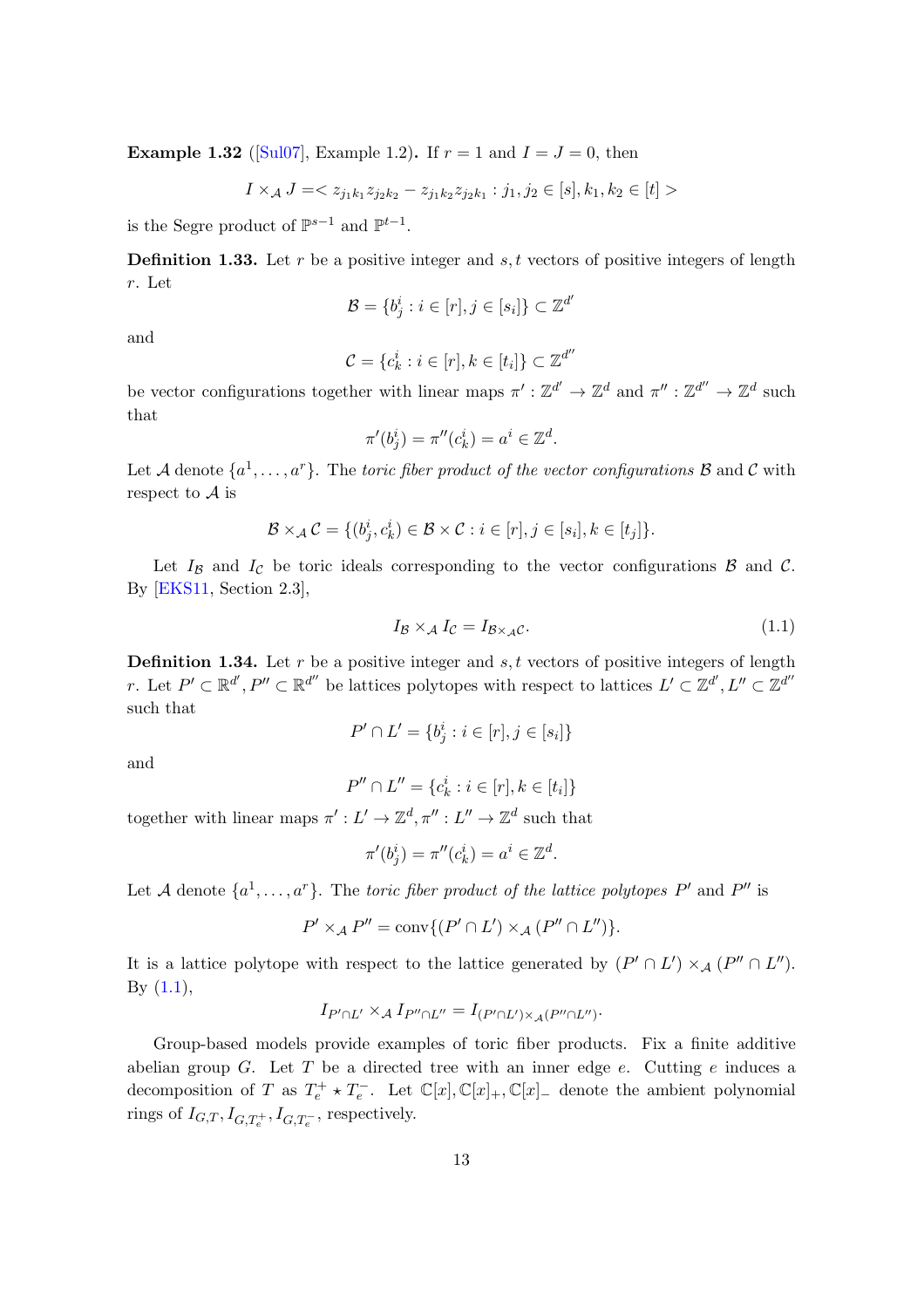<span id="page-21-1"></span>**Theorem 1.35** ( $\text{Sul07}$ ), Theorem 3.10). Let T be a tree with an inner edge e. For each variable  $x_{\bf g}$  in  $\mathbb{C}[x], \mathbb{C}[x]_+$ , and  $\mathbb{C}[x]_-$ , let  $deg(x_{\bf g}) = e_{g_e}$ , the standard unit vector with label  $g_e$ . Let  $\mathcal{A} = \{e_h : h \in G\}$ . Then

$$
I_{G,T}=I_{G,T_e^+}\times_\mathcal{A} I_{G,T_e^-}.
$$

<span id="page-21-0"></span>**Corollary 1.36.** Let T be a tree with an inner edge e. For each lattice point  $x_g$  of  $P_{G,T}, P_{G,T_e^+},$  and  $P_{G,T_e^-}$ , let  $deg(x_{\bf g}) = e_{g_e}$ , the standard unit vector with label  $g_e$ . Let  $\mathcal{A} = \{e_h : h \in G\}$ . Then

$$
P_{G,T} = P_{G,T_e^+} \times_A P_{G,T_e^-}.
$$

Example 1.37. The polytope in Example [1.24](#page-15-1) is the toric fiber product of the polytope in Example [1.7](#page-12-0) with itself with respect to the projection onto an edge of the tripod.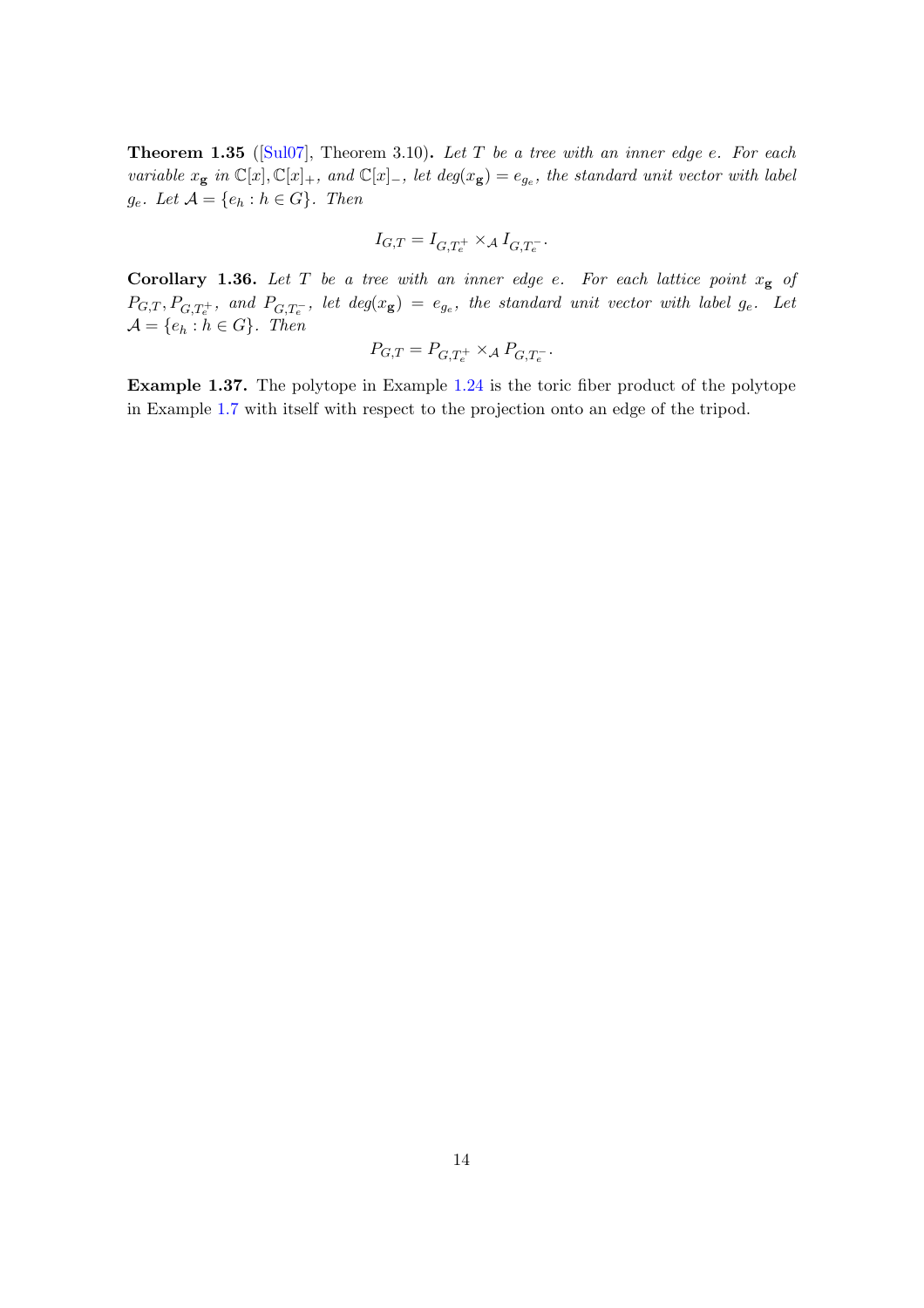### <span id="page-22-0"></span>Chapter 2

# Combinatorial Proof of a Theorem by Buczyńska and Wiśniewski

### <span id="page-22-1"></span>2.1 Introduction

This chapter is based on discussions with Christian Haase and Andreas Paffenholz.

The Jukes-Cantor binary model is the simplest group-based model with the underlying group  $\mathbb{Z}_2$ . Algebraic varieties associated with it are well-studied [\[SS05b,](#page-91-10) [BW07,](#page-88-0) [CP07,](#page-88-7) [DM12\]](#page-88-4). The Jukes-Cantor binary model turns out to be a very special model having beautiful properties not true or not known for other group-based models. In this chapter, we are interested in one of them.

<span id="page-22-2"></span>Theorem 2.1 ([\[BW07\]](#page-88-0), Theorem 2.24). The Hilbert polynomial of the algebraic variety associated with the Jukes-Cantor binary model on a trivalent tree depends only on the number of leaves of the tree, and not on its shape.

Buczyńska generalized this result to the phylogenetic semigroups on trivalent graphs that generalize the Jukes-Cantor binary model on trees [\[Buc12\]](#page-88-1). Specifically, she showed that the Hilbert polynomial of the phylogenetic semigroup on a trivalent graph depends only on the first Betti number and the number of leaves of the graph.

In the original proof of Theorem [2.1,](#page-22-2) Buczyńska and Wisniewski showed that any two algebraic varieties associated with the Jukes-Cantor binary model on trees with the same number of leaves are deformation equivalent [\[BW07\]](#page-88-0). Alternative proofs have been given by Sturmfels and Xu using sagbi degenerations [\[SX10\]](#page-91-0), and by Ilten using deformations of complexity-one T-varieties [\[Ilt10\]](#page-89-11). We will give a purely combinatorial proof using continuous piecewise affine unimodular maps of lattice polytopes. However, also our proof has a geometric meaning. We construct Gröbner degenerations of algebraic varieties associated with the Jukes-Cantor binary model to a common initial scheme.

Given two lattice polytopes  $P, Q \in \mathbb{R}^d$  with equal Ehrhart polynomials, it is not known if there always exists a continuous piecewise affine unimodular map  $\phi: P \to Q$ . Such maps are known between order and chain polytopes [\[Sta86\]](#page-91-12), and Gelfand-Tsetlin and Feigin-Fourier-Littelmann polytopes [\[ABS11\]](#page-88-8). In dimension two, Greenberg showed that there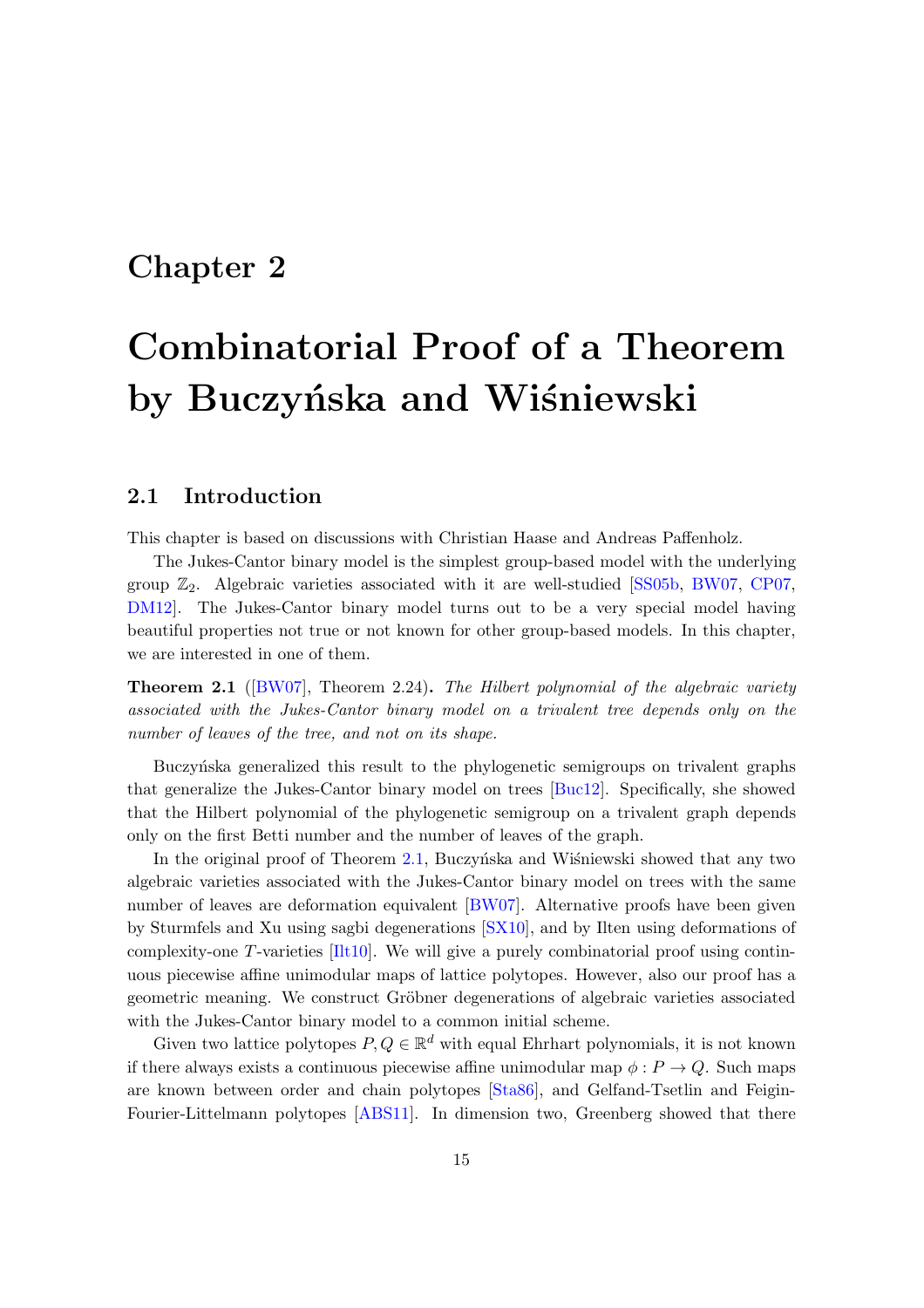always exists a continuous piecewise affine unimodular map between Ehrhart equivalent lattice polytopes [\[Gre93\]](#page-89-12). Kantor conjectured that in higher dimensions such a map does not need to exist [\[Kan98\]](#page-90-5). The best result known is by Haase and McAllister [\[HM08\]](#page-89-13): They show that two integral polytopes are Ehrhart equivalent if and only if they can be decomposed into open rational polytopes  $P_1, P_2, \ldots, P_n$  and  $Q_1, Q_2, \ldots, Q_n$ , respectively, such that  $P_j$  is equivalent to  $Q_j$  via  $GL_d(\mathbb{Z}) \ltimes \mathbb{Q}^d$ . This map need not to be continuous.

The situation is different, if instead of looking for piecewise affine unimodular maps, we look for piecewise volume-preserving maps. In [\[Pak13,](#page-91-13) Chapter 18], Pak gave a constructive proof showing the existence of a continuous piecewise linear volume-preserving map between any two polytopes of equal volume.

In this chapter, we consider families of lattice polytopes indexed by trivalent trees. We study when is the Ehrhart polynomial of a lattice polytope in such a family independent of the shape of the tree. In Section [2.2,](#page-23-0) we show how to reduce this question to a single polytope associated with the 4-leaf tree, and give a sufficient condition for the Ehrhart polynomial to be independent of the shape of a tree. In Section [2.3,](#page-26-0) we apply this condition to the Jukes-Cantor binary model to give a combinatorial proof of Theorem [2.1.](#page-22-2)

### <span id="page-23-0"></span>2.2 Families of Lattice Polytopes

For any tree T and an inner edge  $e$  of T, denote by  $T_e^+$  and  $T_e^-$  the trees obtained from T by cutting the edge e.

<span id="page-23-1"></span>**Definition 2.2.** Let  $\{P_T\}$  be a family of lattice polytopes with respect to lattices  $\{L_T\}$ indexed by trivalent trees. Assume that

- 1. for any T,  $e \in E$ , and a fixed  $k \in \mathbb{N}$ , there is a linear map  $p_{T,e}: L_T \to \mathbb{Z}^k$ ,
- 2. for any T and e an inner edge of T, the polytope  $P_T$  is the toric fiber product of  $P_{T_e^+}$ and  $P_{T_e^-}$  with respect to the linear maps  $p_{T_e^+,e}$  and  $p_{T_e^-,e}$ .

Then we say that  $\{P_T\}$  is a toric fiber product family of lattice polytopes indexed by trivalent trees.

**Example 2.3.** Let G be a finite additive abelian group. Then the family  $\{P_{G,T}\}\$  of lattice polytopes associated with the group-based model with the underlying group  $G$  is a toric fiber product family. By Corollary [1.36,](#page-21-0) the polytope  $P_{G,T}$  is the toric fiber product of  $P_{G,T_e^+}$  and  $P_{G,T_e^-}$  with respect to the projections onto the edge e.

The aim of this section is to give a sufficient condition for the Ehrhart polynomial of a toric fiber product family of lattice polytopes indexed by trivalent trees not to depend on the shape of the tree, but only on the number of leaves. First, we explain how to reduce the question about the invariance of the Ehrhart polynomial to one polytope associated with the trivalent 4-leaf tree instead of considering an infinite number of polytopes.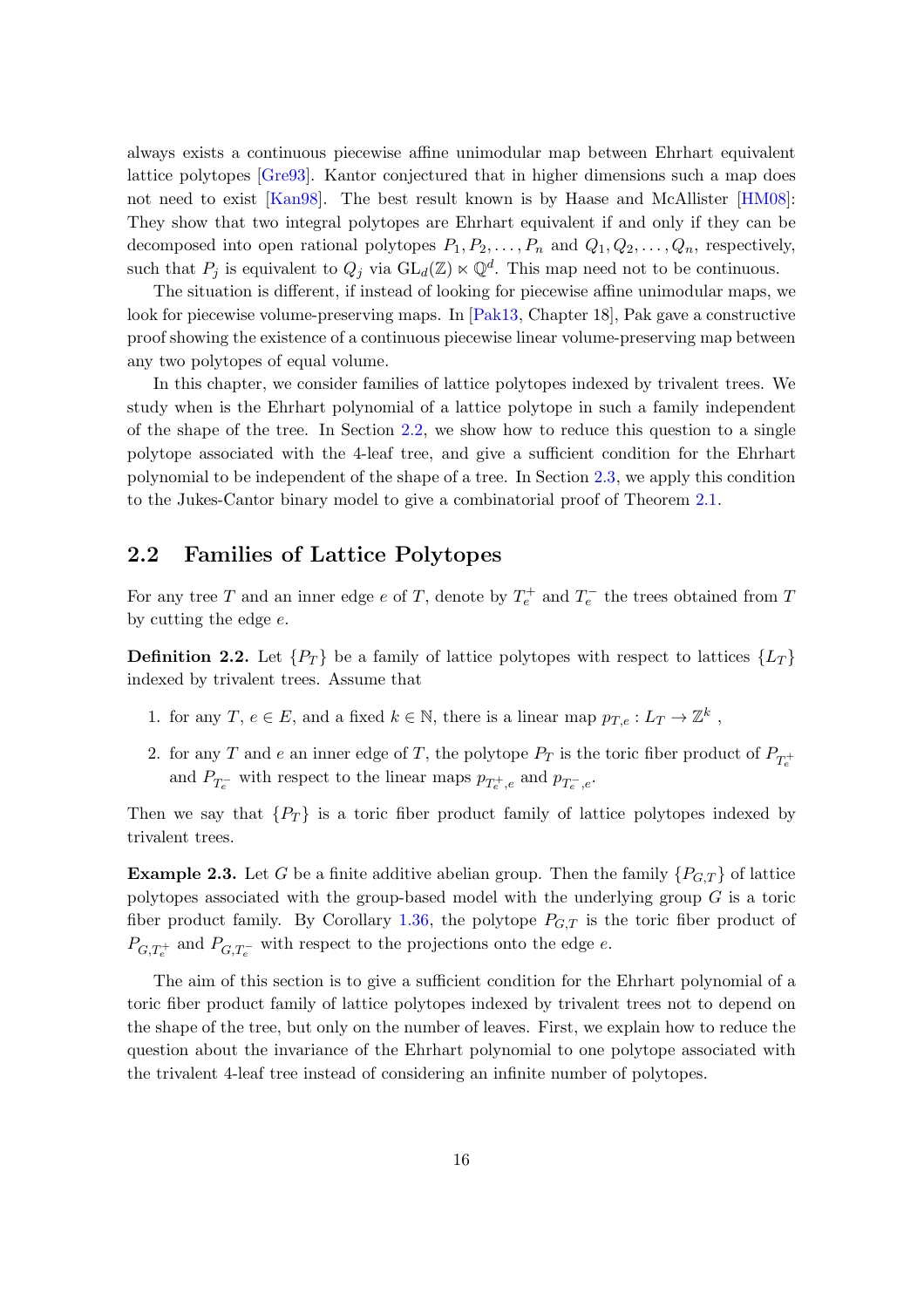Remark. There are two reasons why we do not want to restrict ourselves only to groupbased models, and instead use the more general Definition [2.2.](#page-23-1) The Jukes-Cantor binary model seems to be the only group-based model whose Ehrhart polynomial does not depend on the shape of the tree, see [\[Kub12,](#page-90-2) [DM12\]](#page-88-4). Thus there is no need for a sufficient condition for other group-based models. However, there is a family of lattice polytopes associated with rank two BZ triangles that is a toric fiber product family and has this property, see [\[Man12a\]](#page-90-1).

<span id="page-24-0"></span>We recall the notion of the mutation equivalence of trivalent trees defined by Buczynska and Wisniewski in  $BWO7$ . Let  $T_0$  be the trivalent 4-leaf tree and e its inner edge. There are three non-isomorphic labelings of the leaves of  $T_0$ , shown in Figure [2.1.](#page-24-0) Given four rooted trivalent trees  $T_i$  where  $i = 1, \ldots, 4$ , we can produce three trees by grafting the tree  $T_i$  along the *i*<sup>th</sup> leaf of the labeled  $T_0$ . These three trees need not be different.



Figure 2.1: Labelings of the trivalent 4-leaf tree

<span id="page-24-3"></span>Definition 2.4 ([\[BW07\]](#page-88-0), Definition 2.17). We say that there exists an elementary mutation along the edge  $e$  from one of the above trees to the other two. We say that two trees are mutation equivalent if there exists a sequence of elementary mutations from one to the other.

<span id="page-24-2"></span>**Lemma 2.5** ( $BWT$ ), Lemma 2.18). Any two trivalent trees with the same number of leaves are mutation equivalent.

If we are able to show that  $\text{ehr}_{T}(k) = \text{ehr}_{T'}(k)$  for any two trivalent trees T and  $T'$  that differ by an elementary mutation, then it follows for any two trees with the same number of leaves by applying a sequence of elementary mutations. Hence, we can restrict ourselves to the pairs of trivalent trees that differ by an elementary mutation.

Let  $T$  and  $T'$  be trivalent trees that differ by an elementary mutation along an edge  $e$ . Let  $T_0$  be the trivalent 4-leaf tree with the inner edge e. For  $i = 1, \ldots, 4$ , let  $T_i$  be rooted trivalent trees such that we can produce T and T' by grafting the tree  $T_i$  along the  $i^{\text{th}}$  leaf of a labeled  $T_0$ . Denote by  $p_i$  and  $p'_i$  the projections corresponding to the edges labeled by i in those labelings of the leaves of  $T_0$  that correspond to  $T$  and  $T'$ .

<span id="page-24-1"></span>**Lemma 2.6.** Let  $\cup_{j=1}^n P_j$  and  $\cup_{j=1}^n Q_j$  be two subdivisions of  $P_{T_0}$  and  $\phi : P_{T_0} \to P_{T_0}$  a homeomorphism with

- 1.  $\phi(P_i) = Q_i$  for all j,
- 2. φ is affine unimodular on each  $P_i$ ,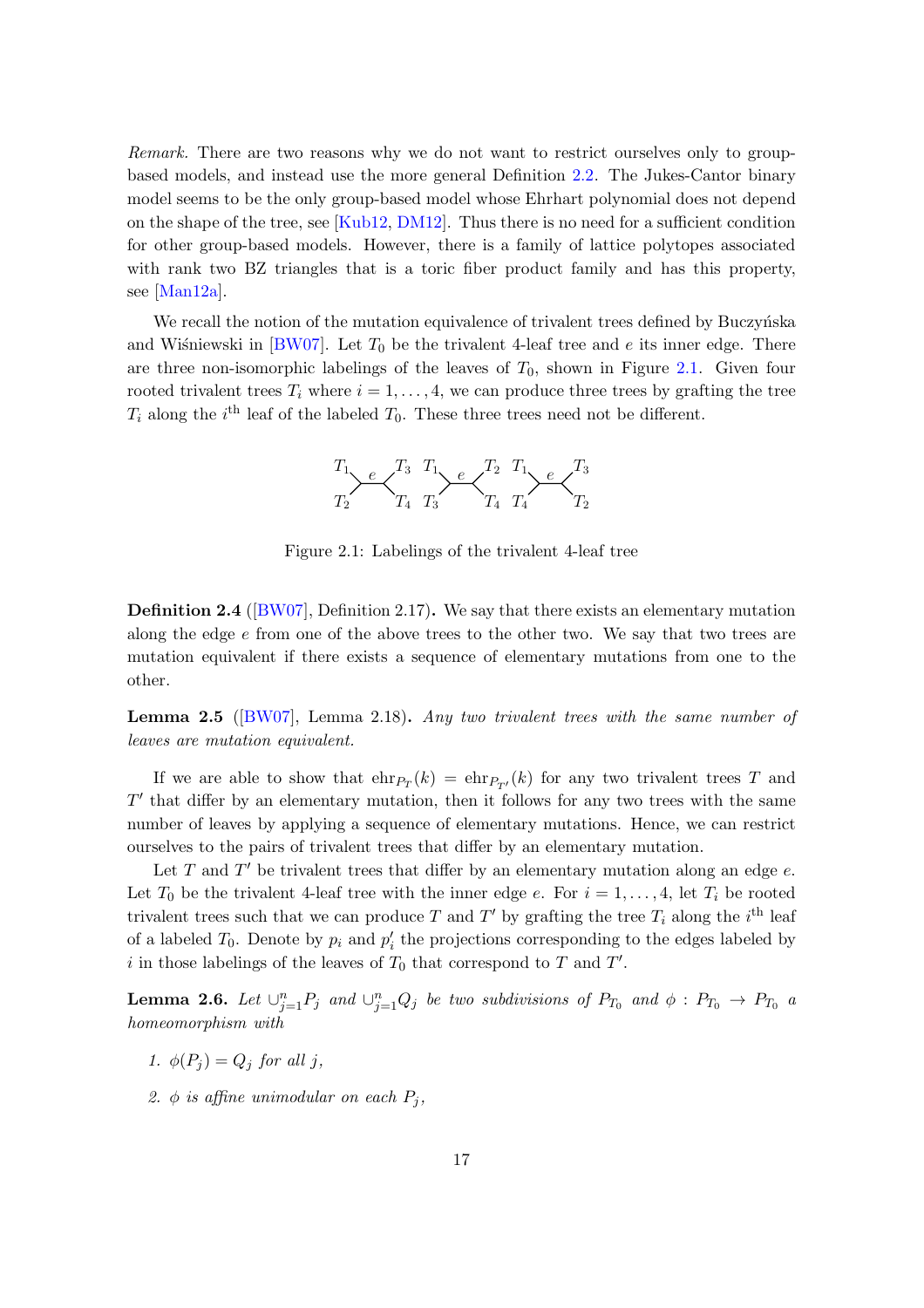3.  $p_i(v) = p'_i(\phi(v))$  for all lattice points v of  $P_{T_0}$  and  $i = 1, ..., 4$ .

Then there exist subdivisions  $\cup_{j=1}^n \overline{P_j}$  and  $\cup_{j=1}^n \overline{Q_j}$  of  $P_T$  and  $P_{T'}$ , respectively and a homeomorphism  $\overline{\phi}: P_T \to P_{T'}$  such that

- 1.  $\overline{\phi}(\overline{P_i}) = \overline{Q_i}$  for all j,
- 2.  $\overline{\phi}$  is affine unimodular on each  $\overline{P_i}$ .

*Proof.* Polytopes  $P_T$  and  $P_{T'}$  are toric fiber products of  $P_{T_i}$  where  $i = 0, \ldots, 4$ . Hence, there are projections from  $P_T$  and  $P_{T'}$  to  $P_{T_0}$ . Subdivisions  $\cup_{j=1}^n P_j$  and  $\cup_{j=1}^n Q_j$  can be pulled back to subdivisions  $\cup_{j=1}^n \overline{P_j}$  of  $P_T$  and  $\cup_{j=1}^n \overline{Q_j}$  of  $P_{T'}$ . Define  $\overline{\phi}: P_T \to P_{T'}$  as follows:  $\overline{\phi}|_{P_{T_0}} := \phi$  and  $\overline{\phi}|_{P_{T_i}} := \text{id}_{P_{T_i}}$  for  $i = 1, ..., 4$ . The condition  $p_i(v) = p'_i(\phi(v))$  ensures that  $\overline{\phi}$  is well-defined.  $\Box$ 

<span id="page-25-0"></span>**Corollary 2.7.** If the assumptions of Lemma [2.6](#page-24-1) are fulfilled, then  $\text{ehr}_{T}(k) = \text{ehr}_{T'}(k)$ .

Finally, we describe one case where we can construct a map like in Lemma [2.6.](#page-24-1) We will use the connection between triangulations of lattice polytopes and initial ideals of corresponding toric ideals.

We fix a labeling of the leaves of  $T_0$ . For  $i \in \{1, 2, 3, 4\}$ , let  $p_i$  be the projection onto the edge of  $T_0$  labeled by i in this labeling. Assume that there is a one-to-one correspondence between the lattice points of  $P_{T_0}$  and their projections

$$
\{(p_1(x), p_2(x), p_3(x), p_4(x)) : x \text{ is a lattice point of } P_{T_0}\}.
$$

Moreover, assume that this set is independent of the labeling we fixed.

We fix also a second labeling of the leaves of  $T_0$ . For  $i \in \{1,2,3,4\}$ , let  $p'_i$  be the projection onto the edge of  $T_0$  labeled by i in this labeling. By the first assumption, we can replace the subindices of the variables in the coordinate ring associated with  $P_{T_0}$  by their projections  $(p_1(x), p_2(x), p_3(x), p_4(x))$ , i.e. instead of

$$
\mathbb{C}[z_x : x \text{ is a lattice point of } P_{T_0}],
$$

we can consider

$$
\mathbb{C}[z_{p_1(x),p_2(x),p_3(x),p_4(x)}:x\text{ is a lattice point of }P_{T_0}].
$$

By the second assumption, the subindices of the variables in the coordinate rings

$$
\mathbb{C}[z_{p_1(x),p_2(x),p_3(x),p_4(x)}:x\text{ is a lattice point of }P_{T_0}]
$$

and

$$
\mathbb{C}[z_{p_1'(x),p_2'(x),p_3'(x),p_4'(x)}:x
$$
 is a lattice point of  $P_{T_0}]$ 

are equal. Denote the toric ideal associated with the lattice polytope  $P_{T_0}$  in coordinates  $z_{p_1(x),p_2(x),p_3(x),p_4(x)}$  by  $I_{T_0}$  and in coordinates  $z_{p'_1(x),p'_2(x),p'_3(x),p'_4(x)}$  by  $I'_{T_0}$ .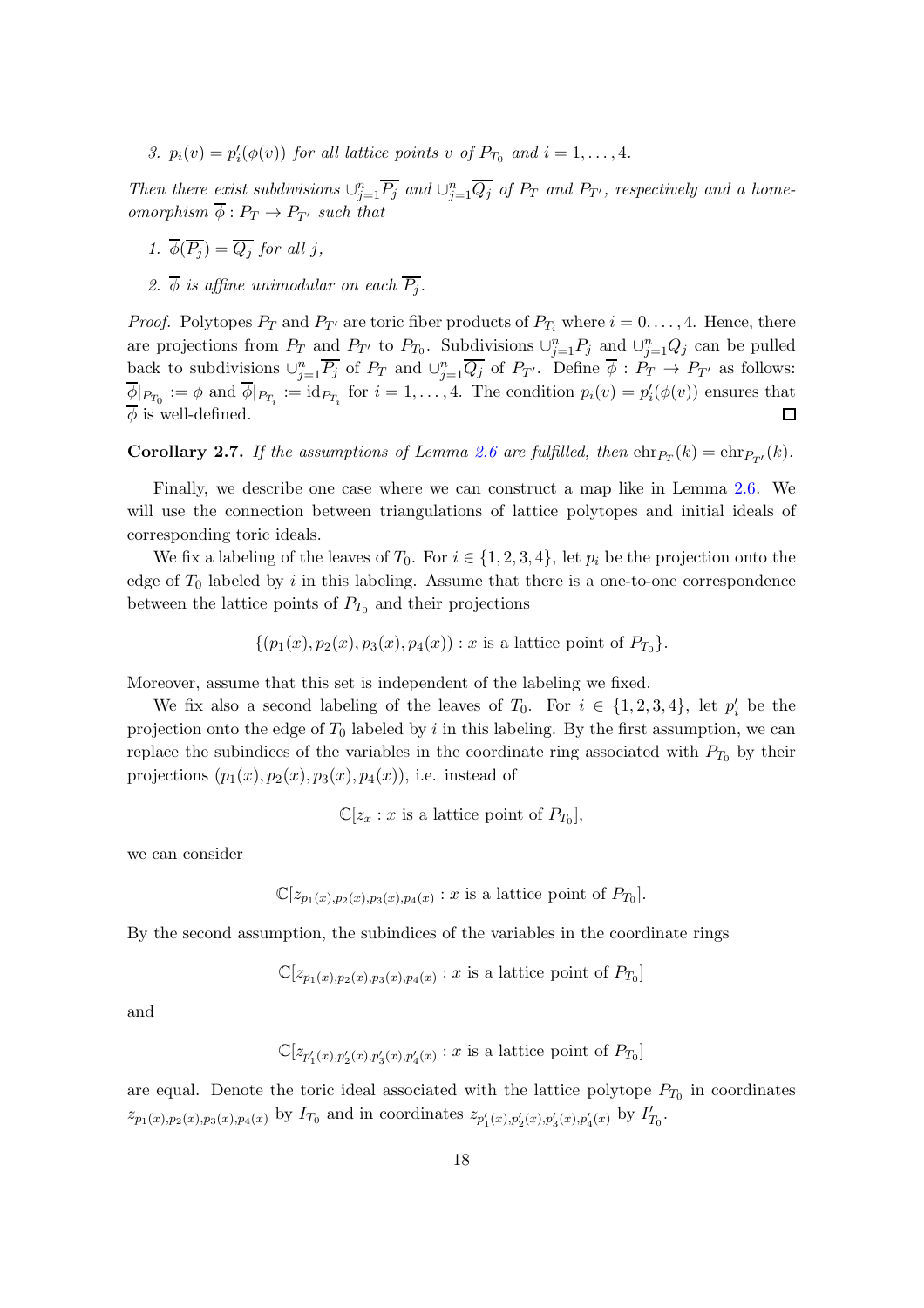<span id="page-26-1"></span>**Proposition 2.8.** If there exist term orders  $\prec$  and  $\prec'$  with  $\text{in}_{\prec}(I_{T_0}) = \text{in}_{\prec'}(I_{T_0}')$ , then there is a homeomorphism  $\phi: P_{T_0} \to P_{T_0}$  that fulfills the 1. and 3. assumption of Lemma [2.6.](#page-24-1)

*Proof.* Let conv $\{x_0, \ldots, x_d\}$  be a maximal simplex in the triangulation  $\Delta_{\prec}(I_{T_0})$ . Define  $\phi$  on conv $\{x_0, \ldots, x_d\}$  as follows: Let  $\phi(x_j)$  be the unique lattice point of  $P_{T_0}$  with  $p'_{i}(\phi(x_j)) = p_i(x_j)$  for  $i \in \{1, \ldots, 4\}$ . Then conv $\{\phi(x_0), \ldots, \phi(x_d)\}\$ is a maximal simplex in the triangulation  $\Delta_{\prec'}(I'_{T_0})$ , because  $\text{in}_{\prec'}(I'_{T_0}) = \text{in}_{\prec'}(I'_{T_0})$  and the monomial corresponding to conv $\{x_0, \ldots, x_d\}$  in  $\mathbb{C}[z_{p_1(x),p_2(x),p_3(x),p_4(x)} : x$  is a lattice point of  $P_{T_0}]$  is the same as the monomial corresponding to  $conv\{\phi(x_0), \ldots, \phi(x_d)\}\$ in  $\mathbb{C}[z_{p'_1(x), p'_2(x), p'_3(x), p'_4(x)}:$ x is a lattice point of  $P_{T_0}$ . The 1. and 3. condition of Lemma 2.6. are fulfilled by the definition of  $\phi$ .  $\Box$ 

If  $\phi$  fulfills also the 2. condition of Lemma [2.6,](#page-24-1) then we get a map like in Lemma [2.6.](#page-24-1)

<span id="page-26-2"></span>**Corollary 2.9.** If there exist term orders  $\prec$  and  $\prec'$  with  $\text{in}_{\prec}(I_{T_0}) = \text{in}_{\prec'}(I'_{T_0})$  square-free, then there is a homeomorphism  $\phi : P_{T_0} \to P_{T_0}$  that fulfills the 1., 2., and 3. assumption of Lemma [2.6.](#page-24-1)

*Proof.* Define  $\phi$  as in Proposition [2.8.](#page-26-1) By Lemma [1.23,](#page-15-2) the triangulations  $\Delta_{\prec}(I_{T_0})$  and  $\Delta_{\prec'}(I'_{T_0})$  are unimodular. Hence, the map  $\phi$  is affine unimodular on each simplex.  $\Box$ 

### <span id="page-26-0"></span>2.3 Jukes-Cantor Binary Model

In this section, we apply Corollary [2.7,](#page-25-0) Proposition [2.8,](#page-26-1) and Corollary [2.9](#page-26-2) to give a purely combinatorial proof of Theorem [2.1:](#page-22-2) The Hilbert polynomial of the algebraic variety associated with the Jukes-Cantor binary model on a trivalent tree does not depend on the topology of the tree.

By [\[BW07\]](#page-88-0), algebraic varieties associated with the Jukes-Cantor model on trivalent trees are normal. By Theorem [1.19,](#page-14-2) the Hilbert polynomial of the algebraic variety and the Ehrhart polynomial of the lattice polytope associated with the Jukes-Cantor binary model on a trivalent tree are equal. We recall that the lattice polytope associated with the Jukes-Cantor binary model on a trivalent tree  $T$  is

$$
P_{\mathbb{Z}_2,T} = \text{conv}\{x \in \{0,1\}^E : \sum_{e \ni v} x_e \in 2\mathbb{Z} \text{ for every } v \in I\}.
$$

The associated lattice is

$$
L_{\mathbb{Z}_2,T} = \{ x \in \mathbb{Z}^E : \sum_{e \ni v} x_e \in 2\mathbb{Z} \text{ for every } v \in I \}.
$$

In particular,

$$
P_{\mathbb{Z}_2,T_0} = \text{conv}\left\{ \begin{array}{lll} (0,0,0,0,0) & (1,1,1,1,0) & (1,1,0,0,0) & (0,0,1,1,0) \\ (1,0,1,0,1) & (0,1,0,1,1) & (1,0,0,1,1) & (0,1,1,0,1) \end{array} \right\}.
$$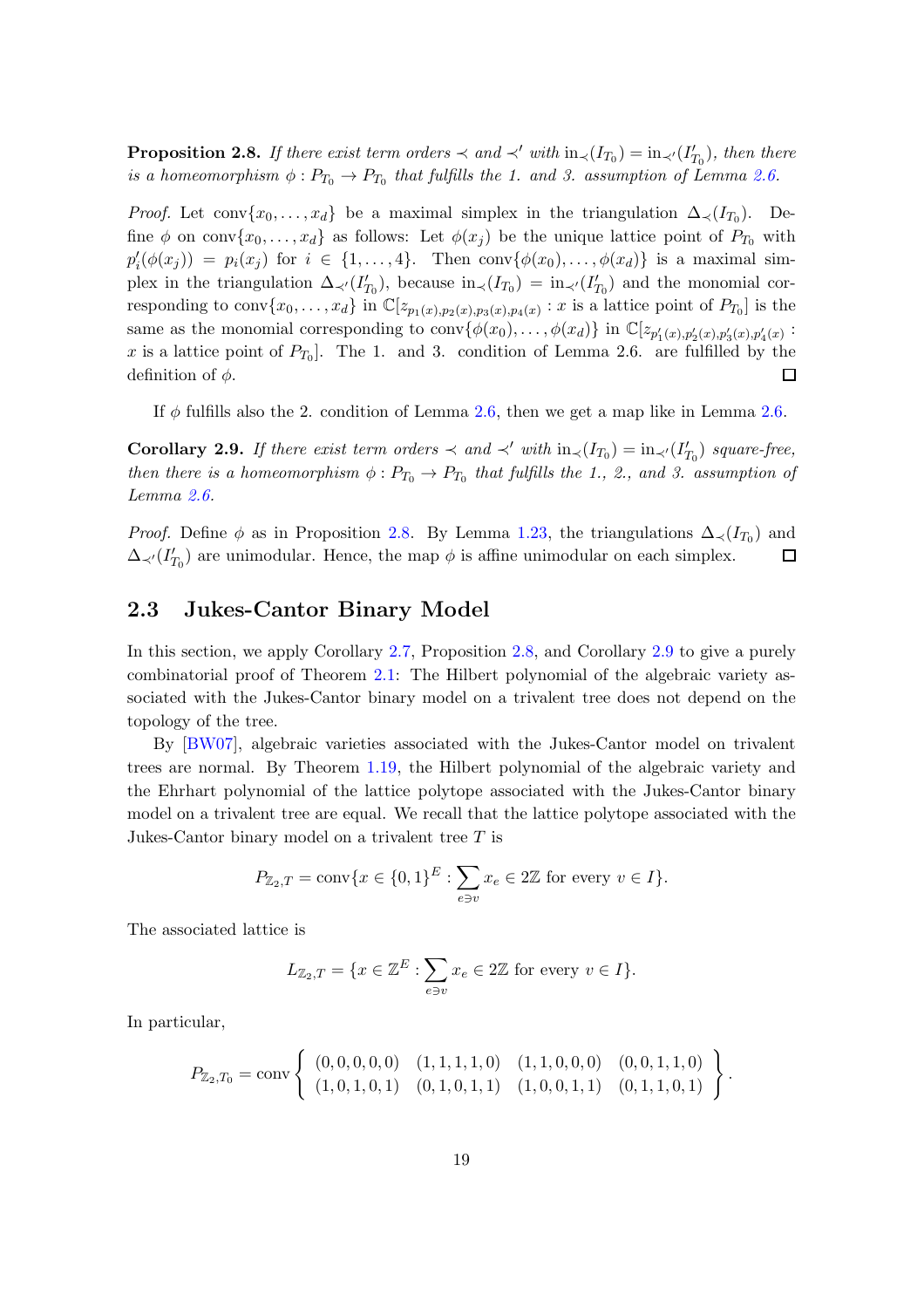Here the first four coordinates of  $P_{\mathbb{Z}_2,T_0}$  correspond to the leaf edges of  $T_0$  labeled by  $1,\ldots,4$ in the first labeling in Figure [2.1,](#page-24-0) and the fifth coordinate corresponds to the inner edge.

Consider two different labelings of the leaves of  $T_0$ , say the first and the second one in Figure [2.1.](#page-24-0) The discussion for any other pair of labelings of the leaves of  $T_0$  is analogous. The variables corresponding to the first labeling are

 $z_{0000}, z_{1111}, z_{1100}, z_{0011}, z_{1010}, z_{0101}, z_{1001}, z_{0110}, z_{0110}$ 

and to the second labeling are

 $z_{0000}, z_{1111}, z_{1010}, z_{0101}, z_{1100}, z_{0011}, z_{1001}, z_{0110}.$ 

The ambient coordinate ring is in both cases

```
\mathbb{C}[z_{0000}, z_{1111}, z_{1100}, z_{0011}, z_{1010}, z_{0101}, z_{1001}, z_{0110}].
```
The toric ideals corresponding to the different labelings are

$$
I_{\mathbb{Z}_2,T_0} = \langle 2000021111 - 2110020011, 2101020101 - 2100120110 \rangle,
$$
  
\n
$$
I'_{\mathbb{Z}_2,T_0} = \langle 2000021111 - 2101020101, 2110020011 - 2100120110 \rangle.
$$

There are two different initial ideals that work for Proposition [2.8.](#page-26-1) We will explicitly describe them in the next two subsections.

#### First transformation

Let  $\omega$  be the weight vector that has 2's corresponding to the variables  $z_{1100}, z_{0011}, z_{1010}, z_{0101}$ and 1's corresponding to the rest of the variables. The ideal

<span id="page-27-0"></span>
$$
\langle z_{1100} z_{0011}, z_{1010} z_{0101} \rangle \tag{2.1}
$$

is a common initial ideal of  $I_{\mathbb{Z}_2,T_0}$  and  $I'_{\mathbb{Z}_2,T_0}$  for any term order that refines the weight order given by  $\omega$ . The maximal simplices in the corresponding triangulations are

 $conv{(0, 0, 0, 0, 0), (1, 1, 1, 1, 0), (1, 1, 0, 0, 0), (1, 0, 1, 0, 1), (1, 0, 0, 1, 1), (0, 1, 1, 0, 1)}$  $conv{(0, 0, 0, 0, 0), (1, 1, 1, 1, 0), (1, 1, 0, 0, 0), (0, 1, 0, 1, 1), (1, 0, 0, 1, 1), (0, 1, 1, 0, 1)}$  $conv\{(0, 0, 0, 0, 0), (1, 1, 1, 1, 0), (0, 0, 1, 1, 0), (1, 0, 1, 0, 1), (1, 0, 0, 1, 1), (0, 1, 1, 0, 1)\},\$  $conv\{(0, 0, 0, 0, 0), (1, 1, 1, 1, 0), (0, 0, 1, 1, 0), (0, 1, 0, 1, 1), (1, 0, 0, 1, 1), (0, 1, 1, 0, 1)\},\$ 

and

 $\text{conv}\{(0, 0, 0, 0, 0), (1, 1, 1, 1, 0), (1, 0, 1, 0, 1), (1, 1, 0, 0, 0), (1, 0, 0, 1, 1), (0, 1, 1, 0, 1)\},\$  $conv\{(0, 0, 0, 0, 0), (1, 1, 1, 1, 0), (1, 0, 1, 0, 1), (0, 0, 1, 1, 0), (1, 0, 0, 1, 1), (0, 1, 1, 0, 1)\},\$  $conv{(0, 0, 0, 0, 0), (1, 1, 1, 1, 0), (0, 1, 0, 1, 1), (1, 1, 0, 0, 0), (1, 0, 0, 1, 1), (0, 1, 1, 0, 1)}$  $conv{(0, 0, 0, 0, 0), (1, 1, 1, 1, 0), (0, 1, 0, 1, 1), (0, 0, 1, 1, 0), (1, 0, 0, 1, 1), (0, 1, 1, 0, 1)}.$ 

The first triangulation is mapped to the second one by the maps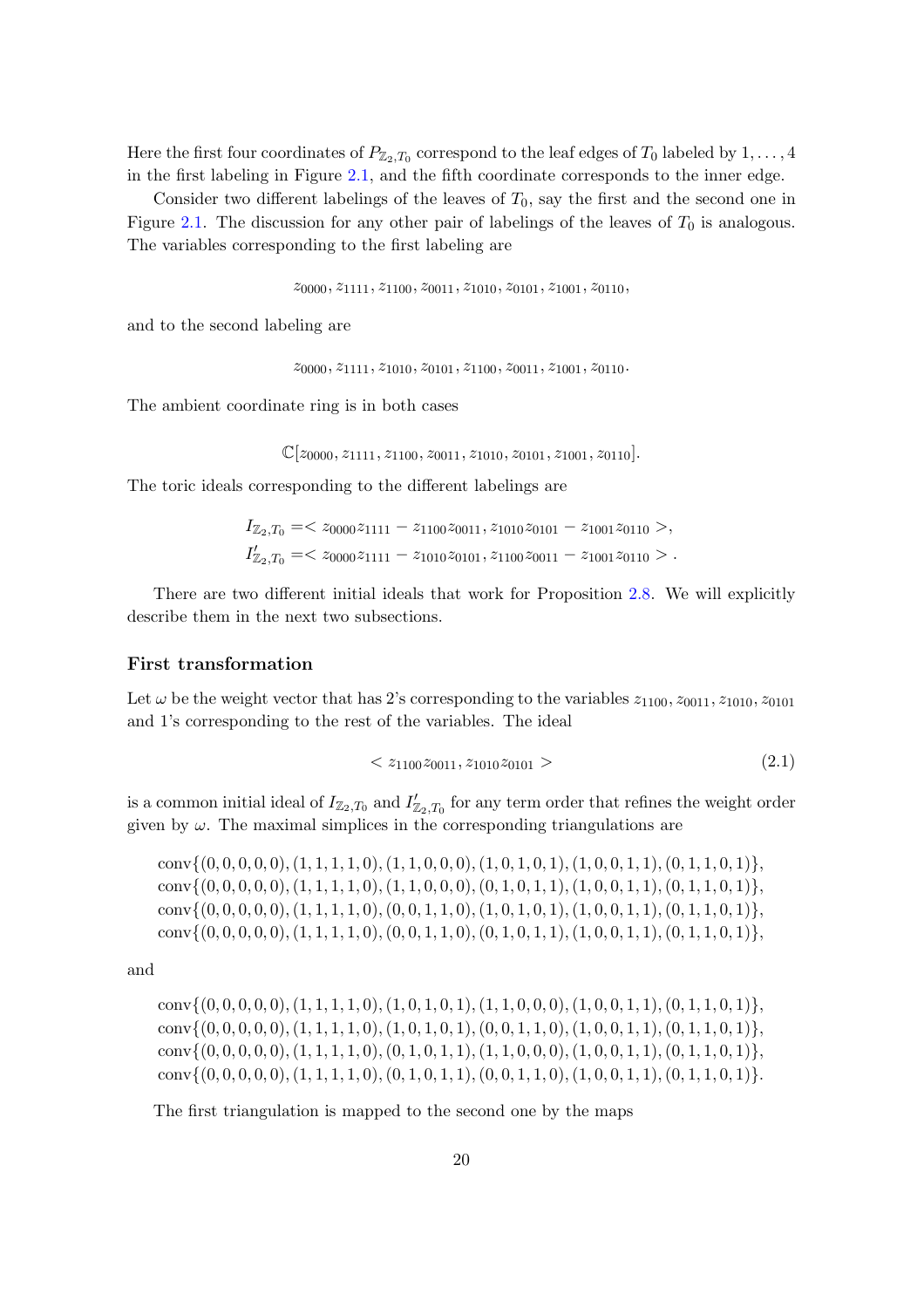$$
\begin{pmatrix}\n1 & 0 & 0 & 0 & 0 \\
0 & 0 & 1 & 0 & 0 \\
0 & 1 & 0 & 0 & 0 \\
0 & 0 & 0 & 1 & 0 \\
0 & 1 & -1 & 0 & 1\n\end{pmatrix} x,
$$
\n
$$
\begin{pmatrix}\n1 & 0 & 0 & 0 & 0 \\
0 & 0 & 1 & 0 & 0 \\
0 & 1 & 0 & 0 & 0 \\
0 & 0 & 0 & 1 & 0 \\
1 & 0 & 0 & -1 & 1\n\end{pmatrix} x,
$$
\n
$$
\begin{pmatrix}\n1 & 0 & 0 & 0 & 0 \\
0 & 0 & 1 & 0 & 0 \\
0 & 1 & 0 & 0 & 0 \\
0 & 0 & 1 & 0 & 0 \\
-1 & 0 & 0 & 1 & 1\n\end{pmatrix} x,
$$
\n
$$
\begin{pmatrix}\n1 & 0 & 0 & 0 & 0 \\
0 & 0 & 1 & 0 & 0 \\
0 & 1 & 0 & 0 & 0 \\
0 & 0 & 0 & 1 & 0 \\
0 & -1 & 1 & 0 & 1\n\end{pmatrix} x.
$$

All these matrices have determinant  $\pm 1$ , and hence are unimodular with respect to the standard lattice  $\mathbb{Z}^5$ . By Proposition [2.8](#page-26-1) and Corollary [2.7,](#page-25-0) the Ehrhart polynomial of the lattice polytope associated with the Jukes-Cantor binary model and a trivalent tree with respect to the standard lattice depends only on the number of leaves of the tree.

Since the ideal  $(2.1)$  is square-free, by Corollary [2.9](#page-26-2) and Corollary [2.7](#page-25-0) we get the same statement for the lattice generated by the vertices of the polytope. This implies Theorem [2.1](#page-22-2) by Buczyńska and Wiśniewski.

Remark. The min-max description of this map is

$$
x'_{1} = x_{1},
$$
  
\n
$$
x'_{2} = x_{3},
$$
  
\n
$$
x'_{3} = x_{2},
$$
  
\n
$$
x'_{4} = x_{4},
$$
  
\n
$$
x'_{5} = x_{2} - x_{3} + x_{5} + \min(x_{1} - x_{2} + x_{3} - x_{4}, 0) - \min(x_{1} + x_{2} - x_{3} - x_{4}, 0).
$$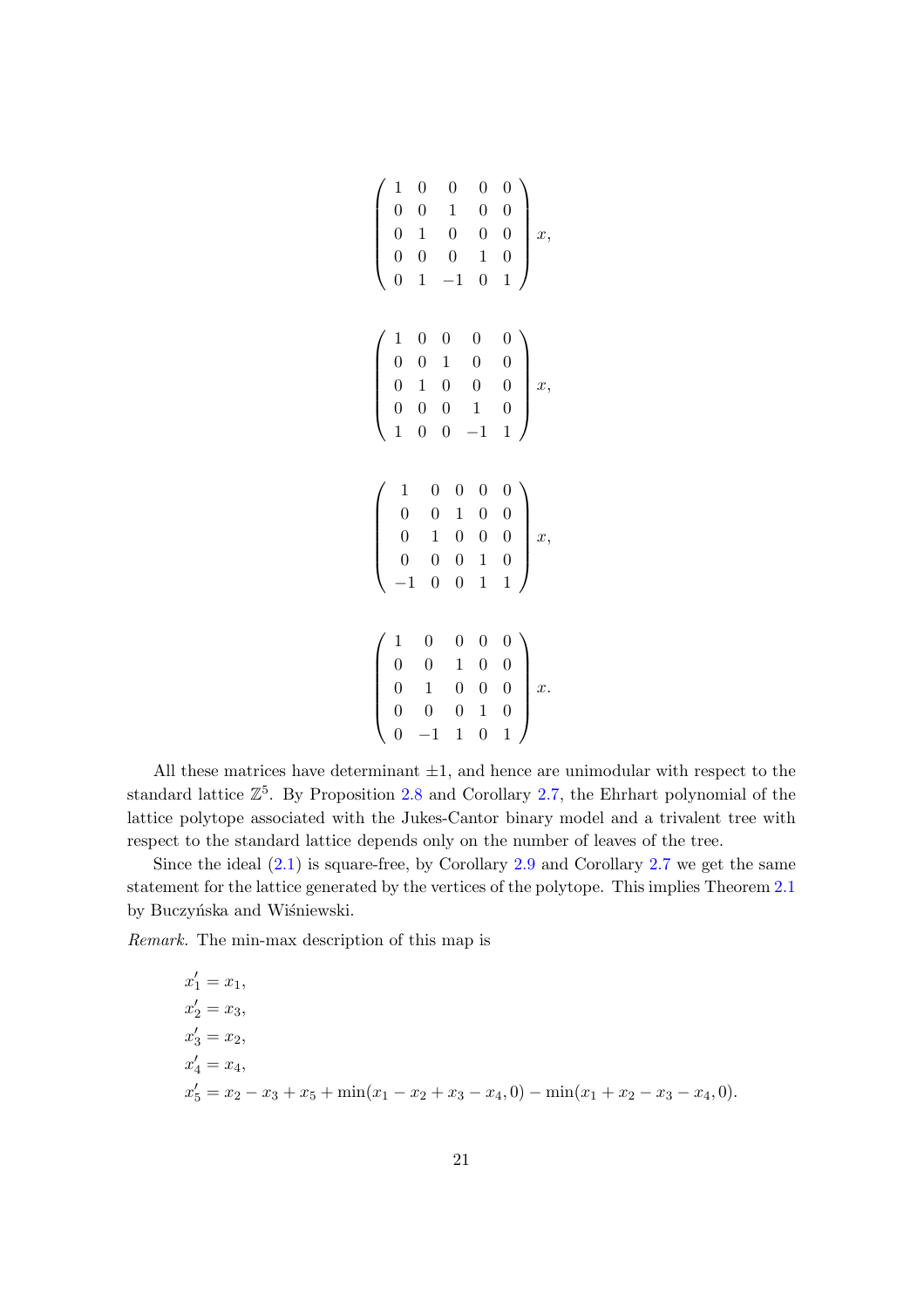The min-max description can be constructed from the equalities

$$
x_1 - x_2 + x_3 - x_4 = 0,
$$
  

$$
x_1 + x_2 - x_3 - x_4 = 0.
$$

that define the triangulation above.

#### Second transformation

Let  $\omega$  be the weight vector that has 2's corresponding to the variables  $z_{0000}, z_{1111}, z_{1001}$ ,  $z_{0110}$  and 1's corresponding to the rest of the variables. The ideal

<span id="page-29-0"></span>
$$
\langle z_{0000} z_{1111}, z_{1001} z_{0110} \rangle. \tag{2.2}
$$

is a common initial ideal of  $I_{\mathbb{Z}_2,T_0}$  and  $I'_{\mathbb{Z}_2,T_0}$  for any term order that refines the weight order given by  $\omega$ . Maximal simplices in the corresponding triangulations are

 $conv{(0, 0, 0, 0, 0), (1, 1, 0, 0, 0), (0, 0, 1, 1, 0), (1, 0, 1, 0, 1), (0, 1, 0, 1, 1), (1, 0, 0, 1, 1)}$  $conv{(0, 0, 0, 0, 0), (1, 1, 0, 0, 0), (0, 0, 1, 1, 0), (1, 0, 1, 0, 1), (0, 1, 0, 1, 1, 0, 1)}$  $conv{(1, 1, 1, 1, 0), (1, 1, 0, 0, 0), (0, 0, 1, 1, 0), (1, 0, 1, 0, 1), (0, 1, 0, 1, 1), (1, 0, 0, 1, 1)}$  $conv{(1, 1, 1, 1, 0), (1, 1, 0, 0, 0), (0, 0, 1, 1, 0), (1, 0, 1, 0, 1), (0, 1, 0, 1, 1, 0, 1)},$ 

and

 $conv{(0, 0, 0, 0, 0), (1, 0, 1, 0, 1), (0, 1, 0, 1, 1), (1, 1, 0, 0, 0), (0, 0, 1, 1, 0), (1, 0, 0, 1, 1)},$  $conv{(0, 0, 0, 0, 0), (1, 0, 1, 0, 1), (0, 1, 0, 1, 1), (1, 1, 0, 0, 0), (0, 0, 1, 1, 0), (0, 1, 1, 0, 1)}$  $conv{(1, 1, 1, 1, 0), (1, 0, 1, 0, 1), (0, 1, 0, 1, 1), (1, 1, 0, 0, 0), (0, 0, 1, 1, 0), (1, 0, 0, 1, 1)}$  $conv{(1, 1, 1, 1, 0), (1, 0, 1, 0, 1), (0, 1, 0, 1, 1), (1, 1, 0, 0, 0), (0, 0, 1, 1, 0), (0, 1, 1, 0, 1)}$ .

The first triangulation is mapped to the second one by the maps

$$
\left(\begin{array}{cccccc} 1 & 0 & 0 & 0 & 0 \\ 0 & 0 & 1 & 0 & 0 \\ 0 & 1 & 0 & 0 & 0 \\ 0 & 0 & 0 & 1 & 0 \\ 1 & 0 & 0 & 1 & -1 \end{array}\right)x,
$$

$$
\left(\begin{array}{cccccc} 1 & 0 & 0 & 0 & 0 \\ 0 & 0 & 1 & 0 & 0 \\ 0 & 1 & 0 & 0 & 0 \\ 0 & 0 & 0 & 1 & 0 \\ 0 & 1 & 1 & 0 & -1 \end{array}\right)x,
$$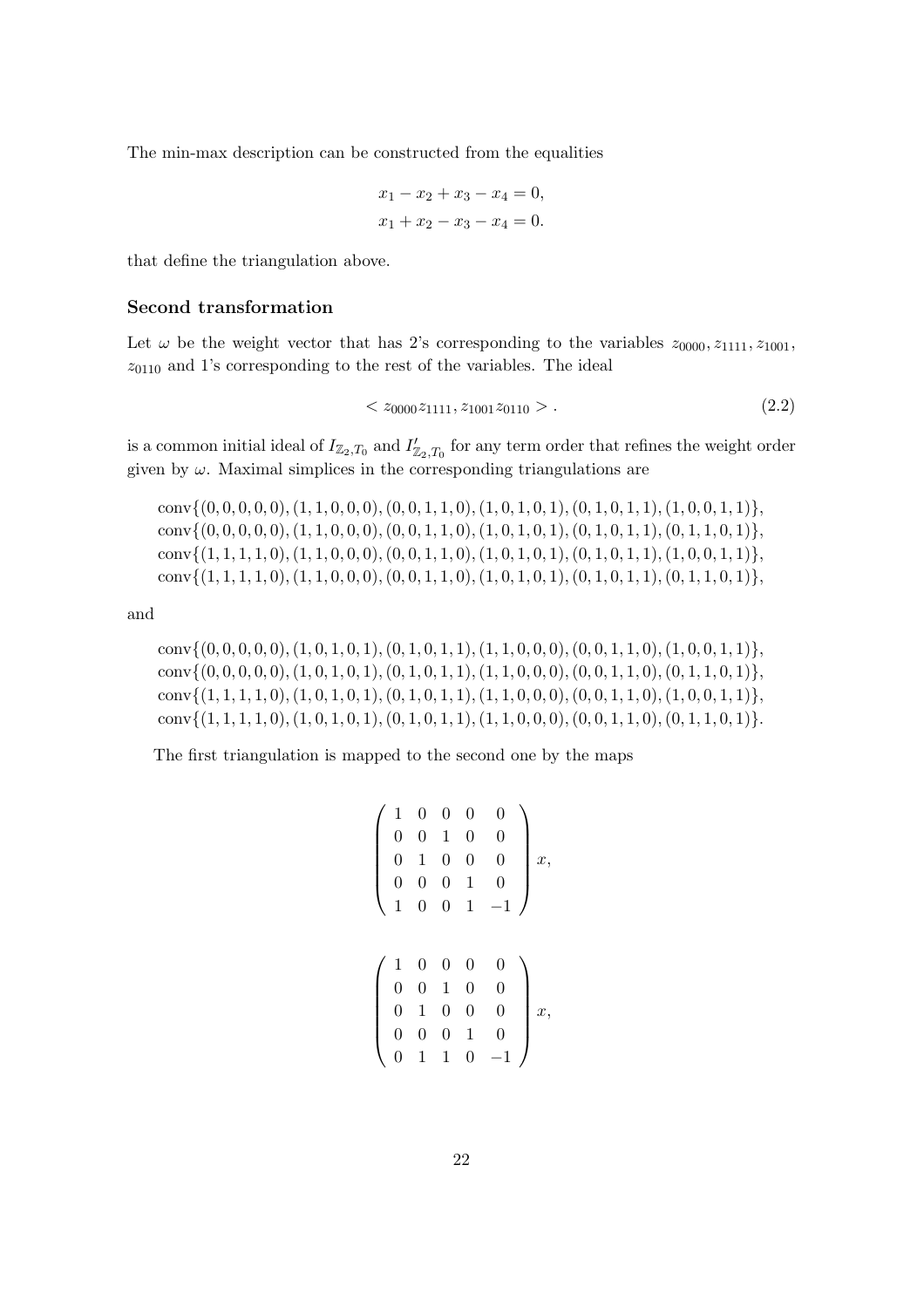$$
\begin{pmatrix} 1 & 0 & 0 & 0 & 0 \\ 0 & 0 & 1 & 0 & 0 \\ 0 & 1 & 0 & 0 & 0 \\ 0 & 0 & 0 & 1 & 0 \\ 0 & -1 & -1 & 0 & -1 \end{pmatrix} x + \begin{pmatrix} 0 \\ 0 \\ 0 \\ 0 \\ 2 \end{pmatrix},
$$

$$
\begin{pmatrix} 1 & 0 & 0 & 0 & 0 \\ 0 & 0 & 1 & 0 & 0 \\ 0 & 1 & 0 & 0 & 0 \\ 0 & 0 & 0 & 1 & 0 \\ -1 & 0 & 0 & -1 & -1 \end{pmatrix} x + \begin{pmatrix} 0 \\ 0 \\ 0 \\ 0 \\ 0 \end{pmatrix}.
$$

All these matrices have determinant  $\pm 1$ , and hence are affine unimodular with respect to the standard lattice  $\mathbb{Z}^5$ . By Proposition [2.8](#page-26-1) and Corollary [2.7,](#page-25-0) the Ehrhart polynomial of the lattice polytope associated with the Jukes-Cantor binary model and a trivalent tree with respect to the standard lattice depends only on the number of leaves of the tree.

Since the ideal [\(2.2\)](#page-29-0) is square-free, by Corollary [2.9](#page-26-2) and Corollary [2.7](#page-25-0) we get the same statement for the lattice generated by the vertices of the polytope. This implies Theorem [2.1](#page-22-2) by Buczyńska and Wiśniewski.

Remark. The min-max description of this map is

$$
x'_1 = x_1,
$$
  
\n
$$
x'_2 = x_3,
$$
  
\n
$$
x'_3 = x_2,
$$
  
\n
$$
x'_4 = x_4,
$$
  
\n
$$
x'_5 = x_1 + x_4 - x_5 - \min(x_1 - x_2 - x_3 + x_4, 0) + \min(2 - x_1 - x_2 - x_3 - x_4, 0).
$$

#### Phylogenetic semigroups

In this subsection, we will explore the bijections established by the piecewise affine unimodular maps in the previous two subsections. Our goal is to explain how our method gives a combinatorial proof of a result by Buczynska about the Hilbert functions of the phylogenetic semigroups on trivalent graphs.

Fix two labelings of the leaves of  $T_0$ . For  $i \in \{1, 2, 3, 4\}$ , let  $p_i, p'_i$  be the projections onto the edges of  $T_0$  labeled by i in the corresponding labelings. Recall the assumptions of Section [2.2](#page-23-0) that there is a one-to-one correspondence between the lattice points of  $P_{T_0}$  and their projections

$$
\{(p_1(x), p_2(x), p_3(x), p_4(x)) : x \text{ is a lattice point of } P_{T_0}\},\
$$

and that this set is independent of the labeling we fixed. Hence, there is a natural bijection f from the set

$$
\{x \in P_{T_0} \cap L_{T_0} : p_i(x) = u_i \text{ for } i \in \{1, 2, 3, 4\}\}
$$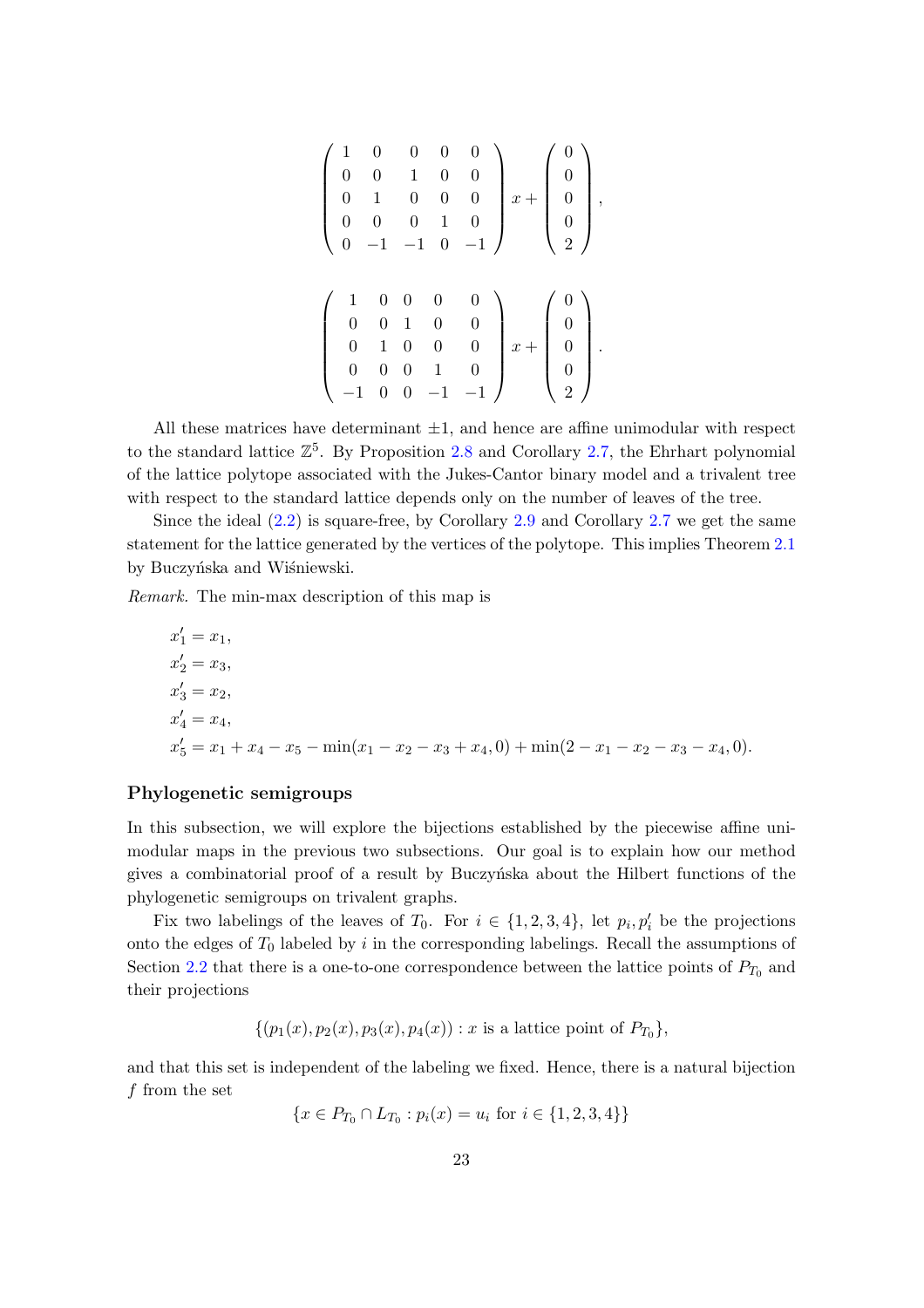to the set

$$
\{x \in P_{T_0} \cap L_{T_0} : p_i'(x) = u_i \text{ for } i \in \{1, 2, 3, 4\}\}
$$

for all  $u \in \{0, 1\}^4$ .

By the normality of  $P_{T_0}$ , every element x of  $kP_{T_0} \cap L_{T_0}$  can be written as  $x_1+x_2+\ldots+x_k$ where  $x_1, x_2, \ldots, x_k \in P_{T_0} \cap L_{T_0}$ . Moreover, for a term order  $\prec$  as in Proposition [2.8,](#page-26-1) we define the canonical representation of x to be the sum  $x_1 + x_2 + \ldots + x_k$  such that  $x_1x_2 \ldots x_k \notin in_{\prec}(I_{T_0})$ . Define  $f_k : kP_{T_0} \cap L_{T_0} \to kP_{T_0} \cap L_{T_0}$  by

<span id="page-31-0"></span>
$$
f_k(x) := f(x_1) + f(x_2) + \ldots + f(x_k)
$$

where  $x_1 + x_2 + \ldots + x_k$  is the canonical representation of x. Since  $p_i(x_j) = p'_i(f(x_j))$  for all  $i \in \{1, 2, 3, 4\}$  and  $j \in \{1, 2, ..., k\}$  by the definition of f, we have  $p_i(x) = p'_i(f_k(x))$ for all  $i \in \{1, 2, 3, 4\}$ . The map  $f_k$  is bijective, because  $f(x_1) + f(x_2) + \ldots + f(x_k)$  is the canonical representation of  $f_k(x)$  for a term order  $\prec'$  as in Proposition [2.8,](#page-26-1) hence we can define the inverse of  $f_k$ . Therefore, the map  $f_k$  induces a bijection between the sets

$$
\{x \in kP_{T_0} \cap L_{T_0} : p_i(x) = u_i \text{ for } i \in \{1, 2, 3, 4\}\}\
$$
\n(2.3)

and

<span id="page-31-2"></span><span id="page-31-1"></span>
$$
\{x \in kP_{T_0} \cap L_{T_0} : p_i'(x) = u_i \text{ for } i \in \{1, 2, 3, 4\}\}\
$$
\n(2.4)

for all  $u \in \mathbb{N}^4$  and  $k \in \mathbb{N}$ .

Let  $T$  and  $T'$  be trivalent trees that differ by an elementary mutation along an edge  $e$ . Let  $T_0$  be the trivalent 4-leaf tree with the inner edge e. For  $i = 1, \ldots, 4$ , let  $T_i$  be rooted trivalent trees such that we can produce T and T' by grafting the tree  $T_i$  along the  $i^{\text{th}}$  leaf of a labeled  $T_0$ . Denote by  $p_i$  and  $p'_i$  the projections corresponding to the edges labeled by i in those labelings of  $T_0$  that correspond to  $T$  and  $T'$ .

The number of the lattice points in  $kP_T$  is

$$
\sum_{u \in \mathbb{N}^4} |\{x \in kP_{T_0} \cap L_{T_0} : p_i(x) = u_i \text{ for } i \in \{1, 2, 3, 4\}\}| \prod_{i=1}^4 |\{x \in kP_{T_i} \cap L_{T_i} : x_i = u_i\}|
$$
\n(2.5)

where  $x_i$  is the coordinate of  $x \in kP_{T_i} \cap L_{T_i}$  that corresponds to the edge of T that is identified with the edge of  $T_0$  labeled by i. We get a similar formula for the number of the lattice points in  $kP_{T'}$ :

<span id="page-31-3"></span>
$$
\sum_{u \in \mathbb{N}^4} |\{x \in kP_{T_0} \cap L_{T_0} : p_i'(x) = u_i \text{ for } i \in \{1, 2, 3, 4\}\}| \prod_{i=1}^4 |\{x \in kP_{T_i} \cap L_{T_i} : x_i = u_i\}|.
$$
\n(2.6)

Since we have a bijection between the sets  $(2.3)$  and  $(2.4)$ , we get a bijection between the lattice points of  $kP_T$  and  $kP_{T'}$ . By Lemma [2.5,](#page-24-2) this bijection can be extended to any two trivalent trees with the same number of leaves.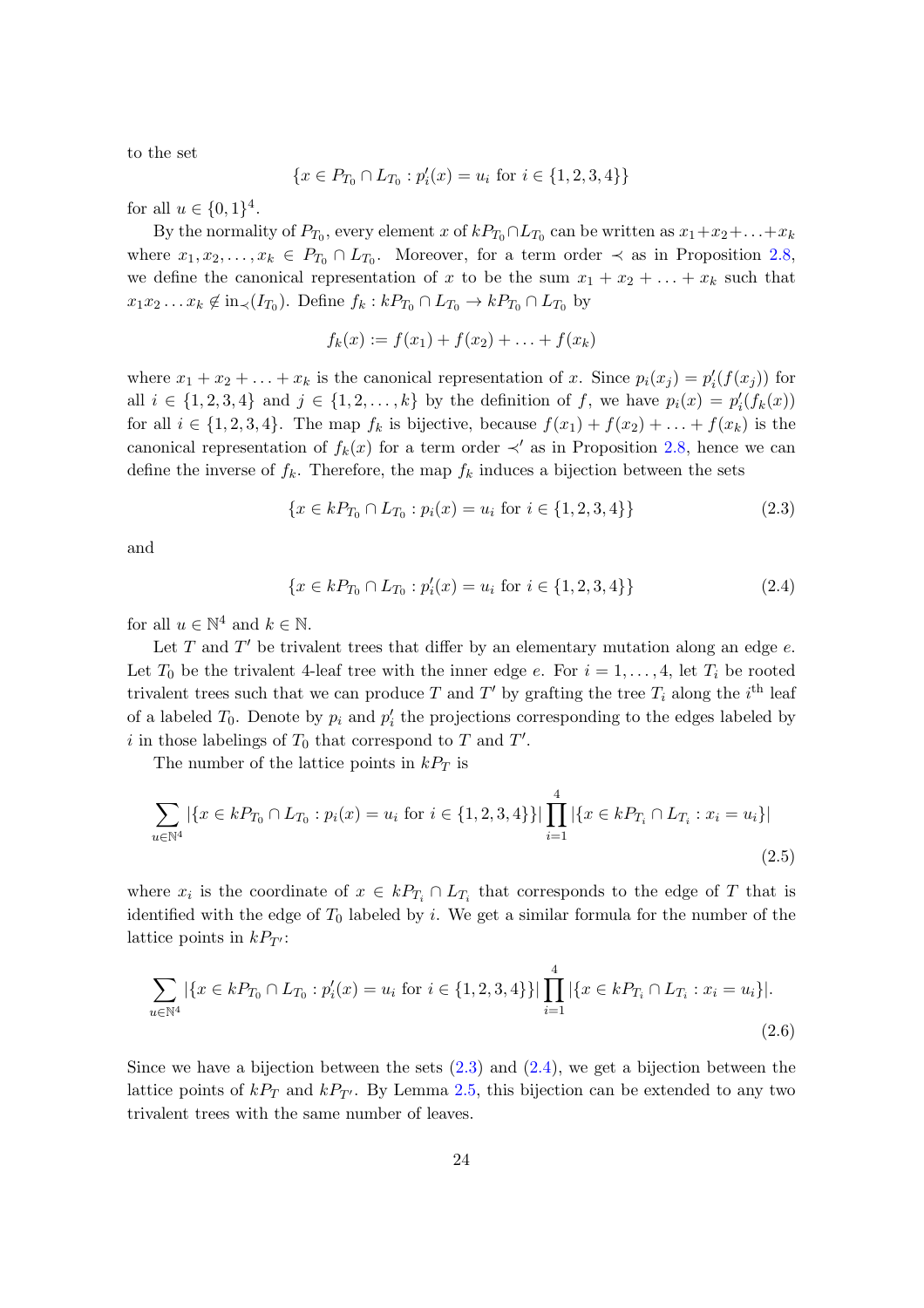In Chapter [4,](#page-38-0) we will define the phylogenetic semigroup  $\tau(G)$  on a graph G as a generalization of the Jukes-Cantor binary model on trees. Buczyńska proved that similarly to the trees case, the Hilbert function of  $\tau(G)$  where G is a trivalent graph depends only on the combinatorial data of G, the first Betti number and the number of leaves of  $G$  [\[Buc12,](#page-88-1) Theorem 3.5]. Without explicitly defining the phylogenetic semigroup on a graph here, we briefly explain how to use the method in this chapter to give a combinatorial proof of this more general statement of Buczyńska.

Similarly to Definition  $2.4$  and Lemma  $2.5$ , Buczyńska defined elementary mutations and mutation equivalence for trivalent graphs [\[Buc12,](#page-88-1) Definition 2.7] and proved that any two trivalent graphs with the same first Betti number and the same number of leaves are mutation equivalent [\[Buc12,](#page-88-1) Lemma 2.10]. Let  $G$  and  $G'$  be trivalent graphs that differ by an elementary mutation. We can write down formulas for the number of the lattice points in the  $k^{\text{th}}$  graded piece of  $\tau(G)$  and  $\tau(G')$  similar to [\(2.5\)](#page-31-2) and [\(2.6\)](#page-31-3), respectively, and establish a bijection between the lattice points of the  $k^{\text{th}}$  graded piece of  $\tau(G)$  and  $\tau(G')$ . By [\[Buc12,](#page-88-1) Lemma 2.10], this bijection can be extended to any two trivalent graphs with the same first Betti number and the same number of leaves.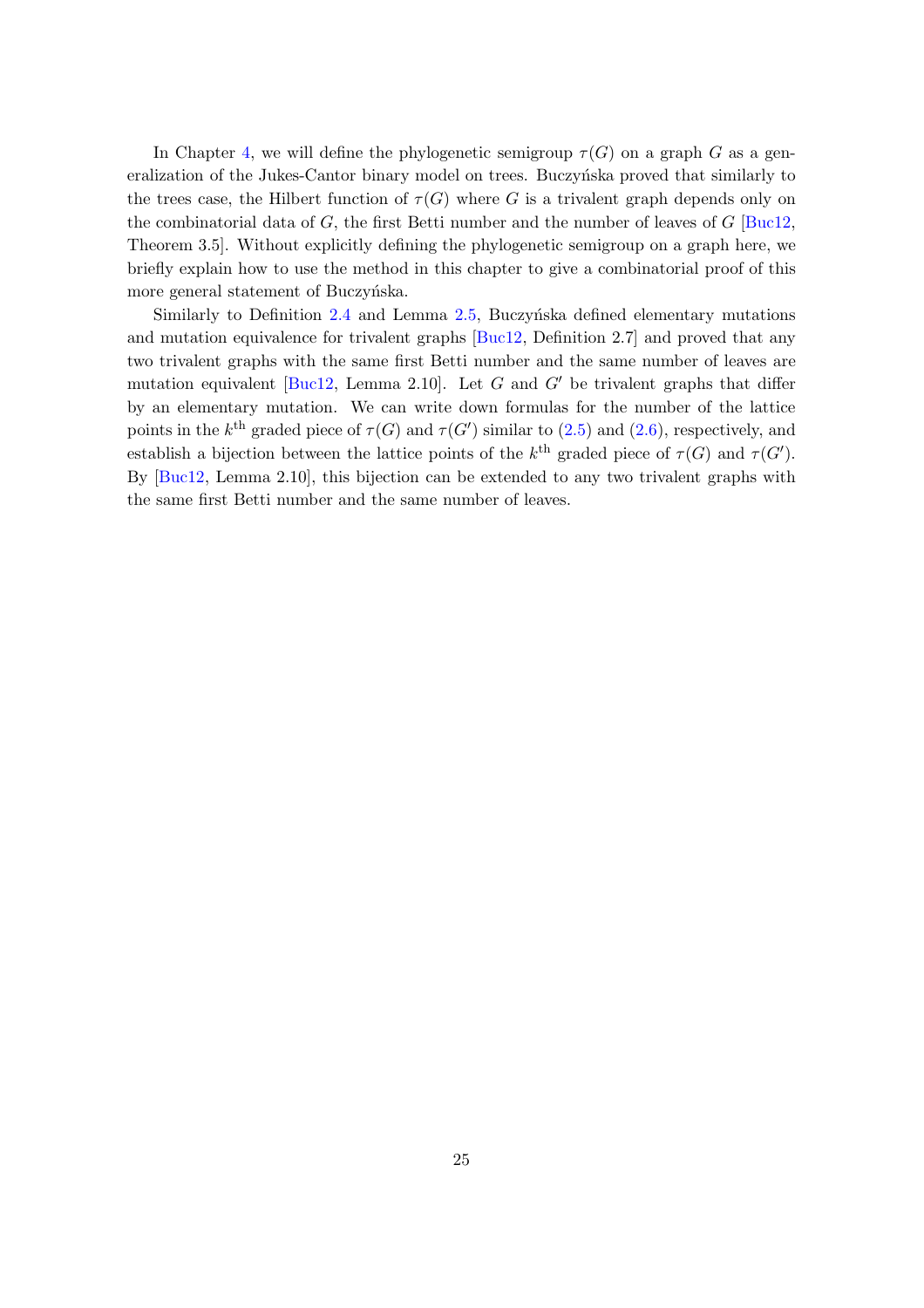### <span id="page-33-0"></span>Chapter 3

# Hilbert Polynomial of the Kimura 3-Parameter Model

#### <span id="page-33-1"></span>3.1 Introduction

In the last chapter, we gave a combinatorial proof to the theorem by Buczyńska and Wisniewski saying that the Hilbert polynomial of the algebraic variety associated with the Jukes-Cantor binary model on a trivalent tree T depends only on the number of leaves of  $T$  [\[BW07\]](#page-88-0). In this chapter, we ask if this property of the Hilbert polynomial can be generalized to more complex group-based models. The content in this chapter was published as [\[Kub12\]](#page-90-2).

The most natural generalization would be the Kimura 3-parameter model, which is a group-based model with the underlying group  $\mathbb{Z}_2 \times \mathbb{Z}_2$ . However, we show that the Hilbert polynomial of the algebraic variety associated to the Kimura 3-parameter model depends on the shape of a trivalent tree. We do this by considering two different trees with six leaves – the caterpillar tree with six leaves and the snowflake tree, see Figure [3.1.](#page-36-0) This is the smallest interesting case with more than one trivalent tree with the same number of leaves.

The Kimura 3-parameter model being the closest model to the Jukes-Cantor binary model, it is unlikely that the property about Hilbert polynomials would hold for other models. This hypothesis was further confirmed by Donten-Bury and Michalek in [\[DM12\]](#page-88-4). They showed that the Hilbert polynomials of the algebraic varieties associated with the group-based models with the groups  $\mathbb{Z}_3, \mathbb{Z}_4, \mathbb{Z}_5, \mathbb{Z}_7$  and a trivalent tree depend on the shape of the tree.

In Section [3.2,](#page-34-0) we recall the construction of the Kimura 3-parameter model. In Section [3.3,](#page-35-0) we show that the Hilbert polynomials of the algebraic varieties associated to the Kimura 3-parameter model on the caterpillar tree with six leaves and the snowflake tree have different values when evaluated at three, and hence their Hilbert polynomials are different. The main idea is to decompose the original trees to smaller trees and use the toric fiber product introduced by Sullivant in [\[Sul07\]](#page-91-11). Finally, we reduce the problem of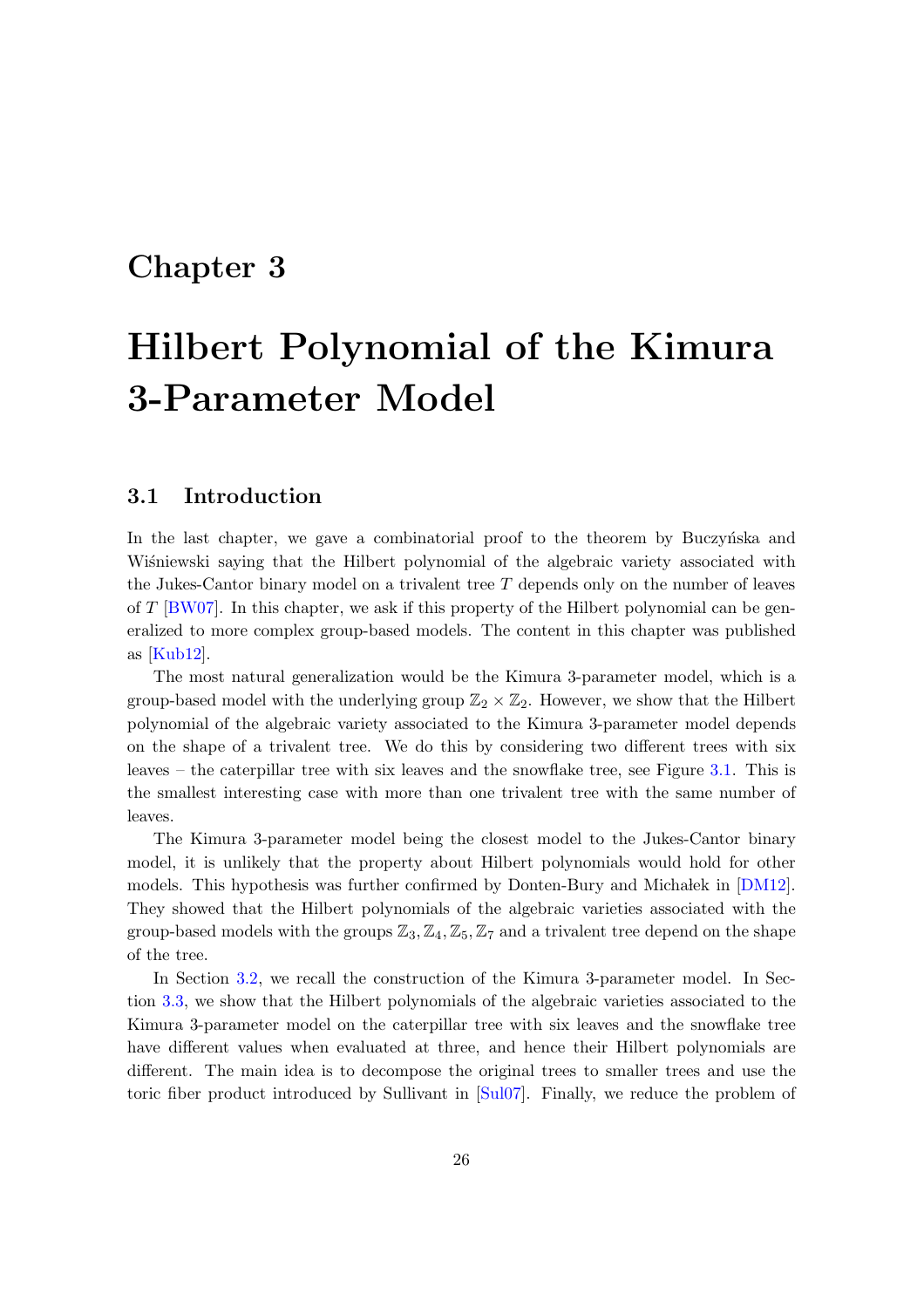evaluating the Hilbert polynomials of toric varieties to evaluating the Ehrhart polynomials of the corresponding polytopes. Computations are done with polymake [\[JG,](#page-90-10) [JMP09\]](#page-90-11) and Normaliz [\[BI\]](#page-88-9).

### <span id="page-34-0"></span>3.2 Kimura 3-Parameter Model

First, we recall the definitions of the toric ideals and the corresponding lattice polytopes of the Kimura 3-parameter model as in Section [1.4](#page-15-0) and [\[Sul07,](#page-91-11) Section 3.4]. Then we explain the toric fiber product structure on these ideals following Section [1.5](#page-19-0) and [\[Sul07,](#page-91-11) Sections 1 and 3.4].

Let T be a tree with  $n+1$  leaves labeled by  $1, \ldots, n+1$ , let the root be at the leaf  $n+1$ , and direct the edges away from the root. A leaf  $l$  is a descendant of an edge  $e$  if there is a directed path from e to l. Denote by  $de(e)$  the set of all descendants of the edge e.

For a sequence  $g_1, \ldots, g_n$  in  $\mathbb{Z}_2 \times \mathbb{Z}_2$ , we define

$$
g_e = \sum_{i \in \text{de}(e)} g_i
$$

where  $e$  is an edge of  $T$ . Let

$$
\mathbb{C}[q] = \mathbb{C}[q_{g_1,\ldots,g_n} : g_i \in \mathbb{Z}_2 \times \mathbb{Z}_2] \text{ and } \mathbb{C}[t] = \mathbb{C}[t_h^{(e)} : e \in E, h \in \mathbb{Z}_2 \times \mathbb{Z}_2],
$$

and consider the ring homomorphism

$$
\phi_T : \mathbb{C}[q] \to \mathbb{C}[t]
$$

$$
q_{g_1,\dots,g_n} \mapsto \prod_{e \in E} t_{g_e}^{(e)}.
$$

The ideal of the Kimura 3-parameter model on a tree T is  $I_T = \text{ker}(\phi_T)$ . The corresponding lattice polytope is

$$
P_T = \{x \in \{0, 1\}^{E \times (\mathbb{Z}_2 \times \mathbb{Z}_2)} : \exists g_1, \dots, g_n \in G \text{ such that, } \forall e \in E \text{ and } \forall h \in \mathbb{Z}_2 \times \mathbb{Z}_2,
$$
  

$$
x_h^{(e)} = 1 \text{ if } h = \sum_{i \in \text{de}(e)} g_i \text{ and } x_h^{(e)} = 0 \text{ otherwise} \}.
$$

We consider  $P_T$  with respect to the lattice  $L_T \subseteq \mathbb{Z}^{E \times (\mathbb{Z}_2 \times \mathbb{Z}_2)}$  generated by the vertices of  $P_T$ .

Remark. There is a slight change in the notation in this chapter. Since there is no ambiguity about the group, we omit  $\mathbb{Z}_2 \times \mathbb{Z}_2$ . We write  $\phi_T, I_T, P_T, L_T$  instead of  $\phi_{\mathbb{Z}_2 \times \mathbb{Z}_2,T}, I_{\mathbb{Z}_2 \times \mathbb{Z}_2,T}$  $P_{\mathbb{Z}_2\times\mathbb{Z}_2,T}, L_{\mathbb{Z}_2\times\mathbb{Z}_2,T}$ , respectively.

Since  $T$  is an acyclic directed graph, there is an induced partial order on the edges of T. Namely  $e < e'$  if there is a directed path from  $e'$  to e. Let e be an inner edge of T. Then e induces a decomposition of T as  $T_e^+ * T_e^-$  where  $T_e^-$  is a subtree of T consisting of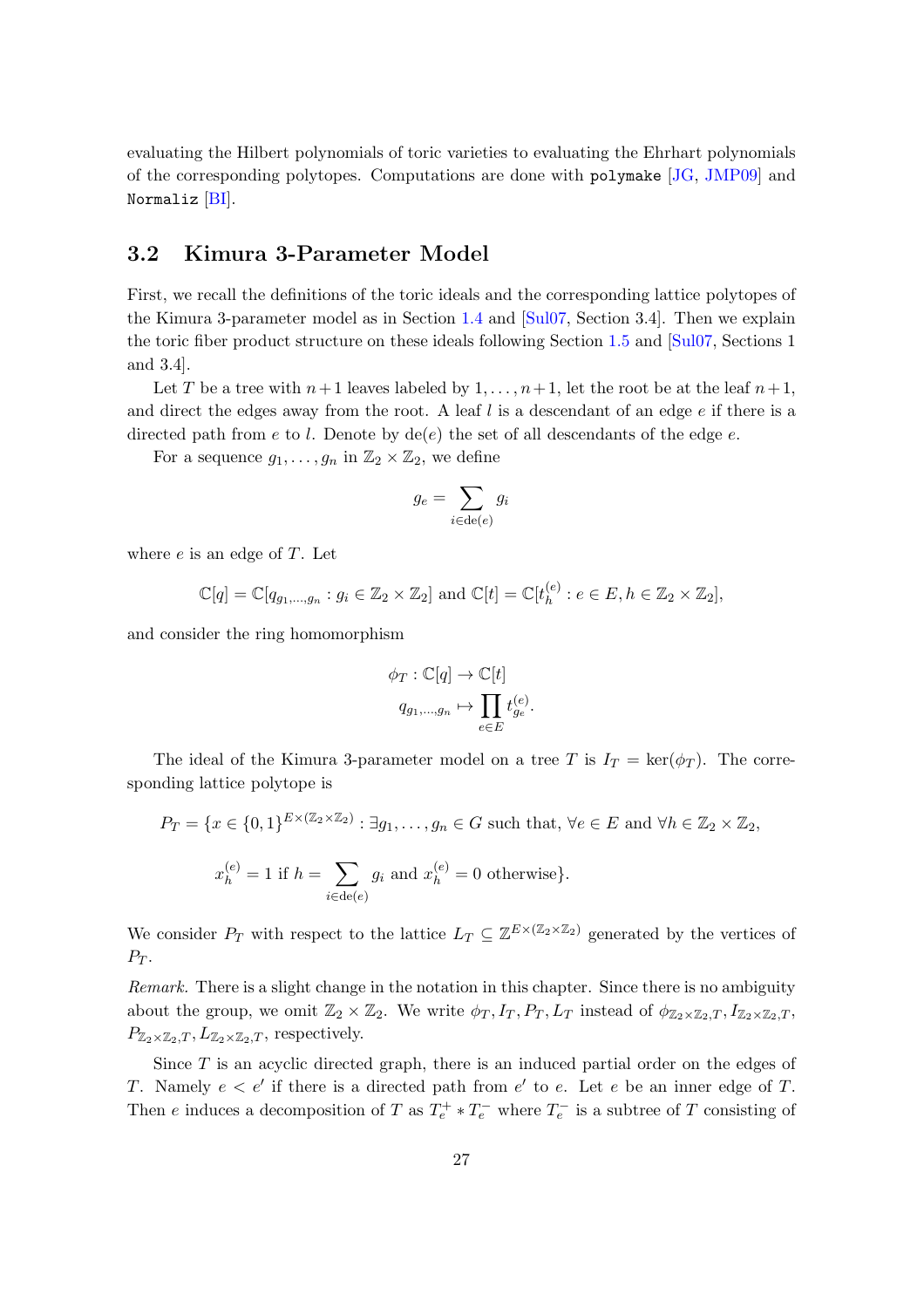all edges  $e' \in T$  with  $e' \leq e$  and  $T_e^+$  consists of all edges  $e' \in T$  with  $e' \nless e$ . Thus  $T_e^+$  and  $T_e^-$  overlap in the single edge e. We root  $T_e^-$  by the tail of e, and keep the root of  $T_e^+$  at the original root  $n + 1$ . Without loss of generality, we may assume that the non-root leaves of  $T_e^+$  are  $\{1, 2, ..., m\}$  and of  $T_e^-$  are  $\{e, m + 1, ..., n\}$ .

Denote by  $I_{T^+}^e$  and  $I_{T^-}^e$  the ideals of the Kimura 3-parameter model on the trees  $T_e^+$  and  $T_e^-$ , and by  $\mathbb{C}[q]_+$  and  $\mathbb{C}[q]_-$  the ambient polynomial rings, respectively. For each variable  $q_{\mathbf{g}}$  in  $\mathbb{C}[q], \mathbb{C}[q]_+$ , and  $\mathbb{C}[q]_-$ , let  $\deg(q_{\mathbf{g}}) = e_{g_e}$ . Let

$$
\phi_{I^e_{T^+},I^e_{T^-}}:\mathbb{C}[q]\rightarrow\mathbb{C}[q]_+/I^e_{T^+}\otimes_{\mathbb{C}}\mathbb{C}[q]_-/I^e_{T^-}
$$

be the ring homomorphism such that

$$
q_{g_1,\ldots,g_n} \mapsto q_{g_1,\ldots,g_m} \otimes q_{g_e,g_{m+1},\ldots,g_n}.
$$

We have

$$
\deg(q_{g_1,\ldots,g_n}) = \deg(q_{g_1,\ldots,g_m}) = \deg(q_{g_e,g_{m+1},\ldots,g_n}) = e_{g_e} \in \{e_{(0,0)}, e_{(0,1)}, e_{(1,0)}, e_{(1,1)}\} =: \mathcal{A}.
$$

We recall that the toric fiber product of  $I_{T^+}^e$  and  $I_{T^-}^e$  is the kernel of  $\phi_{I_{T^+}^e, I_{T^-}^e}$ 

$$
I^e_{T^+} \times_{\mathcal{A}} I^e_{T^-} = \ker(\phi_{I^e_{T^+},I^e_{T^-}}).
$$

By Theorem [1.35,](#page-21-1) we have

$$
I_T = I_{T^+}^e \times_{\mathcal{A}} I_{T^-}^e.
$$

<span id="page-35-0"></span>This equality will be the basis of our computations in the next section.

### 3.3 Counting Lattice Points

Proposition 3.1. The Hilbert polynomials of the ideals of the Kimura 3-parameter model on the caterpillar tree with 6 leaves and the snowflake tree are different.

*Proof.* Let T be a trivalent tree. In [\[Mic11\]](#page-90-9), Michalek shows that the lattice polytope  $P_T$ is normal, hence by Theorem [1.19,](#page-14-2) its Ehrhart polynomial equals the Hilbert polynomial and the Hilbert function of  $I_T$ . This allows us to use these notions interchangeably.

1. Since the polytopes of the caterpillar with six leaves and snowflake trees are too large to compute their lattice points directly, we decompose them into smaller trees like shown in Figure [3.1.](#page-36-0)

Henceforth, we use the abbreviations c6, sn, 3l, and 4l for the caterpillar with six leaves, snowflake, 3-leaf, and trivalent 4-leaf trees, respectively.

For the decomposition of the caterpillar tree with 6 leaves, we define  $\deg(q_{g}) = e_{q_{e}}$ for  $q_{\mathbf{g}}$  in  $\mathcal{K}[q]_{c6}$  and  $\mathcal{K}[q]_{4l}$ . Then

$$
I_{\text{c6}}=I_{\text{4l}}^{e}\times_{\mathcal{A}}I_{\text{4l}}^{e}
$$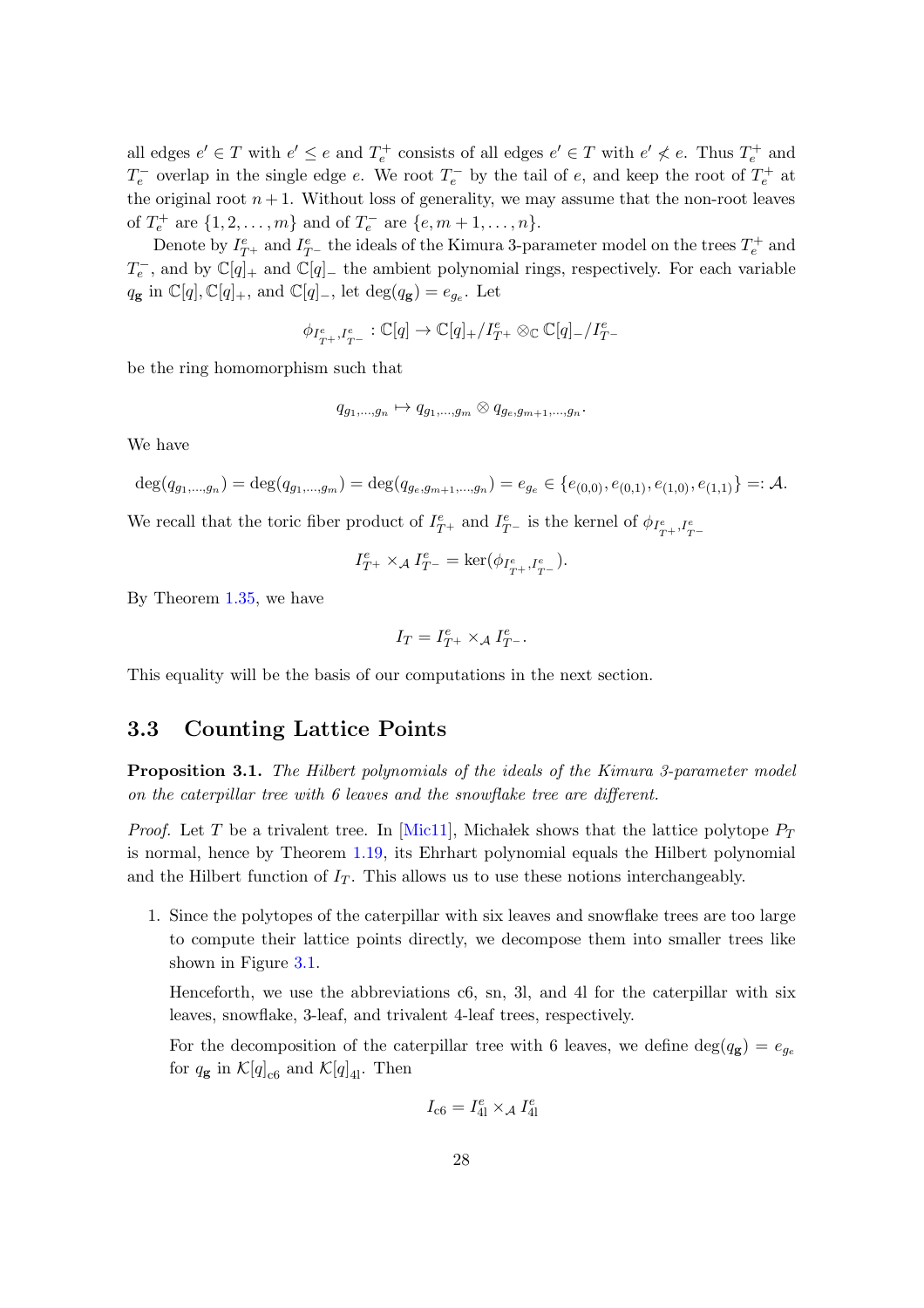$$
\left\langle \begin{array}{c} e_1 \\ e \end{array} \right\rangle = \left\langle \begin{array}{c} e_1 \\ e \end{array} \right\rangle = \left\langle \begin{array}{c} e_1 \\ e \end{array} \right\rangle = \left\langle \begin{array}{c} e_1 \\ e_2 \end{array} \right\rangle = \left\langle \begin{array}{c} e_1 \\ e_2 \end{array} \right\rangle = \left\langle \begin{array}{c} e_1 \\ e_2 \end{array} \right\rangle = \left\langle \begin{array}{c} e_1 \\ e_2 \end{array} \right\rangle = \left\langle \begin{array}{c} e_1 \\ e_2 \end{array} \right\rangle = \left\langle \begin{array}{c} e_1 \\ e_2 \end{array} \right\rangle = \left\langle \begin{array}{c} e_1 \\ e_2 \end{array} \right\rangle = \left\langle \begin{array}{c} e_1 \\ e_2 \end{array} \right\rangle = \left\langle \begin{array}{c} e_1 \\ e_2 \end{array} \right\rangle = \left\langle \begin{array}{c} e_1 \\ e_2 \end{array} \right\rangle = \left\langle \begin{array}{c} e_1 \\ e_2 \end{array} \right\rangle = \left\langle \begin{array}{c} e_1 \\ e_2 \end{array} \right\rangle = \left\langle \begin{array}{c} e_1 \\ e_2 \end{array} \right\rangle = \left\langle \begin{array}{c} e_1 \\ e_2 \end{array} \right\rangle = \left\langle \begin{array}{c} e_1 \\ e_2 \end{array} \right\rangle = \left\langle \begin{array}{c} e_1 \\ e_2 \end{array} \right\rangle = \left\langle \begin{array}{c} e_1 \\ e_2 \end{array} \right\rangle = \left\langle \begin{array}{c} e_1 \\ e_2 \end{array} \right\rangle = \left\langle \begin{array}{c} e_1 \\ e_2 \end{array} \right\rangle = \left\langle \begin{array}{c} e_1 \\ e_2 \end{array} \right\rangle = \left\langle \begin{array}{c} e_1 \\ e_2 \end{array} \right\rangle = \left\langle \begin{array}{c} e_1 \\ e_2 \end{array} \right\rangle = \left\langle \begin{array}{c} e_1 \\ e_2 \end{array} \right\rangle = \left\langle \begin{array}{c} e_1 \\ e_2 \end{array} \right\rangle = \left\langle \begin{array}{c
$$

Figure 3.1: Decompositions of the caterpillar tree with six leaves and the snowflake tree

with  $\mathcal{A} = \{e_{(0,0)}, e_{(0,1)}, e_{(1,0)}, e_{(1,1)}\}.$ 

For the decomposition of the snowflake tree, we define  $\deg(q_{g}) = e_{g_{e_1}, g_{e_2}}$  for  $q_{g}$  in  $\mathcal{K}[q]_{\text{sn}}$  and  $\mathcal{K}[q]_{4l}$ , and  $\deg(q_{\mathbf{g}}) = e_{g_{e_i}}$  with  $i \in \{1,2\}$  for  $q_{\mathbf{g}}$  in  $\mathcal{K}[q]_{3l}$ . Then

$$
I_{\rm sn} = (I_{41}^{e_1, e_2} \times_{\mathcal{A}} I_{31}^{e_1}) \times_{\mathcal{A}} I_{31}^{e_2}
$$

with  $\mathcal{A} = \{e_{(0,0)}, e_{(0,1)}, e_{(1,0)}, e_{(1,1)}\}$ . Abusing the notation slightly, the first toric fiber product corresponds to the decomposition of the 5-leaf tree into a 4-leaf tree and a 3-leaf tree with respect to the edge  $e_1$  and the second toric fiber product corresponds to the decomposition of the snowflake tree into the 5-leaf tree of the first fiber product and a 3-leaf tree with respect to the edge  $e_2$ .

2. Denote the multigraded Hilbert function of  $\mathbb{C}[q]/I$  by  $h_{\mathbb{C}[q]/I}(u)$  where  $u \in \mathbb{N}^{\mathbb{Z}_2 \times \mathbb{Z}_2}$ . By [\[Sul07,](#page-91-0) Corollary 2.12] the multigraded Hilbert functions of toric fiber products behave multiplicatively. Specifically, in the case of decompositions of Step 1, we get for  $u, v \in \mathbb{N}^{\mathbb{Z}_2 \times \mathbb{Z}_2}$ 

$$
\begin{aligned} \mathbf{h}_{\mathbb{C}[q]_{\text{c6}}/I_{\text{c6}}}(u)&=\mathbf{h}_{\mathbb{C}[q]_{41}/I_{41}^e}(u)\mathbf{h}_{\mathbb{C}[q]_{41}/I_{41}^e}(u),\\ \mathbf{h}_{\mathbb{C}[q]_{\text{sn}}/I_{\text{sn}}}(u,v)&=(\mathbf{h}_{\mathbb{C}[q]_{41}/I_{41}^{e_1,e_2}}(u,v)\mathbf{h}_{\mathbb{C}[q]_{31}/I_{31}^{e_1}}(u))\mathbf{h}_{\mathbb{C}[q]_{31}/I_{31}^{e_2}}(v).\end{aligned}
$$

For the snowflake tree, we apply the formula twice and take into account that the edge  $e_2$  of the 5-leaf tree belongs to the 4-leaf tree when decomposing the 5-leaf tree.

3. A monomial having multidegree  $u \in \mathbb{N}^{\mathbb{Z}_2 \times \mathbb{Z}_2}$  has total degree  $\sum_{h \in \mathbb{Z}_2 \times \mathbb{Z}_2} u_h$ . Thus single graded Hilbert functions can be computed using multigraded Hilbert functions:

$$
h_{\mathbb{C}[q]_{\rm c6}/I_{\rm c6}}(k) = \sum_{u:\sum u_h = k} h_{\mathbb{C}[q]_{\rm c6}/I_{\rm c6}}(u),
$$
  

$$
h_{\mathbb{C}[q]_{\rm sn}/I_{\rm sn}}(k) = \sum_{u,v:\sum u_h = k,\sum v_h = k} h_{\mathbb{C}[q]_{\rm sn}/I_{\rm sn}}(u,v).
$$

4. The multigraded Hilbert function  $h_{\mathbb{C}[q]/I_T}(u)$  counts the lattice points in the lattice  $L_T$  of the  $\sum_{h \in \mathbb{Z}_2 \times \mathbb{Z}_2} u_h$  dilation of the polytope  $P_T$  intersected with the hyperplanes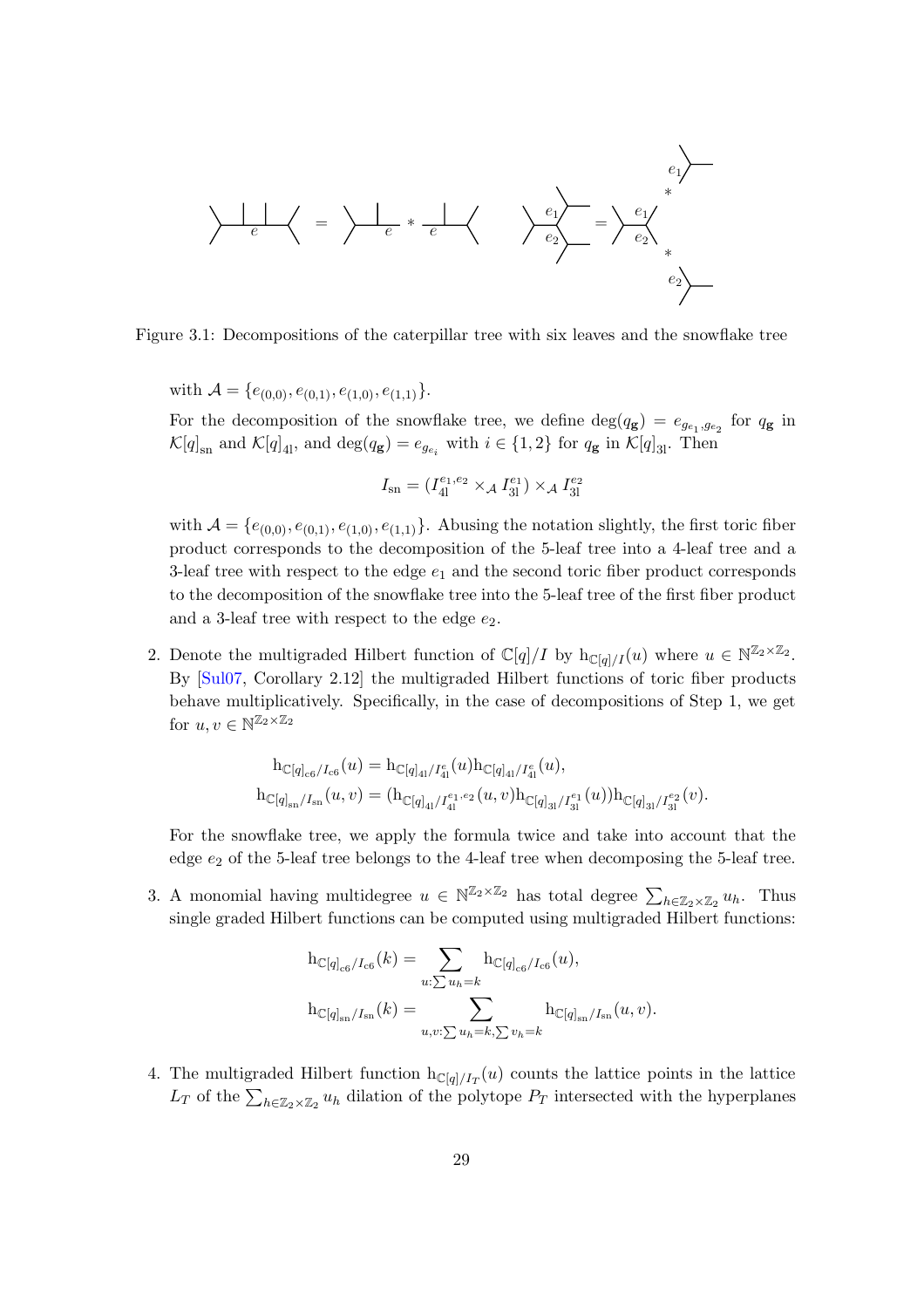${x_h^e = u_h}, h \in \mathbb{Z}_2 \times \mathbb{Z}_2$ . Using Step 2 and Step 3, we get for  $k \in \mathbb{N}$ 

$$
\text{ehr}_{P_{\text{c6}}}(k) = \sum_{u:\sum u_h = k} \left| k P_{41} \bigcap \{x_h^e = u_h\} \bigcap L_{41} \right| \left| k P_{41} \bigcap \{x_h^e = u_h\} \bigcap L_{41} \right|,
$$
\n
$$
\text{ehr}_{P_{\text{sn}}}(k) = \sum_{u,v:\sum u_h = k, \sum v_h = k} \left| k P_{41} \bigcap \{x_h^{e_1} = u_h\} \bigcap \{x_h^{e_2} = v_h\} \bigcap L_{41} \right|
$$
\n
$$
\cdot \left| k P_{31} \bigcap \{x_h^{e_1} = u_h\} \bigcap L_{31} \right| \left| k P_{31} \bigcap \{x_h^{e_2} = v_h\} \bigcap L_{31} \right|.
$$

5. Using polymake and Normaliz, we can compute  $|3P_T \cap \{x_l^e = u_l\} \cap L_T|$  for the 3-leaf and 4-leaf trees. It is important to do the basis transformation before counting the lattice points, since these programs assume that the lattice is the standard lattice. Using formulas from Step 4 we get that in the 3rd dilation the polytope of the Kimura 3-parameter model on the caterpillar tree with 6 leaves has 69324800 and the polytope of the Kimura 3-parameter model on the snowflake tree has 69248000 lattice points. Hence, their Ehrhart and Hilbert polynomials are different.

 $\Box$ 

Remark. Similar computations show that in the 2nd dilation the polytopes of the Kimura 3-parameter model on the caterpillar tree with 6 leaves and on the snowflake tree have both 396928 lattice points.

Proposition [3.1](#page-35-0) does not directly imply that for  $n + 1 \ge 7$  there exist trivalent trees  $T'$ and  $T''$  with  $n + 1$  leaves such that the Hilbert polynomials of the ideals of the Kimura 3-parameter model on  $T'$  and  $T''$  are different. However, from Proposition [3.1](#page-35-0) follows that the multigraded Hilbert function of  $\mathbb{C}[q]_{4}/I_{41}$ , where the multigrading is induced by the leaves of the 4-leaf tree, depends on the labeling of the leaves. For the Jukes-Cantor binary model, this multigraded Hilbert function is independent of the labeling of the leaves [\[SX10,](#page-91-1) Corollary 7.12], which explains the invariance of the Hilbert polynomial.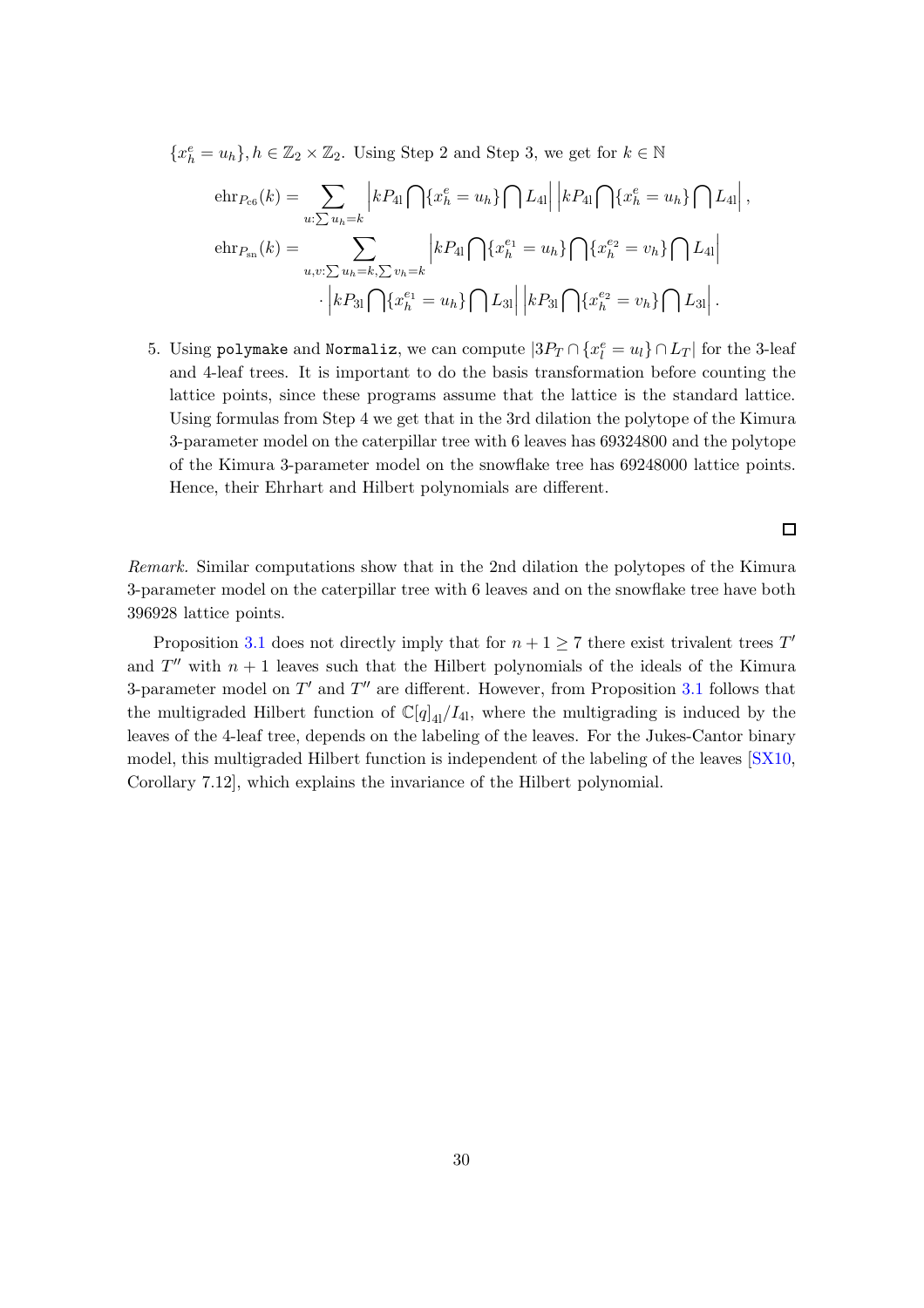### <span id="page-38-0"></span>Chapter 4

# Degrees of Minimal Generators of Phylogenetic Semigroups

#### 4.1 Introduction

Results in this chapter are a part of joint work with Weronika Buczyńska, Jarek Buczyński, and Mateusz Michalek [\[BBKM11\]](#page-88-0). An upper bound for the caterpillar graphs and examples for the lower bound were worked out independently by the author of this dissertation. Exposition was improved and the definition of the phylogenetic semigroup on an arbitrary graph were worked out together with the other authors of [\[BBKM11\]](#page-88-0). The results of [\[BBKM11\]](#page-88-0) about the upper bound for trivalent graphs that were worked out by the other authors of [\[BBKM11\]](#page-88-0) appeared in the dissertation of Mateusz Micha lek [\[Mic12\]](#page-90-0) and are not included here.

Let G be a graph. We study a subset  $\tau(G)$  of the set of all labelings of the edges of G by integers. The set  $\tau(G)$  has a natural structure of a graded semigroup with edge-wise addition. We call it the phylogenetic semigroup on  $G$ , since the conditions on the labels come from phylogenetics. The precise definition can be found in Section [4.2.](#page-39-0)

The phylogenetic semigroup on a trivalent graph was defined by Buczyńska  $[Buc12]$  as a generalization of the affine semigroup of the Jukes-Cantor binary model on a trivalent tree. In [\[BBKM11\]](#page-88-0), we further generalized the definition of the phylogenetic semigroup to arbitrary graphs. This definition agrees with the Buczyntska's definition for trivalent graphs.

Besides phylogenetic algebraic geometry, phylogenetic semigroups appear in several other contexts. In  $JW92$ , Jeffrey and Weitsman quantized the moduli space of flat  $SU(2)$ connections on a two-dimensional surface of genus q using a real polarization. The dimension of the quantization is counted by integral fibers of the polarization, which are in one-to-one correspondence with the labelings of a trivalent graph G with first Betti number g that satisfy the quantum Clebsch-Gordan conditions. These labelings are exactly the elements of the phylogenetic semigroup on G. Moreover, the number of the labelings that satisfy the quantum Clebsch-Gordan conditions matches the Verlinde formula for the SU(2)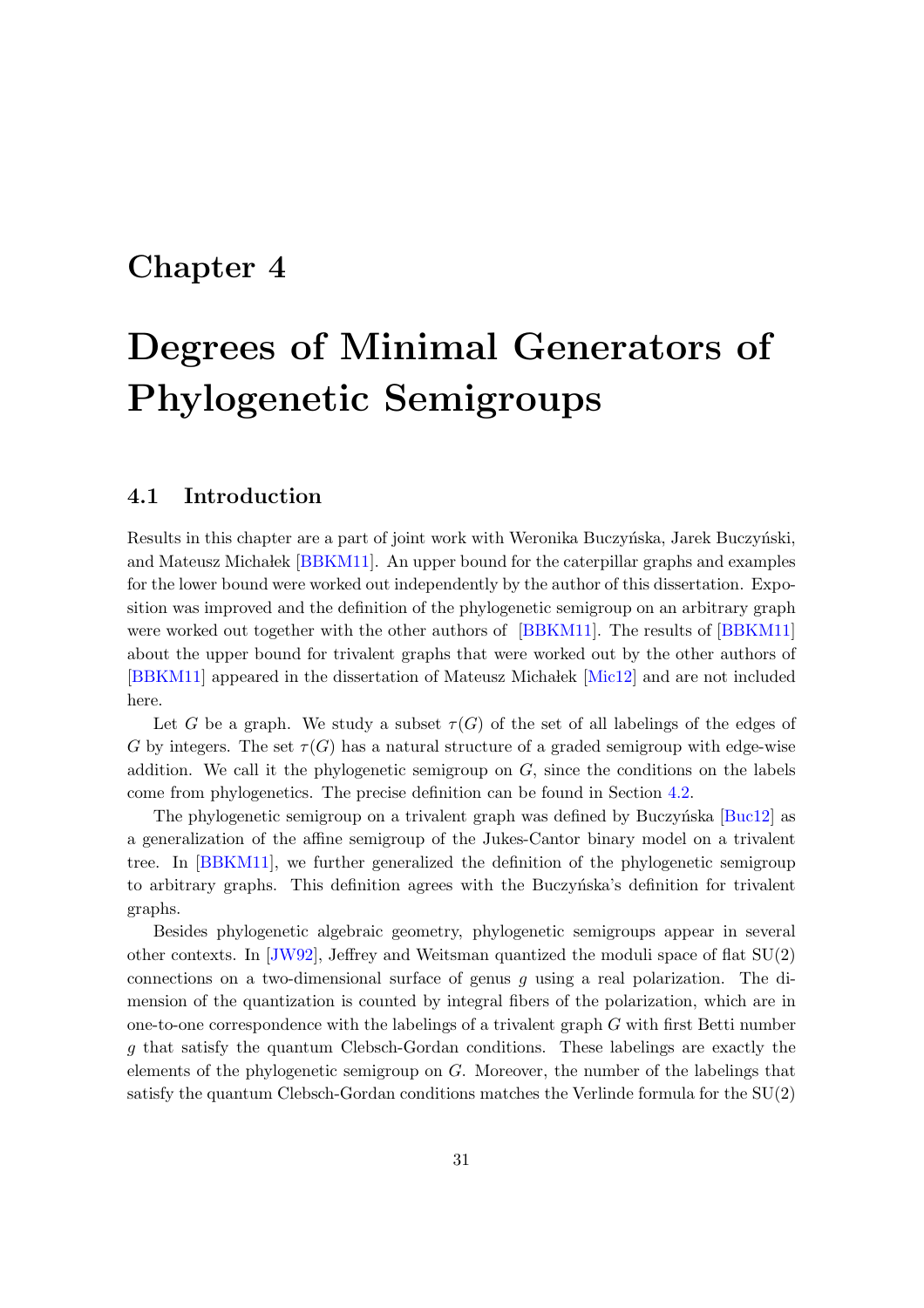Wess-Zumino-Witten model in the quantum field theory [\[Ver88\]](#page-91-2).

In more recent work, Sturmfels and Xu showed that the projective coordinate ring of the Jukes-Cantor binary model is a sagbi degeneration of the Cox ring of the blow-up of  $\mathbb{P}^{n+3}$  at n general points [\[SX10\]](#page-91-1). Manon generalized their construction showing that the algebra of  $SL_2(\mathbb{C})$  conformal blocks for a stable curve of genus g with n marked points flatly degenerates to the semigroup algebra of the phylogenetic semigroup on a graph with first Betti number q with n leaves  $\text{Man09}$ . The genus zero case in Manon's construction is the setting of Sturmfels and Xu.

Let G be any graph with first Betti number  $q$ . In [\[BBKM11\]](#page-88-0), we studied the maximal degree of the minimal generating set of  $\tau(G)$ . It was previously known that, for  $q = 0$ , the phylogenetic semigroup  $\tau(G)$  is generated in degree one [\[BW07,](#page-88-2) [DM12\]](#page-88-3). For  $g = 1$ , Buczyńska showed that any minimal generator of  $\tau(G)$  has degree at most two [\[Buc12\]](#page-88-1). The first main result of [\[BBKM11\]](#page-88-0) gives an upper bound for the maximal degree of the minimal generating set of any phylogenetic semigroup.

**Theorem 4.1.** Let G be a graph with first Betti number g. Any minimal generator of  $\tau(G)$ has degree at most  $q + 1$ .

This result is not presented in this dissertation. For trivalent graphs, it appeared in the dissertation [\[Mic12\]](#page-90-0).

We show that, for any  $g \in \mathbb{N}$ , there exists a graph G with first Betti number g such that the maximal degree of the minimal generating set of its phylogenetic semigroup is equal to  $2\frac{g}{2}$  $\frac{g}{2}$  | + 1, i.e it is  $g + 1$  for g even and g for g odd. Specifically, G can be taken as the g-caterpillar graph. This implies that  $g + 1$  is the sharp upper bound for g even. This is the second main result of [\[BBKM11\]](#page-88-0).

It is left open if the sharp upper bound for  $g \geq 5$  odd is g or  $g + 1$ . For  $g \in \{1,3\}$ , the phylogenetic semigroup on the g-caterpillar graph has a minimal generator of degree  $g + 1$ . For odd  $g \geq 5$ , we only know that the phylogenetic semigroup on the g-caterpillar graph does not have any minimal generators of degree  $g + 1$ , unlike to the even case.

In Section [4.2,](#page-39-0) we define the phylogenetic semigroup on a graph  $G$ . In Section [4.3,](#page-42-0) we construct a degree  $2\left|\frac{g}{2}\right|$  $\frac{g}{2}$  | + 1 indecomposable labeling of a graph with first Betti number g, and in the last section of this chapter we study labelings of the g-caterpillar graph for g odd.

#### <span id="page-39-0"></span>4.2 Phylogenetic Semigroups

In this section, we define the phylogenetic semigroup  $\tau(G)$  on a graph G. We start by recalling the definition of the lattice polytope  $P_T$  associated with the Jukes-Cantor binary model on a tree T. The phylogenetic semigroup  $\tau(T)$  on a tree T is the cone over  $P_T \times$  $\{1\}$  intersected with a lattice. The phylogenetic semigroup  $\tau(G)$  on a graph G is defined using the definition for trees. At the end of this section, we study some properties of the phylogenetic semigroups on trivalent trees.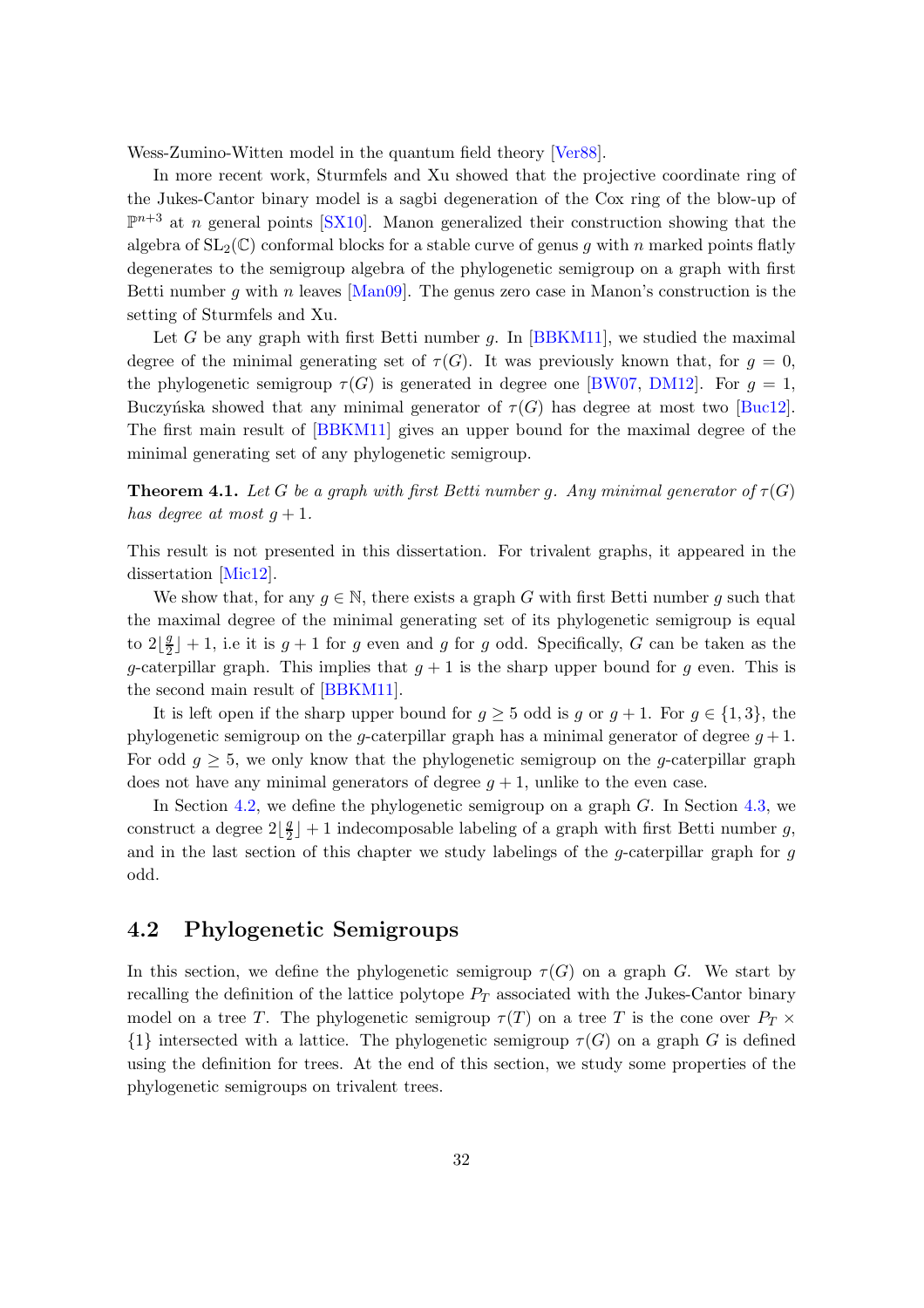We recall that the lattice polytope associated with the Jukes-Cantor binary model on a tree T is

$$
P_T = \text{conv}\{x \in L_T : x_e \in \{0, 1\} \text{ for every } e \in E\}
$$

with respect to the lattice

$$
L_T = \{ x \in \mathbb{Z}^E : \sum_{v \in e} x_e \in 2\mathbb{Z} \text{ for every } v \in I \}.
$$

Define the associated graded lattice by

$$
L_T^{gr}=L_T\oplus \mathbb{Z}
$$

together with the degree map

$$
\deg: L_T^{gr}=L_T\oplus \mathbb{Z} \to \mathbb{Z}
$$

given by the projection on the last summand.

**Definition 4.2.** The phylogenetic semigroup  $\tau(T)$  on T is

$$
\tau(T) = \text{cone}(P_T \times \{1\}) \cap L_T^{gr}.
$$

Definition 4.3. The First Betti number of a graph is the minimal number of cuts that would make the graph into a tree.

Remark. Given the connection between phylogenetic semigroups and conformal block algebras, it is tempting to say genus of a graph instead of the first Betti number. However, this is inconsistent with the graph theory notation, where genus of a graph is the smallest genus of a surface such that the graph can be embedded into that surface.

To a given graph G with first Betti number q we associate a tree T with q distinguished pairs of leaf edges with the aim of defining  $\tau(G)$  based on  $\tau(T)$ . This procedure can be described inductively on g. If  $g = 0$ , then the graph is a tree with no distinguished pairs of leaf edges. For  $q > 0$ , we choose a cycle edge e. We divide e into two edges e and  $\overline{e}$ , adding two vertices  $\underline{l}$  and  $\overline{l}$  of valency 1. The edges  $\underline{e}$  and  $\overline{e}$  form a distinguished pair of leaf edges. This procedure decreases the first Betti number by one and increases the number of distinguished pairs by one. Usually the resulting tree with distinguished pairs of leaf edges is not unique. However, a tree with distinguished pairs of leaf edges encodes precisely one graph and the following definition does not depend on the resulting tree.

**Definition 4.4.** Let G be a graph. Let T be an associated tree with a set of distinguished pairs of leaves  $\{(\underline{e_i}, \overline{e_i})\}$ . We define the *phylogenetic semigroup on G* as

$$
\tau(G) = \tau(T) \cap \bigcap_i (x_{\underline{e_i}} = x_{\overline{e_i}}).
$$

In other words,  $\tau(G)$  consists of those labelings of  $\tau(T)$  where the label on  $\underline{e_i}$  is identical to the one on  $\overline{e_i}$ , and thus the labeling of T gives a labeling of G. Similarly, define the lattice

$$
L_G^{gr}=L_T^{gr}\cap \bigcap_i (x_{\underline{e_i}}=x_{\overline{e_i}})
$$

together with the degree map induced by the degree map of  $L_T^{gr}$  $_T^{gr}.$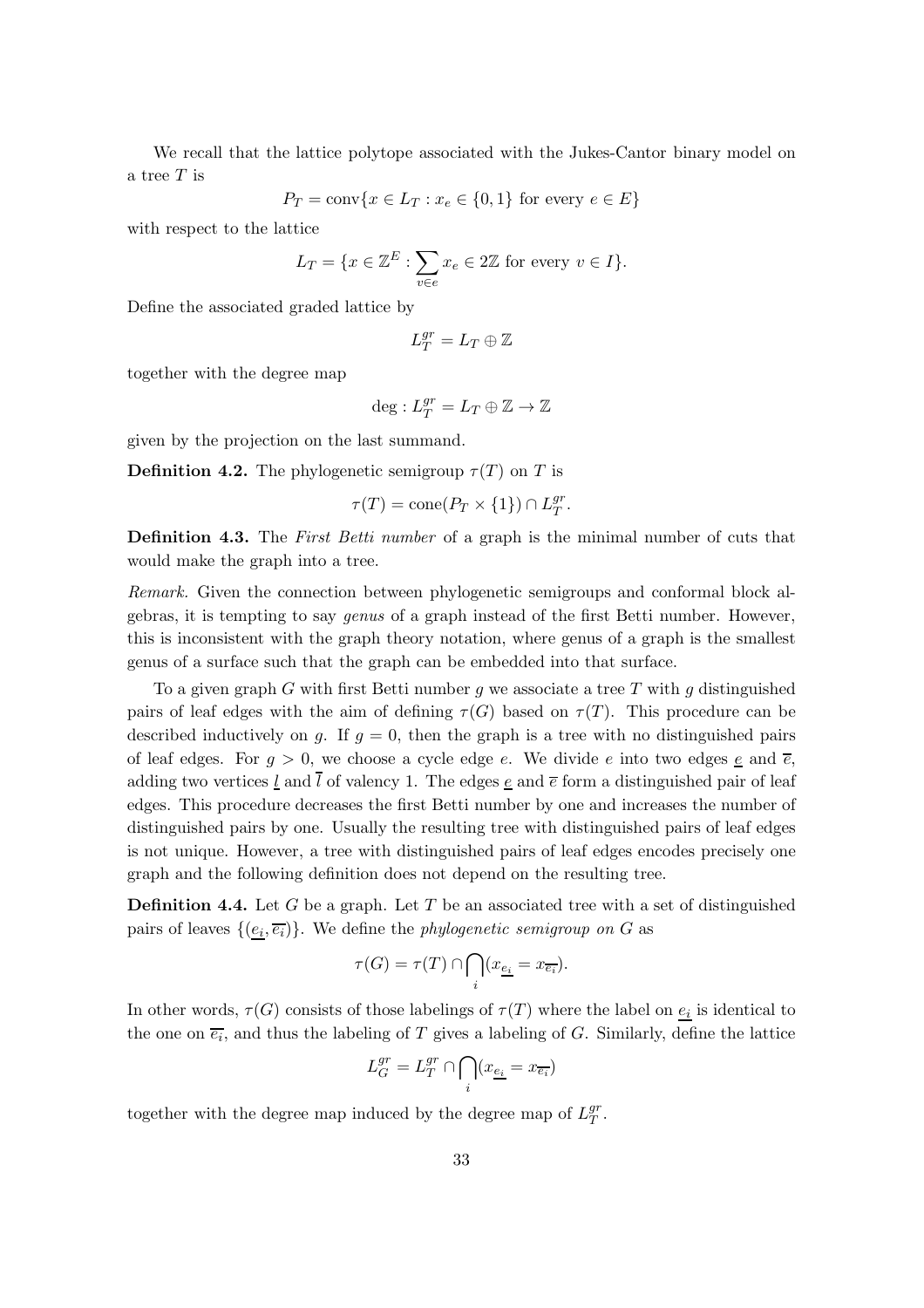Remark. If we knew inequality descriptions of the phylogenetic semigroups on all claw trees, then it would be easy to define the phylogenetic semigroup on any graph using these inequality descriptions. Unfortunately, inequality descriptions of phylogenetic semigroups are not known for general claw trees, and we have to use a point description to define the phylogenetic semigroup on a graph. An inequality description of the phylogenetic semigroup on a trivalent graph is given in Lemma [4.6.](#page-41-0)

By Gordan's Lemma, the phylogenetic semigroup  $\tau(G)$  has a unique minimal generating set. We call the elements of the minimal generating set minimal generators, or sometimes also indecomposable elements of  $\tau(G)$ .

Finally, we study some properties of the phylogenetic semigroups on trivalent graphs that we will need in the next sections.

*Notation.* Let G be a trivalent graph and v be an inner vertex of G. Let  $\{e_1, e_2, e_3\}$  be the edges of  $\perp$  and  $i_v : \perp \hookrightarrow G$  be a map that is locally an embedding and sends the central vertex of  $\perp$  to v. For  $\omega \in L_G^{gr}$  $_G^{gr}$ , we denote

$$
a_v(\omega) := \omega_{i_v(e_1)}, \quad b_v(\omega) := \omega_{i_v(e_2)}, \quad c_v(\omega) := \omega_{i_v(e_3)}.
$$

In other words,  $a_v, b_v, c_v$  measure the coefficients of  $\omega$  at the edges incident to v.

**Definition 4.5.** The *degree* of  $\omega \in L_G^{gr}$  $G \atop G$  at an inner vertex  $v \in I$  is

$$
\deg_v(\omega) := \frac{1}{2} \big( a_v(\omega) + b_v(\omega) + c_v(\omega) \big).
$$

<span id="page-41-0"></span>**Lemma 4.6** ([\[Buc12\]](#page-88-1), Definition 2.18 and Lemma 2.23). For a trivalent graph  $G$ , the phylogenetic semigroup  $\tau(G)$  on G is the set of elements  $\omega$  satisfying the following conditions

- $[\mathbb{Q}]$ . parity condition:  $\omega \in L_G^{gr}$  $_{G}^{gr},$
- <span id="page-41-1"></span>[+]. non-negativity condition:  $\omega_e \geq 0$  for any  $e \in E$ ,
- <span id="page-41-2"></span> $[\triangle]$ . triangle inequalities:  $|a_v(\omega) - b_v(\omega)| \leq c_v(\omega) \leq a_v(\omega) + b_v(\omega)$  for each inner vertex  $v \in I$ ,
- [°]. degree inequalities:  $\deg(\omega) \geq \deg_v(\omega)$  for any  $v \in I$ .

The triangle inequalities  $[\triangle]$  are symmetric and do not depend on the embedding  $i_v$ .

Remark. If every connected component of G contains at least one inner vertex, then the inequalities above imply  $deg(\omega) \geq \omega_e$  for all edges. However, if G contains connected components that contain only a single edge e, then the inequality deg( $\omega$ )  $\geq \omega_e$  should be included in Lemma [4.6.](#page-41-0)

Finally, we prove that trivalent graphs have the highest degree minimal generating sets among all graphs with the same first Betti number. This knowledge is helpful for the search of graphs with high degree indecomposable elements as we can limit ourselves to trivalent graphs.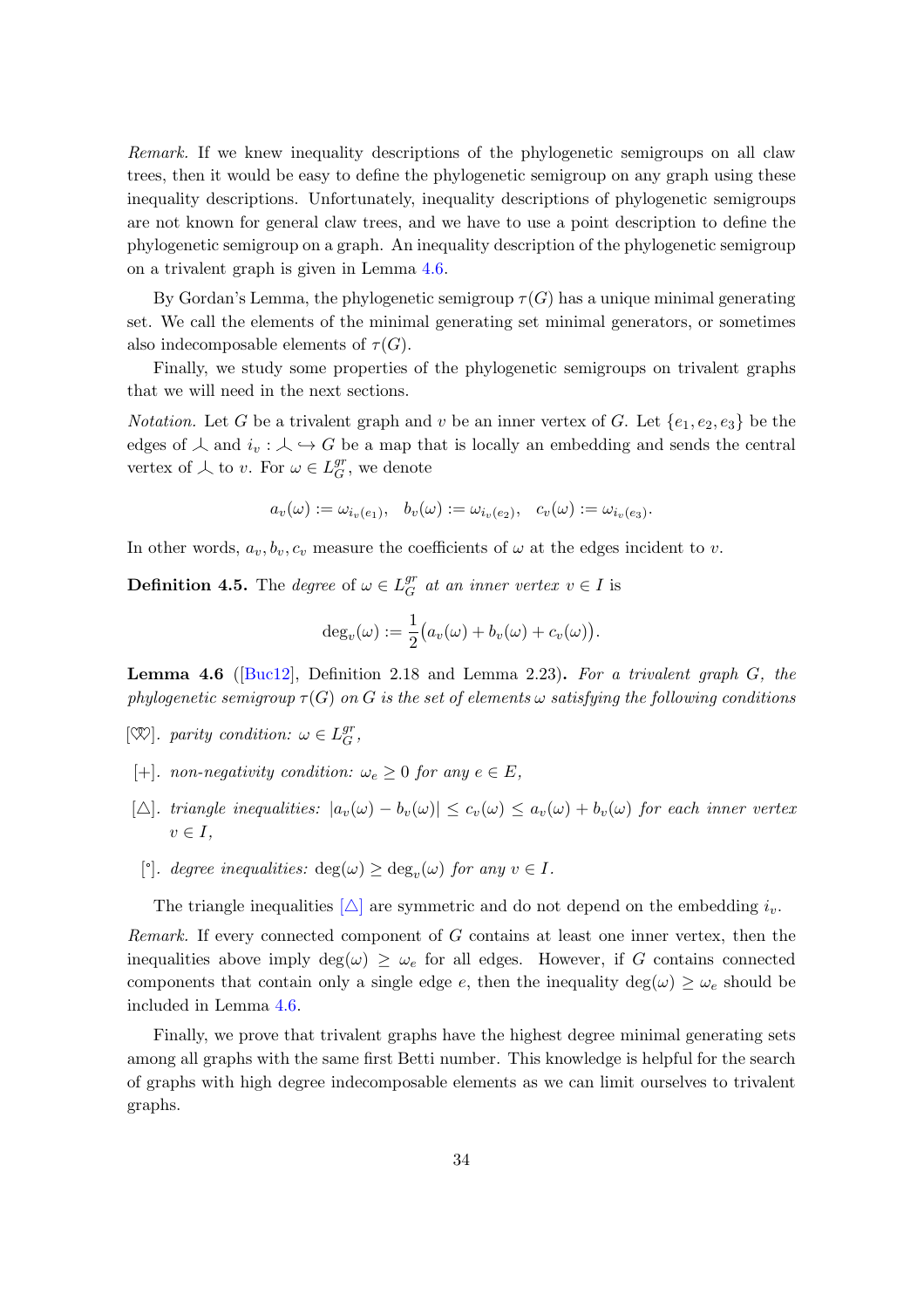<span id="page-42-3"></span>**Lemma 4.7.** Let  $G$  be a graph with first Betti number  $g$ . Assume that the maximal degree of the minimal generating set of  $\tau(G)$  is n. Then there exists a trivalent graph G' with first Betti number g such that the maximal degree of the minimal generating set of  $\tau(G')$  is at least n.

Proof. We construct  $G'$  from  $G$ . Choose an inner vertex  $v$  of  $G$  that is not trivalent. Replace  $v$  by  $v'$  and  $v''$  together with a new edge between them, let two edges incident to v be incident to  $v'$  and the rest of the edges incident to v be incident to  $v''$ . After a finite number of replacements we get a trivalent graph  $G'$ , because  $valency(v') < valency(v)$  and  $valency(v'') < valency(v)$ .

Now consider a tree T with q distinguished pairs of leaf edges associated to  $G$  that is attained by dividing edges  $e_1, e_2, \ldots, e_g$  into two. Dividing exactly the same edges  $e_1, e_2, \ldots, e_g$  into two in G' gives a tree T' with g distinguished pairs of leaf edges associated to G'. As  $\tau(T)$  and  $\tau(T')$  are normal [\[DM12,](#page-88-3) Proposition 3.12], the semigroup  $\tau(T)$  is a coordinate projection of the semigroup  $\tau(T')$  that forgets coordinates corresponding to new edges. Hence, the semigroup  $\tau(G)$  is a coordinate projection of the semigroup  $\tau(G')$  and the projections of the minimal generators of  $\tau(G')$  generate  $\tau(G)$ .  $\Box$ 

### <span id="page-42-0"></span>4.3 Sharpness of the Upper Bound for Even q

In this section, we show that if g is even then the bound  $g + 1$  is sharp for the caterpillar graph with g loops.

<span id="page-42-1"></span>**Definition 4.8.** The trivalent graph obtained from the caterpillar tree with  $q+1$  leaves by attaching a loop to all but one leaf (the leftmost one) as illustrated in Figure [4.1](#page-42-1) is called the g-caterpillar graph.



Figure 4.1: The g-caterpillar graph

<span id="page-42-2"></span>**Lemma 4.9.** Let G be the g-caterpillar graph and  $\omega \in L_G^{gr}$  $_G^{\mathit{gr}}$ . Then  $\omega_e$  is even on every edge e other than loops.

Proof. The statement follows directly from the parity condition for the edges incident to loops, and thus for all edges.  $\Box$ 

The tripod contains three non-empty paths, each consisting of two edges. Denote them by

$$
x := e_2 + e_3
$$
,  $y := e_1 + e_3$ ,  $z := e_1 + e_2$ 

where  $\{e_1, e_2, e_3\}$  are edges of the tripod. Together with the empty path, they correspond to the minimal generators of the phylogenetic semigroup  $\tau(\lambda)$ . Since  $\tau(\lambda)$  is normal, every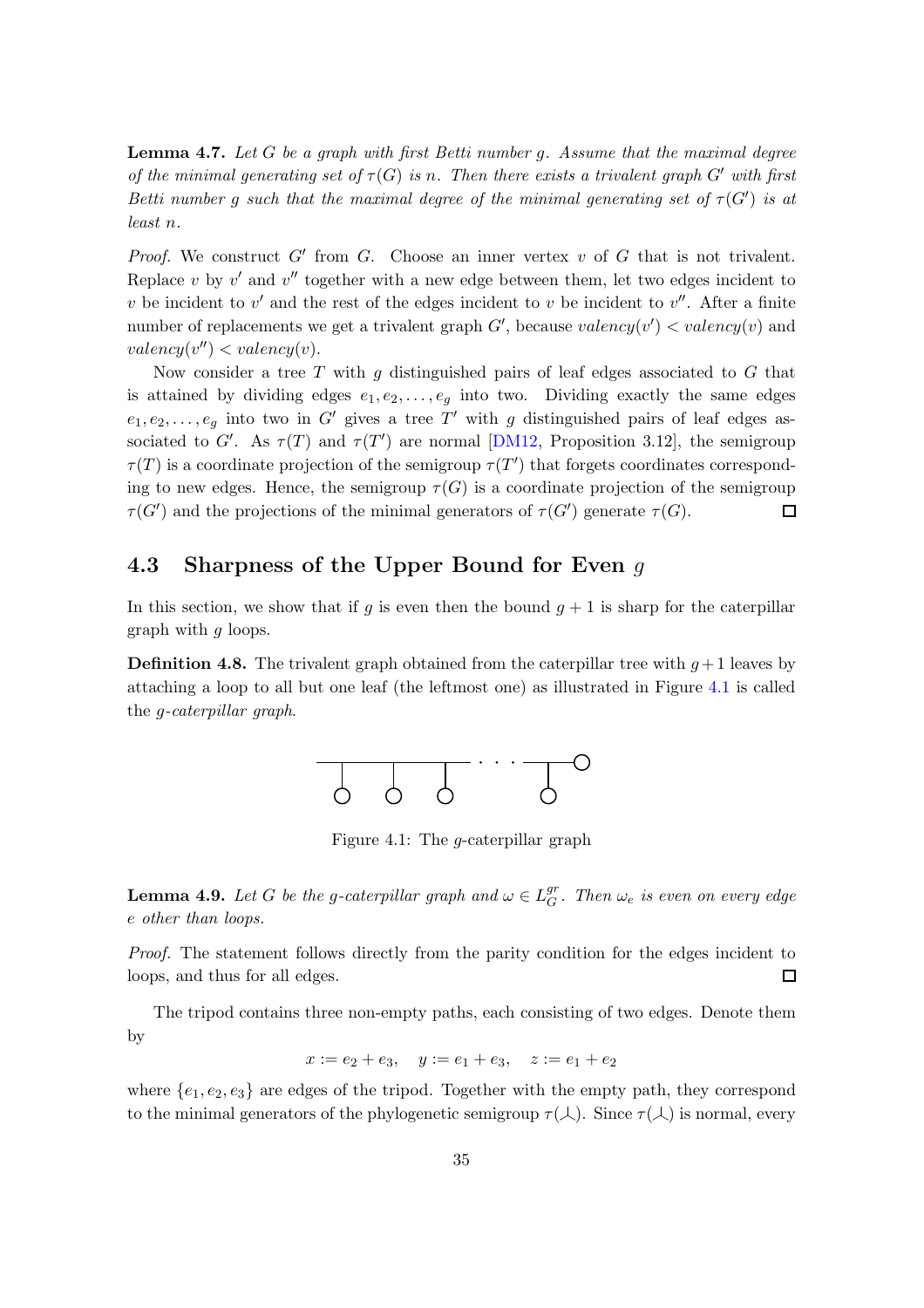element of the semigroup can be written as a sum of paths  $x, y, z$ , and the empty path. Moreover, since the minimal generators of  $\tau(\lambda)$  are vertices of a simplex, this decomposition is unique.

<span id="page-43-0"></span>Now let  $G$  be any trivalent graph. Similarly to the tripod case, at every inner vertex v of G, we can write an element of  $\tau(G)$  as a unique sum of paths x, y, z, and the empty path. In the case of the g-caterpillar graph, we denote the local paths at an inner vertex  $v$ on the horizontal line straight, left, and right paths, as shown in Figure [4.2.](#page-43-0)



Figure 4.2: Notation for local paths at a vertex of the g-caterpillar graph

<span id="page-43-2"></span>**Corollary 4.10.** Let G be a g-caterpillar graph,  $\omega \in \tau(G)$ , and v a vertex not on a loop. Then

- if  $\deg_v \omega$  is even, then the number of straight (left, right) paths at v is even,
- if deg<sub>n</sub>  $\omega$  is odd, then the number of straight (left, right) paths at v is odd.

In particular,  $deg_v(\omega) \neq 1$ .

Now we are ready to prove that for g even the g-caterpillar graph has degree  $g + 1$ indecomposable elements.

<span id="page-43-3"></span><span id="page-43-1"></span>**Example 4.11.** Suppose  $g = 2k$ , and let G be the g-caterpillar graph. The element  $\omega$ defined in Figure [4.3](#page-43-1) is indecomposable.

$$
\begin{array}{c|c}\n2k & 2 & 2k-2 & 4 \\
\hline\n2k & 2k & 2k \\
\bigcirc k & k & k\n\end{array}\n\qquad\n\begin{array}{c}\n\cdot & \cdot & \cdot & \frac{2}{2k} \\
\hline\n\cdot & \cdot & \cdot \\
\downarrow & \downarrow & \downarrow\n\end{array}
$$

Figure 4.3: The indecomposable element  $\omega$  of degree  $q+1$ 

*Proof.* We begin the proof by explaining the local decomposition of  $\omega$ . Starting from the left-most inner vertex of the caterpillar tree we have

(1)  $2k - 1$  left, 1 right, 1 straight paths  $2k - 2\begin{bmatrix} 2k \\ 1 \end{bmatrix}$ 

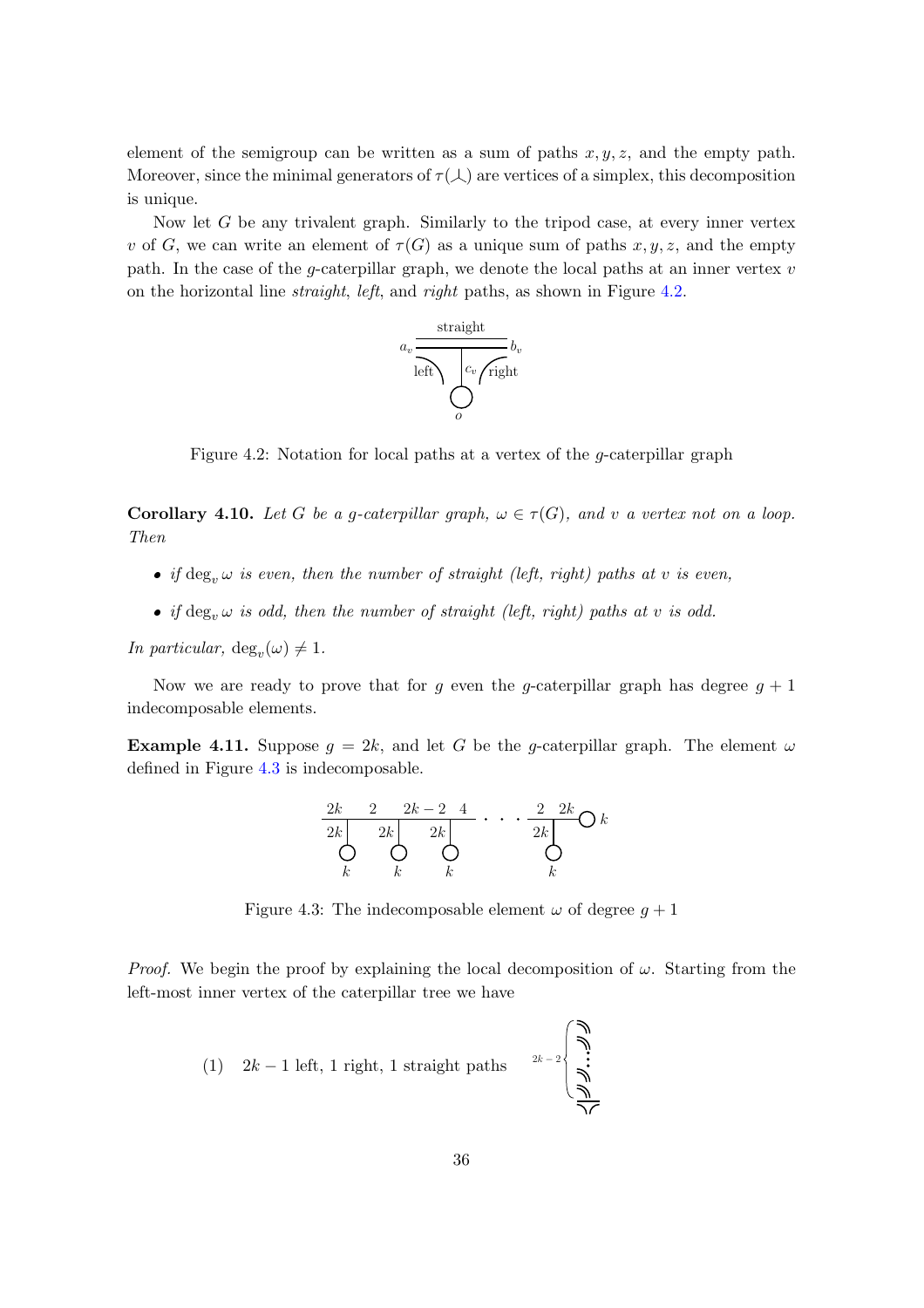

Suppose for a contradiction that  $\omega$  is decomposable as  $\omega' + \omega''$ . Since the degree of  $\omega$ is odd, one of the two parts has even degree. Assume  $\omega'$  has even degree  $\deg(\omega') = 2i$  with  $i > 0$ .

Every second vertex  $v$  on the horizontal line has a single straight line in the local decomposition of  $\omega$ . Moreover at such v the degree is attained  $\deg_v \omega = \deg \omega$ . Thus  $\deg_v \omega' = \deg \omega'$  and  $\deg_v \omega'' = \deg \omega''$  as well. By Corollary [4.10,](#page-43-2) the local decomposition of  $\omega''$  at v consists of the single straight path and odd number of left paths and odd number of right paths, whereas the local decomposition of  $\omega'$  at v consists of even number of left paths and even number of right paths. This means  $\omega'$  must have 2*i* left paths at the leftmost inner vertex on the horizontal line of G. At the next inner vertex on the horizontal line,  $\omega'$  has 2*i* right paths by Example [4.9,](#page-42-2) and so on. This is a contradiction, as at some inner vertex on the horizontal line  $\omega$  has less than 2*i* left paths. 囗

#### 4.4 A Lower Bound for Odd g

**Example 4.12.** Suppose  $g = 2k + 1$ , and let G be the g-caterpillar graph. By extending the labeling from Example [4.11](#page-43-3) to the extra loop of the  $(q + 1)$ -caterpillar, we get a degree g indecomposable labeling of G.

Hence, for g odd, there exists a graph with first Betti number g such that its phylogenetic semigroup has a minimal generator of degree q. We will show that, for  $q$  odd, the maximal degree of the minimal generating set of the phylogenetic semigroup on the g-caterpillar graph is  $g$ , unlike to the even case. The question whether, for  $g$  odd, there exists a graph with first Betti number g and this maximal degree equal to  $q + 1$  is left open.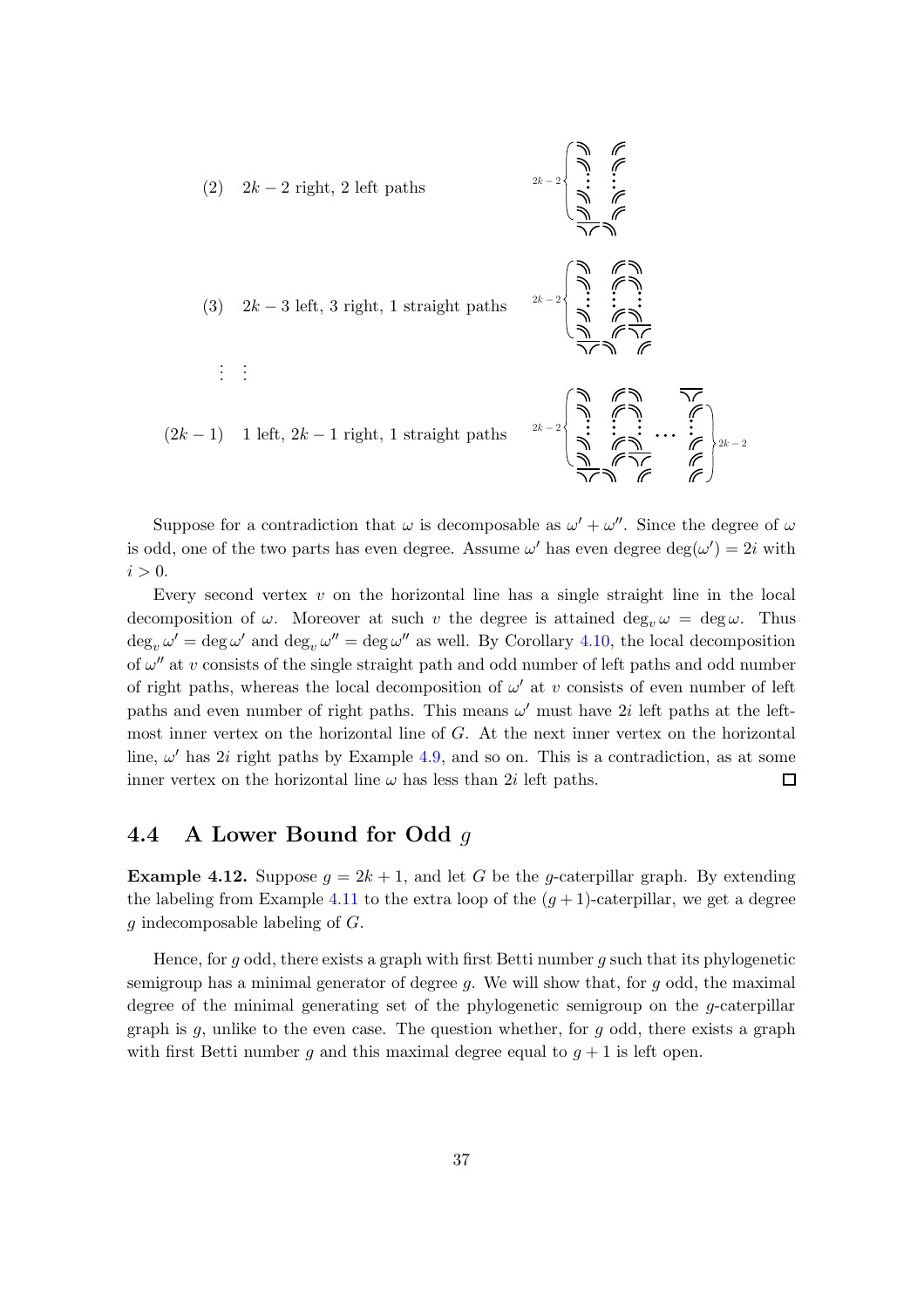**Lemma 4.13.** Let G be the g-caterpillar graph. Let  $\omega \in \tau(G)$  be an element of even degree at least 6. Then  $\omega$  can be decomposed into degree 2 and  $\deg(\omega) - 2$  elements.<sup>[1](#page-45-0)</sup>

*Proof.* For this proof, we fix the following notation. At each vertex  $v$  on the horizontal line of the g-caterpillar, we choose an embedding of the tripod so that  $a_v$ ,  $b_v$ , and  $c_v$  are arranged as in Figure [4.2,](#page-43-0) so  $c_v$  is the value on the vertical edge,  $a_v$  on the left one,  $b_v$  on the right one.

Let  $d := \deg(\omega)$  be the degree of  $\omega$ . We will define a degree 2 element  $\omega'$ , so that  $\omega = \omega' + \omega''$  is a decomposition in  $\tau(G)$ . In our construction we use local paths. This assures that the resulting  $\omega'$  and  $\omega''$  fulfill the triangle inequalities  $[\triangle]$  of  $\tau(G)$ . To assure the degree inequalities  $\lbrack \cdot \rbrack$ , we require that  $\omega'$  satisfies the following at each inner vertex v

<span id="page-45-1"></span>
$$
d - 2 \ge \deg_v(\omega'') = \deg_v(\omega) - \deg_v(\omega'). \tag{4.1}
$$

Note that if  $\deg_v(\omega') = 2$ , or equivalently, if  $\omega'$  is constructed using two local paths at v, then [\(4.1\)](#page-45-1) is automatically fulfilled.

First, we define the labels of  $\omega'$  on the caterpillar tree, ignoring the labels on the loops for a while. We define them inductively from left to right using local paths, in such a way that the following condition holds for every inner vertex  $v$  of the caterpillar tree

$$
b_v(\omega') = \begin{cases} 0 & \text{if } b_v(\omega) < \frac{d}{2}, \\ 2 & \text{if } b_v(\omega) > \frac{d}{2}, \\ 0 \text{ or } 2 & \text{otherwise.} \end{cases}
$$
(4.2)

First, we define  $\omega'$  for the left-most edge  $e$ 

<span id="page-45-2"></span>
$$
\omega'_e = \begin{cases} 0 & \text{if } \omega_e \le \frac{d}{2}, \\ 2 & \text{otherwise.} \end{cases}
$$

We need to prove that at every step there is enough of local paths in  $\omega$  to fulfill condi-tions [\(4.1\)](#page-45-1) and [\(4.2\)](#page-45-2). There are six cases depending on the value of  $\omega'$  on the previous edge and the value of  $\omega$  on the current one.

1. If  $a_v(\omega') = 2$  and  $b_v(\omega) > d/2$ , then we have to prove that  $\omega$  has at least two straight paths at v, since we need  $b_v(\omega') = 2$ . The condition [\(4.2\)](#page-45-2) gives  $a_v(\omega) \ge d/2$ , and

#straight = 
$$
\frac{a_v(\omega) + b_v(\omega) - c_v(\omega)}{2} > \frac{d}{2} - \frac{c_v(\omega)}{2} > 0,
$$

where the last inequality holds because of

$$
2d \ge a_v(\omega) + b_v(\omega) + c_v(\omega) > \frac{d}{2} + \frac{d}{2} + c_v(\omega) = d + c_v(\omega).
$$

As d and  $c_v(\omega)$  are both even, we conclude that  $\omega$  has at least two straight paths at v.

<span id="page-45-0"></span><sup>&</sup>lt;sup>1</sup>The improved version of the proof that we present here is in large extent due to Weronika Buczyńska and Jarek Buczyński.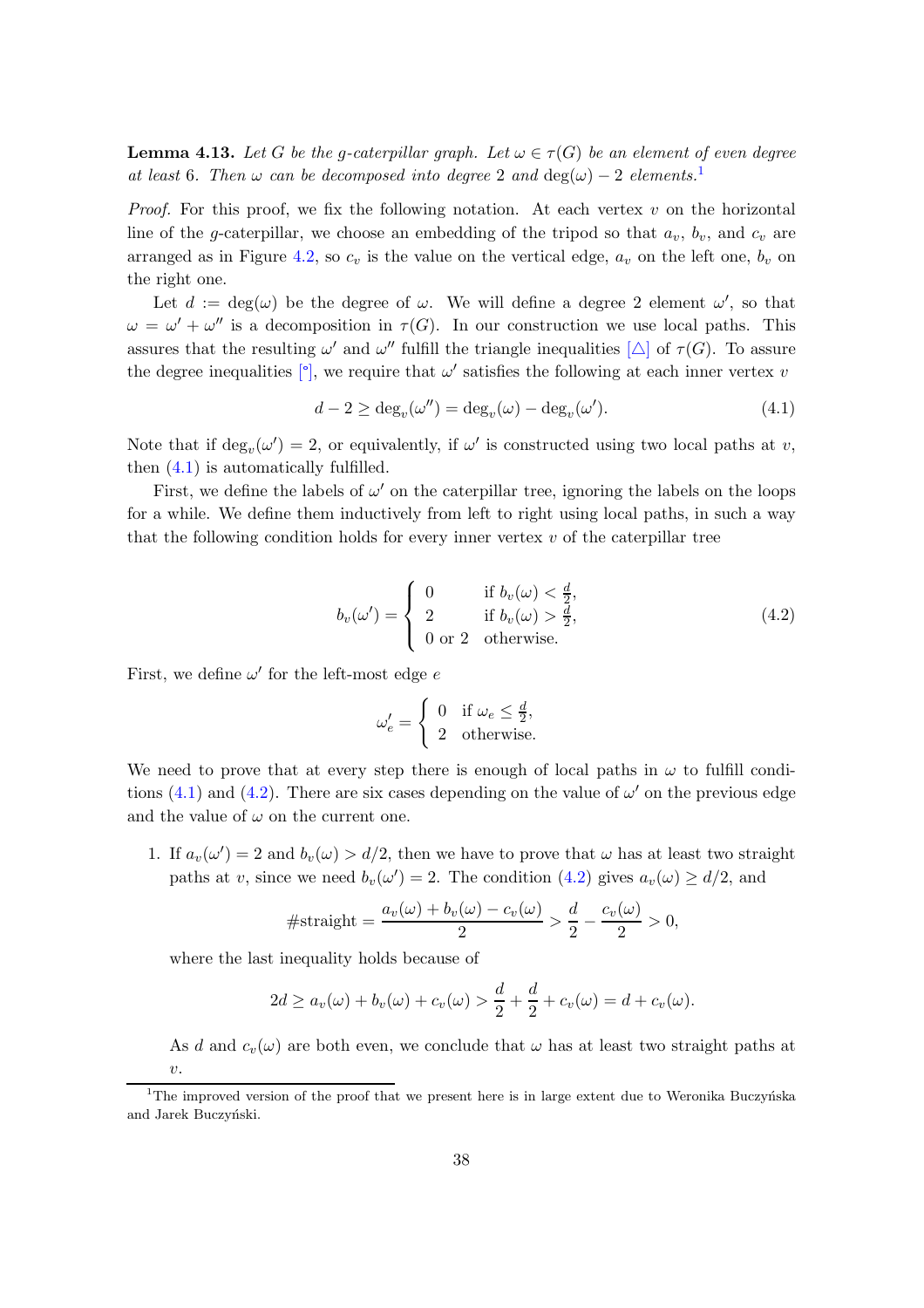<span id="page-46-0"></span>2. If  $a_v(\omega') = 2$  and  $b_v(\omega) = d/2$ , then we have to prove that  $\omega$  has either at least two straight paths or at least two left paths at v, since we need either  $b_v(\omega') = 2$  or  $b_v(\omega') = 0$ . The condition [\(4.2\)](#page-45-2) gives  $a_v(\omega) \ge d/2$ , and

#straight + #left = 
$$
a_v(\omega) \ge \frac{d}{2} \ge 3
$$
.

3. If  $a_v(\omega') = 2$  and  $b_v(\omega) < d/2$ , then we have to prove that  $\omega$  has at least two left paths at v, since we need  $b_v(\omega') = 0$ . The condition  $(4.2)$  gives  $a_v(\omega) \ge d/2$ , and thus  $a_v(\omega) - b_v(\omega) > 0$ . By the triangle inequalities  $[\triangle]$ , we have

$$
\#left = \frac{c_v(\omega) + a_v(\omega) - b_v(\omega)}{2} \ge \frac{a_v(\omega) - b_v(\omega)}{2} + \frac{|a_v(\omega) - b_v(\omega)|}{2}
$$

$$
= a_v(\omega) - b_v(\omega) \ge 1
$$

As  $a_v(\omega)$  and  $b_v(\omega)$  are both even, we conclude that  $\omega$  has at least two left paths at  $\eta$ .

4. If  $a_v(\omega') = 0$  and  $b_v(\omega) > d/2$ , then we have to prove that  $\omega$  has at least two right paths at v, since we need  $b_v(\omega') = 2$ . The condition [\(4.2\)](#page-45-2) gives  $a_v(\omega) \leq d/2$ , and thus  $b_v(\omega) - a_v(\omega) > 0$ . Again, by the triangle inequalities  $[\triangle]$  we have

$$
\# \text{right} = \frac{c_v(\omega) + b_v(\omega) - a_v(\omega)}{2} \ge \frac{b_v(\omega) - a_v(\omega)}{2} + \frac{|b_v(\omega) - a_v(\omega)|}{2}
$$

$$
= b_v(\omega) - a_v(\omega) \ge 1
$$

<span id="page-46-1"></span>5. If  $a_v(\omega') = 0$  and  $b_v(\omega) = d/2$ , we have to prove that either  $\deg_v(\omega) \leq d-2$  or  $\omega$  has two right paths at v, since we need either  $b_v(\omega') = 0$  or  $b_v(\omega') = 2$ . If  $\deg_v(\omega) \ge d - 1$ , using the condition  $(4.2)$  gives

$$
\# \text{right} = \frac{b_v(\omega) + c_v(\omega) - a_v(\omega)}{2} = \deg_v(\omega) - a_v(\omega) \ge (d - 1) - \frac{d}{2} \ge 2.
$$

6. If  $a_v(\omega') = 0$  and  $b_v(\omega) < d/2$ , then we have to prove that  $\deg_v(\omega) \leq d-2$ , since we need  $b_v(\omega') = 0$ . The condition [\(4.2\)](#page-45-2) gives  $a_v(\omega) \le d/2$ , and thus  $a_v(\omega) + b_v(\omega) \le d-1$ . As  $a_v(\omega)$  and  $b_v(\omega)$  are both even, we even have  $a_v(\omega) + b_v(\omega) \leq d - 2$ . Using this and the triangle inequalities  $[\triangle]$ , we get the desired inequality:

$$
2 \deg_v(\omega) = a_v(\omega) + b_v(\omega) + c_v(\omega) \leq d - 2 + c_v(\omega) \leq d - 2 + a_v(\omega) + b_v(\omega) \leq 2d - 4.
$$

Note that we use  $d \geq 6$  only in cases with  $b = d/2$  $b = d/2$ , i.e., cases 2 and [5.](#page-46-1)

It remains to suitably define the labels of  $\omega'$  on the loops. Fix a loop o. In the local decomposition of  $\omega$  at the vertex  $v_o$  some of the local paths come in pairs: There are  $\omega_{e_o}/2$ loops with 2 on the adjacent edge and 1 on the loop; there are  $(\omega_o - \omega_{e_0}/2)$  single loops with 0 on the adjacent edge and 1 on the loop.

If  $\omega_{e_0}^{\prime} = 2$  then  $\omega_{e_0} \geq 2$ , and there is at least one loop with 2 on the adjacent edge in the local decomposition of  $\omega$ . Set  $\omega'_{o} = 1$ .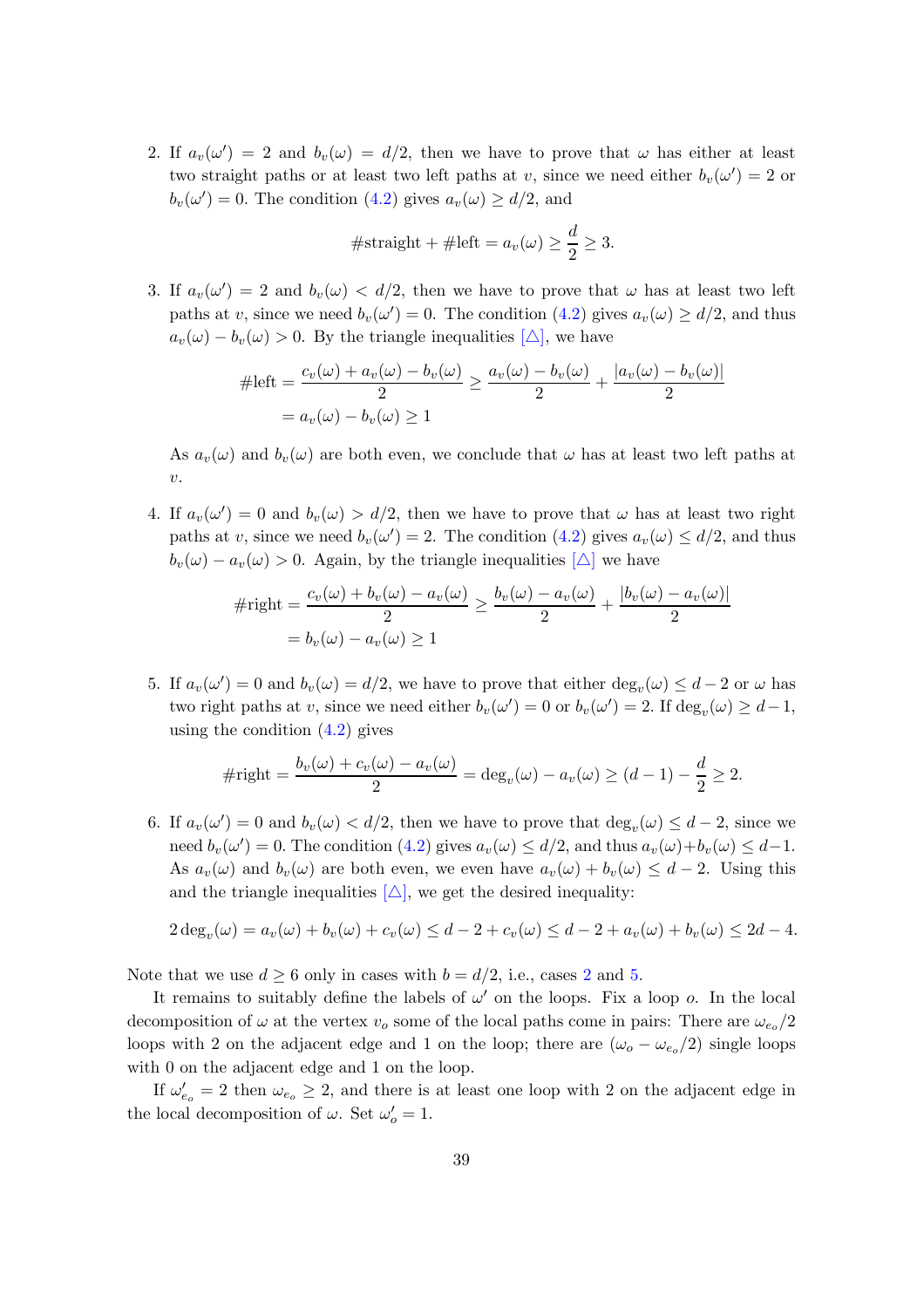Otherwise  $\omega'_{e_0} = 0$  by the construction above. This implies together with the Remark [4.2](#page-41-2) that  $\omega_{e_0} \leq d - 2$ . Hence, the number of single loops

$$
\omega_o - \omega_{e_o}/2 = \deg_{v_o}(\omega) - \omega_{e_o} \ge \deg_{v_o}(\omega) - d + 2,
$$

and we define

$$
\omega'_o = \max\{\deg_{v_o}(\omega) - d + 2, 0\}.
$$

Finally, we check that the condition [\(4.1\)](#page-45-1) is fulfilled.

$$
\deg_{v_o}(\omega) - \deg_{v_o}(\omega') \le \deg_{v_o}(\omega) - (\deg_{v_o}(\omega) - d + 2) \le d - 2.
$$

This completes the proof.

 $\Box$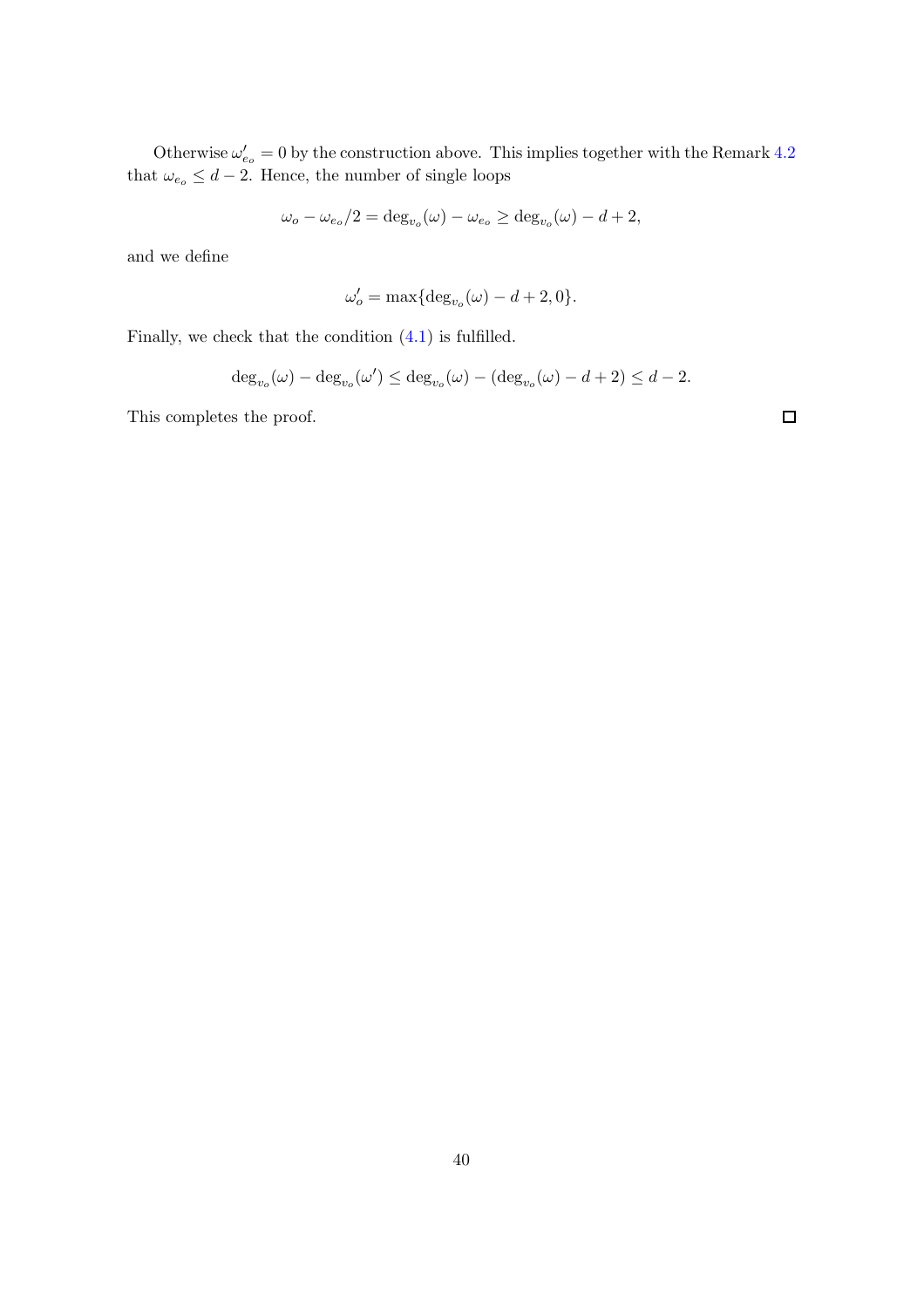### Chapter 5

# Low Degree Minimal Generators of Phylogenetic Semigroups

#### 5.1 Introduction

This chapter continues the study of phylogenetic semigroups started in the previous chapter, where we studied the maximal degrees of the minimal generators of phylogenetic semigroups. The aim of this chapter is to explicitly characterize the minimal generators of low degree of phylogenetic semigroups.

The minimal generators of low degree of phylogenetic semigroups have been previously studied for trees and graphs with first Betti number 1. The phylogenetic semigroups on trees are generated by degree one labelings, known as networks  $[BW07, DM12]$  $[BW07, DM12]$ . Buczyńska studied the minimal generators of the phylogenetic semigroups on the trivalent graphs with first Betti number 1. She proved that any minimal generator of the phylogenetic semigroup on a trivalent graph with first Betti number 1 has degree at most two, and explicitly described the minimal generating sets [\[Buc12\]](#page-88-1).

In this chapter, we extend this result from trivalent graphs to general graphs: We describe the minimal generating set of the phylogenetic semigroup on any graph with first Betti number  $g \leq 1$ . Moreover, we characterize the minimal generators of degree two of the phylogenetic semigroups on all trivalent graphs with first Betti number  $q > 1$ .

We also specify the bound on the maximal degree of the minimal generating set for all graphs with first Betti number 2. By [\[BBKM11\]](#page-88-0), the maximal degree of the minimal generating set of the phylogenetic semigroup on a graph with first Betti number 2 is at most three. We explicitly characterize when the maximal degree three is attained, and when the maximal degree is equal to two or one. If the degree three is attained, we describe the minimal generators of degree three.

In the last section of this chapter, we list the maximal degrees of the minimal generating sets of the phylogenetic semigroups on some graphs with first Betti number 3, 4, or 5. We speculate that the maximal degree depends on the separateness of the cycles of the graph. Having low maximal degree is especially interesting from the perspective of  $SL_2(\mathbb{C})$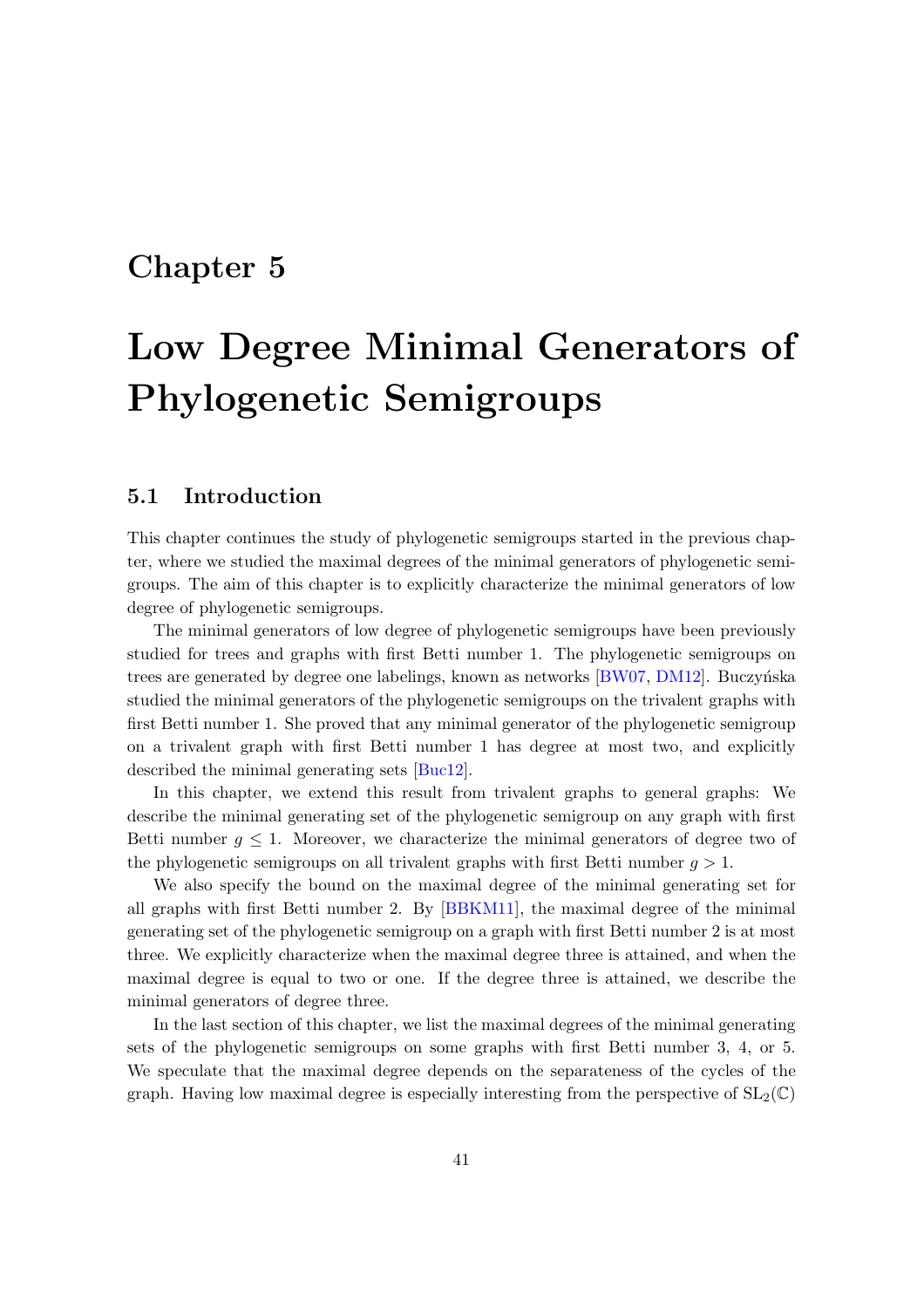conformal block algebras as this ensures a low maximal degree for the minimal generators of these algebras, see [\[Man12b\]](#page-90-3).

In Section [5.2,](#page-49-0) we give a shortened proof of a Buczynska's theorem about the minimal generators of the phylogenetic semigroups on the trivalent graphs with first Betti number 1, and we generalize the statement to general graphs with first Betti number 1. In Section [5.3,](#page-53-0) we characterize the minimal generators of degree two for any trivalent graph. In Section [5.4,](#page-54-0) we study the explicit maximal degree of the minimal generating set of the phylogenetic semigroup on a graph with first Betti number 2, and in some cases describe the minimal generating sets of the phylogenetic semigroups on graphs with first Betti number 2. In Section [5.5,](#page-60-0) we complete the description of the minimal generating sets of the phylogenetic semigroups on the trivalent graphs with first Betti number 2. In the last section, we list examples of these maximal degrees for graphs with first Betti numbers 3,4, and 5.

#### <span id="page-49-0"></span>5.2 Graphs with First Betti Number 1

In this section, we study the minimal generating sets of the phylogenetic semigroups on the graphs with first Betti number 1. Buczyńska did this for trivalent graphs  $Buc12$ . We give a shortened proof of her result, and as a corollary, we describe the minimal generating set of the phylogenetic semigroup on any graph with first Betti number 1.

**Definition 5.1.** Let G be a graph. A *path* in G is a sequence of unrepeated edges which connect a sequence of vertices. Moreover, we require the first and the last vertex to be either both leaves or equal. In the latter case, a path is called a cycle. A network is a disjoint union of paths. A cycle edge is an edge on a cycle of  $G$ . A cycle leg is an edge incident to a cycle edge, but is not a cycle edge.

Let G be a graph and  $\overline{e}$  an inner edge of G. Let e' and e'' be new leaf edges obtained by cutting G at  $\overline{e}$ , as illustrated in Figure [5.1.](#page-49-1) Then  $\omega \in \tau(G)$  gives an element  $\overline{\omega} \in \tau(G^{\overline{e}})$ :

$$
\overline{\omega}_e = \begin{cases} \omega_e & \text{if } e \notin \{e', e''\}, \\ \omega_{\overline{e}} & \text{if } e \in \{e', e''\}. \end{cases}
$$

<span id="page-49-1"></span>On the contrary, given  $\overline{\omega} \in \tau(G^{\overline{e}})$ , it gives an element  $\omega \in \tau(G)$  if and only if  $\overline{\omega}_{e'} = \overline{\omega}_{e''}$ :

$$
\omega_e = \begin{cases} \overline{\omega}_e & \text{if } e \neq \overline{e}, \\ \overline{\omega}_{e'} & \text{if } e = \overline{e}. \end{cases}
$$

$$
\bigcirc_{\mathit{G}}\mathit{C} \longrightarrow \bigcirc_{\mathit{G}}\mathit{C}'\cdot \mathit{C}''
$$

Figure 5.1: A graph  $G^{\overline{e}}$  obtained by cutting an inner edge  $\overline{e}$  of G

In  $[Buc12]$ , a polygon graph G was defined as a graph with  $2k$  edges, k of which form the only cycle of  $G$  and the remaining  $k$  edges are cycle legs. The use of polygon graphs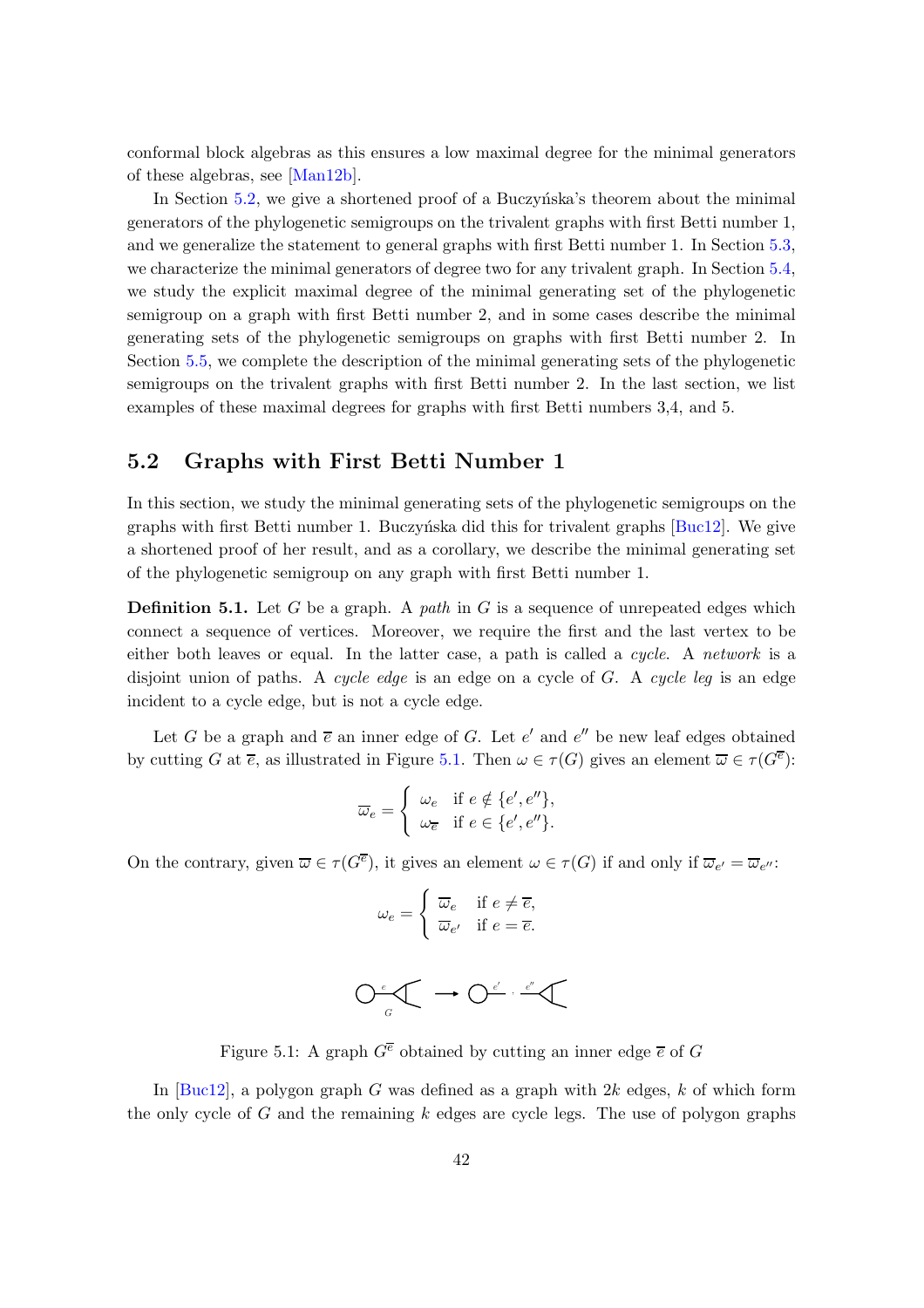simplifies the study of the phylogenetic semigroups on the trivalent graphs with first Betti number 1. We generalize this definition to be able to simplify the study of the phylogenetic semigroups on any graph.

**Definition 5.2.** A graph G with first Betti number  $g \geq 1$  is called a *multiple polygon graph* if for no edge e we can write  $G^e = G' \sqcup G''$  with  $G'$  or  $G''$  a tree with more than one edge, see Figure [5.2](#page-54-1) for examples. A multiple polygon graph is a polygon graph if it has first Betti number 1.

**Lemma 5.3.** Given a graph G with first Betti number  $q \geq 1$ , there exist non-cycle inner edges  $e_1, \ldots, e_k$  of G such that  $G^{e_1,\ldots,e_k} = G_0 \sqcup G_1 \sqcup \ldots \sqcup G_k$  where  $G_0$  is a multiple polygon graph and  $G_1, \ldots, G_k$  are trees.

*Proof.* Choose all non-cycle edges e such that we can write  $G^e = G' \sqcup G''$  with  $G''$  a tree with more than one edge and e maximal with this property, i.e. there is an edge  $\bar{e}$  incident to e such that we cannot write  $G^{\overline{e}} = G' \sqcup G''$  with  $G'$  or  $G''$  a tree.  $\Box$ 

<span id="page-50-0"></span>**Lemma 5.4.** Let G be a graph and  $\omega \in \tau(G)$ . Let e be a non-cycle inner edge such that  $G^e = G' \sqcup G''$  with  $G''$  a tree. Then any decomposition of  $\omega|_{G'} \in \tau(G')$  lifts to a decomposition of  $\omega \in \tau(G)$ .

*Proof.* This lemma is stated for trivalent graphs in [\[Buc12,](#page-88-1) Lemma 2.31]. Since  $\tau(T)$  is normal for any tree  $T$  [\[DM12,](#page-88-3) Proposition 18], then the proof works for the general case exactly the same way as it does for the trivalent case. 口

<span id="page-50-1"></span>**Corollary 5.5.** Let G be a graph and  $\omega \in \tau(G)$ . Let  $e_1, \ldots, e_k$  be non-cycle inner edges such that  $G^{e_1,...,e_k} = G_0 \sqcup G_1 \sqcup ... \sqcup G_k$  where  $G_0$  is a multiple polygon graph and  $G_1,...,G_k$ are trees. Then any decomposition of  $\omega|_{G_0} \in \tau(G_0)$  lifts to a decomposition of  $\omega \in \tau(G)$ .

Proof. We can use Lemma [5.4](#page-50-0) iteratively.

Networks can be seen as degree one elements of  $\tau(G)$ . We define  $\omega$  corresponding to a network Γ in the following way:

$$
\omega_e = \begin{cases} 1 & \text{if } e \text{ belongs to } \Gamma, \\ 0 & \text{otherwise.} \end{cases}
$$

It follows from the definition of a network that the parity condition is fulfilled for  $\omega$  at every inner vertex of G. Hence  $\omega \in \tau(G)$ . We will often use the notion network for the corresponding labeling  $\omega \in \tau(G)$ .

It has been shown for various classes of graphs that networks are in one-to-one correspondence with the degree one elements of a phylogenetic semigroup [\[BW07,](#page-88-2) Lemma 3.3], [\[Buc12,](#page-88-1) Lemma 2.26]. For an arbitrary tree, this was stated in [\[BBKM11,](#page-88-0) Section 2], but no proof was given. We did not find proofs for arbitrary trees or graphs in the literature, and therefore will present them here.

 $\Box$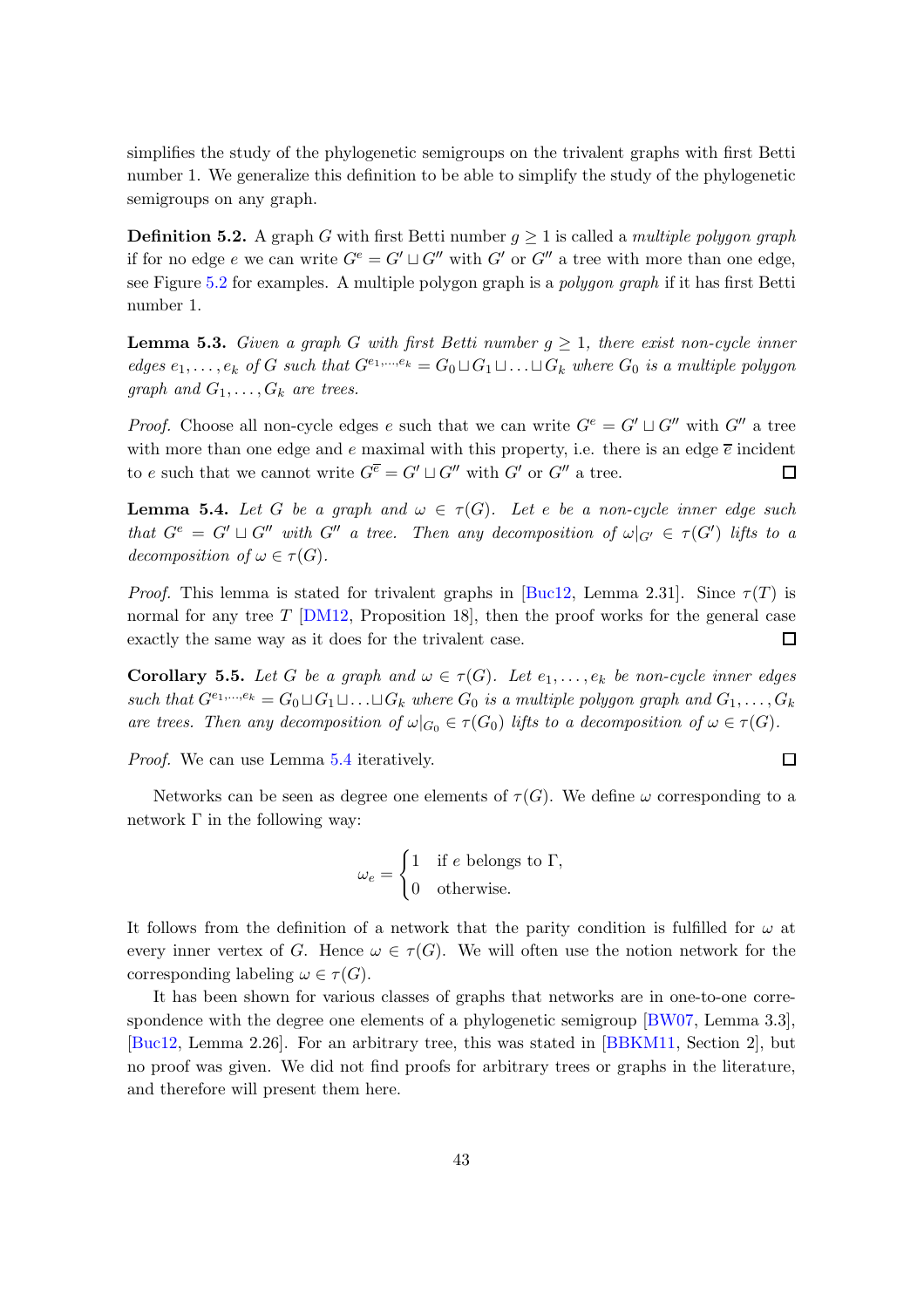<span id="page-51-0"></span>**Lemma 5.6.** Let  $T$  be a tree. There is a one-to-one correspondence between the networks and the degree one elements of  $\tau(T)$ .

Proof. We will prove the lemma by induction on the number of inner vertices of T. Base case: The statement of the lemma clearly holds for claw trees.

Induction step: Let T be a tree with  $n > 1$  inner vertices and  $\omega \in \tau(T)$  a degree one labeling. If T has more than one connected component, then by induction  $\omega$  restricted to any connected component is a disjoint union of paths. Hence, the labeling  $\omega$  is a disjoint union of paths.

If T has one connected component, let  $e$  be an inner edge,  $e_1, e_2$  new leaf edges obtained by cutting T at e and write  $T^e = T_1 \sqcup T_2$ . Then  $\omega$  restricted to either tree is a disjoint union of paths. If  $\omega_e = 0$ , then  $\omega$  is the disjoint union of exactly the same paths. If  $\omega_e = 1$ , then the path of  $T_1$  containing  $e_1$  and the path of  $T_2$  containing  $e_2$  are combined to one path of T containing e. Hence, the labeling  $\omega$  is a disjoint union of paths. □

<span id="page-51-2"></span>**Lemma 5.7.** Let  $G$  be a graph. There is a one-to-one correspondence between the networks and the degree one elements of  $\tau(G)$ .

*Proof.* We will prove the lemma by induction on the first Betti number q of  $G$ .

Base case: The statement of the lemma holds for trees by Lemma [5.6.](#page-51-0)

Induction step: Let G be a graph with first Betti number  $q > 1$  and  $\omega \in \tau(G)$  a degree one labeling. Let e be a cycle edge of G and  $e_1, e_2$  new leaf edges obtained by cutting G at e. The graph  $G^e$  has first Betti number  $g-1$ . Then  $\omega$  gives  $\overline{\omega} \in G^e$  that is a disjoint union of paths containing both  $e_1, e_2$  or neither of them. If  $\omega_e = 0$ , then  $\omega$  is the disjoint union of exactly the same paths. If  $\omega_e = 1$ , then there are two possibilities. Either there is a path in  $\overline{\omega}$  with the first edge  $e_1$  and the last edge  $e_2$  which lifts to a cycle in  $\omega$ . Or there is a path in  $\overline{\omega}$  with the first edge  $e'$  and the last edge  $e_1$ , and another path in  $\overline{\omega}$  with the first edge  $e_2$  and the last edge  $e''$  where  $e', e''$  are leaf edges. These paths in  $\overline{\omega}$  lift to a single path in  $\omega$  with the first edge e and the last edge e' in G.  $\Box$ 

**Corollary 5.8.** Let  $G$  be a graph. All networks are included in the minimal generating set of  $\tau(G)$ .

*Proof.* For any graded affine semigroup  $NA$ , all minimal generators of degree one are included in the minimal generating set of NA.  $\Box$ 

<span id="page-51-1"></span>**Theorem 5.9** ( $\lbrack \text{Buc12} \rbrack$ , Theorem 2.29). Let G be a trivalent graph with first Betti number 1 and  $\omega \in \tau(G)$ . Then  $\omega$  is a minimal generator of  $\tau(G)$  if and only if it satisfies one of the following conditions:

- $\bullet$   $\omega$  is a network, or
- $\bullet$   $\omega$  has degree two, and satisfies the following three conditions:
	- (i)  $\omega_e = 1$  for all cycle edges e,
	- (ii)  $\omega_e = 2$  for an odd number of cycle legs,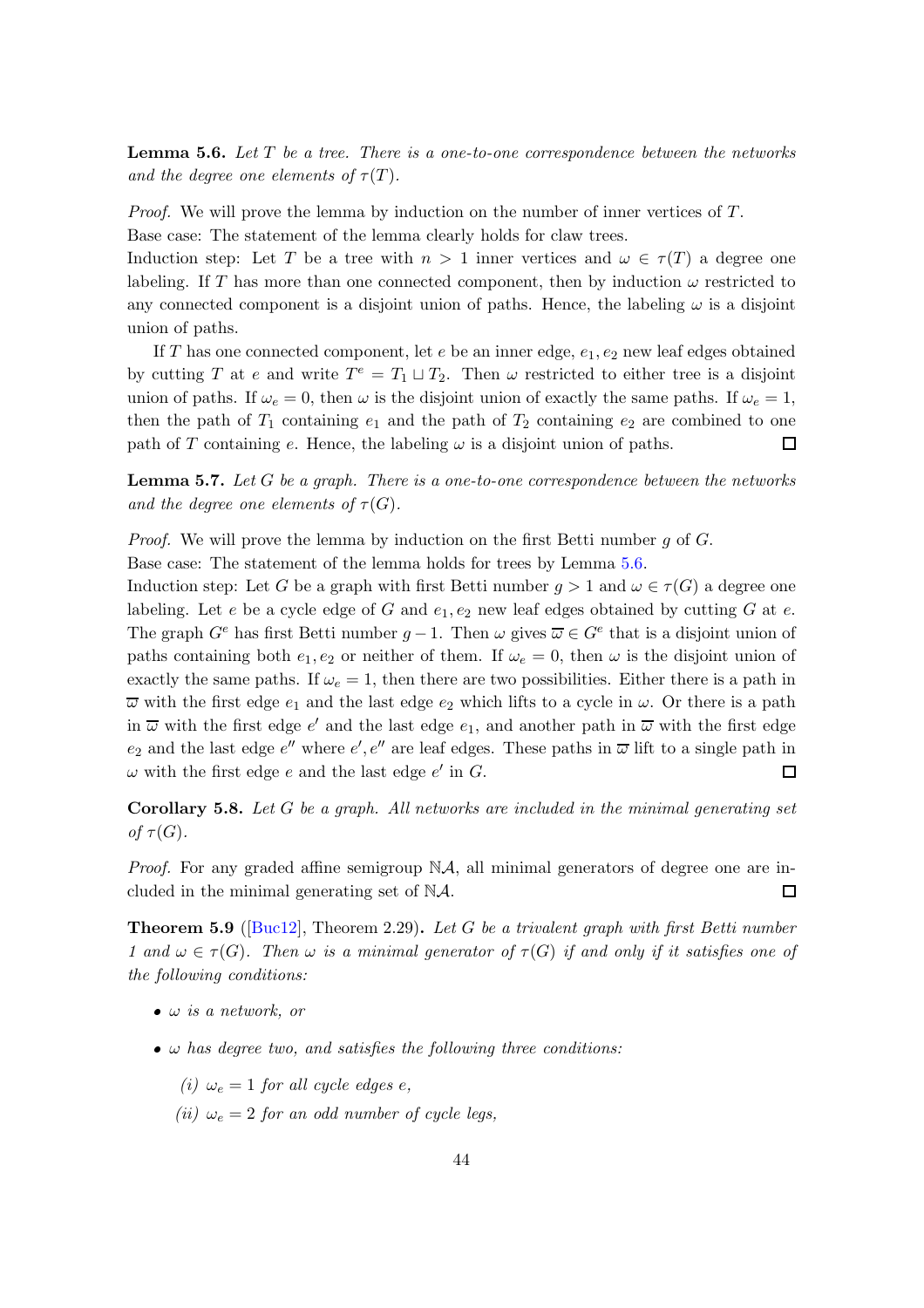(iii)  $\omega_e = 0$  for the remaining cycle legs.

We give a shortened proof of this theorem. The following lemma will be an important part of it.

<span id="page-52-0"></span>**Lemma 5.10.** Let G be a graph with first Betti number 1. Let  $\omega \in \tau(G)$  be of degree d. If there is a cycle edge e with  $\omega_e = 0$  or  $\omega_e = d$ , then  $\omega$  decomposes as a sum of degree one elements.

*Proof.* Let e be a cycle edge and  $e_1, e_2$  new leaf edges obtained by cutting G at e. Notice that  $G^e$  is a tree. Then  $\omega$  gives  $\overline{\omega} \in \tau(G^e)$  that decomposes into degree one elements  $\overline{\omega} = \overline{\omega_1} + \ldots + \overline{\omega_d}$ . Since  $(\overline{\omega_i})_{e_1} = (\overline{\omega_i})_{e_2}$  for all i, the decomposition  $\overline{\omega} = \overline{\omega_1} + \ldots + \overline{\omega_d}$  gives a decomposition  $\omega = \omega_1 + \ldots + \omega_d$  of  $\omega \in \tau(G)$ .  $\Box$ 

*Proof of Theorem [5.9.](#page-51-1)* By Corollary [5.5](#page-50-1) we can assume that G is a trivalent polygon graph. First, we prove that any minimal generator of  $\tau(G)$  has degree at most two. Let  $\omega \in \tau(G)$ be of degree d. Let e be a cycle edge and  $e_1, e_2$  new leaf edges obtained by cutting G at e. Then  $\omega$  gives  $\overline{\omega} \in \tau(G^e)$  that decomposes as a sum of degree one elements  $\overline{\omega} = \overline{\omega_1} + \ldots + \overline{\omega_d}$ . If  $(\overline{\omega_i})_{e_1} = (\overline{\omega_i})_{e_2}$  then  $\overline{\omega_i}$  gives an element  $\omega_i \in \tau(G)$ . Otherwise there exists j such that  $(\overline{\omega_i})_{e_1} = (\overline{\omega_j})_{e_2}$  and  $(\overline{\omega_j})_{e_1} = (\overline{\omega_i})_{e_2}$ , because  $\overline{\omega}_{e_1} = \overline{\omega}_{e_2}$ . Thus  $\overline{\omega_i} + \overline{\omega_j}$  gives a degree two element  $\omega_i + \omega_j \in \tau(G)$ .

The degree one elements of  $\tau(G)$  are networks by Corollary [5.7.](#page-51-2) By Lemma [5.10,](#page-52-0) all degree two indecomposable elements  $\omega$  have  $\omega_e = 1$  on all cycle edges e. Since G is a trivalent graph, we have  $\omega_e \in \{0, 2\}$  for all cycle legs because of the parity condition. Assume  $\omega_e = 2$  for an even number of cycle legs  $e_1, \ldots e_{2k}$  in clockwise order. Denote by  $P_i$  the path starting at  $e_i$  and ending at  $e_{i+1}$  (at  $e_0$  for  $i = 2k$ ). Then  $\omega$  decomposes as the sum of networks  $P_1 \cup P_3 \cup \ldots \cup P_{2k-1}$  and  $P_2 \cup P_4 \cup \ldots \cup P_{2k}$ . Hence, for  $\omega$  indecomposable,  $\omega_e = 2$  for an odd number of cycle legs.

Conversely, assume that  $\omega \in \tau(G)$  has degree two and fulfills  $(i), (iii)$ . Suppose  $\omega = \omega_1 + \omega_2$  where  $\omega_1, \omega_2$  are networks. For all cycle legs e with  $\omega_e = 2$ , we have  $(\omega_i)_e = 1$ , since  $(\omega_i)_e \leq 1$  for all edges e. Hence, we have  $(\omega_i)_e = 1$  for odd number of leaves of G. But this is contradiction to the fact that  $\omega_i$  is a network. □

Remark. We know from [\[Buc12,](#page-88-1) [BBKM11\]](#page-88-0) that a minimal generator of the phylogenetic semigroup on a graph with first Betti number 1 has degree at most two. We showed this above to give a simple and self-containing proof.

<span id="page-52-1"></span>**Corollary 5.11.** Let G be a graph with first Betti number 1 and  $\omega \in \tau(G)$ . Then  $\omega$  is a minimal generator of  $\tau(G)$  if and only if it satisfies one of the following conditions:

- $\bullet$   $\omega$  is a network, or
- $\bullet$   $\omega$  has degree two, and satisfies the following three conditions:
	- (i)  $\omega_e = 1$  for all cycle edges e,
	- (ii)  $\omega_e = 2$  for an odd number of cycle legs,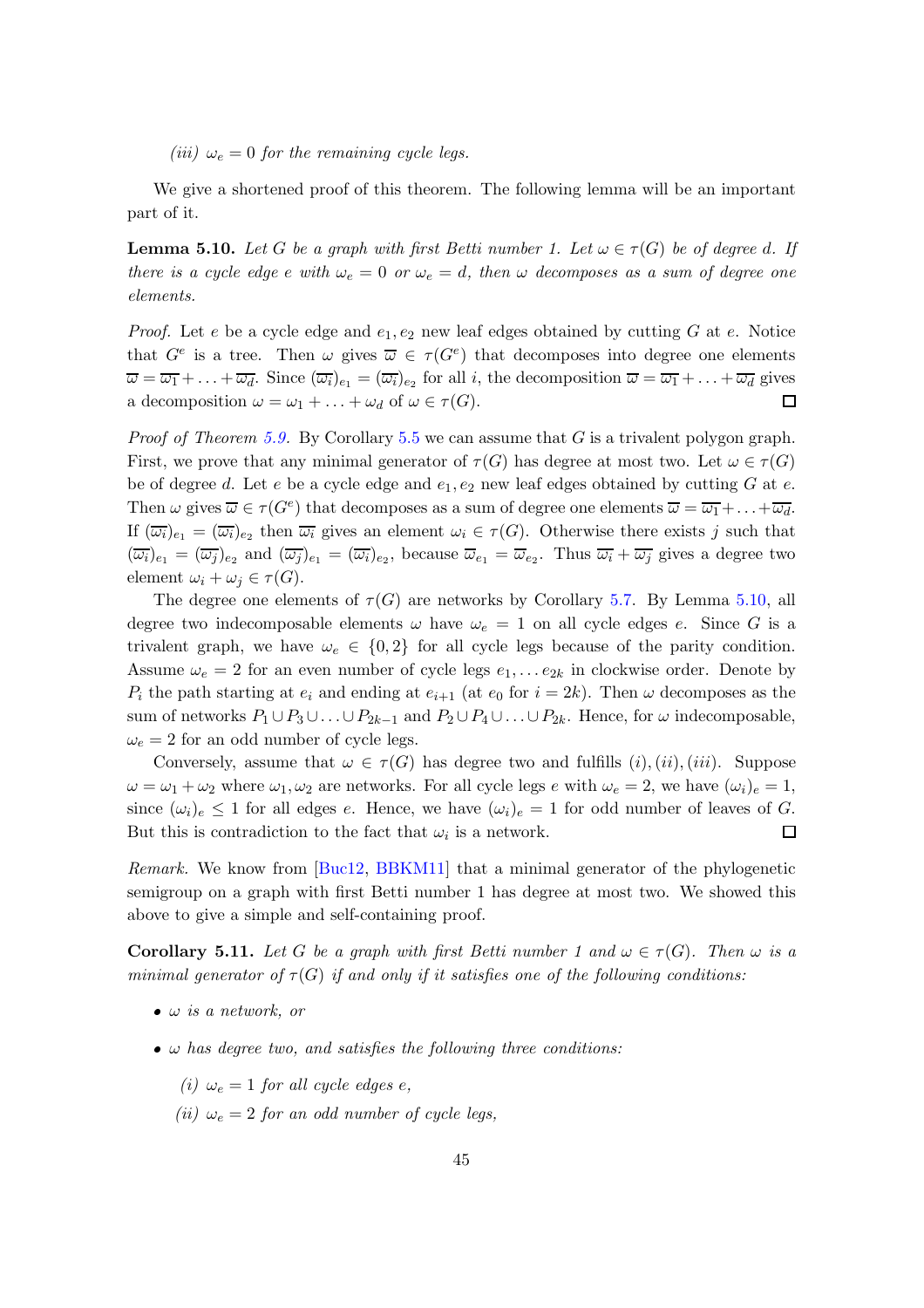(iii)  $\omega_e = 0$  for the remaining cycle legs.

*Proof.* Let  $G'$  be a trivalent graph constructed from G in the following way: Replace all vertices v with valency higher than three by two new vertices  $v'$  and  $v''$  together with a new edge between them, let two edges incident to  $v$  be incident to  $v'$  and the rest of the edges incident to  $v$  be incident to  $v''$ . Moreover, if  $v$  is on the cycle, let one cycle edge incident to v be incident to v' and let the other cycle edge incident to v be incident to  $v''$ . This assures that we do not add any cycle legs. After a finite number of replacements we get a trivalent graph  $G'$ . By the proof of Lemma [4.7,](#page-42-3)  $\tau(G)$  is the coordinate projection of  $\tau(G')$  that forgets coordinates corresponding to new edges. In particular, if  $\omega' \in \tau(G')$  is decomposable, then its projection in  $\tau(G)$  is also decomposable.

By [\[BBKM11\]](#page-88-0), any minimal generator of  $\tau(G)$  has degree at most two. Degree one elements are networks. We are left with describing the indecomposable elements of degree two of  $\tau(G)$ . A degree two indecomposable element  $\omega \in \tau(G)$  is the coordinate projection of a degree two indecomposable element of  $\tau(G')$ . Since all cycle legs of  $G'$  are also cycle legs of G, then by Theorem [5.9](#page-51-1) the conditions  $(i)$ ,  $(ii)$ ,  $(iii)$  are fulfilled for  $\omega$ .

Conversely, assume that the conditions  $(i)$ ,  $(ii)$ ,  $(iii)$  are fulfilled. Suppose  $\omega = \omega_1 + \omega_2$ where  $\omega_1, \omega_2$  are networks. For all cycle legs e with  $\omega_e = 2$ , we have  $(\omega_i)_e = 1$ , since  $(\omega_i)_e \leq 1$  for all edges e. Hence, we have  $(\omega_i)_e = 1$  for odd number of leaves of G'. But this is a contradiction to the fact that  $\omega_i$  is a network.  $\Box$ 

#### <span id="page-53-0"></span>5.3 Minimal Generators of Degree Two

In this section, we describe degree two indecomposable labelings for any trivalent graph G.

<span id="page-53-1"></span>**Lemma 5.12.** Let G be any graph and  $\omega \in \tau(G)$  a degree two labeling. If there exists a cycle G' of G such that  $\omega_e = 1$  for all cycle edges  $e \in G'$ ,  $\omega_e = 2$  for an odd number cycle legs e of G' and  $\omega_e = 0$  for the remaining cycle legs  $e \in G'$ , then the labeling  $\omega$  is indecomposable.

*Proof.* If  $\omega$  decomposes, then a decomposition of  $\omega$  restricts to a decomposition of  $\omega|_{G'} \in$  $\tau(G')$  where G' is a cycle together with its cycle legs. Thus the statement follows from Corollary [5.11.](#page-52-1) 口

<span id="page-53-2"></span>**Lemma 5.13.** Let G be a trivalent graph and  $\omega \in \tau(G)$  a degree two labeling. The labeling  $\omega$  is indecomposable if and only if there exists a cycle G' of G together with its cycle legs such that  $\omega|_{G'} \in \tau(G')$  is indecomposable.

Proof. One direction follows from Lemma [5.12.](#page-53-1) We show by induction on the first Betti number of G that if  $\omega \in \tau(G)$  is a degree two indecomposable labeling then there exists a cycle G' together with its cycle legs such that  $\omega|_{G'}$  is a degree two indecomposable labeling.

Base case: If the first Betti number of  $G$  is 1, then the statement follows from Theorem [5.9.](#page-51-1)

Induction step: Assume that the first Betti number of G is  $g > 1$ . If more than one connected component of G contains a cycle, then there exists a connected component C of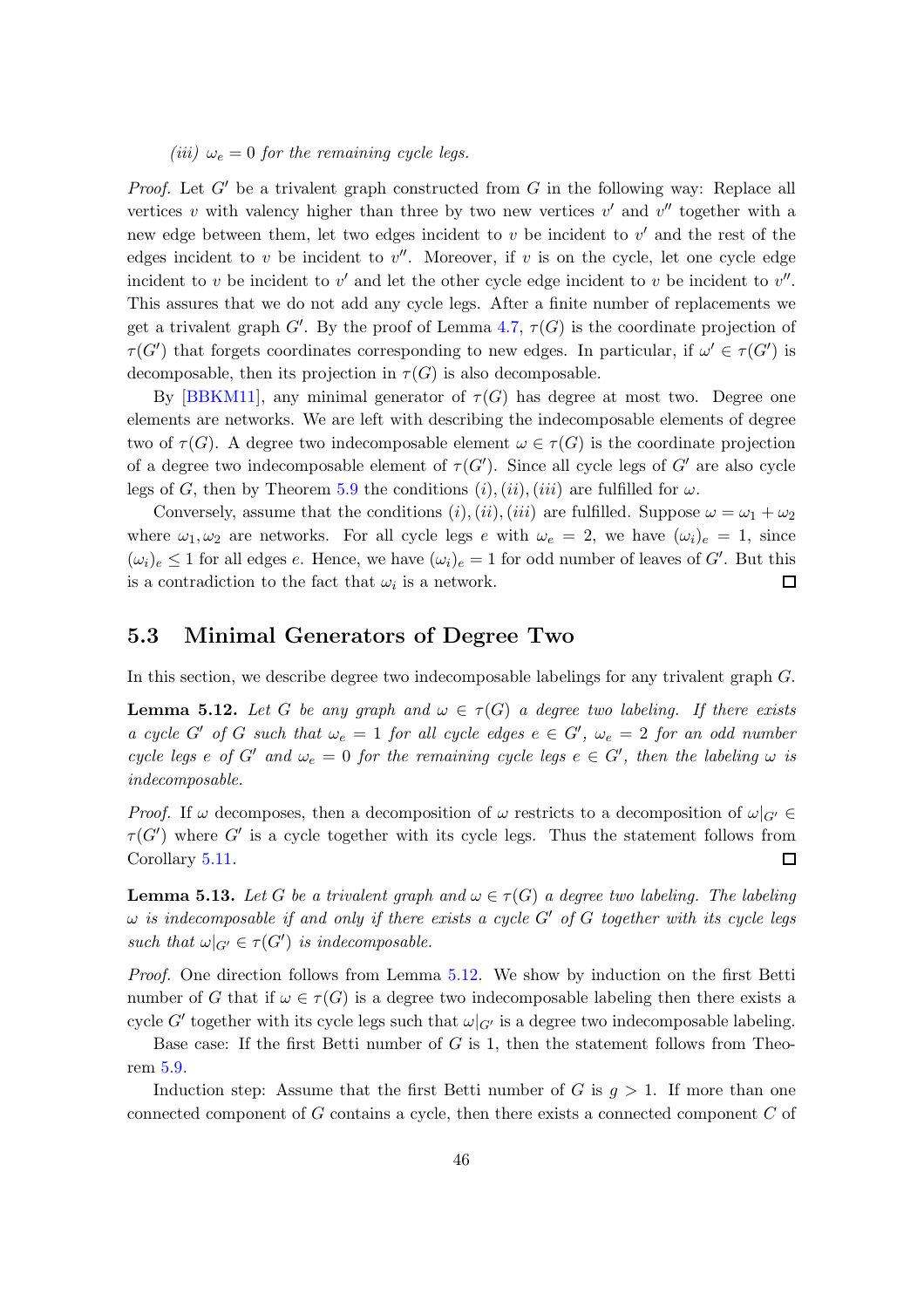G containing a cycle such that  $\omega|_C \in \tau(C)$  is an indecomposable element of degree two. Since the first Betti number of  $C$  is less than  $g$ , we know by induction that there exists a cycle G' of C together with its cycle legs such that  $\omega|_{G'} \in \tau(G')$  is an indecomposable element of degree two.

Otherwise all cycles of G live in the same connected component of G. If  $\omega_e = 1$  for all cycle edges e, then by the parity condition  $\omega_e \in \{0, 2\}$  for all cycle legs e. In particular, none of the cycle legs is simultaneously a cycle edge and there exists a cycle leg e that separates some cycles of G. Let  $e_1, e_2$  be the new leaf edges obtained by cutting G at e and write  $G^e = G_1 \sqcup G_2$ . Then  $\omega$  gives  $\omega_1 \in \tau(G_1)$  and  $\omega_2 \in \tau(G_2)$  with at least one of them indecomposable, otherwise one could lift these decompositions to a decomposition of  $\omega$ . By induction, for i with  $\omega_i$  indecomposable, there exists a cycle  $G'$  of  $G_i$  together with its cycle legs such that  $\omega_i|_{G'} \in \tau(G')$  is indecomposable. Thus  $\omega|_{G'} \in \tau(G')$  is indecomposable.

If there exists a cycle edge e with  $\omega_e \in \{0, 2\}$ , then let  $e_1$  and  $e_2$  be new leaf edges obtained by cutting G at e. The labeling  $\omega \in \tau(G)$  gives a labeling  $\overline{\omega} \in \tau(G^e)$  that is indecomposable. Otherwise one could lift a decomposition  $\overline{\omega} = \overline{\omega}_1 + \overline{\omega}_2$  to a decomposition  $\omega = \omega_1 + \omega_2$ , because  $(\overline{\omega_i})_{e_1} = (\overline{\omega_i})_{e_2}$ . The graph  $G^e$  has first Betti number less than g. By induction, there exists a cycle G' of  $G^e$  together with cycle legs such that  $\overline{\omega}|_{G'} \in \tau(G')$  is indecomposable. Thus  $\omega|_{G'} \in \tau(G')$  is indecomposable. □

#### <span id="page-54-0"></span>5.4 Graphs with First Betti Number 2

We know from [\[BBKM11\]](#page-88-0) that any minimal generator of the phylogenetic semigroup on a graph with first Betti number 2 has degree at most three. In this section, we will explicitly describe which phylogenetic semigroups have which maximal degrees of the minimal generating sets for all graphs with first Betti number 2. We will see that there are graphs with the maximal degrees of the minimal generators equal to one, two, and three. Our analysis is based on five different cases depending on the structure of the graph – whether the cycles live in different components of the graph, share at least one edge, share exactly a single vertex, there is a single edge connecting the cycles, or the cycles are more than one edge apart from each other, see Figure [5.2](#page-54-1) for the latter four cases.



<span id="page-54-1"></span>Figure 5.2: A graph with (a) cycles sharing at least one edge, (b) cycles sharing exactly a single vertex, (c) a single edge connecting cycles, (d) cycles more than one edge apart from each other

Remark. Assume a graph has a degree two vertex  $v$ . Denote the edges incident to  $v$  by  $e_1$ and  $e_2$ . By the definition of the phylogenetic semigroup on a graph, we have  $\omega_{e_1} = \omega_{e_2}$  for  $\omega \in \tau(G)$ . Hence, the elements of  $\tau(G)$  are in one-to-one correspondence with the elements of  $\tau(G')$  where G' is obtained from G by replacing  $e_1$  and  $e_2$  by a single edge. To simplify future analysis, from now on we will assume that graphs possess no degree two vertices.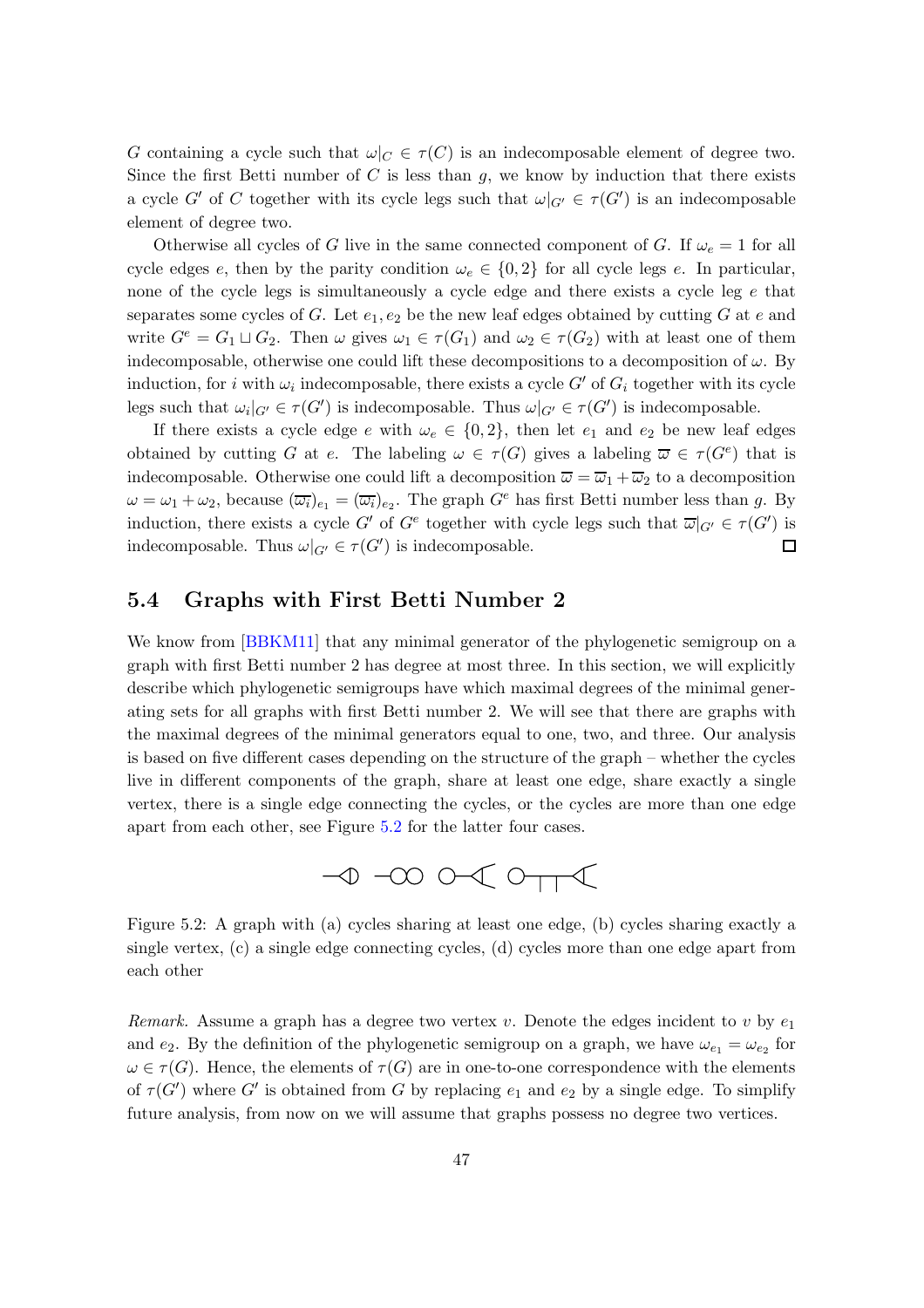<span id="page-55-1"></span>**Theorem 5.14.** Let G be a graph with first Betti number 2. The maximal degree of a minimal generator of  $\tau(G)$  is

- $\bullet$  one if and only if G does not contain any cycle legs that are not cycle edges;
- two if and only if
	- the cycles of G live in different connected components, or
	- $-$  G contains at least one cycle leg that is not a cycle edge, all cycles of G live in the same connected component, and they are not separated by an inner vertex;
- $\bullet$  three if and only if the minimal cycles of G live in the same connected component and are more than one edge apart from each other;

We will study these different cases in Lemmas  $5.17$ – $5.22$ . As a corollary, we can describe the minimal generating sets of the phylogenetic semigroups on those trivalent graphs with first Betti number two that do not have any minimal generators of degree three.

<span id="page-55-3"></span>**Corollary 5.15.** Let G be a graph with first Betti number 2 not containing any cycle legs that are not cycle edges. A labeling  $\omega \in \tau(G)$  is a minimal generator of  $\tau(G)$  if and only if  $\omega$  is a network.

Proof. The statement follows from Theorem [5.14](#page-55-1) and Lemma [5.7.](#page-51-2)

 $\Box$ 

<span id="page-55-4"></span>Corollary 5.16. Let G be a trivalent graph with first Betti number 2, and

- the cycles of G live in different connected components, or
- $\bullet$  G contains at least one cycle leg that is not a cycle edge, all cycles of G live in the same connected component, and they are not separated by an inner vertex.

A labeling  $\omega \in \tau(G)$  is a minimal generator of  $\tau(G)$  if and only if it satisfies one of the following conditions:

- $\bullet$   $\omega$  is a network, or
- $\omega$  has degree two and there exists a cycle G' of G together with its cycle legs such that  $\omega|_{G'} \in \tau(G')$  is indecomposable.

<span id="page-55-2"></span> $\Box$ Proof. The statement follows from Theorem [5.14,](#page-55-1) Lemma [5.7,](#page-51-2) and Lemma [5.13.](#page-53-2)



Figure 5.3: Graphs with first Betti number 2 whose phylogenetic semigroups are normal

<span id="page-55-0"></span>**Lemma 5.17.** Let G be a graph with first Betti number 2 that does not contain any cycle legs that are not cycle edges. The maximal degree of a minimal generator of  $\tau(G)$  is one.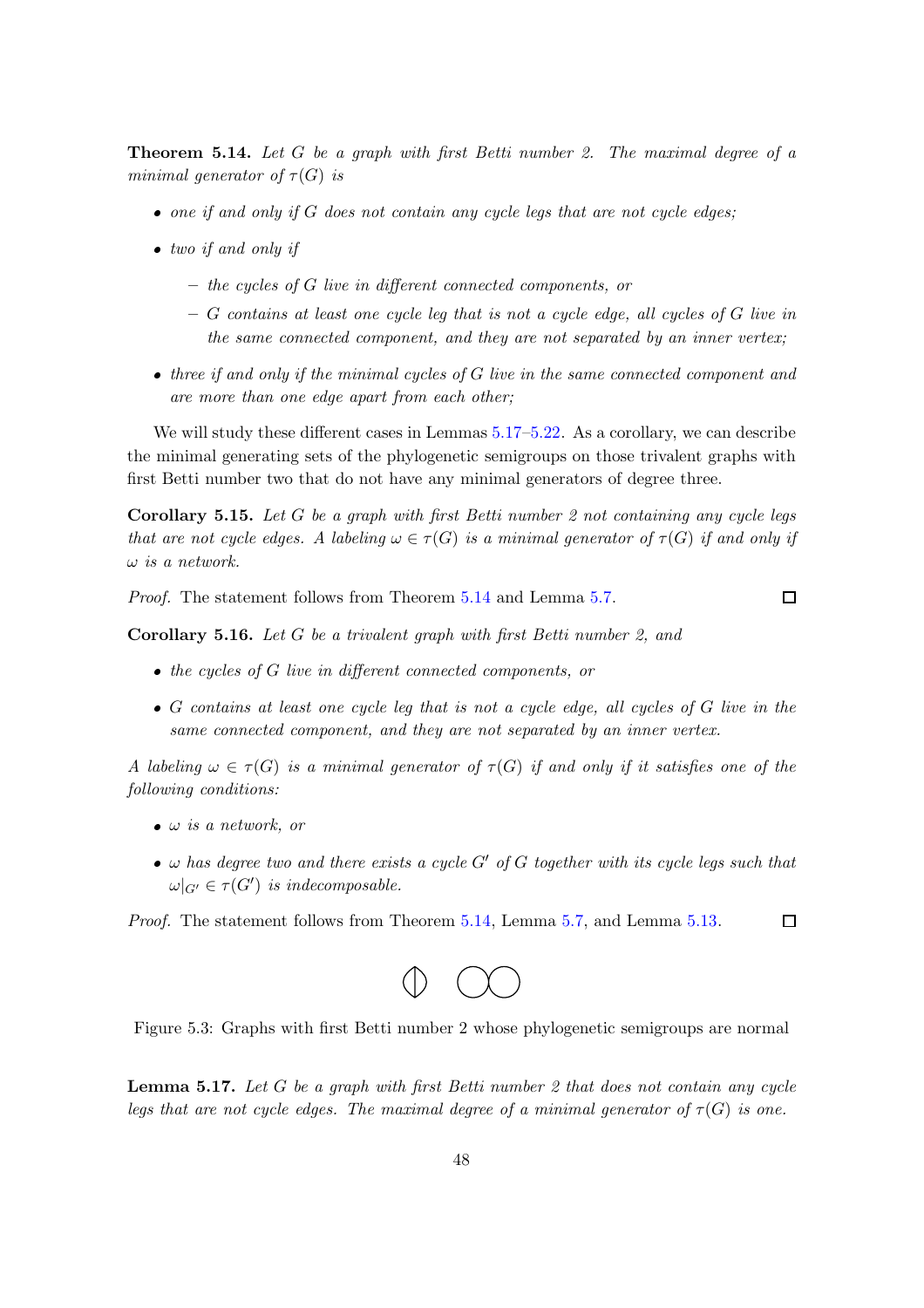*Proof.* The cycles of G live in the same connected component. Otherwise G would have a degree two vertex. If the connected component of G containing the cycles has one vertex, then it is isomorphic to the right graph in Figure  $5.3$ . If the connected component of  $G$ containing the cycles has two vertices, then it is isomorphic to the left graph in Figure [5.3.](#page-55-2) The connected component of G containing the cycles cannot have three or more vertices, because every vertex must belong to at least two cycles.

By computations with Normaliz  $[B]$ , the phylogenetic semigroup on the left graph in Figure [5.3](#page-55-2) is

$$
\mathbb{N}\{(0,0,0,1),(1,1,0,1),(1,0,1,1),(0,1,1,1)\},\
$$

where the last coordinate corresponds to the degree and the first three coordinates correspond to edges of G in any fixed order.

By simple observation, the phylogenetic semigroup on the right graph in Figure [5.3](#page-55-2) is

$$
\mathbb{N}\{(0,0,1),(1,0,1),(0,1,1)\},\
$$

where the last coordinate corresponds to the degree and the first two coordinates correspond to edges of G in any fixed order.  $\Box$ 

**Lemma 5.18.** Let G be a graph with first Betti number 2 and cycles living in different connected components. The maximal degree of a minimal generator of  $\tau(G)$  is two.

*Proof.* Define  $\omega \in \tau(G)$  of degree two as follows:  $\omega_e = 1$  for all cycle edges e of a cycle G' of G,  $\omega_e = 2$  for one cycle leg of G', and  $\omega_e = 0$  for all other cycle legs of G'. Extend this partial labeling of G in any feasible way to a degree two labeling of G. By Lemma [5.12,](#page-53-1)  $\omega$ is indecomposable. Hence, the maximal degree of a minimal generator of  $\tau(G)$  is at least two.

On the other hand, we show that every element  $\omega \in \tau(G)$  can be decomposed as a sum of degree one and degree two elements. By Corollary [5.11,](#page-52-1)  $\omega$  restricted to each connected component decomposes as a sum of degree one and degree two elements. These decompositions can be combined to a decomposition of  $\omega \in \tau(G)$  as a sum of degree one and degree two elements. Hence, the maximal degree of a minimal generator of  $\tau(G)$  is exactly 2. □

We recall the notation from the previous chapter. Let  $G$  be a trivalent graph and  $v$  be an inner vertex of G. Let  $\{e_1, e_2, e_3\}$  be the edges of  $\perp$  and  $i_v : \perp \hookrightarrow G$  be a map that is locally an embedding and sends the central vertex of  $\perp$  to v. For  $\omega \in \tau(G)$  denote

$$
a_v(\omega) := \omega_{i_v(e_1)}, \quad b_v(\omega) := \omega_{i_v(e_2)}, \quad c_v(\omega) := \omega_{i_v(e_3)}.
$$

In other words,  $a_v, b_v, c_v$  measure the coefficients of  $\omega$  at the edges incident to v.

Every element  $\omega \in \tau(G)$  decomposes locally in a unique way into paths around an inner vertex v. This means that there exist non-negative integers  $x_v(\omega)$ ,  $y_v(\omega)$ ,  $z_v(\omega)$  such that

$$
a_v(\omega) = y_v(\omega) + z_v(\omega),
$$
  
\n
$$
b_v(\omega) = x_v(\omega) + z_v(\omega),
$$
  
\n
$$
c_v(\omega) = x_v(\omega) + y_v(\omega),
$$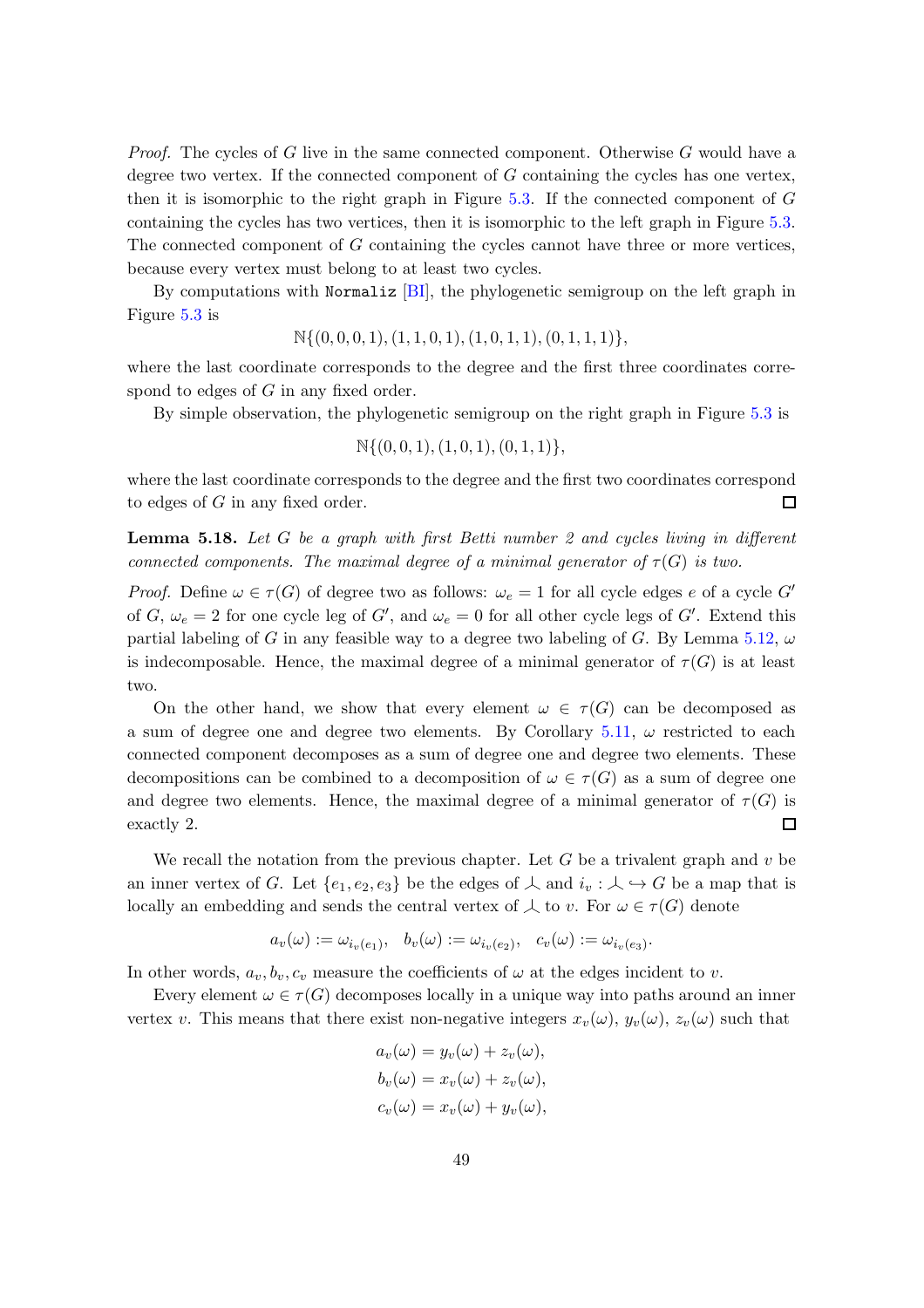<span id="page-57-0"></span>and  $x_v(\omega) + y_v(\omega) + z_v(\omega) \le \deg(\omega)$ , see also Figure [5.4.](#page-57-0)

$$
a_v \frac{z_v}{\sqrt{\frac{y_v}{c_v}}}
$$
 
$$
b_v
$$

Figure 5.4: Notation for local paths at a vertex

Let T be a trivalent tree and  $\omega_1, \omega_2 \in \tau(T)$  networks. Let v be an inner vertex of T. Then either  $a_v(\omega_1) = a_v(\omega_2)$ ,  $b_v(\omega_1) = b_v(\omega_2)$ , or  $c_v(\omega_1) = c_v(\omega_2)$ , since  $a_v(\omega_i) + b_v(\omega_i) + c_v(\omega_i) \in$  ${0,2}$  for  $i = 1,2$ . We denote this edge by e. By exchanging values of  $\omega_1$  and  $\omega_2$  on all edges of T that are on the same side with e from v, we get  $\omega'_1, \omega'_2 \in \tau(T)$  such that  $\omega_1 + \omega_2 = \omega'_1 + \omega'_2$ . We call this operation *branch swapping*.

<span id="page-57-1"></span>**Lemma 5.19.** Let  $G$  be a graph with first Betti number 2 containing at least one cycle leg that is not a cycle edge and with two cycles sharing at least one edge. The maximal degree of a minimal generator of  $\tau(G)$  is two.

*Proof.* By Corollary [5.5,](#page-50-1) we can assume that  $G$  is a multiple polygon graph. There is at least one cycle leg  $e'$  of G that is not a cycle edge for any of the cycles of G. Assume that  $e'$ is a cycle leg of a cycle G'. Define  $\omega$  of degree two as follows:  $\omega_e = 1$  for all cycle edges e of  $G', \omega_{e'} = 2$ , and  $\omega_e = 0$  for all other edges e of G. By Lemma [5.12,](#page-53-1) the labeling  $\omega \in \tau(G)$ is indecomposable. Hence, the maximal degree of a minimal generator is at least two.

On the other hand, we show that every element  $\omega \in \tau(G)$  can be decomposed as a sum of degree one and degree two elements. If  $G$  is not trivalent, then by Lemma [4.7](#page-42-3) we can construct a trivalent graph  $G'$  with first Betti number 2 such that the maximal degree of the minimal generating set of  $\tau(G)$  is less or equal than the one of  $\tau(G')$ . Moreover, two cycles of  $G'$  share an edge. Hence, we can assume that  $G$  is a trivalent graph.

If there is a cycle edge e of G with  $\omega_e \in \{0, \deg(\omega)\}\)$ , we construct the graph  $G^e$  with first Betti number 1 by cutting G at e. Denote the new leaf edges by  $e_1$  and  $e_2$ . The labeling  $\omega$  gives a labeling  $\overline{\omega}$  of  $G^e$ . By Theorem [5.9,](#page-51-1) the labeling  $\overline{\omega}$  can be decomposed as a sum of degree one and two labelings

$$
\overline{\omega} = \sum_{i=1}^{\deg(\omega)} \overline{\omega_i}
$$

where

$$
(\overline{\omega_i})_{e_1} = (\overline{\omega_i})_{e_2} = \begin{cases} 0 & \text{if } \omega_e = 0\\ \deg(\overline{\omega_i}) & \text{if } \omega_e = \deg(\omega) \end{cases}
$$

Hence, the decomposition of  $\overline{\omega}$  gives a decomposition of  $\omega$  with all labelings having degree one or two. From now on we assume that there is no cycle edge e of G with  $\omega_e \in \{0, \deg(\omega)\}.$ 

There are exactly two vertices of G incident to three cycle edges. We denote them by  $u$  and  $v$ . We construct a tree  $G'$  from  $G$  by replacing the vertex  $u$  with three new vertices  $u_1, u_2$ , and  $u_3$  as in Figure [5.5.](#page-58-0) The labeling  $\omega$  gives a labeling  $\omega'$  of  $G'$ . Abusing the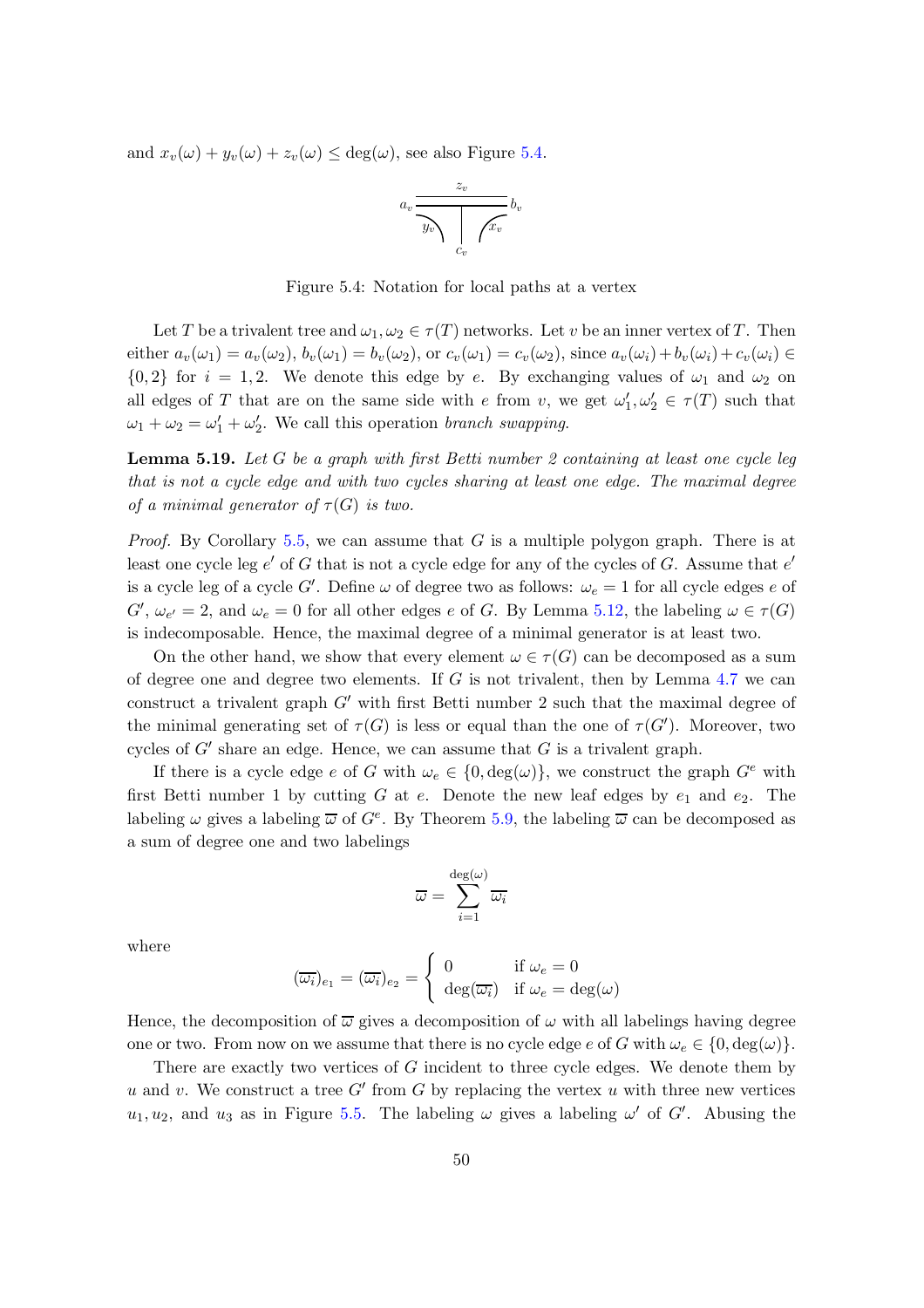<span id="page-58-0"></span>notation slightly, we denote by  $a_u(\omega'), b_u(\omega'), c_u(\omega')$  the coordinates of  $\omega'$  corresponding to leaf edges with endpoints  $u_1, u_2, u_3$ , respectively.

$$
\bigotimes_{G}^{u} \longrightarrow \bigotimes_{G''}^{u_1} \bigotimes_{v''}^{u_2} \bigotimes_{v''}
$$

Figure 5.5: Construction of  $G''$  from G by replacing u with  $u_1, u_2, u_3$ 

The labeling  $\omega'$  can be decomposed as a sum of degree one labelings

$$
\omega' = \sum_{i=1}^{\deg(\omega)} \omega'_i.
$$

From this we want to construct a decomposition of  $\omega \in \tau(G)$ . To lift an element of  $\tau(G')$ to an element of  $\tau(G)$ , the parity and the degree condition have to be satisfied at leaf edges with endpoints  $u_1, u_2, u_3$ . This is not true for all  $\omega'_i$ . We need to combine and alter these elements. We will use local paths to assure the parity and degree conditions are satisfied. We will construct the decomposition of  $\omega \in \tau(G)$  iteratively. In each step, we construct a degree one or two element  $\omega^*$  and then take  $\omega := \omega - \omega^*$ .

Case 1.  $\deg_u(\omega) = \deg(\omega)$ . Note that  $x_u(\omega), y_u(\omega), z_u(\omega) \geq 1$ , otherwise there would be a cycle edge e of G with  $\omega_e = \deg(\omega)$ .

- If there is  $\omega'_i$  with exactly two of  $a_u(\omega'_i)$ ,  $b_u(\omega'_i)$ ,  $c_u(\omega'_i)$  equal to 1, then  $\omega'_i$  can be lifted to a degree one labeling of G.
- Otherwise if there is  $\omega'_i$  with exactly one of  $a_u(\omega'_i)$ ,  $b_u(\omega'_i)$ ,  $c_u(\omega'_i)$  equal to 1, then there is  $\omega'_j$  with all of  $a_u(\omega'_j)$ ,  $b_u(\omega'_j)$ ,  $c_u(\omega'_j)$  equal to 1. Then  $\omega'_i + \omega'_j$  can be lifted to a degree two labeling of G.
- Otherwise there has to be  $\omega'_i$  with all of  $a_u(\omega'_i)$ ,  $b_u(\omega'_i)$ ,  $c_u(\omega'_i)$  equal to 0. Then there is  $\omega'_j$  with all of  $a_u(\omega'_j)$ ,  $b_u(\omega'_j)$ ,  $c_u(\omega'_j)$  equal to 1. After branch swapping of  $\omega'_i$  and  $\omega'_j$ at v, we get a labeling with exactly two values corresponding to  $a_u, b_u, c_u$  equal to 1. It can be lifted to a degree on labeling of G.

Case 2.  $\deg_u(\omega) < \deg(\omega)$ .

• If there exists  $\omega'_i$  with  $a_u(\omega'_i) = b_u(\omega'_i) = c_u(\omega'_i) = 0$ , then  $\omega'_i$  lifts to a labeling of  $\tau(G).$ 

Otherwise consider two subcases: Case 2.1.  $x_u(\omega), y_u(\omega), z_u(\omega) \geq 1$ .

- If there is  $\omega'_i$  with exactly two of  $a_u(\omega'_i)$ ,  $b_u(\omega'_i)$ ,  $c_u(\omega'_i)$  equal to 1, then  $\omega'_i$  can be lifted to a degree one labeling of G.
- Otherwise if there is  $\omega'_i$  with all of  $a_u(\omega'_i)$ ,  $b_u(\omega'_i)$ ,  $c_u(\omega'_i)$  equal to 1, then there is  $\omega'_j$ with exactly one of  $a_u(\omega'_j)$ ,  $b_u(\omega'_j)$ ,  $c_u(\omega'_j)$  equal to 1. Then  $\omega'_i + \omega'_j$  can be lifted to a degree two labeling of G.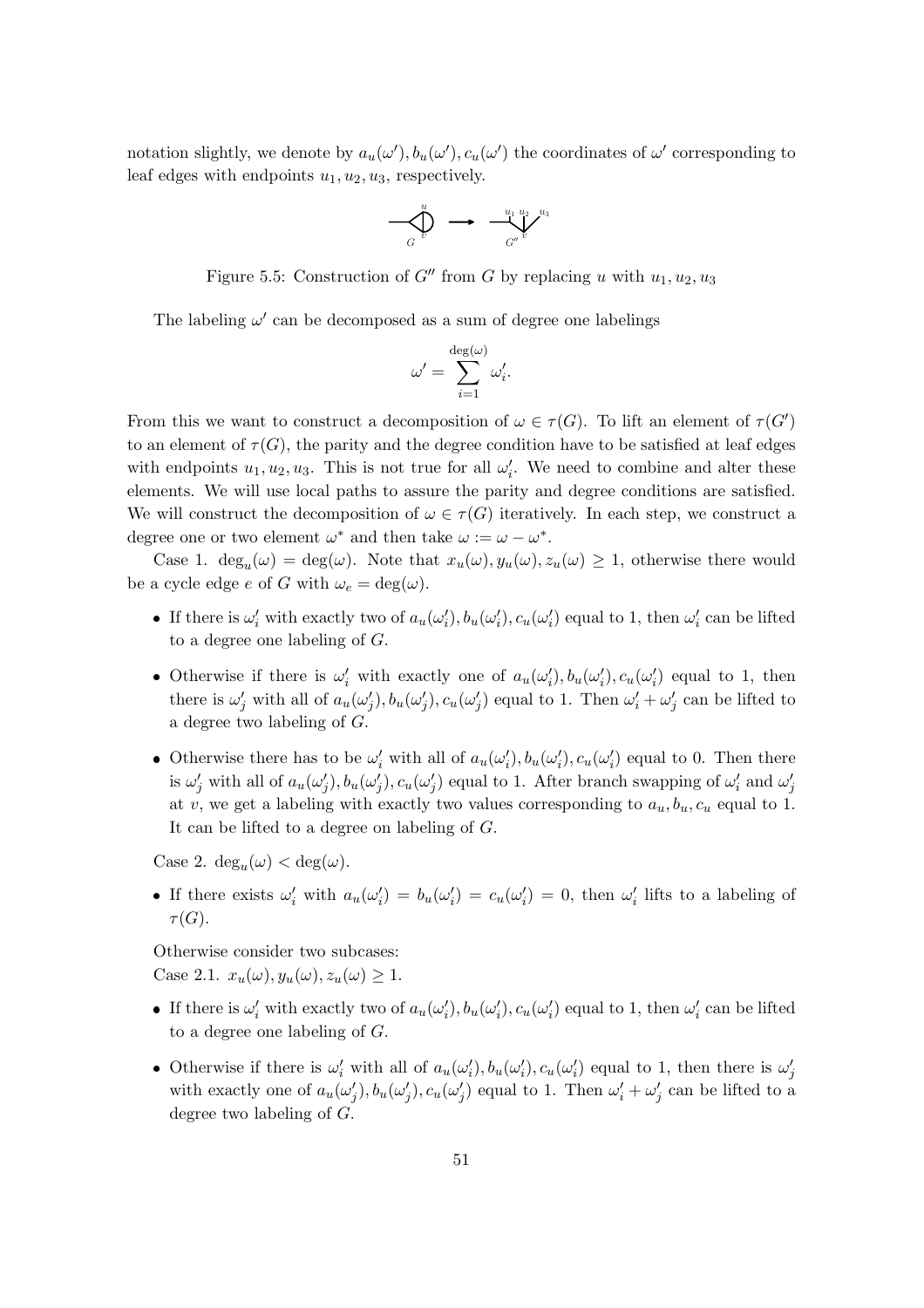• Otherwise all  $\omega'_i$  have exactly one of  $a_u(\omega'_i)$ ,  $b_u(\omega'_i)$ ,  $c_u(\omega'_i)$  equal to 1. Since  $x_u(\omega) \geq 1$ , there is  $\omega'_i$  with  $a_u(\omega'_i) = c_u(\omega'_i) = 0$  and  $b_u(\omega'_i) = 1$ , and  $\omega'_j$  with  $a_u(\omega'_j) = b_u(\omega'_j) = 0$ and  $c_u(\omega'_j) = 1$ . Then  $\omega'_i + \omega'_j$  can be lifted to a degree two labeling for G.

Case 2.2. Exactly two of  $x_u(\omega), y_u(\omega), z_u(\omega) \geq 1$ . It is not possible to have only one  $x_u(\omega), y_u(\omega), z_u(\omega) \geq 1$ , because we assumed  $\omega_e > 0$  for every cycle edge e. We assume that  $x_u(\omega), y_u(\omega) \geq 1$ , the other two cases are analogous.

- If there is  $\omega'_i$  with exactly  $b_u(\omega'_i)$ ,  $c_u(\omega'_i)$ , or  $a_u(\omega'_i)$ ,  $c_u(\omega'_i)$  equal to 1, then  $\omega'_i$  can be lifted to a degree one labeling of G.
- Otherwise if there is  $\omega'_i$  with exactly  $a_u(\omega'_i)$ ,  $b_u(\omega'_i)$  equal to 1, there is  $\omega'_j$  with exactly  $c_u(\omega'_i)$  equal to 1, since  $c_u(\omega) > a_u(\omega)$  and  $c_u(\omega) > b_u(\omega)$ . After branch swapping  $\omega'_i$  and  $\omega'_j$  at v, we either get a labeling with all values corresponding to  $a_u, b_u, c_u$ equal to 0 or a labeling with values corresponding to  $b_u, c_u$  equal to 1 or a labeling with values corresponding to  $a_u, c_u$  equal to 1. They all can be lifted to a degree one labeling of G.
- Otherwise if there is  $\omega'_i$  with all of  $a_u(\omega'_i)$ ,  $b_u(\omega'_i)$ ,  $c_u(\omega'_i)$  equal to 1, there is  $\omega'_j$  with exactly  $c_u(\omega'_j)$  equal to 1, since  $c_u(\omega) > a_u(\omega)$  and  $c_u(\omega) > b_u(\omega)$ . Then  $\omega_i + \omega_j$  can be lifted to a degree two labeling of G.
- Otherwise all  $\omega'_i$  have exactly one of  $a_u(\omega'_i)$ ,  $b_u(\omega'_i)$ ,  $c_u(\omega'_i)$  equal to 1. Since  $x_u(\omega) \geq 1$ , there is  $\omega'_i$  with  $a_u(\omega'_i) = c_u(\omega'_i) = 0$  and  $b_u(\omega'_i) = 1$ , and  $\omega'_j$  with  $a_u(\omega'_j) = b_u(\omega'_j) = 0$ and  $c_u(\omega'_j) = 1$ . Then  $\omega'_i + \omega'_j$  can be lifted to a degree two labeling for G.

At each step a degree one or two element is constructed. This assures that the iterative process comes to an end, because the degree of  $\omega$  decreases. □

**Lemma 5.20.** Let G be a graph with first Betti number 2 containing at least one cycle leg that is not a cycle edge and with two cycles sharing exactly one vertex. The maximal degree of a minimal generator of  $\tau(G)$  is two.

*Proof.* By Corollary [5.5,](#page-50-1) we can assume that G is a multiple polygon graph. There is at least one cycle leg  $e'$  of G that is not a cycle edge for any of the cycles of G. Assume that  $e'$ is a cycle leg of a cycle G'. Define  $\omega$  of degree two as follows:  $\omega_e = 1$  for all cycle edges e of  $G', \omega_{e'} = 2$ , and  $\omega_e = 0$  for all other edges e of G. By Lemma [5.12,](#page-53-1) the labeling  $\omega \in \tau(G)$ is indecomposable. Hence, the maximal degree of a minimal generator is at least two.

On the other hand, we show that every element  $\omega \in \tau(G)$  can be decomposed as a sum of degree one and degree two elements. We construct a trivalent graph  $G'$  from  $G$  as in Lemma [4.7](#page-42-3) such the that the maximal degree of the minimal generating set of  $\tau(G)$  is less or equal than the one of  $\tau(G')$ . In particular, first we decrease the valency at the vertex v that is on both cycles. We replace it by vertices  $v', v'',$  and an edge e between them such that e belongs to both cycles. We repeat replacing vertices until there are only trivalent vertices left. The graph  $G'$  has two cycles that share at least one edge, thus we can apply Lemma [5.19.](#page-57-1)  $\Box$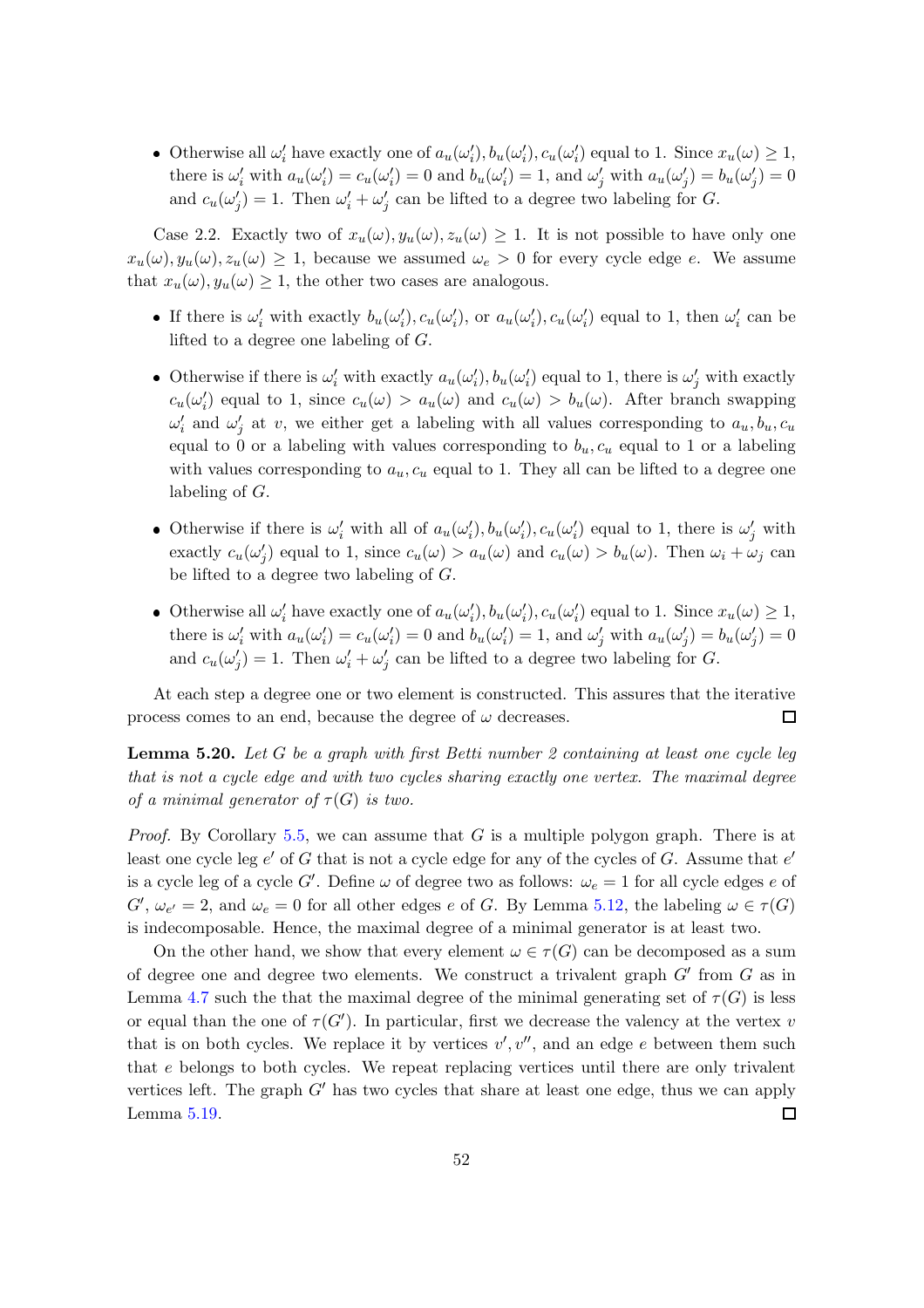**Lemma 5.21.** Let G be a graph with first Betti number 2 and the two cycles separated by a single edge e. The maximal degree of a minimal generator of  $\tau(G)$  is two.

*Proof.* Define  $\omega \in \tau(G)$  of degree two as follows:  $\omega_e = 1$  for all cycle edges e,  $\omega_e = 2$  for the single edge separating cycles, and  $\omega_e = 0$  for all other edges. By Lemma [5.12,](#page-53-1)  $\omega$  is indecomposable. Hence, the maximal degree of a minimal generator of  $\tau(G)$  is at least two.

On the other hand, we show that every element  $\omega \in \tau(G)$  can be decomposed as a sum of degree one and degree two elements. If  $G$  is not trivalent, then by Lemma [4.7](#page-42-3) we can construct a trivalent graph  $G'$  with first Betti number 2 such that the maximal degree of the minimal generating set of  $\tau(G)$  is less or equal than the maximal degree of the minimal generating set of  $\tau(G')$ . Moreover, we may assume that every time we replace a vertex v on a cycle by vertices  $v', v'',$  and an edge between them, then  $v', v''$  belong to the same cycle. This assures that the two cycles of  $G'$  are separated by a singe edge. Hence, we can assume that  $G$  is a trivalent graph.

Let  $e_1, e_2$  be new leaf edges obtained by cutting G at e, and write  $G^e = G_1 \sqcup G_2$ . The labeling  $\omega$  gives labelings  $\omega_1$  of  $G_1$  and  $\omega_2$  of  $G_2$ . By Corollary [5.11,](#page-52-1) we can decompose  $\omega_1$ and  $\omega_2$  as a sum of degree one and degree two elements. Because all degree two labelings in these decompositions have values 0 or 2 corresponding to the edges  $e_1$  and  $e_2$ , we can combine decompositions of  $\omega_1$  and  $\omega_2$  to get a decomposition of  $\omega$  that consists of degree one and two elements. Hence, the maximal degree of a minimal generator of  $\tau(G)$  is exactly two.  $\Box$ 

<span id="page-60-1"></span>**Lemma 5.22.** Let G be a graph with first Betti number 2 and the two cycles more than one edge apart from each other. The maximal degree of a minimal generator of  $\tau(G)$  is three.

*Proof.* By Corollary  $5.5$ , we can assume that G is a multiple polygon graph. We need to specify a degree three indecomposable element  $\omega \in \tau(G)$ . Fix an inner vertex v on the path between the two cycles of  $G$  and an edge  $e^*$  incident to  $v$  that is not on the path between the two cycles. Define  $\omega_e = 2$  for all cycle edges e and all edges e on the path between the cycles of  $G, \omega_{e^*} = 2$ , and  $\omega_e = 0$  for all other edges  $e$ .

We will show that  $\omega$  is indecomposable as a degree three labeling. By contradiction, assume  $\omega = \omega_1 + \omega_2$  where  $\deg(\omega_1) = 1$  and  $\deg(\omega_2) = 2$ . We must have  $(\omega_2)_e = 1$  for all cycle edges of G and  $(\omega_2)_e = 2$  for both cycle legs e that lie on the path between the two cycles. Hence, we have  $(\omega_2)_e = 2$  for all edges e that lie on the path between the two cycles. Thus  $(\omega_1)_{e^*} = 2$ . This leads to a contradiction, because  $\deg(\omega_1) = 1$ . Hence, the labeling  $\omega$  is a degree three indecomposable element in  $\tau(G)$ .  $\Box$ 

<span id="page-60-0"></span>Proof of Theorem [5.14.](#page-55-1) Theorem follows from Lemmas [5.17](#page-55-0)[–5.22.](#page-60-1)

口

#### 5.5 Minimal Generators of Degree Three

In this section, we will describe the minimal generators of degree three of the phylogenetic semigroups on the trivalent graphs with first Betti number 2 and with the cycles more than one edge apart from each other. As a result, we can describe the minimal generating sets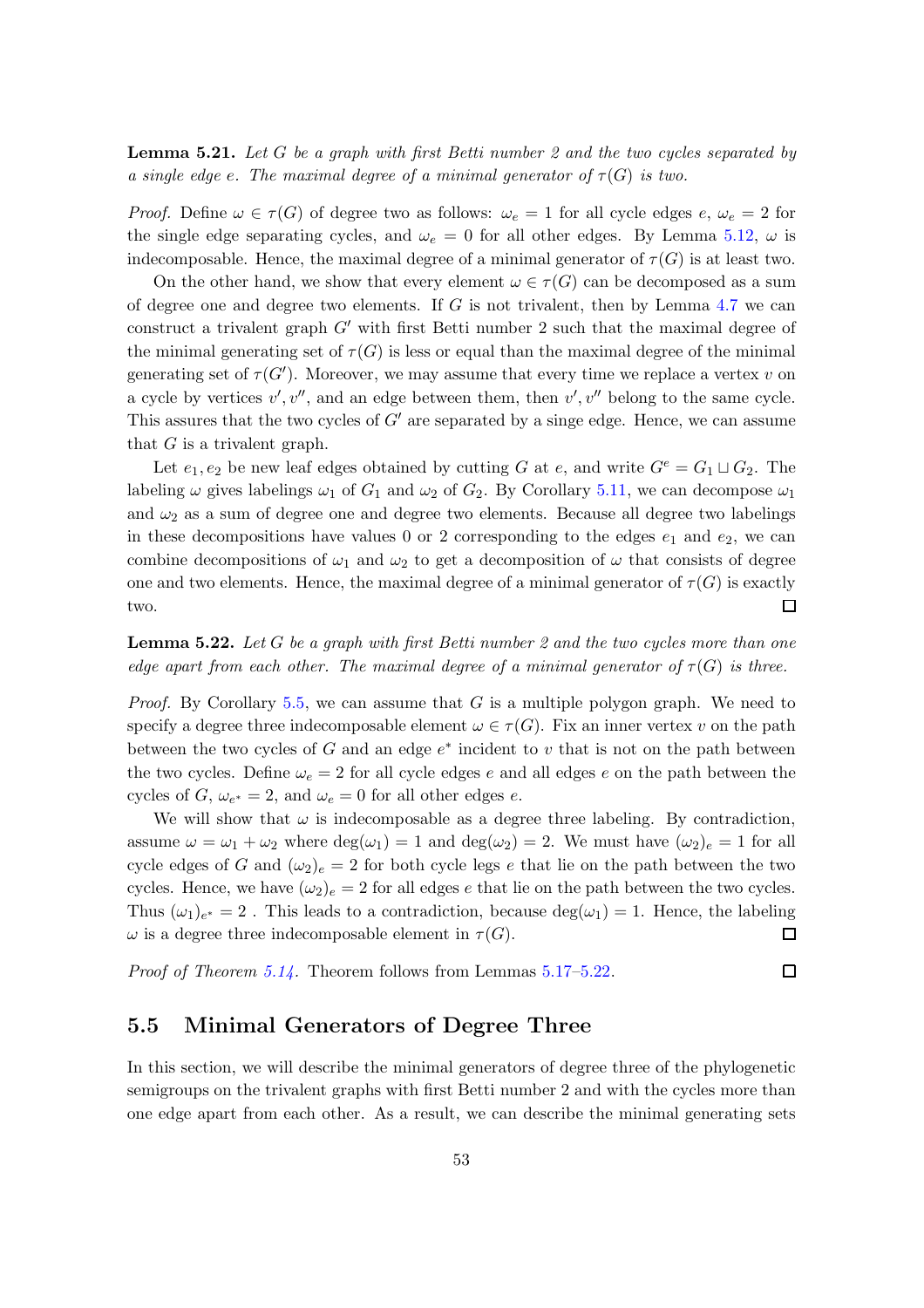of the phylogenetics semigroups on the trivalent graphs with first Betti number 2 and with the cycles more than one edge apart from each other.

<span id="page-61-0"></span>**Theorem 5.23.** Let G be a trivalent graph with first Betti number 2 and the cycles of  $G$ more than one edge apart from each other. Then  $\omega \in \tau(G)$  is a minimal generator of  $\tau(G)$ if and only if it satisfies one of the following conditions:

- $\bullet$   $\omega$  is a network, or
- $\bullet$   $\omega$  has degree two, and there exists a cycle G' of G together with its cycle legs such that  $\omega|_{G'} \in \tau(G')$  is indecomposable, or
- $\bullet$   $\omega$  has degree three, and it satisfies the following three conditions:
	- (i)  $\omega$  restricted to any cycle with its cycle legs does not decompose as a sum of degree one labelings,
	- (ii)  $\omega$  restricted to an edge on the shortest path between two cycles has value one or two, and
	- $(iii)$   $\omega$  restricted to exactly one edge incident to an edge on the shortest path between two cycles that is not a cycle edge or an edge on the shortest path has value one or two, and has value zero or three on all other such edges.

Together with Corollaries [5.15](#page-55-3) and [5.16,](#page-55-4) Theorem [5.23](#page-61-0) completes the characterization of the minimal generating sets of the phylogenetic semigroups on the trivalent graphs with first Betti number 2.

This section is organized as follows. In Lemma [5.24,](#page-61-1) we will characterize when a degree three labeling on a trivalent polygon graph cannot be decomposed as a sum of degree one labelings, and then we will extend this characterization to all trivalent graphs with first Betti number 1 in Corollary [5.26.](#page-64-0) In Lemma [5.27,](#page-64-1) we will use these results to describe the indecomposable labelings of degree three on the trivalent graphs with first Betti number 2 and cycles more than one edge apart from each other.

Let G be a trivalent graph with first Betti number 1 and  $\omega$  a degree two indecomposable labeling. Label the cycle legs of G where  $\omega$  has value two by  $e_0, \ldots, e_{2k}$  in clockwise order. Slightly abusing the notation, we write  $e_{i+j}$  for  $e_{i+j}$  mod 2k where  $i + j > 2k$ . Label by  $P_{e',e''}$  the path starting at a cycle leg  $e'$  and going in the clockwise direction until reaching a cycle leg  $e''$ . Write  $P_i$  for  $P_{e_i,e_{i+1}}$ . We say a cycle leg e is between cycle legs  $e_i$  and  $e_j$ , when  $e$  is between cycle legs  $e_i$  and  $e_j$  in clockwise direction.

<span id="page-61-1"></span>**Lemma 5.24.** Let G be a trivalent polygon graph and  $\omega \in \tau(G)$  a degree three labeling. Then  $\omega$  cannot be decomposed as a sum of degree one labelings if and only if  $\omega = \omega_1 + \omega_2$ such that

- $\bullet$  deg( $\omega_1$ ) = 1 and deg( $\omega_2$ ) = 2,
- $\omega_2$  is indecomposable with value two on cycle legs  $e_0, \ldots, e_{2k}$  and value zero on all other cycle legs,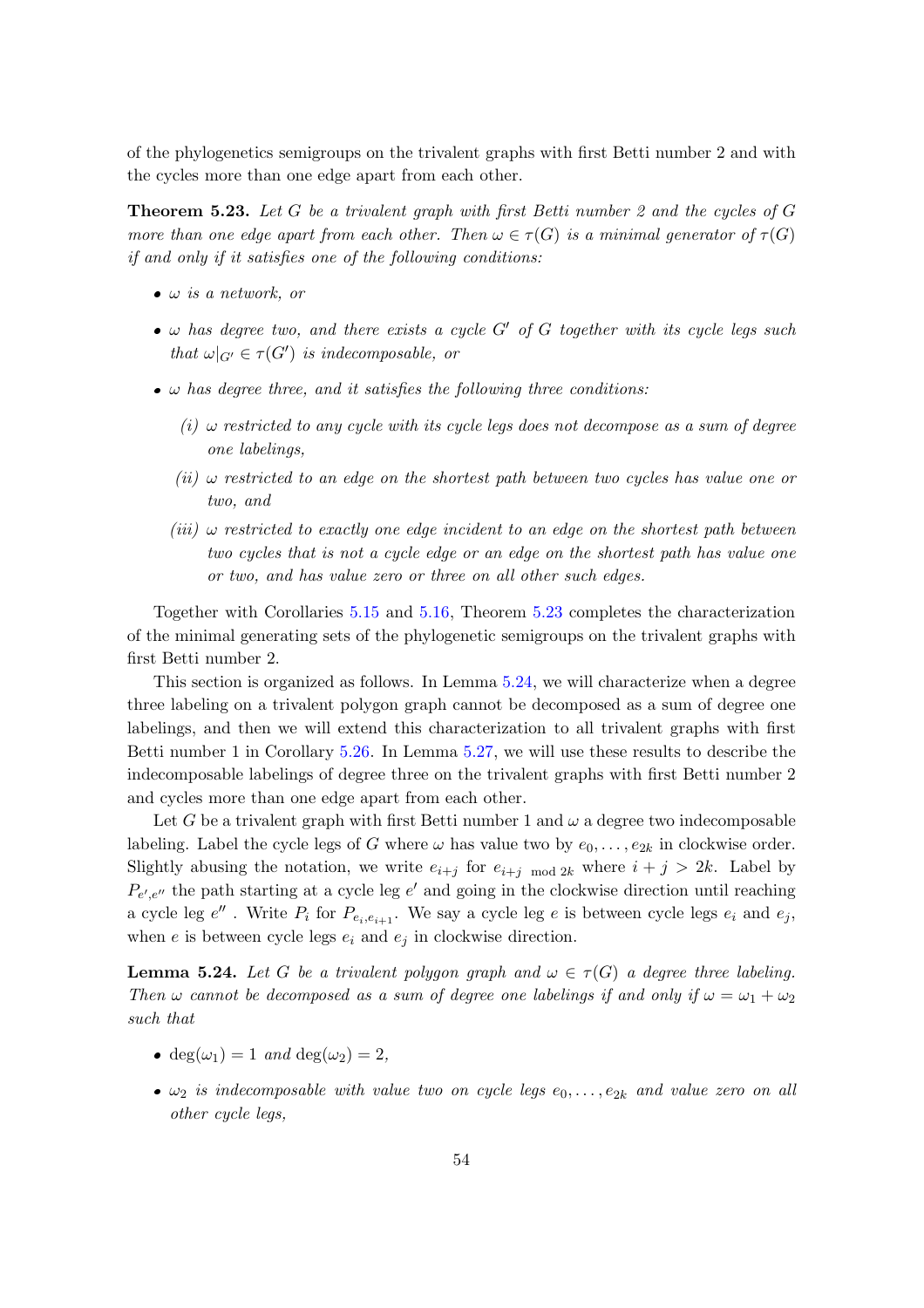$\bullet$   $\omega_1$  is  $P_0 \cup P_2 \cup \ldots \cup P_{2k-2}$ ,  $P_0 \cup P_2 \cup \ldots P_{2k-4} \cup P_{e_{2k-2},e_{2k}}$ , or  $P_0 \cup P_2 \cup \ldots P_{2k-2} \cup P_{e_{2k},e'}$ where e' is a cycle leg between  $e_{2k}$  and  $e_0$ , or also the cycle path if  $k = 0$ .

*Proof.* A degree three labeling  $\omega$  can be always decomposed as  $\omega = \omega_1 + \omega_2$  with deg $(\omega_1) = 1$ and deg( $\omega_2$ ) = 2. We show that unless  $\omega_1, \omega_2$  are as in the statement of the lemma, we can alter  $\omega_1, \omega_2$  to get  $\omega'_1, \omega'_2$  such that  $\omega_1 + \omega_2 = \omega'_1 + \omega'_2$  and  $\omega'_2$  decomposes as a sum of two degree one labelings.

If there is  $P_i$  such that it does not intersect the network  $\omega_1$ , then the union of  $\omega_1$  and  $P_i$ is a network and the complement of  $P_i$  in  $\omega_2$  decomposes as the sum of  $P_{i+1}\cup P_{i+3}\cup\ldots\cup P_{i-2}$ and  $P_{i+2} \cup P_{i+4} \cup \ldots \cup P_{i-1}$ . We will assume from now on that every  $P_i$  intersects  $\omega_1$ .

If there exist  $e_i$  and  $e_j$  such that neither of them is incident to a path in  $\omega_1$ , then either  $e_j = e_{i+2l}$  or  $e_i = e_{j+2l}$  for some  $1 \leq l \leq k$ . In the first case, let  $\Gamma$  be the union of paths in  $\omega_1$  from  $e_i$  to  $e_j$ , and define  $\omega'_1 = \omega_1 \backslash \Gamma \cup P_i \cup P_{i+2} \cup ... \cup P_{j-2}$  and  $\omega'_2 =$  $\omega_2 \setminus (P_i \cup P_{i+2} \cup \ldots \cup P_{j-2}) \cup \Gamma$ . Then  $\omega'_2$  decomposes as the sum  $\Gamma \cup P_j \cup P_{j+2} \cup \ldots \cup P_{i-1}$ and  $P_{i+1}\cup P_{i+3}\cup \ldots \cup P_{i-2}\cup P_{i+1}\cup P_{i+3}\cup \ldots \cup P_{i-1}$ . In the second case, the same discussion applies for i and j exchanged. We will assume from now on that there is at most one  $e_i$ that is not incident to a path in  $\omega_1$ .

If  $\omega_1$  corresponds to the cycle path  $P_{\text{cycle}}$  and  $k \geq 1$ , then  $\omega$  decomposes as the sum of  $P_{e_2,e_1}$  and  $P_{e_0,e_2} \cup P_3 \cup P_5 \cup \ldots \cup P_{2k-1}$  and  $P_{e_1,e_3} \cup P_4 \cup P_6 \cup \ldots \cup P_{2k}$ . Here we use that  $P_{\text{cycle}} \cup P_0 \cup P_1 \cup P_2 = P_{e_0,e_2} \cup P_{e_1,e_3} \cup P_{e_2,e_1}.$ 

It there is a path  $P_{e',e''}$  in  $\omega_1$  such that not both  $e', e''$  belong to  $\{e_0, \ldots, e_{2k}\}\$ , then we consider five different cases:

- If there is a path  $P_i$  such that  $e', e''$  are both between  $e_i$  and  $e_{i+1}$ , define  $\omega'_1 = \omega_1 \backslash P_{e',e''}$ and  $\omega''_2 = \omega_2 \cup P_{e',e''}$ . Since  $P_{e',e''} \cup P_i = P_{e_i,e''} \cup P_{e',e_{i+1}}$ , the labeling  $\omega'_2$  decomposes as the sum of  $P_{e_i,e''} \cup P_{i+1} \cup P_{i+3} \cup \ldots \cup P_{i-2}$  and  $P_{e',e_{i+1}} \cup P_{i+2} \cup P_{i+4} \cup \ldots \cup P_{i-1}$ .
- If there is a path  $P_i$  such that  $e'$  is before  $e_i$  and  $e''$  is between  $e_i$  and  $e_{i+1}$ , define  $\omega'_1 = \omega_1 \backslash P_{e',e'} \cup P_{e',e_i}$  and  $\omega'_2 = \omega_2 \backslash (P_{i-1} \cup P_i) \cup P_{e_{i-1},e_{i+1}} \cup P_{e_i,e''}$ . Then  $\omega_1 + \omega_2 =$  $\omega'_1+\omega'_2$ , since  $P_{e',e''}\cup P_{i-1}\cup P_i=P_{e',e_i}\cup P_{e_{i-1},e_{i+1}}\cup P_{e_i,e''}$ . Then  $\omega'_2$  decomposes as the sum of  $P_{e_{i-1},e_{i+1}} \cup P_{i+2}, \ldots \cup P_{i-3}$  and  $P_{e_i,e''} \cup P_{i+1} \cup \ldots \cup P_{i-2}$ .
- If there are paths  $P_{e_i,e'}$  and  $P_{e'',e_j}$  in  $\omega_1$  such that  $e'$  is between  $e_i$  and  $e_{i+1}$ , and  $e''$  is between  $e_{j-1}$  and  $e_j$ , and  $e_j = e_{i+2l+1}$  for some  $0 ≤ l ≤ k - 1$ , let Γ be the union of paths between  $e_i$  and  $e_j$ . Define  $\omega'_1 = \omega_1 \backslash \Gamma \cup P_i \cup P_{i+2} \cup ... \cup P_{j-1}$ and  $\omega'_2 = \omega_2 \setminus (P_i \cup P_{i+2} \cup ... \cup P_{j-1}) \cup \Gamma$ . Then  $\omega'_2$  decomposes as the sum of  $P_{e_i,e'} \cup P_{i+1} \cup P_{i+3} \cup \ldots \cup P_{i-2}$  and  $\Gamma \backslash P_{e_i,e'} \cup P_{j+1} \cup P_{j+3} \cup \ldots \cup P_{i-1}$ .
- If there are paths  $P_{e_i,e'}$  and  $P_{e'',e_j}$  in  $\omega_1$  such that the edge  $e'$  is between  $e_i$  and  $e_{i+1}$ , the edge  $e''$  is between  $e_{j-1}$  and  $e_j$  and  $e_j = e_{i+2l}$  for some  $1 \leq l \leq k$ , let  $\Gamma$  be the union of paths between  $e_j$  and  $e_i$  together with  $P_{e_i,e'}$  and  $P_{e'',e_j}$ . Define  $\omega'_1$  =  $\omega_1\setminus\Gamma\cup P_j\cup P_{j+2}\cup\ldots\cup P_{i-1}$  and  $\omega_2'=\omega_2\setminus(P_j\cup P_{j+2}\cup\ldots\cup P_{i-1})\cup\Gamma$ . Then  $\omega_2'$  decomposes as the sum of  $\Gamma \backslash P_{e_i,e'} \cup P_i \cup P_{i+2} \cup \ldots \cup P_{j-2}$  and  $P_{e_i,e'} \cup P_{i+1} \cup P_{i+3} \cup \ldots \cup P_{i-2}$ .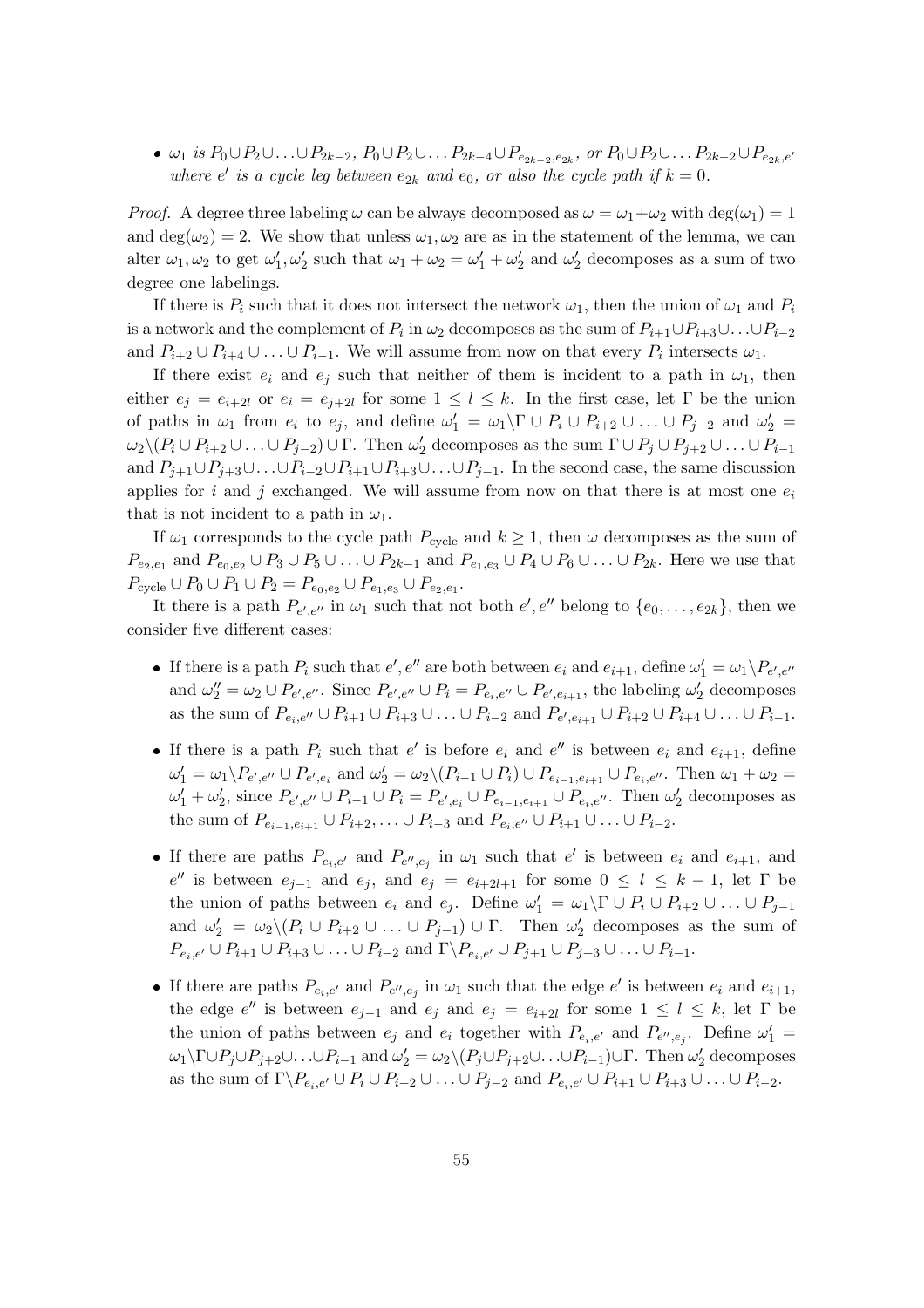If there are paths  $P_{e_i,e'}$  and  $P_{e_j,e''}$  in  $\omega_1$  such that the edge  $e'$  is between  $e_i$  and  $e_{i+1}$ , the edge  $e''$  is between  $e_j$  and  $e_{j+1}$  and  $e_j = e_{i+2l}$  for some  $1 \leq l \leq k$ , let  $\Gamma$  be the union of paths in  $\omega_1$  between  $e_i$  and  $e''$  without  $P_{e_i,e'}$ . Define  $\omega'_1 = \omega_1 \setminus \Gamma \cup P_{i+1} \cup P_{i+3} \cup \ldots \cup P_{j-1}$ and  $\omega'_2 = \omega_2 \setminus (P_{i+1} \cup P_{i+3} \cup ... \cup P_{j-1}) \cup \Gamma$ . Then  $\omega'_2$  decomposes as the sum of  $P_{e_i, e''} \cup P_{j+1} \cup P_{j+3} \cup \ldots \cup P_{j-2}$  and  $P_j \cup P_{j+2} \cup \cdots \cup P_{i-1} \cup \Gamma \backslash P_{e_i, e''}$ . If  $e_j = e_{i+2l+1}$ for some  $0 \leq l \leq k-1$  then the same discussion works for i and j exchanged.

If none of the five if-conditions holds, then the unique path of the form  $P_{e',e''}$  in  $\omega_1$  such that not both  $e', e''$  belong to  $\{e_0, \ldots, e_{2k}\}\$  must be  $P_{e_i,e'}$  or  $P_{e'',e_{i+1}}$  with  $e', e''$  between  $e_i$ and  $e_{i+1}$ .

If there is a path in  $\omega_1$  of the form  $P_{e_i,e_j}$ , then we consider three different cases:

- If there exists  $P_{e_i,e_j}$  with  $e_j = e_{i+2l+1}$  for  $1 \leq l \leq k-1$ , then define  $\omega'_1 = \omega_1 \backslash P_{e_i,e_j} \cup$  $P_i \cup P_{i+2} \cup \ldots \cup P_{j-1}$  and  $\omega'_2 = \omega_2 \setminus (P_i \cup P_{i+2} \cup \ldots \cup P_{j-1}) \cup P_{e_i,e_j}$ . Since  $P_{e_i,e_j} \cup P_{j-2} =$  $P_{e_i,e_{j-1}} \cup P_{e_{j-2},e_j}$ , then  $\omega'_2$  decomposes as the sum of  $P_{e_i,e_{j-1}} \cup P_j \cup P_{j+2} \cup \ldots \cup P_{i-2}$ and  $P_{i+1} \cup P_{i+3} \cup \ldots \cup P_{j-4} \cup P_{e_{j-2},e_j} \cup P_{j+1} \cup P_{j+3} \cup \ldots \cup P_{i-1}.$
- If there exists  $P_{e_i,e_j}$  with  $e_j = e_{i+2l}$  for  $2 \leq l \leq k$ , assume that  $j = 0$ . Define  $\omega'_1 =$  $\omega_1 \backslash P_{e_i,e_j} \cup P_{e_i,e_{j-2}} \cup P_{j-1}$  and  $\omega'_2 = \omega_2 \backslash (P_{j-3} \cup P_{j-2} \cup P_{j-1}) \cup P_{j-3,j-1} \cup P_{j-2,j}$ . Then  $\omega_1 + \omega_2 = \omega'_1 + \omega'_2$  since  $P_{e_i, e_j} \cup P_{j-3} \cup P_{j-2} \cup P_{j-1} = P_{e_i, e_{j-2}} \cup P_{j-3, j-1} \cup P_{j-2, j} \cup P_{j-1}.$ Then  $\omega'_2$  decomposes as the sum of  $P_0 \cup P_2 \cup \ldots \cup P_{j-3,j-1}$  and  $P_1 \cup P_3 \cup \ldots \cup P_{j-2,j}$ .
- If there exist  $P_{e_{i_1},e_{i_2}}, P_{e_{j_1},e_{j_2}}$  such that  $e_{i_2} = e_{i_1+2l}, e_{j_2} = e_{j_1+2m}$  for  $1 \leq l, m \leq k$  and  $e_{j2} = e_{i_1+2n+1}$  for some  $0 \leq n \leq k-1$ , assume that  $P_{j_1,j_2}$  is the next path with such property after  $P_{i_1,i_2}$  in clockwise direction. Denote all paths between  $e_{i_1}$  and  $e_{j_2}$  in  $ω_1$  by Γ. Define  $ω_1' = ω_1 \setminus Γ ∪ P_{i_1} ∪ P_{i_1+2} ∪ ... ∪ P_{j_2-1}$  and  $ω_2' = ω_2 \setminus (P_{i_1} ∪ P_{i_1+2} ∪ ... ∪ P_{j_2-1})$  $P_{j_2-1}\cup\Gamma$ . Then  $\omega'_2$  decomposes as the sum of  $\Gamma\setminus P_{e_{j_1},e_{j_2}}\cup P_{j_1}\cup P_{j_1+2}\cup\cdots\cup P_{i_1-2}$ and  $P_{i_1+1} \cup P_{i_1+3} \cup \ldots \cup P_{j_1-2} \cup P_{e_{j_1},e_{j_2}} \cup P_{j_2+1} \cup \ldots \cup P_{i_1-1}$ . If  $e_{j_2} = e_{i_1+2n}$  for some  $1 \leq n \leq k-1$  then the same discussion works for *i*'s and *j*'s exchanged.

If none of the three if-conditions holds, then only paths in  $\omega_1$  of the form  $P_{e_i,e_j}$  can be  $P_i$ , and at most one  $P_{e_j,e_{j+2}}$ .

Finally, we have to show that  $\omega_1$  cannot simultaneously contain paths  $P_{e_i,e'}$  and  $P_{e_i,e_{i+2}}$ where  $i, j \in \{0, ..., 2k\}$  and  $e'$  is between  $e_i$  and  $e_{i+1}$ . We consider two different cases:  $e_j = e_{i+2l}$  for  $1 \leq l \leq k-1$  and  $e_j = e_{i+2l+1}$  for  $0 \leq l \leq k-1$ . If we have  $P_{e',e_i}$  instead of  $P_{e_i,e'}$  then we can apply the same discussion in the counterclockwise direction.

In the first case there must be  $e_t$  with  $t = i + 2l + 1$  between  $e'$  and  $e_j$  that is not incident to any of the paths in  $\omega_1$ . Otherwise paths between e' and  $e_j$  in  $\omega_1$  would be  $P_{i+1}, P_{i+3}, \ldots, P_{j-1}$ , which is not possible, since  $P_{e_i, e_{i+2}}$  is in  $\omega_1$ . Let  $\Gamma$  be the union of paths in  $\omega_1$  between  $e_i$  and  $e_t$ . Define  $\omega'_1 = \omega_1 \backslash \Gamma \cup P_i \cup P_{i+2} \cup ... \cup P_{t-1}$  and  $\omega'_2 =$  $\omega_2 \setminus (P_i \cup P_{i+2} \cup \ldots \cup P_{t-1}) \cup \Gamma$ . Then  $\omega'_2$  decomposes as the sum of  $\Gamma \cup P_t \cup P_{t+2} \cup \ldots P_{i-2}$ and  $P_{t+1} \cup P_{t+3} \cup \ldots P_{t-2}$ .

In the second case let  $\Gamma$  be the union of paths in  $\omega_1$  from  $e_i$  to  $e_{j+2}$ . Define  $\omega'_1$  =  $\omega_1\backslash \Gamma\cup P_i\cup P_{i+2}\cup\ldots\cup P_{j+1}$  and  $\omega'_2=\omega_2\backslash (P_i\cup P_{i+2}\cup\ldots\cup P_{j+1})\cup \Gamma$ . Then  $\omega'_2$  decomposes as the sum of  $P_{e_i,e'} \cup P_{i+1} \cup P_{i+3} \cup \ldots \cup P_{i-2}$  and  $\Gamma \backslash P_{e_i,e'} \cup P_{j+3} \cup P_{j+5} \cup \ldots \cup P_{i-1}$ .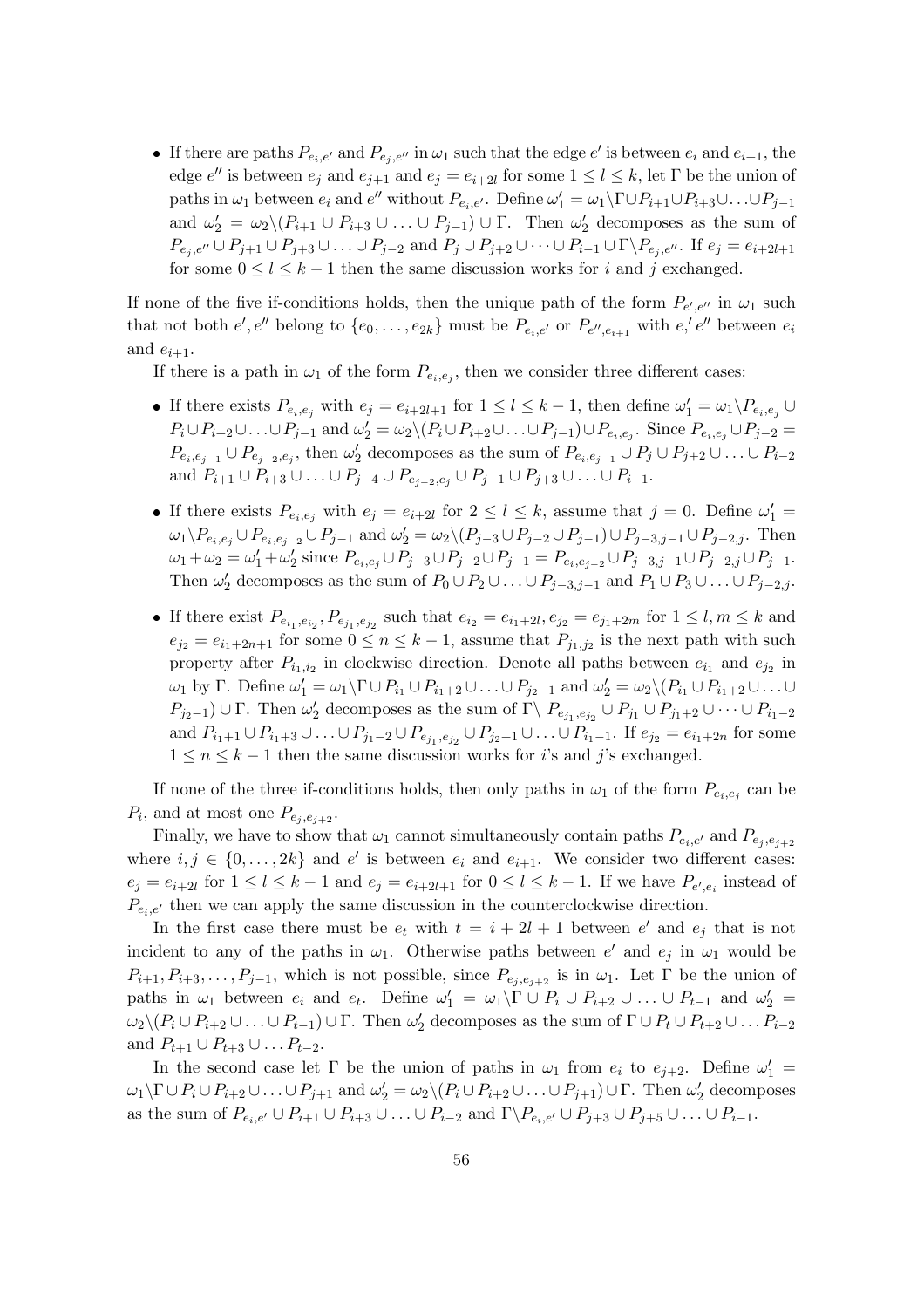If none of the previous is true for  $\omega$ , then  $\omega$  is as in the statement of the lemma. We will show that the only decomposition of  $\omega$  is  $\omega = \omega_1 + \omega_2$ . This implies that we cannot decompose  $\omega$  as a sum of degree one labelings as  $\omega_2$  is indecomposable.

In all four cases, we have  $\omega_e \geq 2$  for a cycle leg e if and only if  $e \in \{e_0, \ldots, e_{2k}\}.$ Moreover,  $\omega_{\bar{e}} = 2$  holds for at most one  $\bar{e} \in \{e_0, \ldots, e_{2k}\}.$  We construct a decomposition  $\omega = \omega_1' + \omega_2'$  with  $\deg(\omega_1') = 1$  and  $\deg(\omega_2') = 2$ . If  $\omega_1 = P_0 \cup P_2 \cup \ldots P_{2k-2} \cup P_{e_{2k},e'}$ , then  $(\omega'_2)_e = 2$  for all  $e \in \{e_0, \ldots, e_{2k}\}\$  and  $(\omega'_2)_e = 0$  for all other cycle legs. Indeed, there is only one cycle leg  $e'$  left with value one, but since the sum of values on all leaf edges must be even we have  $(\omega'_2)_{e'} = 0$ . For the other three cases,  $(\omega'_2)_e = 2$  for all  $e \in \{e_0, \ldots, e_{2k}\}\backslash \overline{e}$ , since  $\omega_e = 3$  for  $e \in \{e_0, \ldots, e_{2k}\}\setminus\overline{e}$ . Thus also  $(\omega'_2)_{\overline{e}} = 2$ , since the sum of values on all leaf edges must be even. It follows that  $(\omega'_2)_e = 1$  for all cycle edges, hence  $\omega'_i = \omega_i$  for  $i \in \{1, 2\}.$  $\Box$ 

<span id="page-64-2"></span>**Corollary 5.25.** Let G be a polygon graph and  $\omega \in \tau(G)$  a degree three labeling. Then  $\omega$ cannot be decomposed as a sum of degree one labelings if and only if  $\omega$  can be decomposed uniquely as  $\omega = \omega_1 + \omega_2$  with  $\deg(\omega_1) = 1$  and  $\deg(\omega_2) = 2$ .

<span id="page-64-0"></span>**Corollary 5.26.** Let G be a trivalent graph with first Betti number 1 and  $\omega \in \tau(G)$  a degree three labeling. Then  $\omega$  cannot be decomposed as a sum of degree one labelings if and only if  $\omega = \omega_1 + \omega_2$  such that

- deg( $\omega_1$ ) = 1 and deg( $\omega_2$ ) = 2,
- $\omega_2$  is indecomposable with value two on cycle legs  $e_0, \ldots, e_{2k}$  and value zero on all other cycle legs,
- $\omega_1$  restricted to the unique cycle with its cycle legs is  $P_0 \cup P_2 \cup \ldots \cup P_{2k-2}$ ,  $P_0 \cup P_2 \cup \ldots \cup P_{2k-2}$  $\ldots P_{2k-4}\cup P_{e_{2k-2},e_{2k}}$ , or  $P_0\cup P_2\cup \ldots P_{2k-4}\cup P_{e_{2k-2},e'}$  where  $e'$  is a cycle leg between  $e_{2k-2}$  and  $e_{2k-1}$ , or also the cycle path if  $k = 0$ .

 $\Box$ 

Proof. The statement follows directly from Lemmas [5.24](#page-61-1) and [5.5.](#page-50-1)

<span id="page-64-1"></span>**Lemma 5.27.** Let G be a trivalent graph with first Betti number 2 and the cycles of G more than one edge apart from each other. A labeling  $\omega \in \tau(G)$  of degree three is indecomposable if and only if the following conditions are fulfilled:

- (i)  $\omega$  restricted to any cycle with its cycle legs does not decompose as a sum of degree one labelings,
- (ii)  $\omega$  restricted to an edge on the shortest path between two cycles has value one or two,
- $(iii)$  ω restricted to exactly one edge incident to an edge on the shortest path between two cycles that is not a cycle edge or an edge on the shortest path has value one or two, and has value zero or three on all other such edges.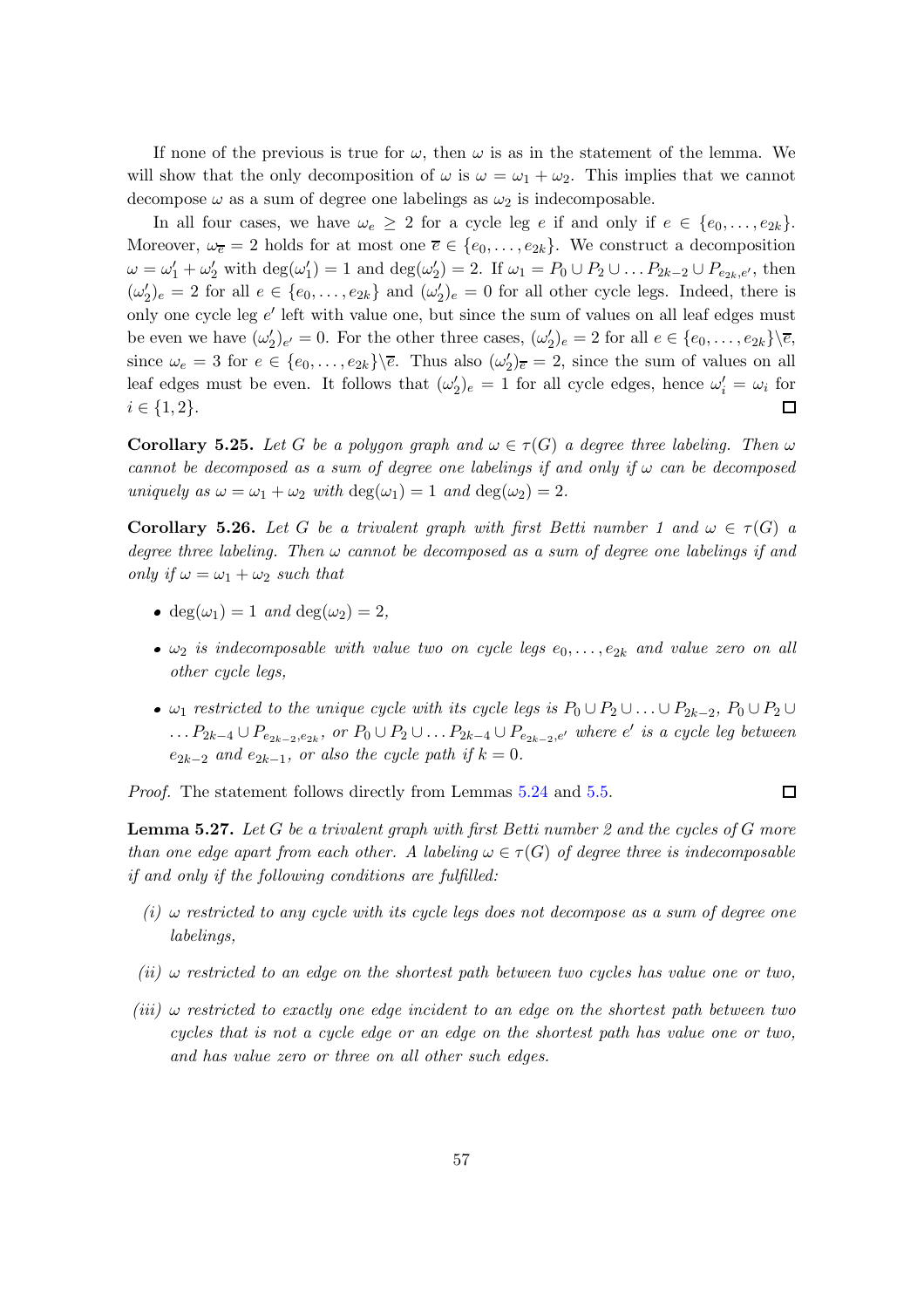*Proof.* By Lemma [5.5,](#page-50-1) we can assume that G is a multiple polygon graph. Depict the edges on the shortest path between the two cycles horizontally and edges incident to them vertically below them as in Figure  $5.2$  (c).

Assume  $\omega$  restricted to a cycle  $G_1$  together with its cycle legs decomposes as a sum of degree one elements. Let  $e$  be a cycle leg of  $G_1$  on the shortest path between  $G_1$  and the other cycle. Write  $G^e = G_1 \sqcup G_2$ . Then  $\omega$  decomposes on  $G_2$ , and this decomposition can be extended to G.

Assume there is an edge  $\bar{e}$  on the shortest path between two cycles of G such that  $\omega_{\overline{e}} \in \{0,3\}$ . Let  $e', e''$  be new leaf edges obtained by cutting G at e, and write  $G^{\overline{e}} = G' \sqcup G''$ . Then  $\omega|_{G'}$  and  $\omega|_{G''}$  can be decomposed as

$$
\omega|_{G'} = \omega'_1 + \omega'_2
$$
 and  $\omega|_{G''} = \omega''_1 + \omega''_2$ 

with  $\deg(\omega'_1) = \deg(\omega''_1) = 1$  and  $\deg(\omega'_2) = \deg(\omega''_2) = 2$ . Furthermore,  $(\omega'_i)_{e'} = (\omega''_i)_{e''}$  for  $i = 1, 2$  and hence they can be combined to a decomposition of  $\omega$ .

Assume now that the conditions  $(i)$ ,  $(ii)$  are fulfilled. The labeling  $\omega$  can be decomposed if and only if it can be decomposed as

$$
\omega=\omega_1+\omega_2
$$

with  $\deg(\omega_1) = 1$  and  $\deg(\omega_2) = 2$ . There is a unique way of defining  $\omega_1$  and  $\omega_2$  on cycles and cycle legs by Corollary [5.25.](#page-64-2) We try to construct a decomposition of  $\omega$  on all other edges step-by-step going from left to right such that the decomposition is compatible with the decomposition on the cycle legs on the shortest path between the two cycles, and study when there exists no such decomposition. Let  $e$  be the leftmost edge of the shortest path between two cycles where  $\omega_1$  and  $\omega_2$  are defined, and let the vertex v be the right endpoint of e. Using the notation from Chapter [4,](#page-38-0) we want to define  $b_v(\omega_i)$  and  $c_v(\omega_i)$  given  $a_v(\omega_i)$ for  $i = 1, 2$ .

<span id="page-65-0"></span>All possible local decompositions of  $\omega$  at an inner vertex between the two cycles (as-suming that horizontal edges have values one or two) are presented in Figures [5.6](#page-65-0) and [5.7.](#page-65-1) In Figure [5.6](#page-65-0) the value of  $\omega$  at the vertical edge is zero or three. In Figure [5.7](#page-65-1) the value of  $\omega$  at the vertical edge is one or two.



Figure 5.6: Degree three local decompositions, 1



Figure 5.7: Degree three local decompositions, 2

<span id="page-65-1"></span>Given a local decomposition at v as in Figure [5.6](#page-65-0) and  $a_v(\omega_i)$ , then there is a unique way of defining  $b_v(\omega_i)$  and  $c_v(\omega_i)$ . In particular, if  $a_v(\omega_2) \in \{0,2\}$  then  $b_v(\omega_2) \in \{0,2\}$ . If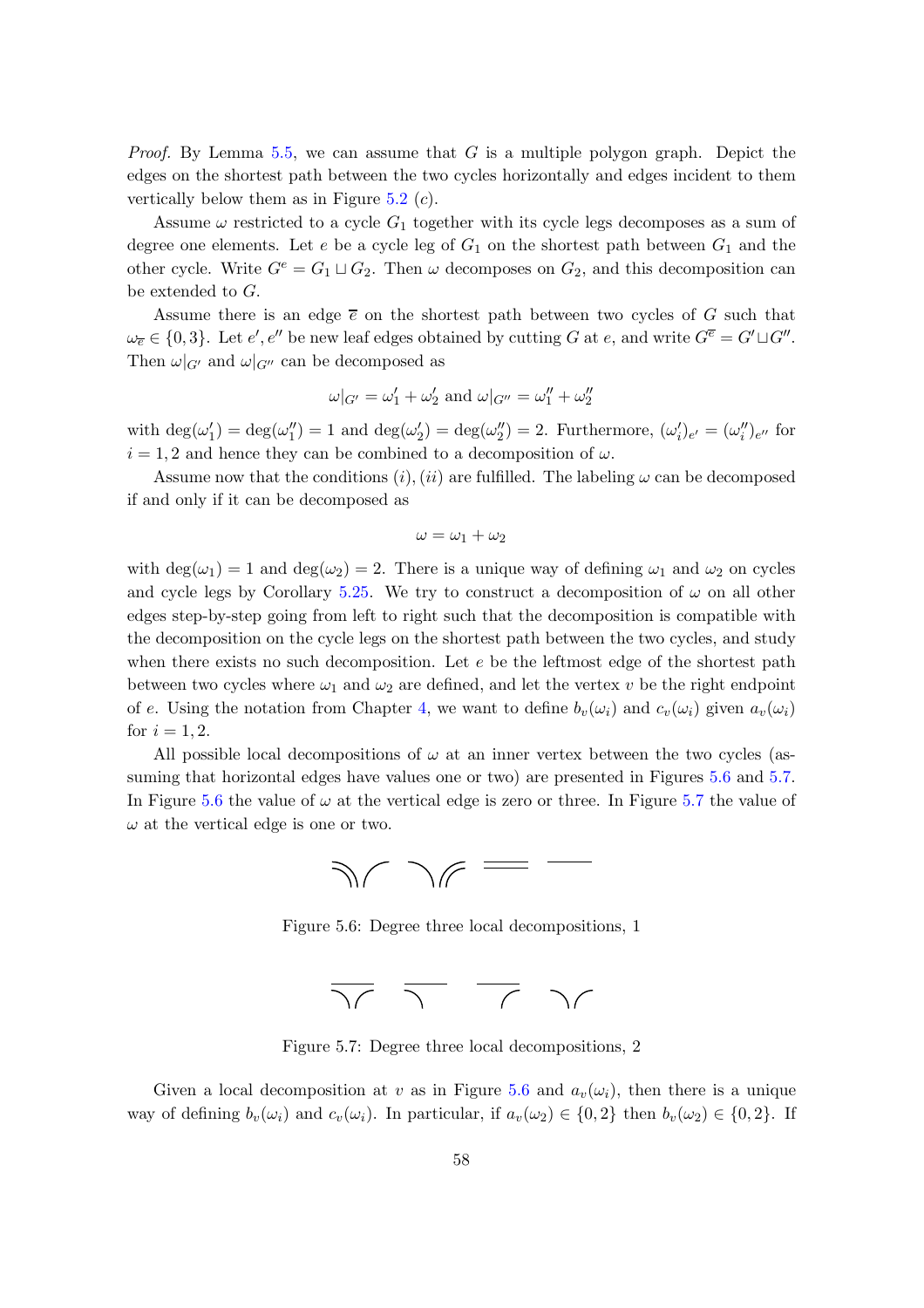$a_v(\omega_2) = 1$  then  $b_v(\omega_2) = 1$ . Given a local decomposition at v as in Figure [5.7](#page-65-1) and  $a_v(\omega_i)$ , then there might be a unique way of defining  $b_v(\omega_i)$  and  $c_v(\omega_i)$ , or not, depending on the value of  $a_v(\omega_2)$ . If  $a_v(\omega_2) \in \{0,2\}$  then  $b_v(\omega_2) = 1$ . If  $a_v(\omega_2) = 1$  then one can define either  $b_v(\omega_2) \in \{0, 2\}$  or  $b_v(\omega_2) = 1$ .

Let e be a cycle leg that is on the path between two cycles. If  $\omega_e = 2$ , then  $(\omega_1)_e = 0$ and  $(\omega_2)_e = 2$ , because a degree two indecomposable element on a cycle can have only values zero and two on cycle legs by Theorem [5.9.](#page-51-1) If  $\omega_e = 1$ , then  $(\omega_e)_1 = 1$  and  $(\omega_e)_2 = 0$ for the same reasons. Denote by  $e_r$  the cycle leg of the right cycle that are on the path between two cycles.

If the horizontal path contains labelings only as in Figure [5.6,](#page-65-0) then  $b_v(\omega_2) \in \{0,2\}$  for every vertex v on the horizontal path. In particular,  $(\omega_2)_{e_r} \in \{0,2\}$ , hence there exists a decomposition of  $\omega$ .

If at more than one vertex the local decomposition is as in Figure [5.7,](#page-65-1) denote the first such vertex by  $v'$  and the last one by  $v''$ . For all the vertices v left from  $v'$ , the value  $b_v(\omega) \in \{0, 2\}$  is uniquely defined. For v', we have  $b_{v'}(\omega) = 1$ . For all the vertices v between v' and v'', we can define  $b_v(\omega) = 1$ : If the local decomposition at v is as in Figure [5.7](#page-65-1) then we have this choice by the discussion below. If the local decomposition at  $v$  is as in Figure [5.6](#page-65-0) then  $b_v(\omega_2) = 1$  since  $a_v(\omega_2) = 1$  again by the discussion above. For  $v = v''$ , we define  $b_v(\omega_2) \in \{0, 2\}$ . At all vertices v to the right of v'', we have local decompositions as in Figure [5.6,](#page-65-0) therefore  $b_v(\omega_2) \in \{0,2\}$ . In particular,  $(\omega_2)_{e_r} \in \{0,2\}$  and the decomposition of  $\omega$  on the horizontal path is compatible with the decompositions of  $\omega$  on both cycles. Hence, the labeling  $\omega$  is decomposable.

On the other hand, if at one vertex  $v'$  the local decomposition is as in Figure [5.7](#page-65-1) and at all other vertices the local decomposition is as in Figure [5.6,](#page-65-0) then  $b_v(\omega_2) \in \{0,2\}$  for all vertices v left from  $v'$  and  $b_v(\omega_2) = 1$  for all vertices v to the right of v' including v' itself. In particular,  $(\omega_2)_{e_r} = 1$  which is not compatible with the values of  $\omega_2$  on the right cycle. Since all steps have been uniquely determined, then  $\omega$  cannot be decomposed. This completes the proof. 囗

Proof of Theorem [5.23.](#page-61-0) The statement follows from Lemmas [5.7,](#page-51-2) [5.13,](#page-53-2) and [5.27.](#page-64-1)  $\Box$ 

#### 5.6 Examples

In this section, we will list some examples of graphs with first Betti number 3, 4, and 5 together with the maximal degree of the minimal generating set of their phylogenetic semigroup.<sup>[1](#page-66-0)</sup> Maximal degrees have been computed with Normaliz [\[BI\]](#page-88-4). We will also show that, for any natural number g, there exists a graph  $G$  with first Betti number  $g$  such that the maximal degree of a minimal generator of  $\tau(G)$  is one.

We note that the maximal degree tends to depend on the "separateness" of the cycles, exactly as we proved in Section [5.4](#page-54-0) for the graphs with first Betti number 2. This suggests

<span id="page-66-0"></span><sup>&</sup>lt;sup>1</sup>We thank Christopher Manon for introducing us the trivalent graph with first Betti number 4 and maximal degree one, see Figure [5.10.](#page-68-0)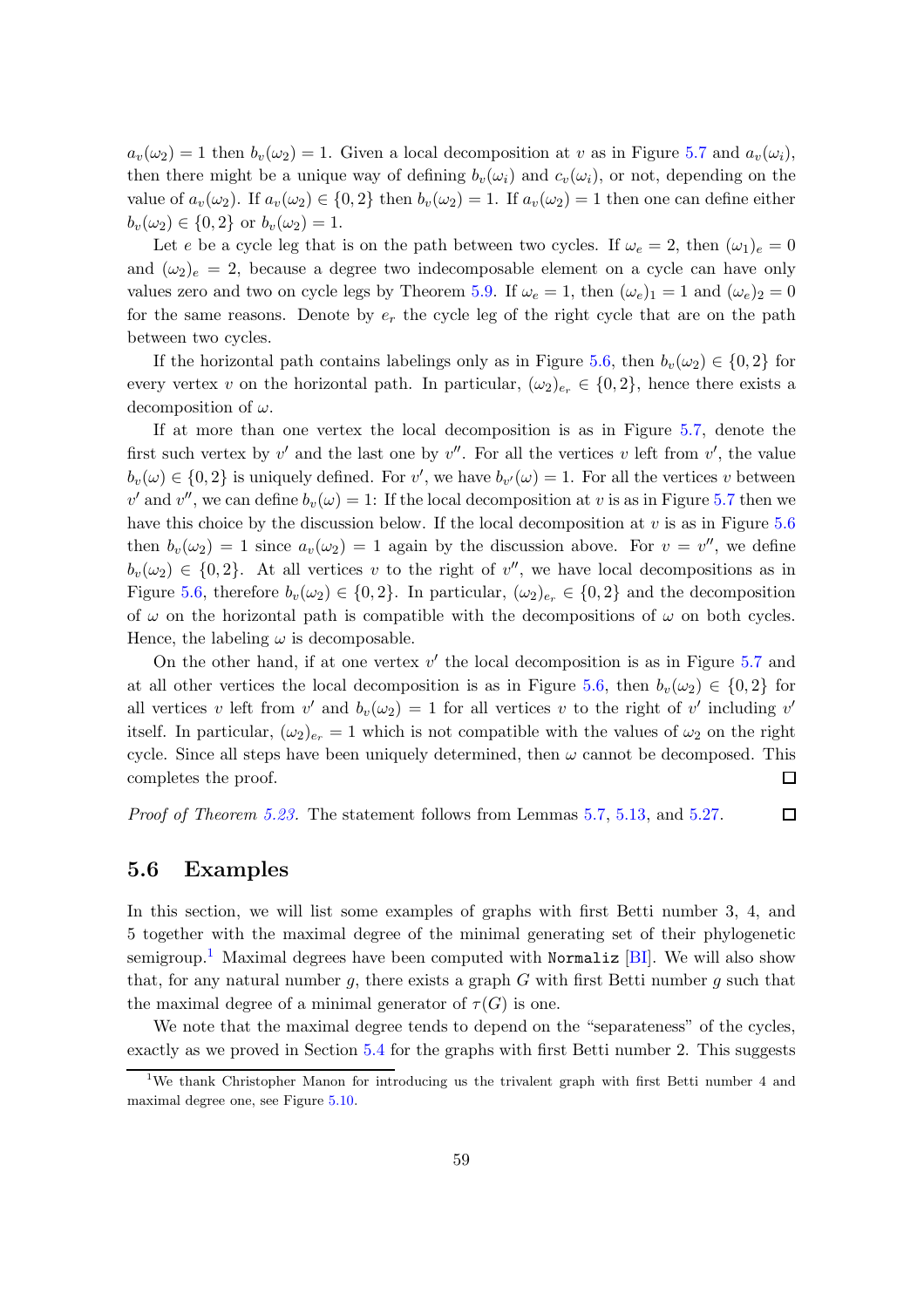<span id="page-67-0"></span>that the maximal degree of the minimal generating set of the phylogenetic semigroup on the g-caterpillar graph is maximal among the graphs with first Betti number  $g$  and that, for g odd, there is no graph with first Betti number g such that the maximal degree of its phylogenetic semigroup is  $g + 1$ .

Figure 5.8: Graph with two vertices and seven edges

**Example 5.28.** Let G be the graph with first Betti number  $q$  that has two vertices and  $g + 1$  edges between the two vertices, as illustrated in Figure [5.8.](#page-67-0) Then  $\tau(G)$  is generated in degree one. By cutting all edges of G, we get two claw trees  $T', T''$  with  $g + 1$  leaves. Let  $\omega \in \tau(G)$  be a degree d labeling. Then  $\omega$  gives  $\omega' \in T'$  and  $\omega'' \in T''$  with  $\omega' = \omega''$  that we can decompose as a sum of d degree one labelings exactly the same way on both trees. Gluing the decompositions of  $\omega'$  and  $\omega''$  gives a decomposition of  $\omega$  as a sum of degree one labelings.



Figure 5.9: Maximal degrees of the minimal generating set of  $\tau(G)$  where G is a graph with first Betti number 3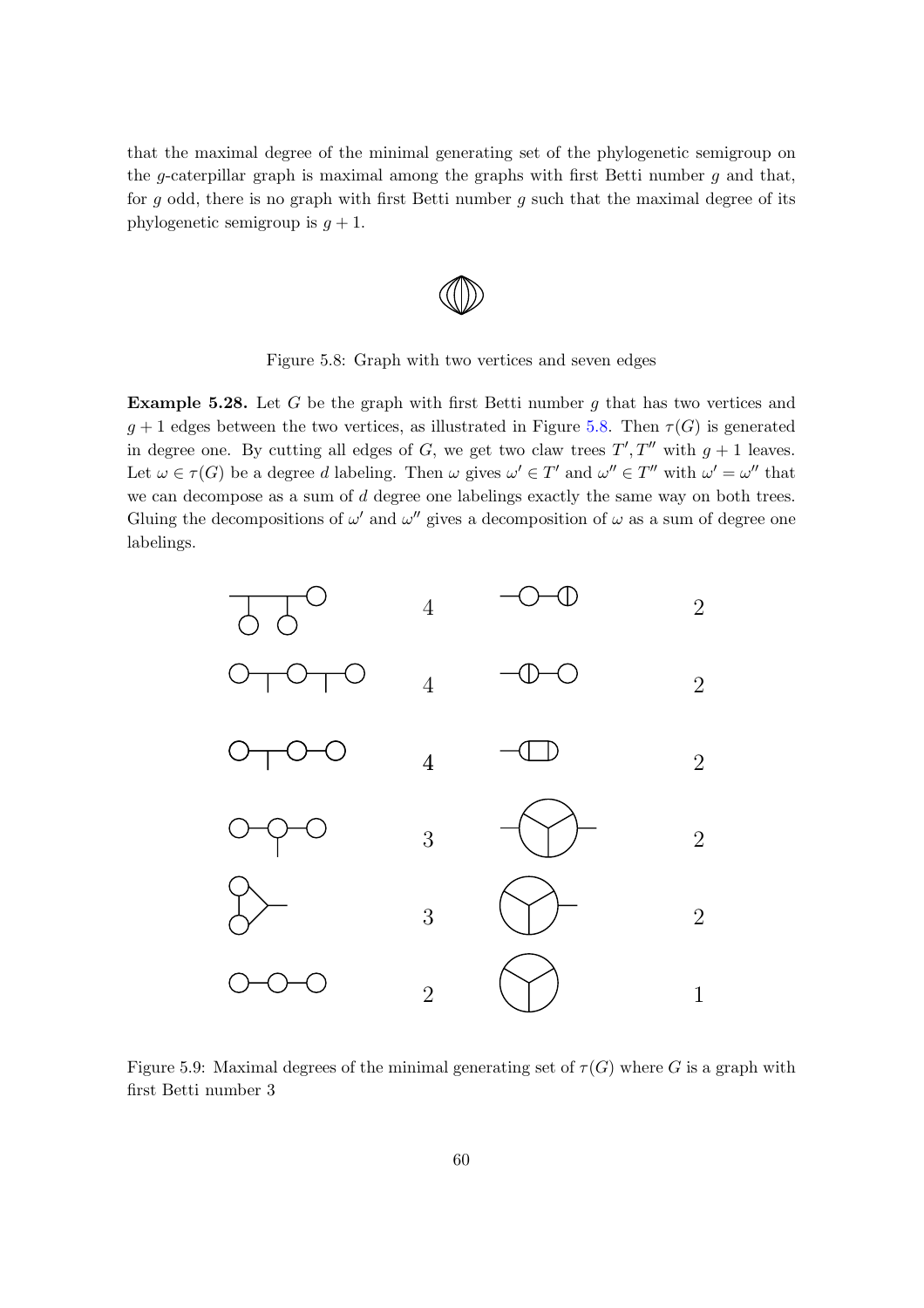<span id="page-68-0"></span>

Figure 5.10: Maximal degrees of the minimal generating set of  $\tau(G)$  where G is a graph with first Betti number 4



Figure 5.11: Maximal degrees of the minimal generating set of  $\tau(G)$  where G is a graph with first Betti number 5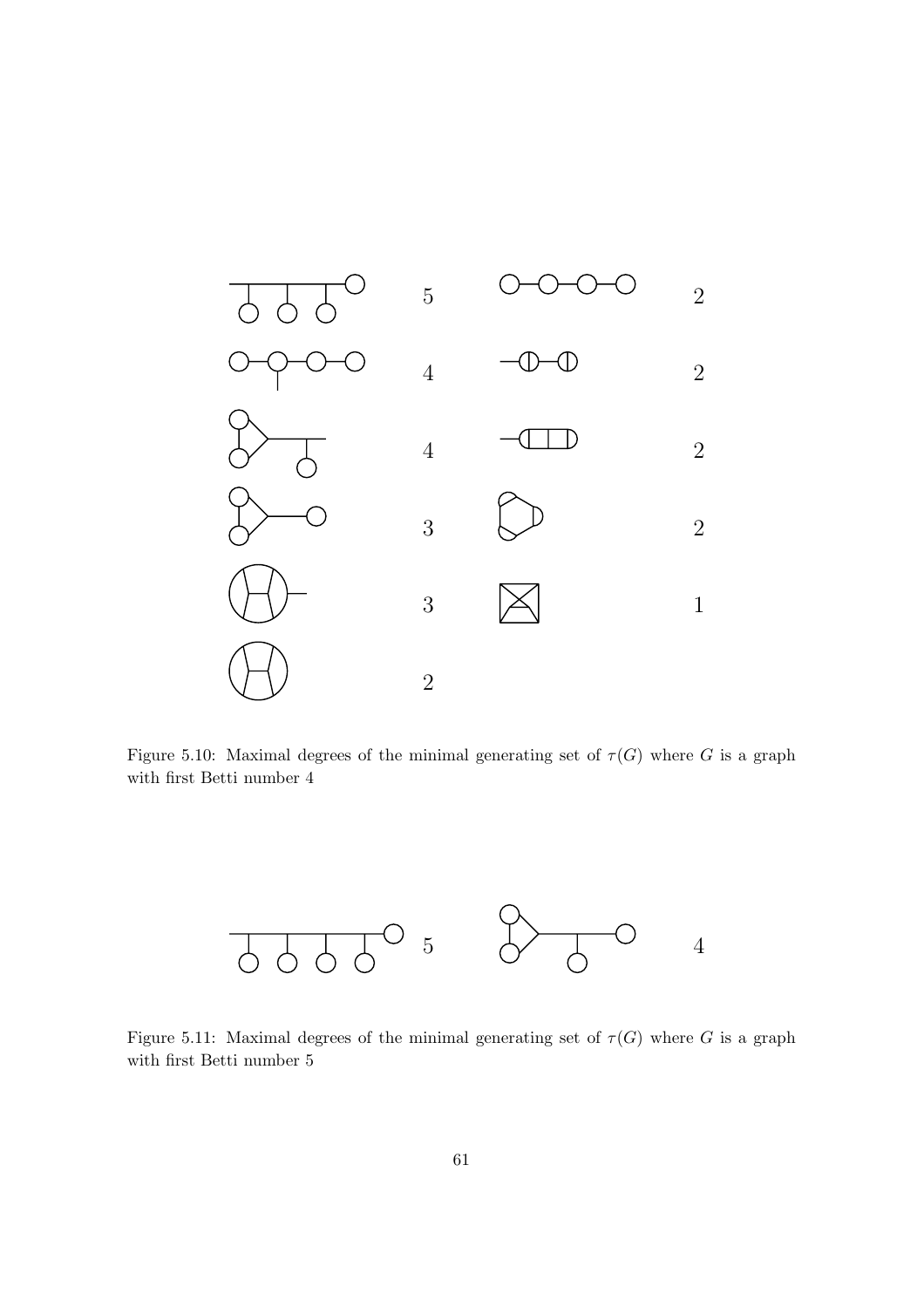## Chapter 6

# Group-Based Models and Berenstein-Zelevinsky Triangles

### 6.1 Introduction

This chapter will be a part of a joint paper with Christopher Manon. All results presented here unless otherwise stated were worked out by the author of this dissertation independently.

The aim of this chapter is to establish a combinatorial connection between semigroups associated with group-based models and BZ triangles motivated by the work of Sturmfels, Xu and Manon. Manon constructed flat degenerations of the algebra of  $SL_2(\mathbb{C})$  conformal blocks for a stable curve of genus q and  $n$  marked points to the semigroup algebra of the phylogenetic semigroup on a graph with first Betti number q with n leaves  $[Man09]$ . The  $g = 0$  case was first treated by Sturmfels and Xu [\[SX10\]](#page-91-1), whereby in this case the phylogenetic semigroups are the semigroups associated with the Jukes-Cantor binary model.

Manon also constructed toric degenerations of  $SL_3(\mathbb{C})$  conformal block algebras to semigroup algebras of rank two graded BZ triangles [\[Man12a\]](#page-90-4). Berenstein and Zelevinsky defined BZ triangles as an alternative to the Littlewood-Richardson rule for counting the dimension of the triple tensor product invariants [\[BZ92\]](#page-88-5). BZ triangles appear for example in the work of Knutson and Tao [\[KT99\]](#page-90-5), where they prove the saturation conjecture for the monoid of triples with the corresponding triple tensor product non-empty. From the result of Manon follows that the Hilbert polynomial of rank two graded BZ triangles associated with a trivalent tree does not depend on the shape of the tree.<sup>[1](#page-69-0)</sup> Hence, rank two graded BZ triangles generalize the theorem by Buczyńska and Wisniewski [\[BW07\]](#page-88-2), which fails to be true for other group-based models [\[Kub12,](#page-90-6) [DM12\]](#page-88-3).

Therefore, semigroup algebras of the Jukes-Cantor binary model and rank two graded Berenstein-Zelevinski triangles are both toric degenerations of conformal block algebras. Their Hilbert polynomials do not depend on the shape of the tree. This raises the question

<span id="page-69-0"></span><sup>&</sup>lt;sup>1</sup>We proved the same result based on Lemma [2.6](#page-24-0) using Macaulay2, but as our proof relies on comparing big files containing Hilbert series we will not present it in this dissertation.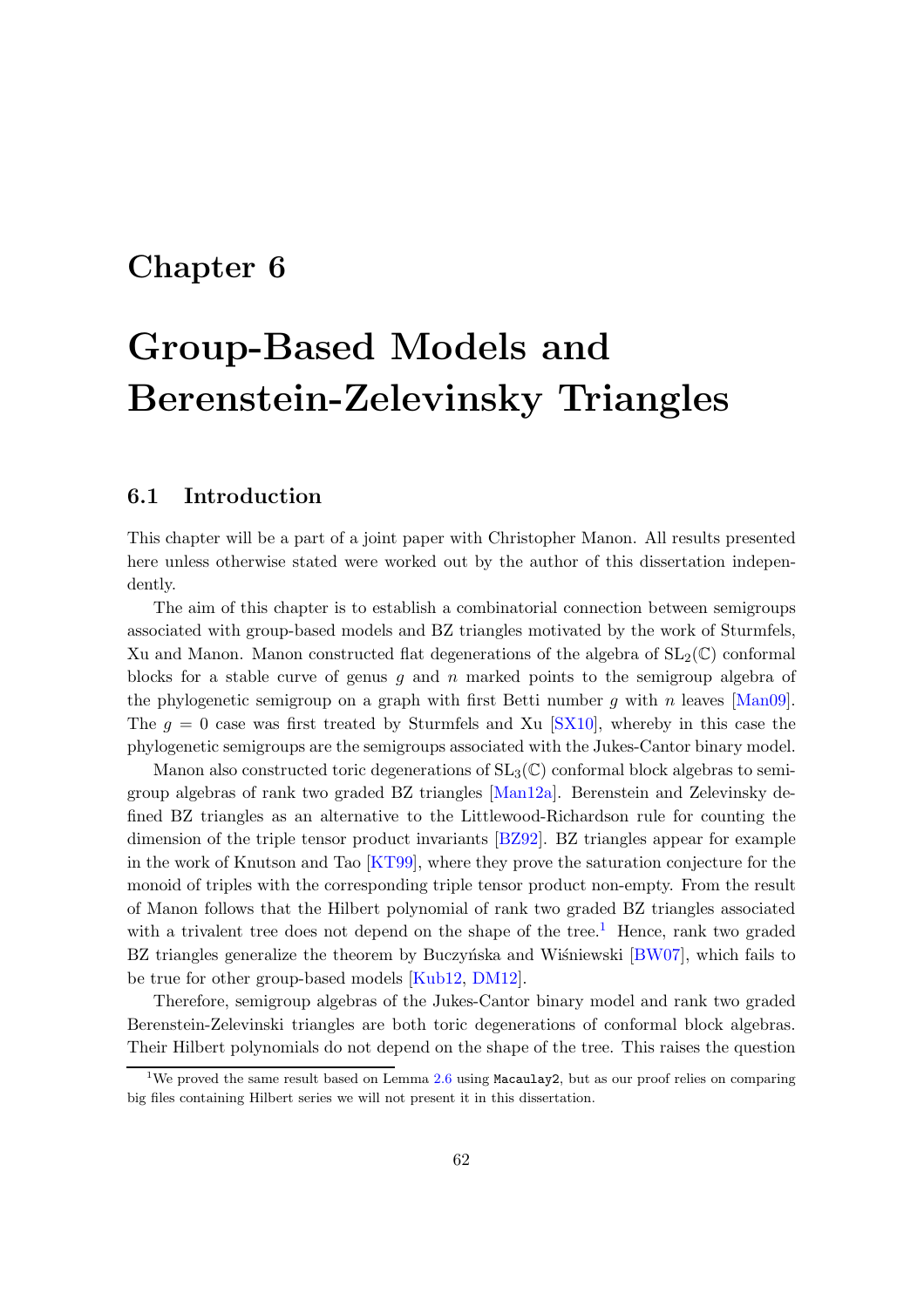whether there is a connection between group-based models and BZ triangles. The main result of this chapter states that the semigroup associated with the group-based model with the underlying group  $\mathbb{Z}_{r+1}$  is contained in the projection of the semigroup of rank r Berenstein-Zelevinsky triangles to the corresponding highest weights.

In Section [6.2,](#page-70-0) we recall the definition of a BZ triangle and the semigroup of BZ triangles on a trivalent tree. In Section [6.3,](#page-73-0) we establish the connection between group-based models and BZ triangles on trees.

#### <span id="page-70-0"></span>6.2 BZ Triangles

Let  $\mathfrak{g} = \mathfrak{sl}_{r+1}(\mathbb{C})$ . Let  $V_{\lambda}, V_{\mu}, V_{\nu}$  be irreducible finite-dimensional g-modules with highest weights  $\lambda, \mu, \nu$ . The Littlewood-Richardson rule determines the dimension of the space of triple tensor product invariants  $c_{\lambda\mu\nu} = \dim(V_{\lambda} \otimes V_{\mu} \otimes V_{\nu})^{\mathfrak{g}}$ , see for example [\[FH91\]](#page-89-0). In [\[BZ92\]](#page-88-5) Berenstein and Zelevinsky gave an alternative to the Littlewood-Richardson rule. They showed that  $c_{\lambda\mu\nu}$  equals the number of integer points in the intersection of a polyhedral cone with an affine subspace. These integer points are called BZ triangles. Manon and Zhou extended this definition to BZ triangles on trivalent trees [\[MZ12\]](#page-90-7). We will recall the definition of BZ triangles and the projections to corresponding highest weights as in [\[BZ92,](#page-88-5) Section 2], and then define BZ triangles on trees similarly to [\[MZ12,](#page-90-7) Definition 2.2].

Let  $T_r$  be the set of integer points in the triangle with the vertices  $(2r-1,0,0), (0, 2r-1)$  $1, 0$ , and  $(0, 0, 2r - 1)$ :

$$
T_r = \{ (i, j, k) \in \mathbb{Z}^3 : i + j + k = 2r - 1 \}.
$$

Let  $H_r$  be the subset of  $T_r$  with all coordinates odd and  $G_r$  be the subset of  $T_r$  with exactly one coordinate odd:

$$
H_r = \{(i, j, k) \in T_r : \text{ all } i, j, k \text{ are odd}\},\
$$
  

$$
G_r = T_r - H_r.
$$

Geometrically, the elements of  $G_r$  correspond to the vertices of a graph consisting of hexagons and triangles, and the elements of  $H_r$  correspond to the centers of the hexagons, see Figure [6.1.](#page-71-0)

Let  $\alpha = (1, -1, 0), \beta = (0, 1, -1),$  and  $\gamma = (-1, 0, 1)$ . Let  $L_r$  be the subspace of  $\mathbb{R}^{G_r}$ defined by the equations

$$
x(\eta + \alpha) - x(\eta - \alpha) = x(\eta + \beta) - x(\eta - \beta) = x(\eta + \gamma) - x(\eta - \gamma)
$$
(6.1)

for all  $\eta \in H_r$ . Geometrically, the elements of  $L_r$  correspond to the labelings of the vertices of the aforementioned graph such that  $x(\xi_1) + x(\xi_2) = x(\xi_1') + x(\xi_2')$  for all opposite pairs of edges  $[\xi_1, \xi_2]$  and  $[\xi'_1, \xi'_2]$  of all hexagons. Define a polyhedral cone  $K_r = L_r \cap \mathbb{R}_{\geq 0}^{G_r}$  and an affine semigroup  $BZ_r = K_r \cap \mathbb{Z}$ .

**Definition 6.1.** The elements of the affine semigroup  $BZ_r$  are called BZ triangles.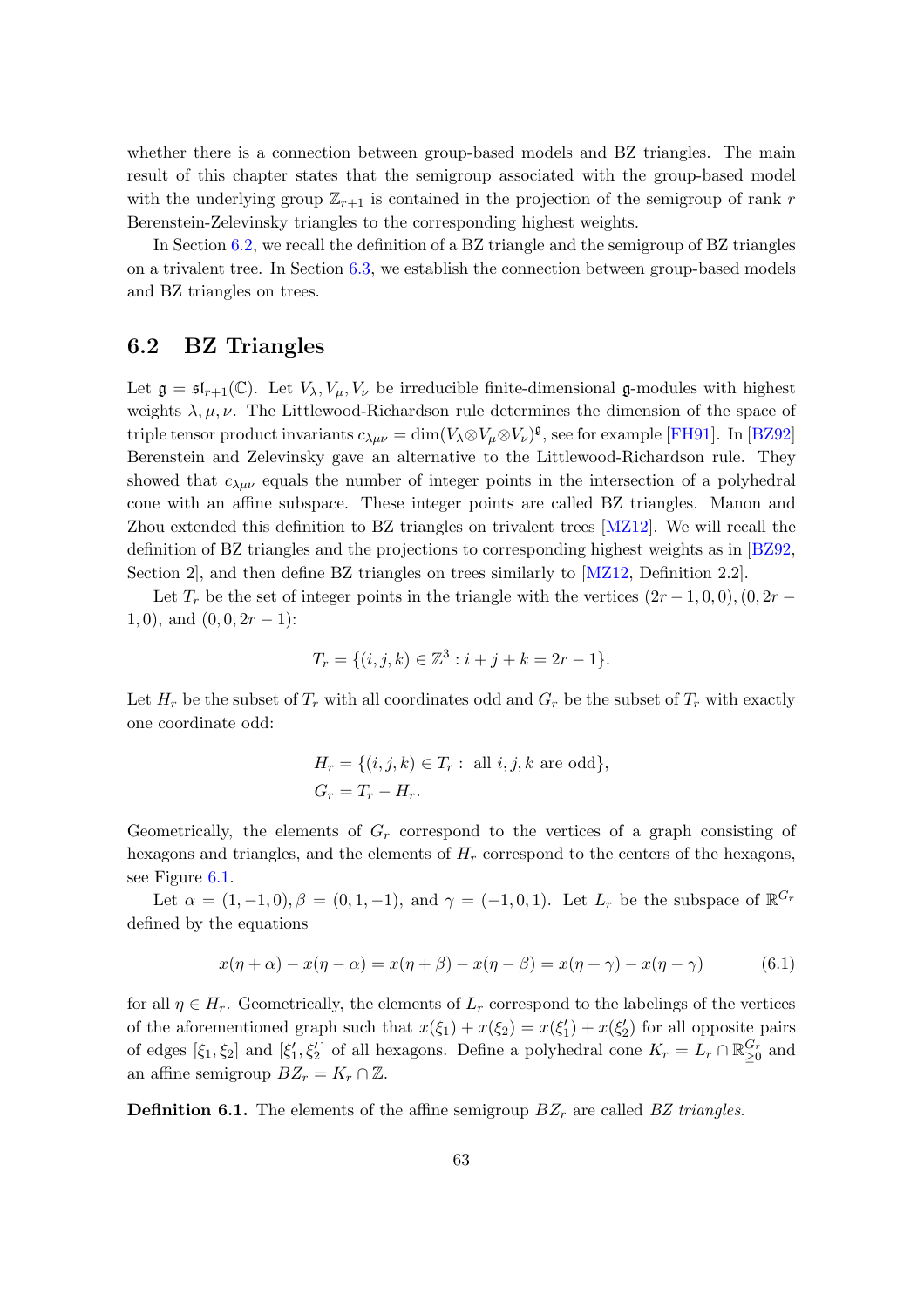<span id="page-71-0"></span>

Figure 6.1: Graphs consisting of hexagons and triangles for  $r = 1, 2, 3$ 

Remark. Affine semigroups  $BZ_r$  are numbered by the rank. In the next section, this will cause a difference by one in the numbering of the semigroups associated with rank  $r$  BZ triangles and the semigroups associated with the group-based model with group  $\mathbb{Z}_{r+1}$ . We stick to the numbering by rank to be consistent with [\[BZ92\]](#page-88-5).

<span id="page-71-1"></span>**Example [6.2](#page-71-1).** The minimal generating sets for  $BZ_1$  and  $BZ_2$  are listed in Figures 6.2 and [6.3,](#page-72-0) respectively.



Figure 6.2: The minimal generating set for  $BZ_1$ 

We identify the lattice of  $g$ -weights with the standard lattice  $\mathbb{Z}^r$  using as the standard basis the fundamental weights  $\omega_1 = (1, 0, 0, \ldots, 0), \omega_2 = (1, 1, 0, \ldots, 0), \ldots, \omega_r =$  $(1, 1, 1, \ldots, 1)$ . Define a linear projection pr: $L_r \longrightarrow \mathbb{R}^{3r}$  to the vector space of triples of g-weights by

$$
\mathrm{pr}(x)=(l_1,\ldots,l_r;m_1,\ldots,m_r;n_1,\ldots,n_r)
$$

where

$$
l_i = x(2(r - i) + 1, 2(i - 1), 0) + x(2(r - i), 2i - 1, 0),
$$
  
\n
$$
m_i = x(0, 2(r - i) + 1, 2(i - 1)) + x(0, 2(r - i), 2i - 1),
$$
  
\n
$$
n_i = x(2(i - 1), 0, 2(r - i) + 1) + x(2i - 1, 0, 2(r - i))
$$

for  $i \in 1, \ldots, r$ . The coordinates of  $pr(x)$  are pairwise sums of neighboring labels on the boundary of the triangle starting from the lower left corner and going clockwise around the triangle. In particular, the coordinates  $l_i$  correspond to the northwest edge,  $m_i$  to the northeast edge, and  $n_i$  to the south edge of the triangle.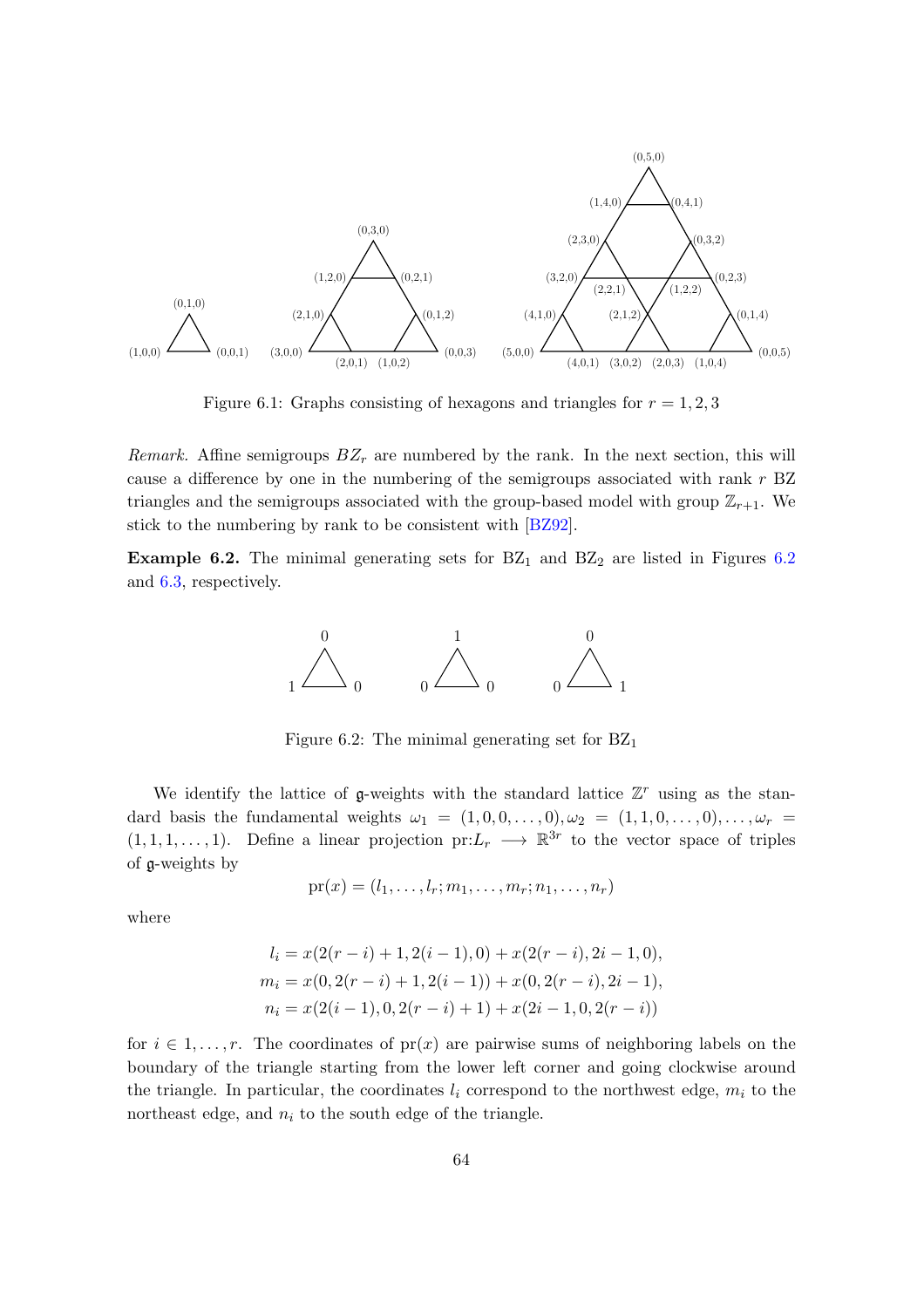<span id="page-72-0"></span>

Figure 6.3: The minimal generating set for  $BZ_2$ 

<span id="page-72-1"></span>**Example 6.3.** The projections of the minimal generators of  $BZ_1$  as in Figure [6.2](#page-71-0) are

 $(1; 0; 1), (1; 1; 0), (0; 1; 1).$ 

The projections of the minimal generators of  $BZ<sub>2</sub>$  as in Figure [6.3](#page-72-0) are

 $(1, 0; 1, 0; 1, 0), (0, 1; 0, 1; 0, 1),$  $(1, 0; 0, 0; 0, 1), (0, 1; 1, 0; 0, 0), (0, 0; 0, 1; 1, 0),$  $(1, 0; 0, 1; 0, 0), (0, 0; 1, 0; 0, 1), (0, 1; 0, 0; 1, 0).$ 

<span id="page-72-2"></span>**Theorem 6.4** ([\[BZ92\]](#page-88-0), Theorem 1). Let  $\lambda = \sum l_i \omega_i$ ,  $\mu = \sum m_i \omega_i$ , and  $\nu = \sum n_i \omega_i$  be three highest **g**-weights. Then the triple multiplicity  $c_{\lambda\mu\nu}$  equals  $|BZ_r \cap pr^{-1}(\lambda, \mu, \nu)|$ .

Furthermore, we define a linear projection  $pr_e: L_r \longrightarrow \mathbb{R}^r$  to the vector space of  $g$ -weights for each edge  $e$  of the triangle by

> $pr_e(x) =$  $\sqrt{ }$  $\int$  $\overline{\mathcal{L}}$  $(l_1, \ldots, l_r)$  if e is the northwest edge of the triangle,  $(m_1, \ldots, m_r)$  if e is the northeast edge of the triangle,  $(n_1, \ldots, n_r)$  if e is the south edge of the triangle.

Then  ${\rm pr}_e$  maps a BZ triangle to the corresponding  $\lambda, \mu$ , or  $\nu$ . Define  ${\rm pr}_e^*: L_r \longrightarrow \mathbb{R}^r$  to be equal to  $pr_e$  with coordinates in the reversed order.

Now we define the affine semigroup of rank  $r$  BZ triangles on a trivalent tree similarly to  $[MZ12]$ . Given any trivalent tree T, consider the triangle complex C dual to T, as illustrated in Figure [6.4.](#page-73-0) Assign one copy of  $BZ_r$  to each triangle  $t \in C$ , and denote it by  $BZ_r^{(v)}$  where v is the inner vertex of T dual to the triangle t. For every edge e adjacent to v, define  $\text{pr}_e : \text{BZ}_r^{(v)} \to \mathbb{Z}^r$  to be equal to  $\text{pr}_{e^*} : \text{BZ}_r^{(v)} \to \mathbb{Z}^r$  where  $e^* \in C$  is the edge dual to e. All projections are taken in the clockwise direction of the corresponding triangle.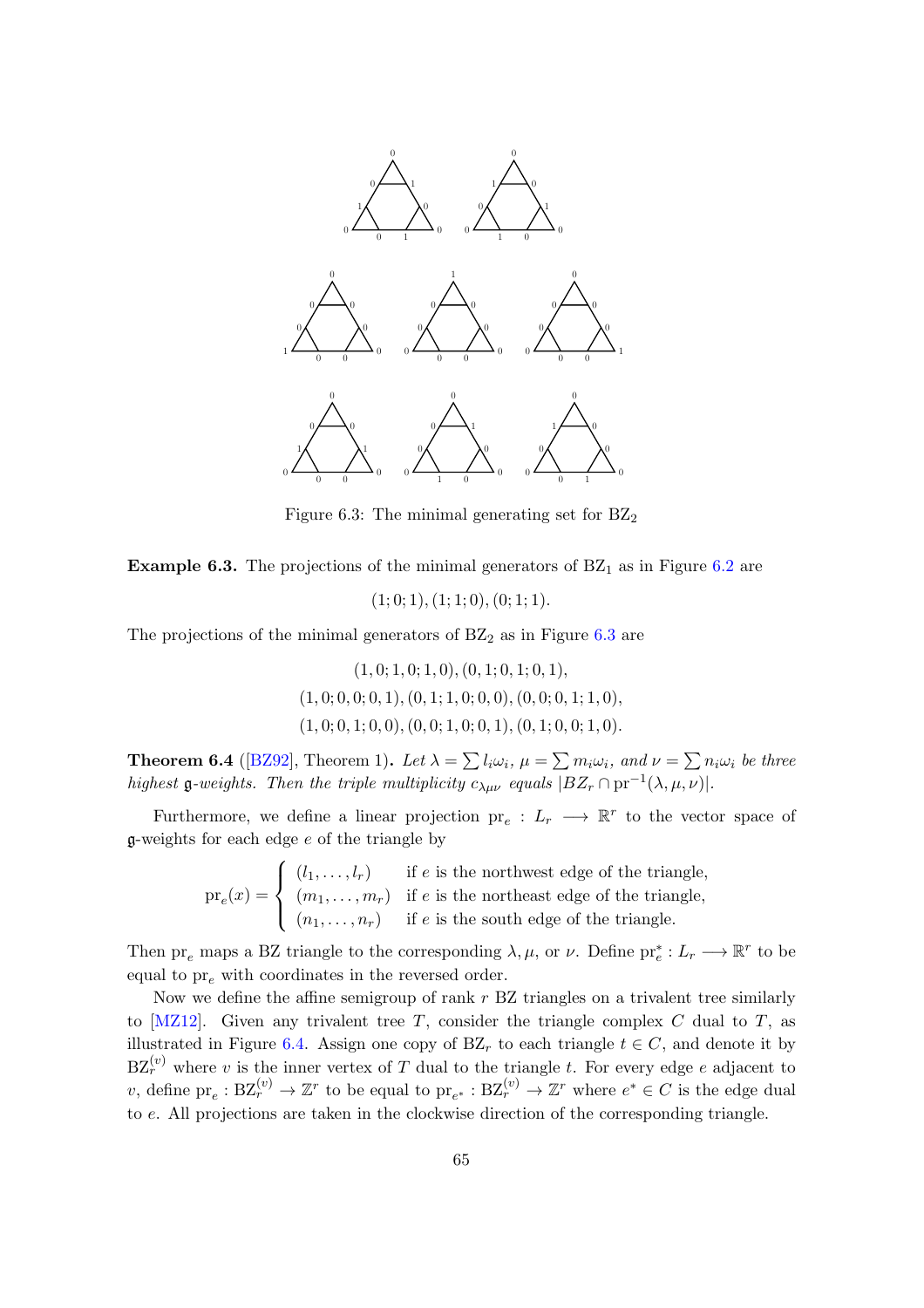

Figure 6.4: Trees and triangle complexes duality

<span id="page-73-0"></span>**Definition 6.5.** Let  $T$  be a trivalent graph. We define the affine semigroup of BZ triangles on  ${\cal T}$  as

$$
\text{BZ}_{r,T} = \prod_{v \in I} \text{BZ}_{r}^{(v)} \cap \bigcap_{e = (v_1, v_2), v_1, v_2 \in I} (\text{pr}_e(x^{(v_1)}) = \text{pr}_e^*(x^{(v_2)})).
$$

<span id="page-73-1"></span>If T is the tripod, then  $BZ_{r,T} = BZ_r$ . Define  $pr_T : BZ_{r,T} \to \mathbb{R}^{3r|I|}$  as the product of  $pr: BZ_r^{(v)} \to \mathbb{R}^{3r}$  with one copy for each  $v \in I$ .



Figure 6.5: BZ triangle on the trivalent 4-leaf tree

**Example 6.6.** Let T be the trivalent 4-leaf tree and C the triangle complex dual to T as in Figure [6.4.](#page-73-0) A rank two BZ triangle on  $T$  is shown in Figure [6.5.](#page-73-1)

#### 6.3 Connection Between Group-Based Models and BZ Triangles

For the definition of the polytope  $P_{G,T}$  associated with the group-based model with the underlying group  $G$  and a tree  $T$ , see Definition [1.29.](#page-18-0)

**Lemma 6.7.** Let  $T$  be the tripod. Let  $e_1$  be the unique edge directed towards the inner vertex, let  $e_2$  and  $e_3$  be the edges directed away from the inner vertex. The polytope  $P_{\mathbb{Z}_{r+1},T}$ has  $(r+1)^2$  vertices. They are

- $x_0^{(e_1)} = x_0^{(e_2)} = x_0^{(e_3)} = 1$  and all other coordinates zero,
- $x_0^{(e_1)} = x_i^{(e_2)} = x_{r+1-i}^{(e_3)} = 1$  for  $i \in \{1, ..., r\}$  and all other coordinates are zero,
- $x_i^{(e_1)} = x_i^{(e_2)} = x_0^{(e_3)} = 1$  for  $i \in \{1, \ldots, r\}$  and all other coordinates are zero,
- $x_i^{(e_1)} = x_0^{(e_2)} = x_i^{(e_3)} = 1$  for  $i \in \{1, \ldots, r\}$  and all other coordinates are zero,
- $x_i^{(e_1)} = x_j^{(e_2)} = x_k^{(e_3)} = 1$  for  $i, j, k \in \{1, ..., r\}$  with  $i \equiv j + k \mod(r + 1)$  and all other coordinates zero.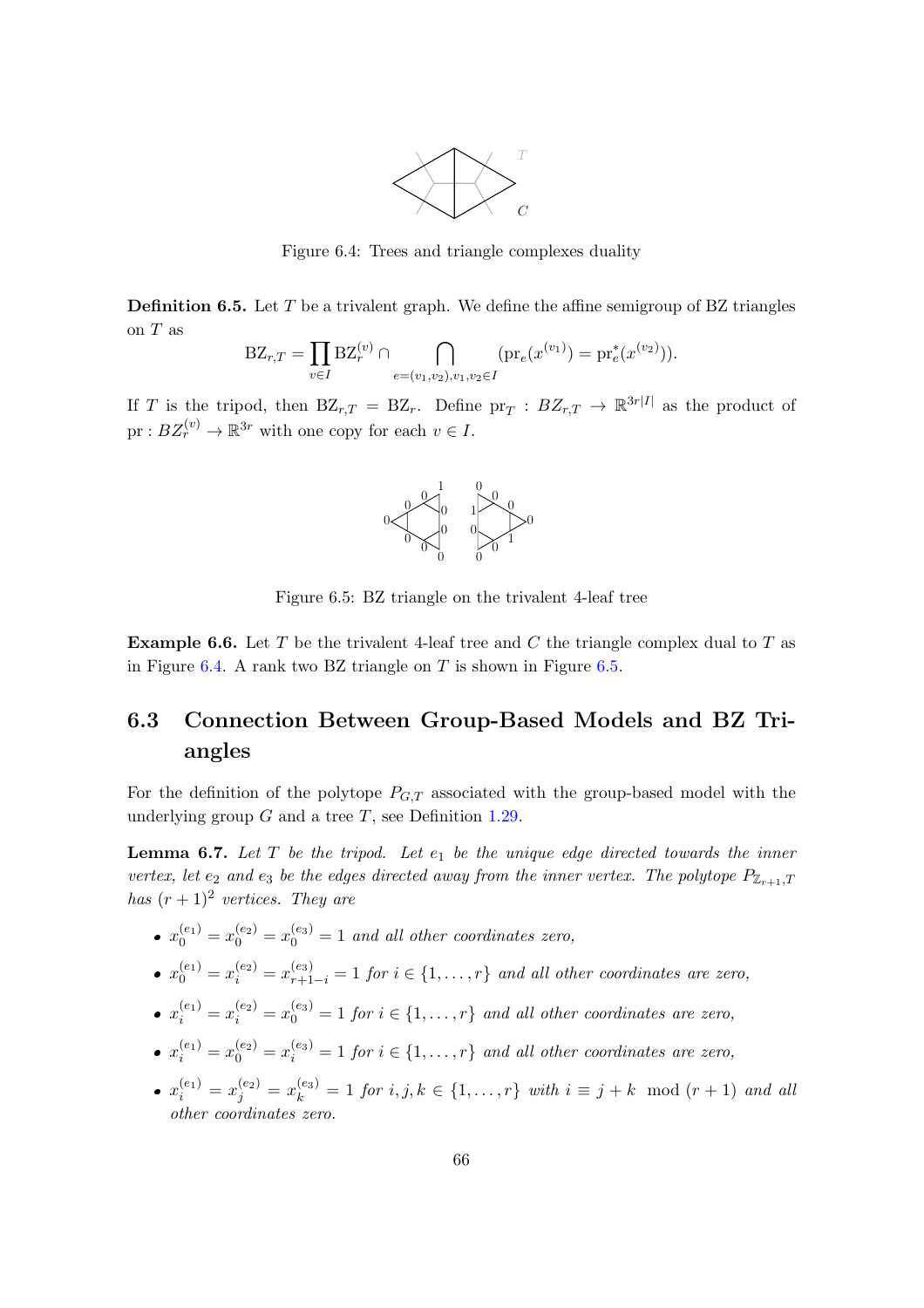*Proof.* We can freely choose labels j and k on edges  $e_2$  and  $e_3$ , the label  $i \equiv j+k \mod (r+1)$ on  $e_1$  is determined by the first two. The additive group  $\mathbb{Z}_{r+1}$  has  $r+1$  elements, hence there are exactly  $(r + 1)^2$  possibilities to label the edges of T. Furthermore, x is a vertex of  $P_{\mathbb{Z}_{r+1},T}$  if and only if  $x_i^{(e_1)} = x_j^{(e_2)} = x_k^{(e_3)} = 1$  with  $i \equiv j+k \mod(r+1)$  and all other coordinates are zero. All such possibilities are listed above.  $\Box$ 

Let

$$
S_{G,T} = \mathbb{N}(P_{G,T} \cap L_{G,T})
$$

be the affine semigroup generated by the lattice points of  $P_{GT}$ . We will study the connection between  $S_{\mathbb{Z}_{r+1},T}$  and  $BZ_{r,T}$ .

First, we assume that T is the tripod. The lattice polytope  $P_{\mathbb{Z}_{r+1},T}$  and the affine semigroup  $S_{\mathbb{Z}_{r+1},T}$  live in the linear subspace of  $\mathbb{R}^{3(r+1)}$  defined by  $\sum_{h\in G}x_h^{(e)}=1$  for all edges  $e \in E$ . Hence, forgetting the coordinate  $x_0^{(e)}$  $\binom{e}{0}$  for all  $e \in E$  gives a lattice polytope and an affine semigroup isomorphic to  $P_{\mathbb{Z}_{r+1},T}$  and  $S_{\mathbb{Z}_{r+1},T}$ , respectively. We also want to reverse the order of the coordinates corresponding to the edge  $e_1$ .

**Definition 6.8.** Define a linear map  $f : \mathbb{R}^{3(r+1)} \to \mathbb{R}^{3r}$  to the vector space of triples of g-weights by

$$
f(x)=(l_1,\ldots,l_r;m_1,\ldots,m_r;n_1,\ldots,n_r)
$$

where

$$
l_i = x_{r+1-i}^{(e_1)},
$$
  
\n
$$
m_i = x_i^{(e_2)},
$$
  
\n
$$
n_i = x_i^{(e_3)}
$$

for all  $i = 1, \ldots, r$ . For every edge e of the tripod, define a linear map  $f_e : \mathbb{R}^{r+1} \to \mathbb{R}^r$  by

$$
f_e(x) = \begin{cases} (l_1, \dots, l_r) & \text{if } e = e_1, \\ (m_1, \dots, m_r) & \text{if } e = e_2, \\ (n_1, \dots, n_r) & \text{if } e = e_3. \end{cases}
$$

**Corollary 6.9.** Let T be the tripod. Let  $e_1$  be the unique edge directed towards the inner vertex, let  $e_2$  and  $e_3$  be the edges directed away from the inner vertex. The polytope  $f(P_{\mathbb{Z}_{r+1},T})$  has  $(r+1)^2$  vertices. They are

- $\bullet$  the zero vertex,
- $m_i = n_{r+1-i} = 1$  for a fixed  $i \in \{1, ..., r\}$  and all other coordinates zero,
- $l_i = m_{r+1-i} = 1$  for a fixed  $i \in \{1, \ldots, r\}$  and all other coordinates zero,
- $l_i = n_{r+1-i} = 1$  for a fixed  $i \in \{1, \ldots, r\}$  and all other coordinates zero,
- $l_i = m_j = n_k = 1$  for fixed  $i, j, k \in \{1, \ldots, r\}$  with  $i + j + k \equiv 0 \mod(r + 1)$  and all other coordinates zero.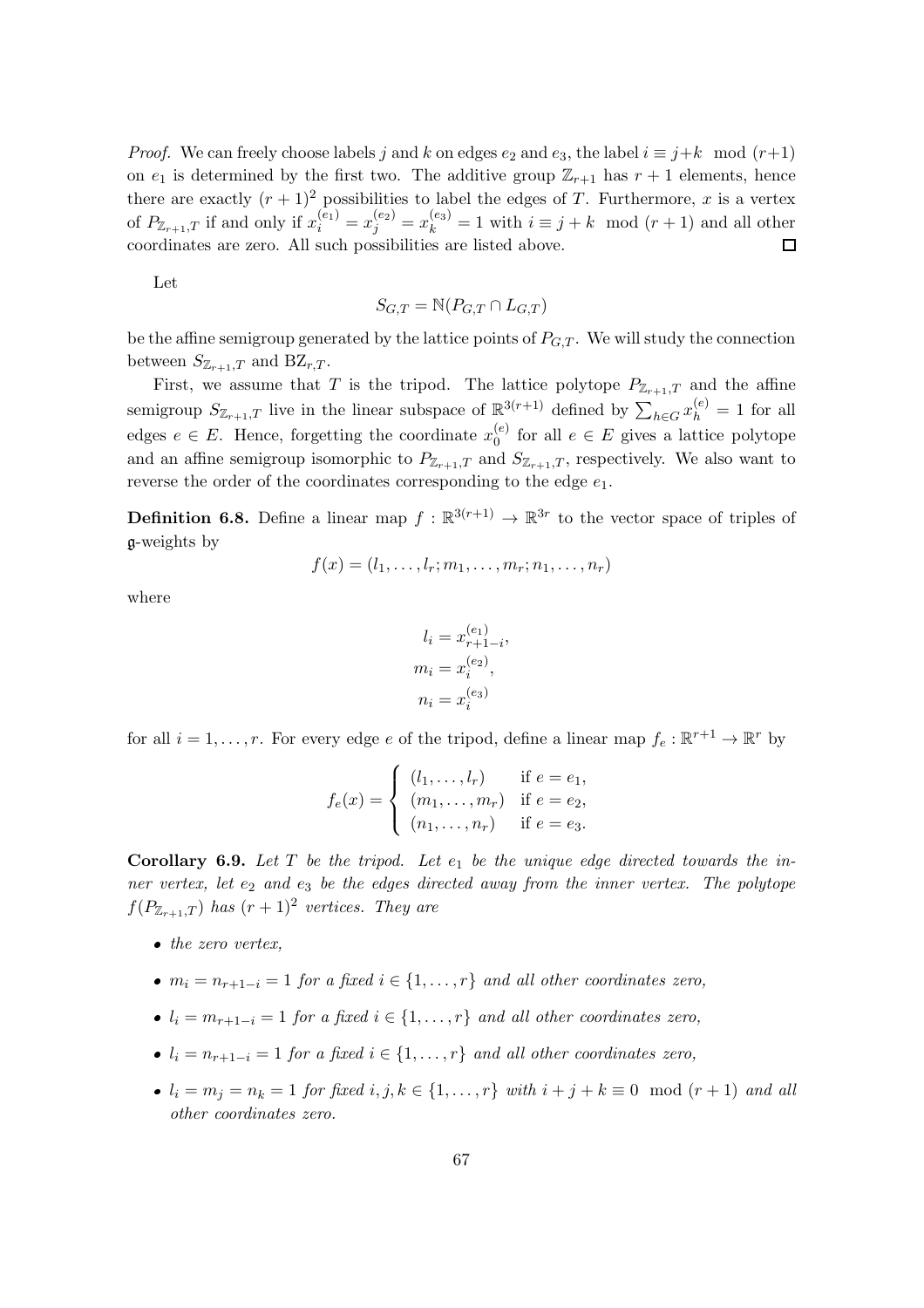<span id="page-75-2"></span>**Example 6.10.** Let T be the tripod. Labelings of the edges of T with elements of  $\mathbb{Z}_2$  and  $\mathbb{Z}_3$  such that at the inner vertex the sum of labels on the incoming edge equals the sum of labels on the outgoing edges are shown in Figures [6.6](#page-75-0) and [6.7.](#page-75-1) These labelings correspond to the vertices of  $P_{\mathbb{Z}_2,T}$  and  $P_{\mathbb{Z}_3,T}$ . The vertices of  $f(P_{\mathbb{Z}_2,T})$  and  $f(P_{\mathbb{Z}_3,T})$  without the zero vertex correspond one-to-one with the minimal generators of the semigroup of rank one and rank two BZ triangles as in Example [6.3.](#page-72-1) We will prove in the next theorem that there is a similar connection between rank r BZ triangles and the group-based model with the underlying group  $\mathbb{Z}_{r+1}$ .

<span id="page-75-0"></span>

<span id="page-75-1"></span>Figure 6.6: Labelings of the tripod with elements of  $\mathbb{Z}_2$ 



Figure 6.7: Labelings of the tripod with elements of  $\mathbb{Z}_3$ 

<span id="page-75-3"></span>**Theorem 6.11.** Let T be the tripod. For  $r \in \mathbb{N}$ ,

$$
\mathrm{pr}(\mathrm{BZ}_r) \supseteq f(S_{\mathbb{Z}_{r+1},T}).
$$

For  $r \in \{1, 2\}$ , the inclusion is equality.

*Proof.* We will prove that every vertex of  $f(P_{\mathbb{Z}_{r+1},T})$  is in pr(BZ<sub>r</sub>). This implies the desired inclusion  $f(S_{\mathbb{Z}_{r+1},T}) \subseteq \text{pr}(B\mathbb{Z}_r)$ , since  $S_{\mathbb{Z}_{r+1},T}$  is generated by the vertices of  $P_{\mathbb{Z}_{r+1},T}$  and the map f induces an isomorphism between  $S_{\mathbb{Z}_{r+1},T}$  and  $f(S_{\mathbb{Z}_{r+1},T})$ .

- The zero vertex of  $f(P_{\mathbb{Z}_{r+1},T})$  equals the projection of the zero BZ triangle.
- Let  $i \in \{1, \ldots, r\}$ . Define x as follows:  $x(0, 2(r-i), 2i-1) = x(2, 2(r-i)-2, 2i-1) =$  $\ldots = x(2(r - i), 0, 2i - 1) = 1$  and all other coordinates equal to zero. By condition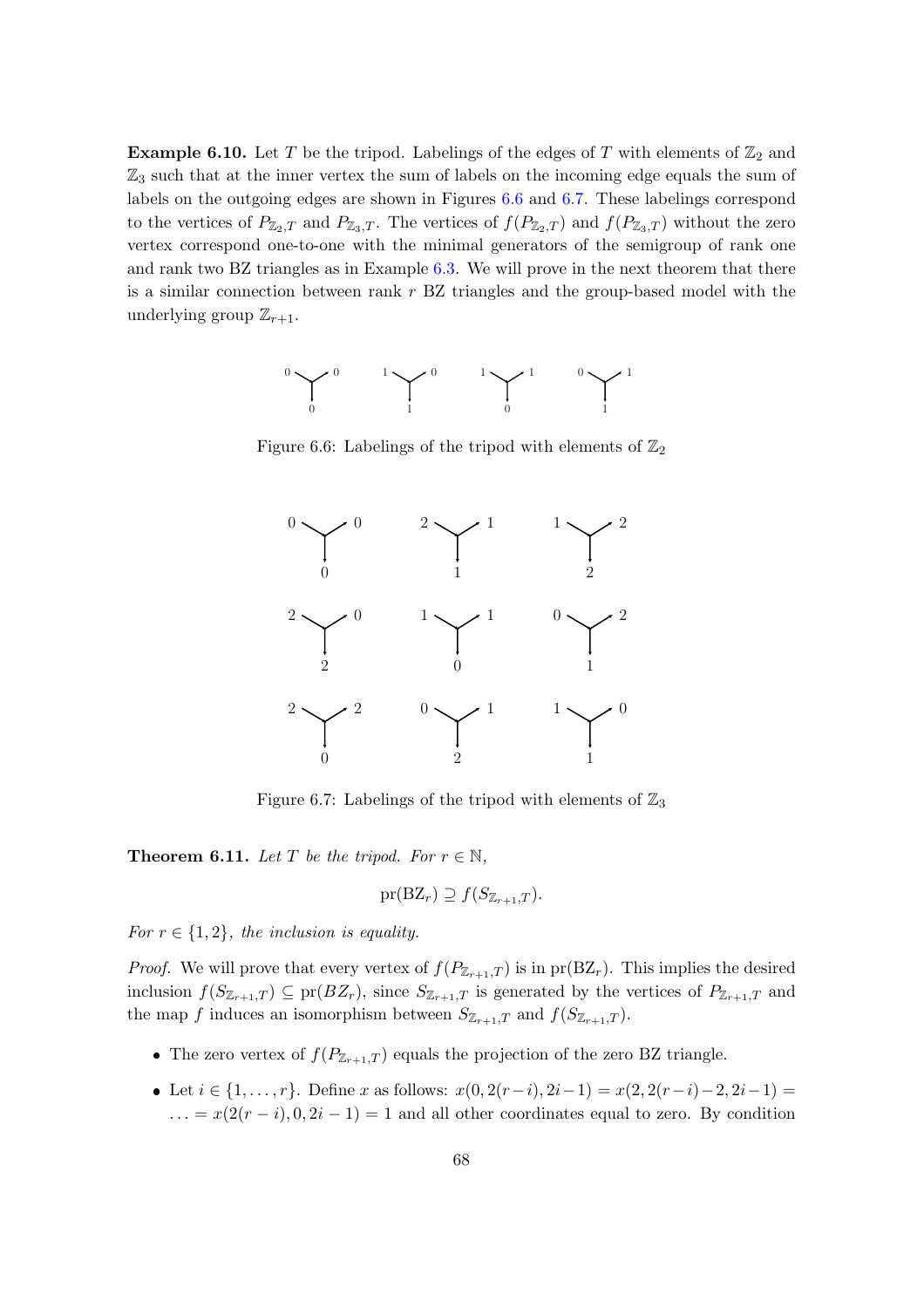$(6.1)$ , x is a BZ triangle. The vertex of  $f(P_{\mathbb{Z}_{r+1},T})$  with  $m_i = n_{r+1-i} = 1$  and all other coordinates zero equals  $pr(x)$ .

- Let  $i \in \{1, \ldots, r\}$ . Define x as follows:  $x(2(r-i), 2i-1, 0) = x(2(r-i)-2, 2i-1, 2) =$  $\dots = x(0, 2i - 1, 2(r - i)) = 1$  and all other coordinates equal to zero. By condition [\(6.1\)](#page-70-0), x is a BZ triangle. The vertex of  $f(P_{\mathbb{Z}_{r+1},T})$  with  $l_i = m_{r+1-i} = 1$  and all other coordinates zero equals  $pr(x)$ .
- Let  $i \in \{1, \ldots, r\}$ . Define x as follows:  $x(2(r-i)+1, 2(i-1), 0) = x(2(r-i)+1, 2(i-1))$  $1(-2, 2) = ... = x(2(r-i)+1, 0, 2(i-1)) = 1$  and all other coordinates equal to zero. By condition [\(6.1\)](#page-70-0), x is a BZ triangle. The vertex of  $f(P_{\mathbb{Z}_{r+1},T})$  with  $l_i = n_{r+1-i} = 1$ and all other coordinates zero equals  $pr(x)$ .
- Let  $i, j, k \in \{1, ..., r\}$  with  $i+j+k = r+1$ . Note that  $2(i+j+k)-3 = 2r+2-3 = 2r-1$ . Define  $x$  as follows:

$$
x(2k, 2i - 1, 2j - 2) = x(2k + 2, 2i - 1, 2j - 4) = \dots = x(2(r - i), 2i - 1, 0) = 1,
$$
  
\n
$$
x(2k - 2, 2i, 2j - 1) = x(2k - 4, 2i + 2, 2j - 1) = \dots = x(0, 2(r - j), 2j - 1) = 1,
$$
  
\n
$$
x(2k - 1, 2i - 2, 2j) = x(2k - 1, 2i - 4, 2j + 2) = \dots = x(2k - 1, 0, 2(r - j)) = 1
$$

and all other coordinates zero. The vertex of  $f(P_{\mathbb{Z}_{r+1},T})$  with  $l_i = m_i = n_i = 1$  and all other coordinates zero equals  $pr(x)$ .

• Let  $i, j, k \in \{1, ..., r\}$  with  $i + j + k = 2(r + 1)$ . Note that  $6r - 2(i + j + k) + 3 =$  $6r - 4r - 4 + 3 = 2r - 1$ . Define x as follows:

$$
x(2(r-i)+1, 2(r-j)+2, 2(r-k)) = x(2(r-i)+1, 2(r-j)+4, 2(r-k)-2)
$$
  
\n
$$
= \dots = x(2(r-i)+1, 2(i-1), 0) = 1,
$$
  
\n
$$
x(2(r-i), 2(r-j)+1, 2(r-k)+2) = x(2(r-i)-2, 2(r-j)+1, 2(r-k)+4)
$$
  
\n
$$
= \dots = x(0, 2(r-j)+1, 2(i-1)) = 1,
$$
  
\n
$$
x(2(r-i)+2, 2(r-j), 2(r-k)+1) = x(2(r-i)+4, 2(r-j)-2, 2(r-k)+1)
$$
  
\n
$$
= \dots = x(2(i-1), 0, 2(r-k)+1) = 1
$$

and all other coordinates zero. The vertex of  $f(P_{\mathbb{Z}_{r+1},T})$  with  $l_i = m_i = n_i = 1$  and all other coordinates zero equals  $pr(x)$ .

Example [6.10](#page-75-2) proves the equality for  $r \in \{1,2\}$ .

 $\Box$ 

*Remark.* Moreover, the semigroups  $BZ_1$  and  $f(S_{Z_2,T})$  are isomorphic. Although we have  $pr(BZ_2) = f(S_{\mathbb{Z}_3,T})$ , the semigroups  $BZ_2$  and  $f(S_{\mathbb{Z}_3,T})$  are not isomorphic. The toric ideal corresponding to the semigroup  $BZ_2$  is generated by one cubic polynomial, whereas the toric ideal corresponding to  $f(S_{\mathbb{Z}_3,T})$  is generated by two cubic polynomials. For  $r \geq 3$ , also the inclusion  $pr(BZ_r) \supseteq f(S_{\mathbb{Z}_{r+1},T})$  is strict. A rank r BZ triangle with the projection  $(1, 0, \ldots, 0, 1; 0, 1, 0, \ldots, 0; 0, \ldots, 0, 1, 0)$  is not in  $f(S_{\mathbb{Z}_{r+1},T})$ .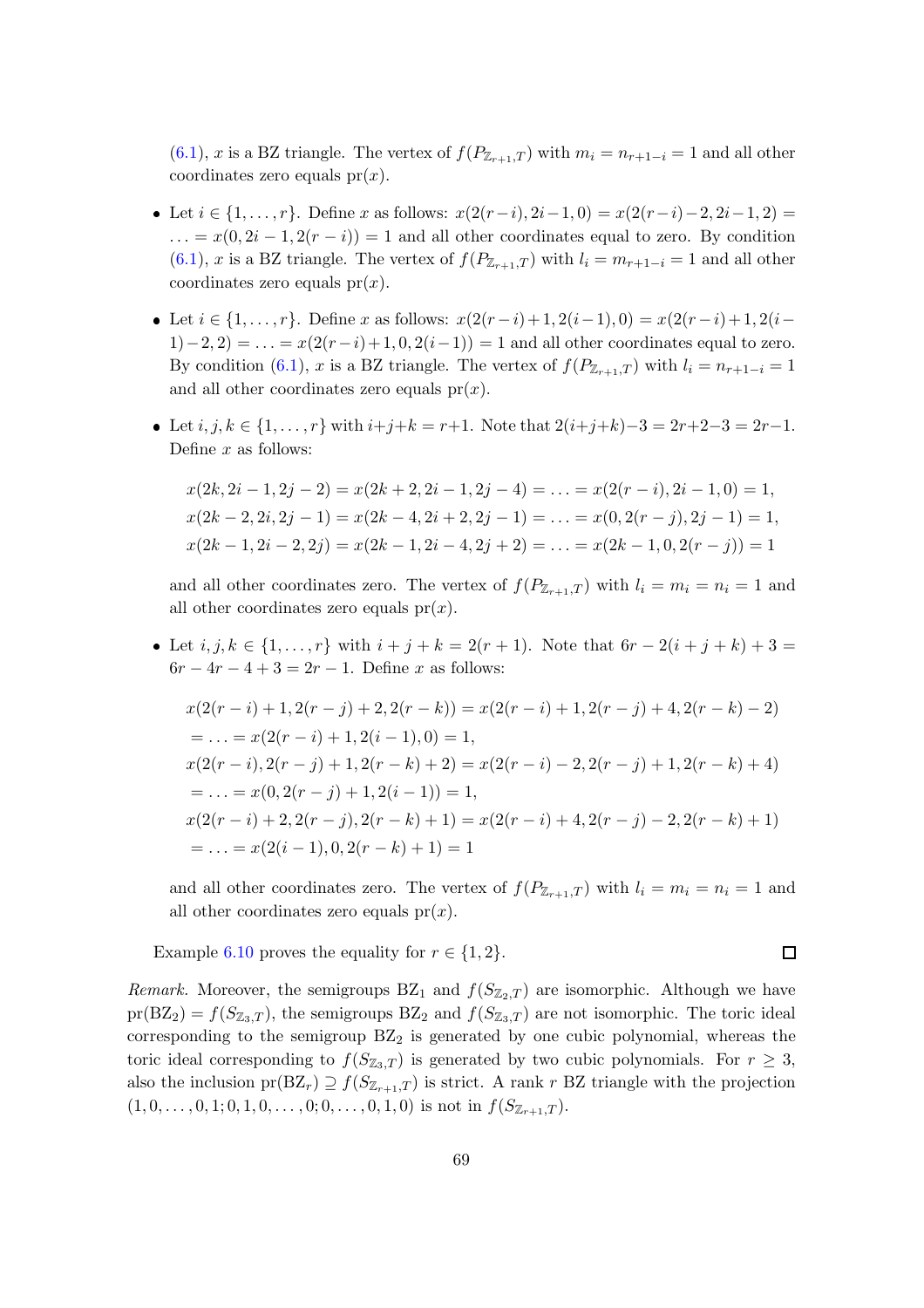**Corollary 6.12.** Let T be the tripod. For  $r \in \mathbb{N}$ , the elements of  $S_{\mathbb{Z}_{r+1},T}$  can be labeled by non-trivial triple tensor product invariants.

Proof. The statement follows from Theorems [6.11](#page-75-3) and [6.4.](#page-72-2)

Now we state a similar result for any trivalent tree T. Define  $f_T : \mathbb{R}^{|E|(r+1)} \to \mathbb{R}^{3r|I|}$  as the direct product of  $f : \mathbb{R}^{3(r+1)} \to \mathbb{R}^{3r}$  with one copy for each  $v \in I$ .

<span id="page-77-0"></span>**Corollary 6.13.** Let T be a trivalent tree. For  $r \in \mathbb{N}$ ,

$$
\mathrm{pr}_{T}(\mathrm{BZ}_{r,T}) \supseteq f_{T}(S_{\mathbb{Z}_{r+1},T}).
$$

Furthermore, for  $r \in \{1, 2\}$ , the equality holds.

*Proof.* Maps  $pr_T$  and  $f_T$  are direct products of pr and f with one copy for each  $v \in I$ . We have

$$
\mathrm{pr}_{T}(\mathrm{BZ}_{r,T}) = \prod_{v \in I} \mathrm{pr}(\mathrm{BZ}_{r}^{(v)}) \cap \bigcap_{e=(v_{1},v_{2}),v_{1},v_{2} \in I} (\mathrm{pr}_{e}(x^{(v_{1})}) = \mathrm{pr}_{e}^{*}(x^{(v_{2})})).
$$

We need to show that, for every inner edge  $e = (v_1, v_2)$ , the map  $f_e : S_{\mathbb{Z}_{r+1}, T_{v_1}} \to \mathbb{R}^r$ is equal to  $f_e$ :  $S_{\mathbb{Z}_{r+1},T_{v_2}} \to \mathbb{R}^r$  reversed where  $T_{v_i}$  is the tripod with the inner vertex  $v_i$  for  $i = 1, 2$ . Indeed, because in one case e is directed towards the inner vertex and in the other case  $e$  is directed away from the inner vertex, then in the first case we have  $f_e(x) = (x_r^{(e)}, x_{r-}^{(e)})$  $_{r-1}^{(e)}, \ldots, x_1^{(e)}$  $1<sup>(e)</sup>$ ) and in the second case we have  $f_e(x) = (x_1^{(e)})$  $_1^{(e)}, x_2^{(e)}$  $\binom{(e)}{2}, \ldots, x_r^{(e)}$ .

Remark. Since the inclusion in Theorem [6.11](#page-75-3) is strict for  $r \geq 3$ , also the inclusion in Corollary [6.13](#page-77-0) is strict for  $r > 3$ .

In a joint paper with Christopher Manon, further connections between semigroups associated with conformal block algebras and graded semigroups

$$
S_{G,T}^{gr} = \text{cone}(P_{G,T} \times \{1\}) \cap (L_{G,T} \times \{1\})
$$

will be established.

 $\Box$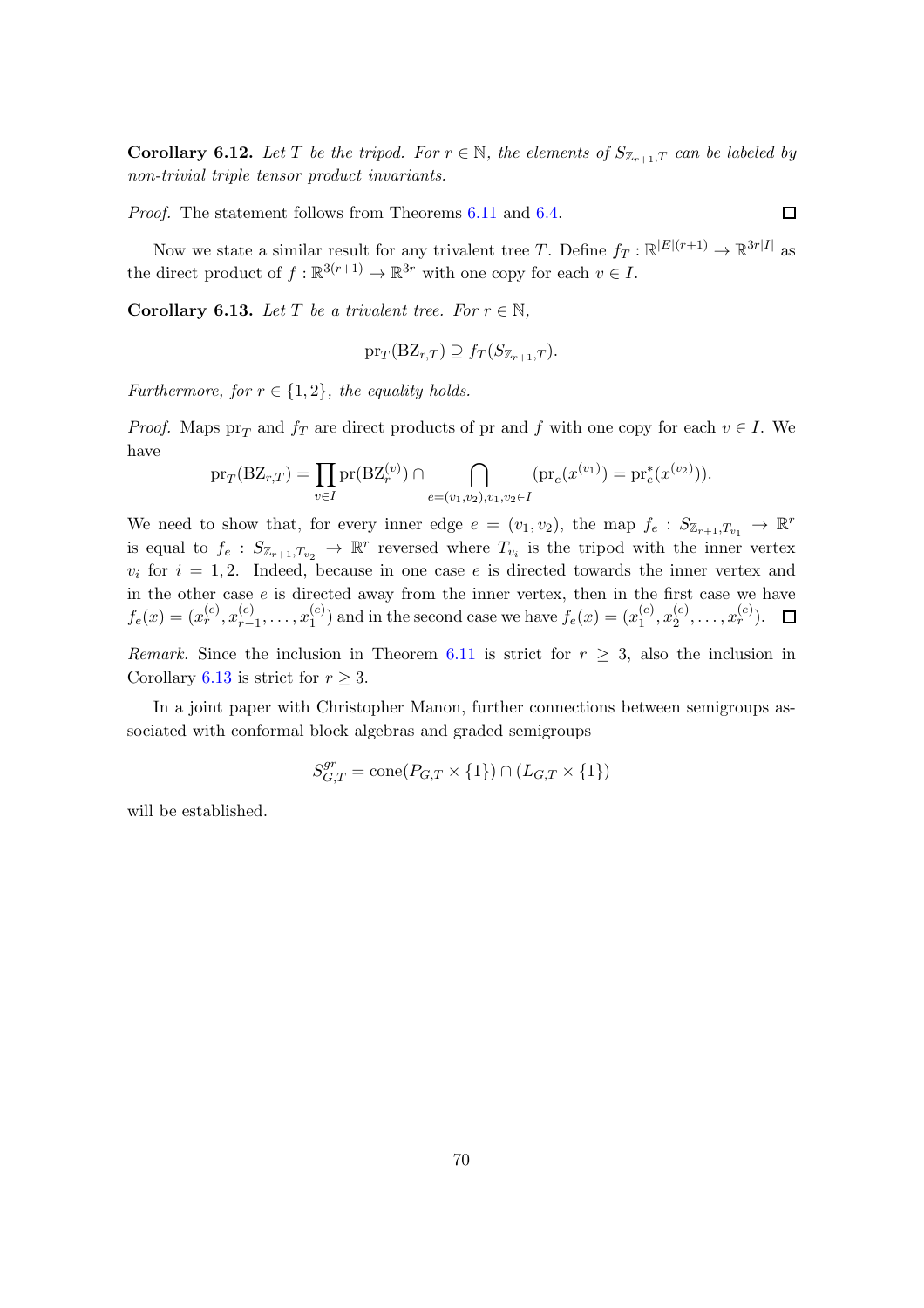#### Appendix A

# Program Code: Hilbert Polynomial of the Kimura 3-Parameter Model

use application 'polytope';

.

# Find the number of the lattice points for the 3-leaf tree. use vars '\$s', '\$t', '\$B', '\$m', '\$sm', '\$ineq'; use vars '\$fix', '\$i', '\$j', '\$k', '\$1','\$eq', '\$a'; use vars '\$point', '\$counter', '@points'; # Define the polytope associated to the Kimura 3-parameter model # on the 3-leaf tree. \$s=new Polytope<Rational>(POINTS=><<"."); 1 1 0 0 0 1 0 0 0 1 0 0 0 1 1 0 0 0 0 1 0 0 0 1 0 0 1 0 1 0 0 1 0 0 0 0 1 0 0 1 0 1 0 0 0 1 0 0 1 0 0 0 1 1 0 0 0 0 0 1 0 0 0 1 0 1 0 0 1 0 1 0 0 0 0 0 1 0 1 0 0 1 0 0 0 1 0 1 0 0 0 1 1 0 0 0 0 0 0 1 0 0 0 1 1 0 0 0 1 1 0 0 0 0 0 0 1 1 0 0 0 1 0 0 0 1 1 0 0 0 1 0 0 1 0 0 1 0 0 0 0 0 1 1 0 0 1 0 0 0 0 1 0 1 0 0 1 0 1 0 0 0 0 0 1 0 0 1 0 1 0 1 0 0 0 0 1 0 0 0 0 1 1 0 0 0 1 0 0 1 0 0 1 0 0 1 0 0 0 1 0 1 0 0 0 0 1 0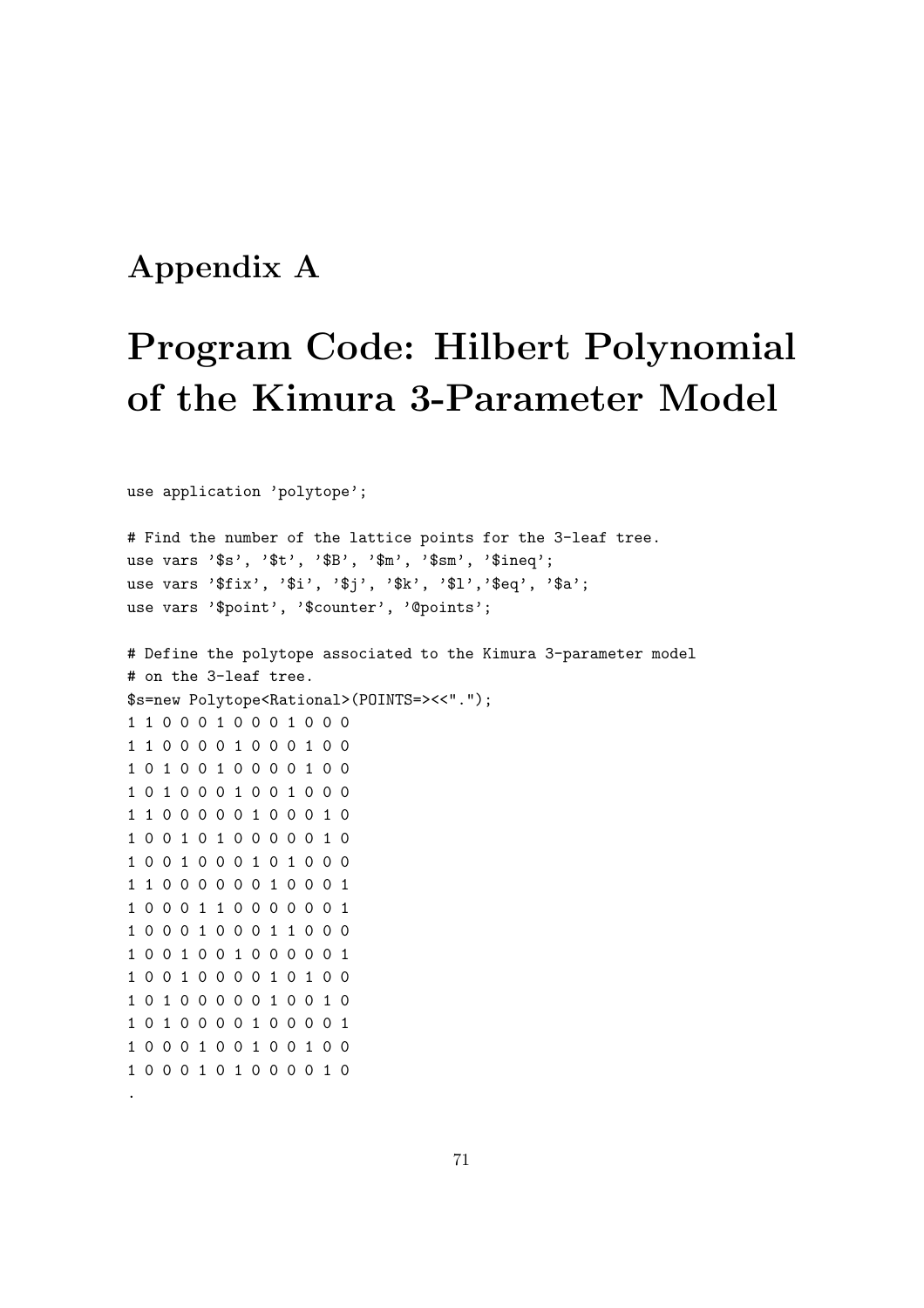```
# Apply the vertex lattice normalization to $s.
$t=vertex_lattice_normalization($s);
# Basis transformation matrix taking vertices of $s to vertices of $t.
$B=new Matrix<Rational>(<<".");
1 -3 -3 -2 -2 -1 -1 -3 -1 00 3/4 3/2 1/2 1 1/4 1/2 3/2 1/2 0
0 3/4 1/2 1/2 1 1/4 1/2 1/2 0 0
0 3/4 1/2 1/2 0 1/4 1/2 1/2 1/2 -1/2
0 3/4 1/2 1/2 0 1/4 -1/2 1/2 0 1/2
0 3/2 3/4 1 1/2 1/2 1/4 0 0 0
0 1/2 3/4 1 1/2 1/2 1/4 1 1/2 0
0 1/2 3/4 0 1/2 1/2 1/4 1 0 1/2
0 1/2 3/4 0 1/2 -1/2 1/4 1 1/2 -1/2
0 3/4 3/4 1/2 1/2 1/4 1/4 3/2 1/2 0
0 3/4 3/4 1/2 1/2 1/4 1/4 1/2 0 0
0 3/4 3/4 1/2 1/2 1/4 1/4 1/2 1/2 -1/2
0 3/4 3/4 1/2 1/2 1/4 1/4 1/2 0 1/2
.
# Matrix $m for multiplying the vertices of $s by 3.
$m=new Matrix<Rational>(<<".");
1 0 0 0 0 0 0 0 0 0 0 0 0
0 3 0 0 0 0 0 0 0 0 0 0 0
0 0 3 0 0 0 0 0 0 0 0 0 0
0 0 0 3 0 0 0 0 0 0 0 0 0
0 0 0 0 3 0 0 0 0 0 0 0 0
0 0 0 0 0 3 0 0 0 0 0 0 0
0 0 0 0 0 0 3 0 0 0 0 0 0
0 0 0 0 0 0 0 3 0 0 0 0 0
0 0 0 0 0 0 0 0 3 0 0 0 0
0 0 0 0 0 0 0 0 0 3 0 0 0
0 0 0 0 0 0 0 0 0 0 3 0 0
0 0 0 0 0 0 0 0 0 0 0 3 0
0 0 0 0 0 0 0 0 0 0 0 0 3
.
# Define the polytope $sm as the convex hull of the vertices of $s
# multiplied by 3.
$sm=new Polytope<Rational>(VERTICES=>($s->VERTICES)*$m);
# $ineq contains facet inequalities for $sm.
$ineq=($sm->FACETS);
```
# Loop that finds the number of the lattice points for the polytope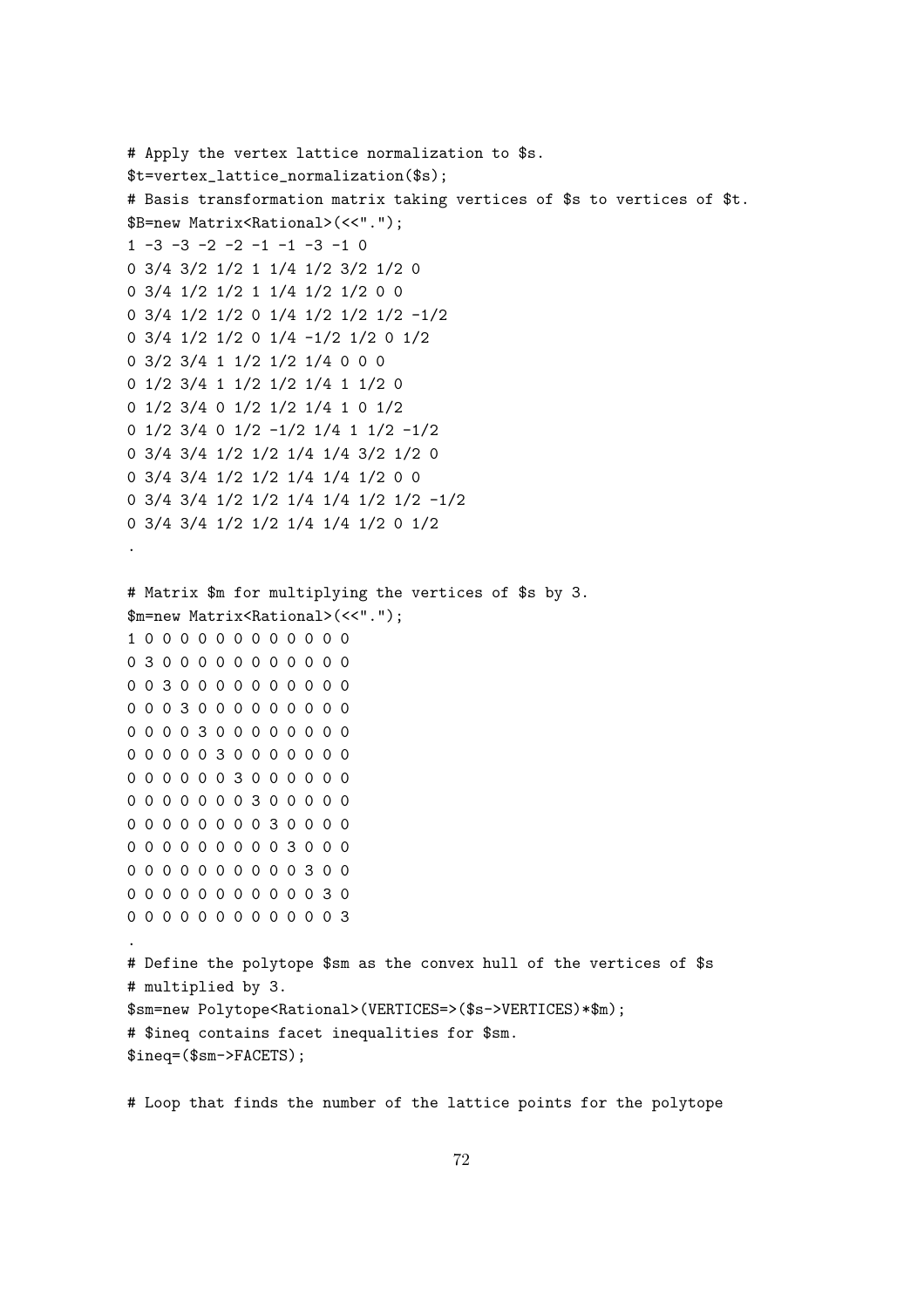```
# 3*$s with the first 4 coordinates fixed.
$counter=0;
# The 2nd to 5th coordinate of $sm can take integer values
# from 0 to 3, which sum up to 3.
for i(0...3){
for \$j (0... (3-\$i)){
for k (0... (3 - 1) ) {
$1=3-$i-$j-$k;# Matrix $fix for equalities that fix 2nd to 5th coordinate.
$fix=new Matrix<Rational>(<<".");
-$i 100000000000
-$i 0 1 0 0 0 0 0 0 0 0 0 0
-$k 0 0 1 0 0 0 0 0 0 0 0 0 0
-$1000100000000# Define a new set of equalities by taking the affine hull of $sm and $fix.
\text{Seq} = (\text{Sm-}\text{AFFINE_HULL}) / \text{fix};# Define a new polytope $a using the new set of equalities $eq and the
# inequalities of $sm.
$a=new Polytope<Rational>(INEQUALITIES=>$ineq,EQUATIONS=>$eq);
# Apply the basis transformation matrix to $a and count the lattice points.
$a=new Polytope<Rational>(POINTS=>($a->VERTICES)*$B);
$point=($a->N_LATTICE_POINTS);
# Remember all the results in the array $points.
$points[$counter]=$point;
% counter++;\mathcal{L}\mathcal{F}\mathcal{L}#Find the number of the lattice points for 4-leaf tree.
use vars '$p', '$r', '$A', '$m', '$pm', '$ineq';
use vars '$i', '$j', '$k', '$1', '$w', '$x', '$y', '$z';
use vars '$e', '$f', '$g', '$h';
use vars '$fix', '$eq', '$a', '$point', '$sum1', '$sum2';
use vars '$counter1', '$counter2', '@points1', '@points2';
# Define the polytope of the Kimura 3-parameter model on the 4-leaf tree.
$p=new Polytope<Rational>(POINTS=><<".");
110001000100010001000
```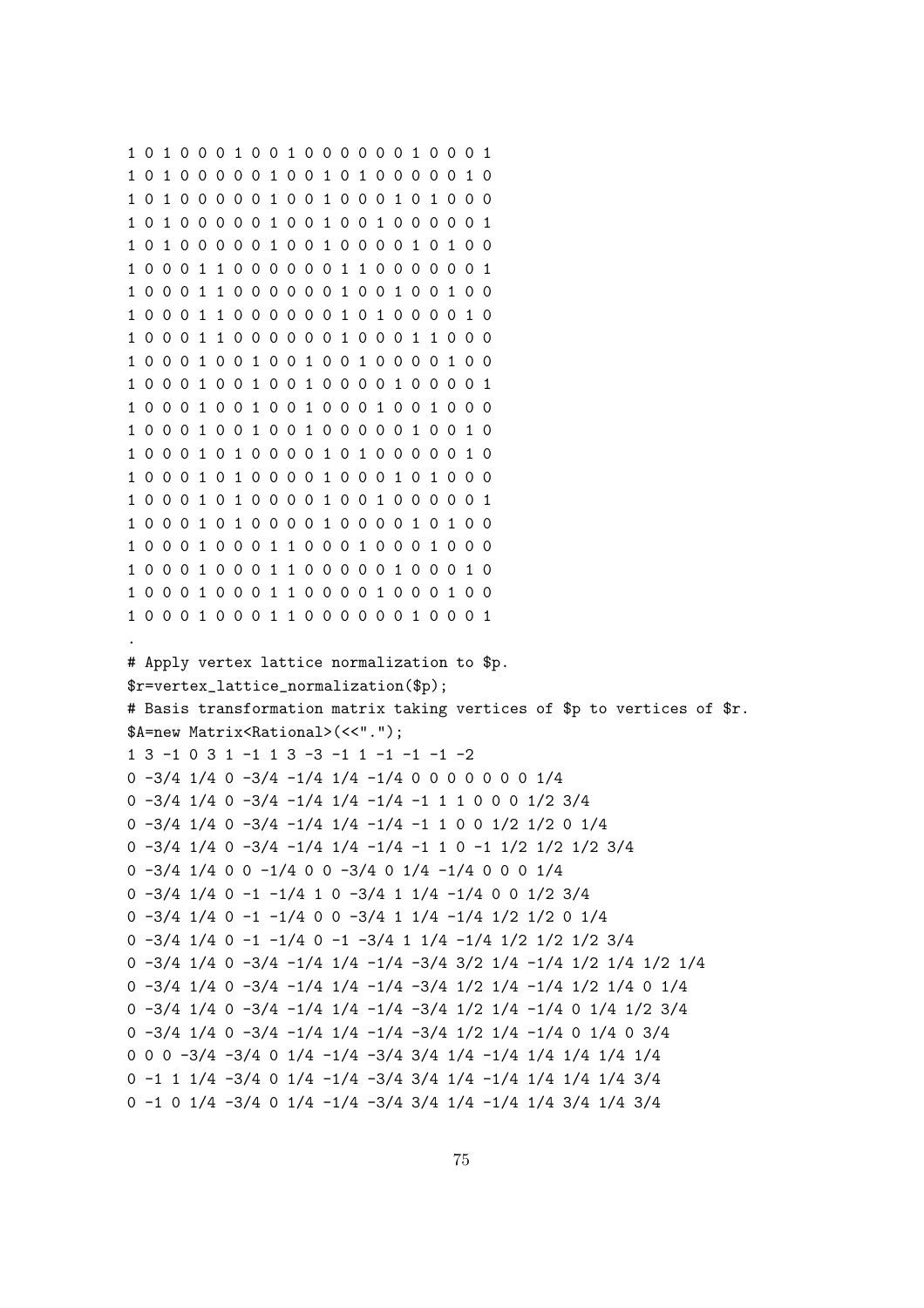0 -1 0 1/4 -3/4 -1 1/4 -1/4 -3/4 3/4 1/4 -1/4 1/4 -1/4 1/4 1/4 0 -3/4 1/4 3/4 -3/4 -1/4 1/4 -1/4 -3/4 3/4 1/4 -1/4 1/4 1/2 1/4 1 0 -3/4 1/4 -1/4 -3/4 -1/4 1/4 -1/4 -3/4 3/4 1/4 -1/4 1/4 1/2 1/4 1/2 0 -3/4 1/4 -1/4 -3/4 -1/4 1/4 -1/4 -3/4 3/4 1/4 -1/4 1/4 0 1/4 1/2 0 -3/4 1/4 -1/4 -3/4 -1/4 1/4 -1/4 -3/4 3/4 1/4 -1/4 1/4 0 1/4 0 .

```
# Matrix $m for multiplying the vertices of $p by 3.
$m=new Matrix<Rational>(<<".");
1 0 0 0 0 0 0 0 0 0 0 0 0 0 0 0 0 0 0 0 0
0 3 0 0 0 0 0 0 0 0 0 0 0 0 0 0 0 0 0 0 0
0 0 3 0 0 0 0 0 0 0 0 0 0 0 0 0 0 0 0 0 0
0 0 0 3 0 0 0 0 0 0 0 0 0 0 0 0 0 0 0 0 0
0 0 0 0 3 0 0 0 0 0 0 0 0 0 0 0 0 0 0 0 0
0 0 0 0 0 3 0 0 0 0 0 0 0 0 0 0 0 0 0 0 0
0 0 0 0 0 0 3 0 0 0 0 0 0 0 0 0 0 0 0 0 0
0 0 0 0 0 0 0 3 0 0 0 0 0 0 0 0 0 0 0 0 0
0 0 0 0 0 0 0 0 3 0 0 0 0 0 0 0 0 0 0 0 0
0 0 0 0 0 0 0 0 0 3 0 0 0 0 0 0 0 0 0 0 0
0 0 0 0 0 0 0 0 0 0 3 0 0 0 0 0 0 0 0 0 0
0 0 0 0 0 0 0 0 0 0 0 3 0 0 0 0 0 0 0 0 0
0 0 0 0 0 0 0 0 0 0 0 0 3 0 0 0 0 0 0 0 0
0 0 0 0 0 0 0 0 0 0 0 0 0 3 0 0 0 0 0 0 0
0 0 0 0 0 0 0 0 0 0 0 0 0 0 3 0 0 0 0 0 0
0 0 0 0 0 0 0 0 0 0 0 0 0 0 0 3 0 0 0 0 0
0 0 0 0 0 0 0 0 0 0 0 0 0 0 0 0 3 0 0 0 0
0 0 0 0 0 0 0 0 0 0 0 0 0 0 0 0 0 3 0 0 0
0 0 0 0 0 0 0 0 0 0 0 0 0 0 0 0 0 0 3 0 0
0 0 0 0 0 0 0 0 0 0 0 0 0 0 0 0 0 0 0 3 0
0 0 0 0 0 0 0 0 0 0 0 0 0 0 0 0 0 0 0 0 3
.
# Define the polytope $pm as the convex hull of the vertices of $p
# multiplied by 3.
$pm=new Polytope<Rational>(VERTICES=>($p->VERTICES)*$m);
# $ineq contains facet inequalities for $pm.
$ineq=($pm->FACETS);
# Loop that finds the number of the lattice points for the polytope
# 3*$p with 14th to 21th coordinate fixed (corresponding to 2
# incident leaf edges) and with 14th to 17th coordinate fixed
```
# (corresponding to 1 leaf edge). \$counter1=0;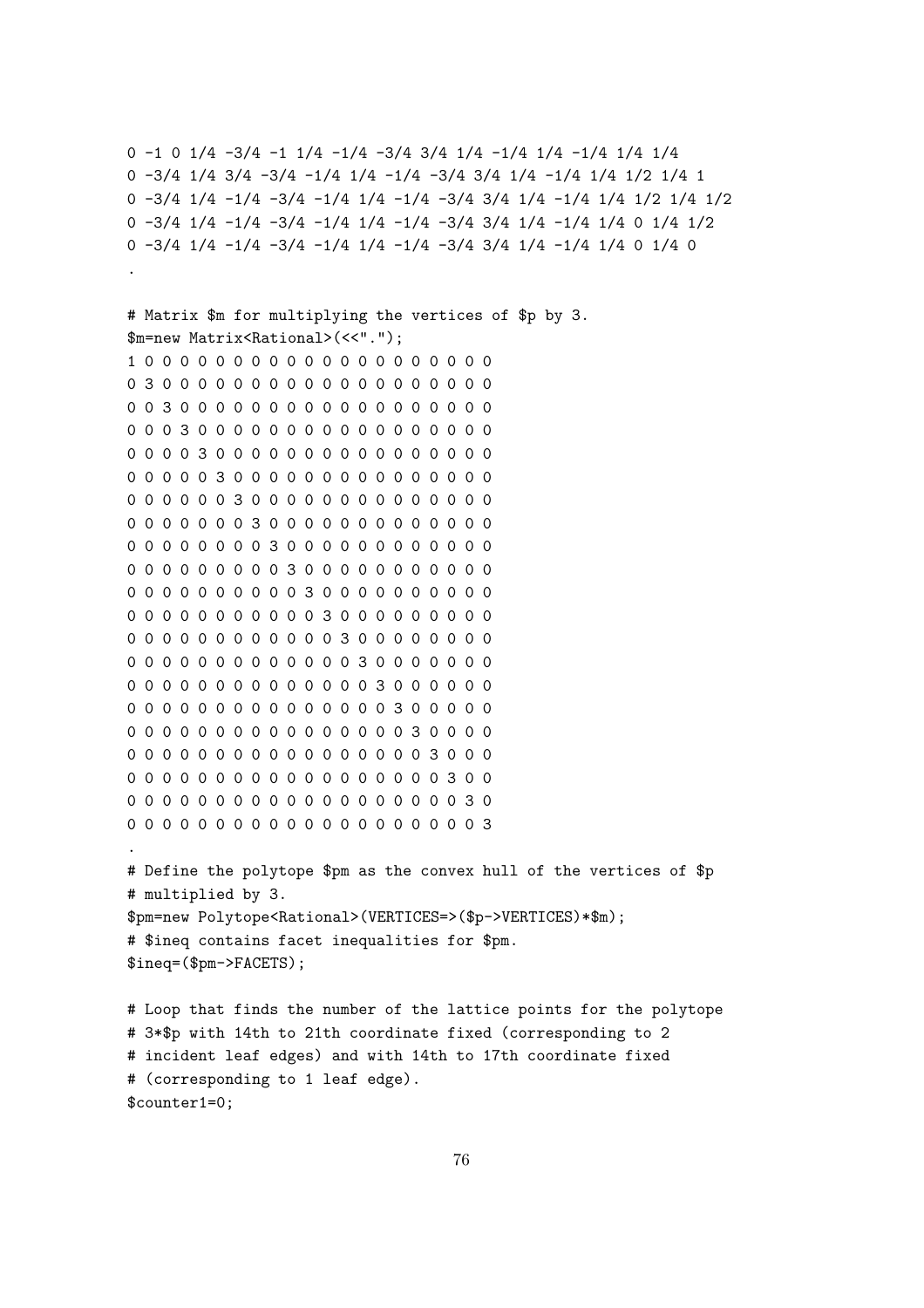```
# The 14th to 21th coordinate of 3*$s can take integer values
# from 0 to 3, coordinates 14 to 17 sum up to 3 and
# coordinates 18 to 21 sum up to 3.
for i (0...3){
for j(0... (3-3i))for k (0... (3 - 1 - 1))$sum1=0:
$counter2=0;
for w(0...3){
for x(0... (3- w))for y(0... (3-sw-sx)) {
# Loop that fixes 2nd to 5th coordinate corresponding to an
# additional leaf edge to make computations faster. We find
# the number of the lattice points separately for each possible
# integer fixation and then sum over all the values.
$sum2=0;for \text{$\$e$} (0...3) {
for f(0... (3-8e))for g(0... (3 - 2 - 1))$1=3-$i-$j-$k;$z=3-$w-$x-$y;h = 3 - 8e - 5f - 8g:
# Matrix for equalities that fix coordinates under
# consideration.
$fix=new Matrix<Rational>(<<".");
-$j00000000000001000000
-$100000000000000010000-$w 0 0 0 0 0 0 0 0 0 0 0 0 0 0 0 0 1 0 0 0
-$x 0 0 0 0 0 0 0 0 0 0 0 0 0 0 0 0 0 1 0 0
-$y 0 0 0 0 0 0 0 0 0 0 0 0 0 0 0 0 0 0 1 0
-$z 0 0 0 0 0 0 0 0 0 0 0 0 0 0 0 0 0 0 1
# Define a new set of equalities by taking the affine hull of
# $pm and $fix.
\text{Seq} = (\text{Spm} \rightarrow \text{AFFINE_HULL}) / \text{Siix};# Define a new polytope $a using the new set of equalities $eq and
```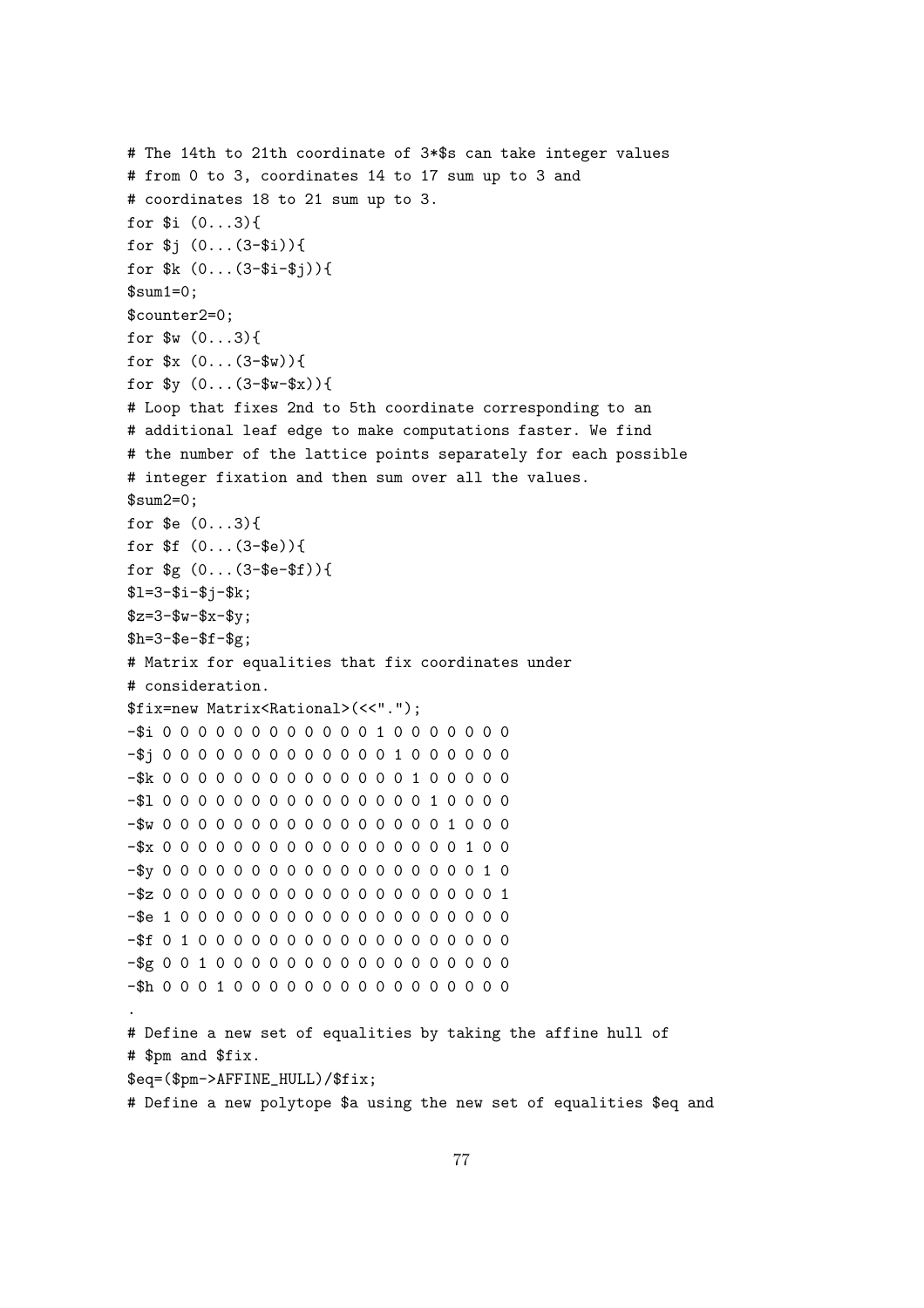```
# the inequalities of $pm.
$a=new Polytope<Rational>(INEQUALITIES=>$ineq,EQUATIONS=>$eq);
# Apply the basis transformation matrix to $a and count
# the lattice points.
$a=new Polytope<Rational>(POINTS=>($a->VERTICES)*$A);
$point=$a->N_LATTICE_POINTS;
# Sum the number of the lattice points over all possible integer
# values corresponding to the additional leaf edge.
$sum2=$sum2+$point;
}
}
}
# Array @points2 holds the number of the lattice points when 14th
# to 21st coordinate are fixed.
$points2[($counter1*20)+$counter2]=$sum2;
$sum1=$sum1+$sum2;
$counter2++;
}
}
}
# Array @points1 holds the number of the lattice points when 14th
# to 17th coordinate are fixed.
$points1[$counter1]=$sum1;
$counter1++;
}
}
}
use vars '$sum';
# Finding the total number of the lattice points by using the
# formulas (there are 20 possibilities for integer values
# corresponding to one edge).
$sum=0;
for $i(0...19){
for $j(0...19){
$sum=$sum+($points2[($i*20)+$j]*$points[$i]*$points[$j]);
}
}
print "Snowflake has $sum lattice points. \n \n";
```
\$sum=0;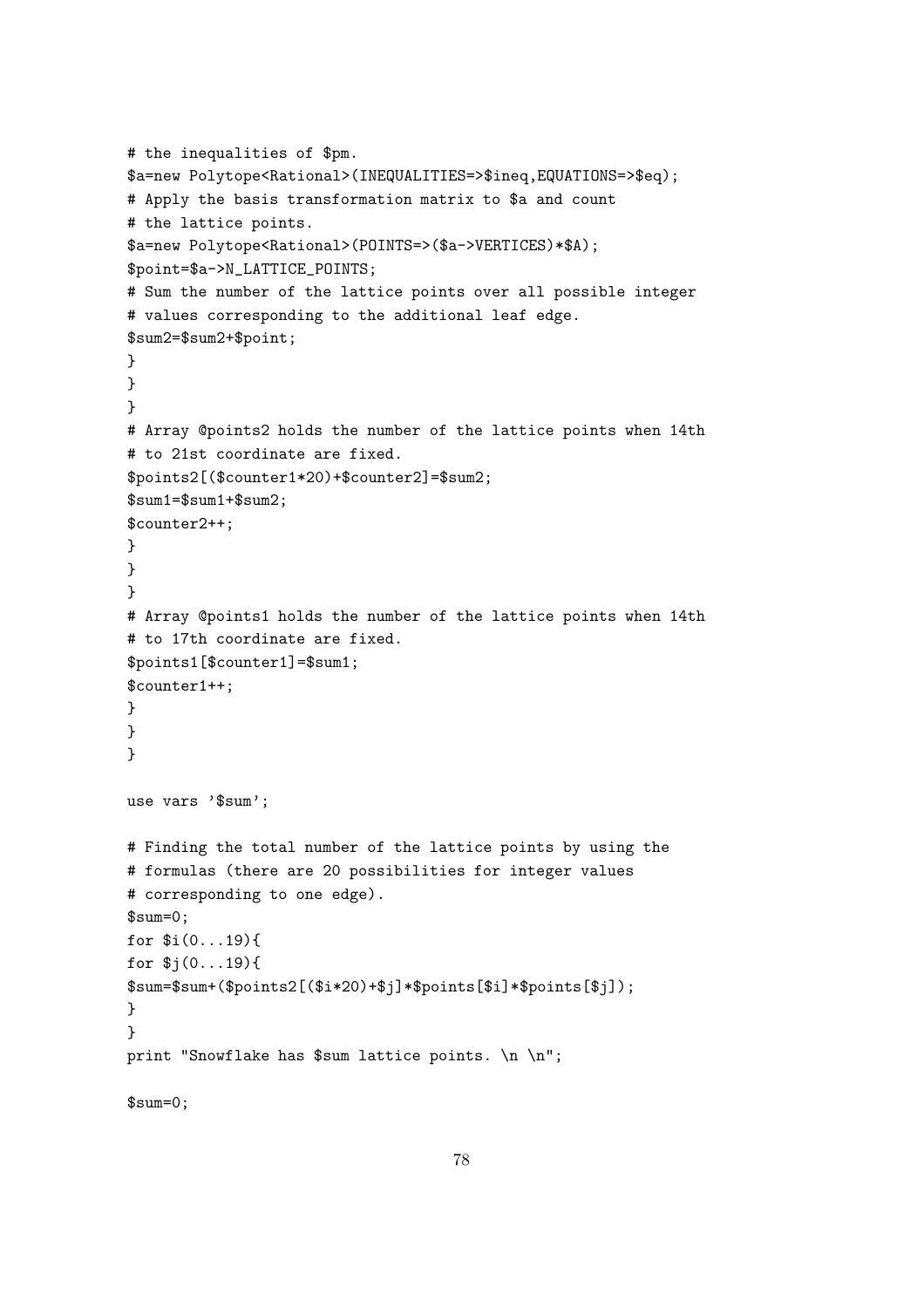```
for (i(0...19){
\\ $sum=\$sum+(\$points1[\$i]*\$points1[\$i])\; ;\mathcal{F}
```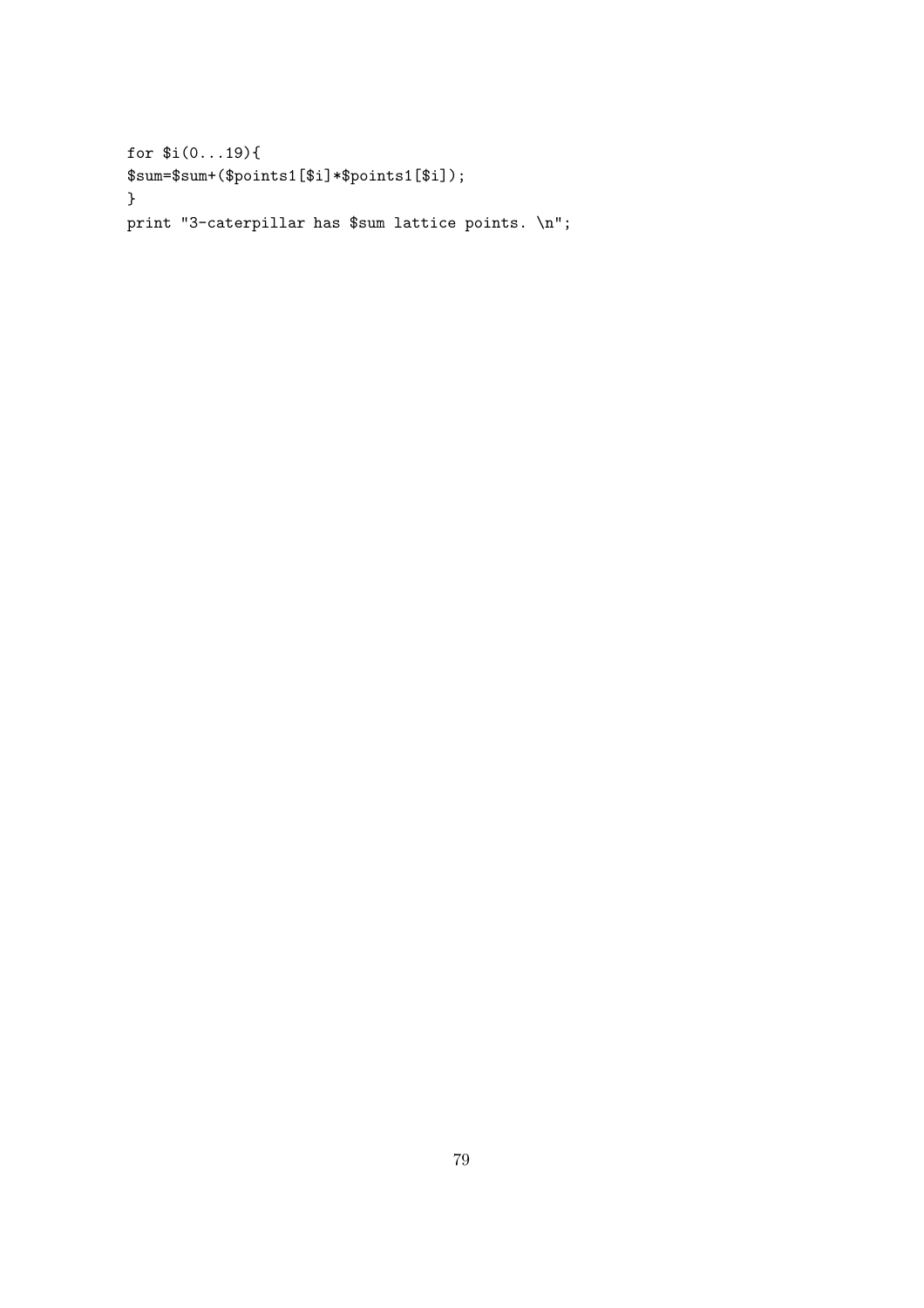### Anhang B

# Zusammenfassung

Phylogenetische algebraische Geometrie beschäftigt sich mit algebraischen Varietäten die mit phylogenetischen Modellen assoziiert sind. In dieser Dissertation werden Gitterpolytope und affine Halbgruppen untersucht, die mit torischen Varietäten von gruppenbasierten phylogenetischen Modellen korrespondieren.

Laut einem Resultat von Buczyńska und Wiśniewski ist die Hilbertfunktion der algebraischen Varietät auf dem Jukes-Cantor binären Modell und einem trivalenten Baum un-abhängig von der Topologie des Baumes [\[BW07\]](#page-88-1). In Zusammenarbeit mit Haase und Paffenholz geben wir einen einfachen kombinatorischen Beweis fur diesen Satz. Außerdem zeigen ¨ wir, dass die analoge Aussage für das Kimura Dreiparametermodell nicht stimmt [[Kub12\]](#page-90-1).

Buczyńska und Wiśniewski haben auch gezeigt, dass die mit dem Jukes-Cantor binären Modell assoziierte Halbgruppe im Grad eins erzeugt ist [\[BW07\]](#page-88-1). Eine phylogenetische Halbgruppe auf einem Graph verallgemeinert das Jukes-Cantor binäre Modell auf einem Baum [\[Buc12,](#page-88-2) [BBKM11\]](#page-88-3). Wir zeigen, dass es für jede natürliche Zahl  $q$  einen Graph gibt, sodass der maximale Grad vom minimalen Erzeugendensystem von der entsprechenden phylogenetischen Halbgruppe genau  $2\left\lfloor \frac{g}{2}\right\rfloor$  $\frac{g}{2}$ ] + 1 ist. Das ist Teil der Arbeit mit Buczyńska, Buczyński und Michałek [\[BBKM11\]](#page-88-3), in der wir auch zeigen, dass  $g + 1$  die bestmögliche obere Schranke ist.

Das minimale Erzeugendensystem der phylogenetischen Halbgruppe auf einem triva-lenten Baum wurde von Buczyńska und Wiśniewski untersucht [\[BW07\]](#page-88-1) und der Fall von trivalenten Graphen mit erster Bettizahl eins wurde von Buczyńska betrachtet [\[Buc12\]](#page-88-2). Wir beschreiben das minimale Erzeugendensystem auf allen Graphen mit erster Bettizahl g ≤ 1 und auf allen trivalenten Graphen mit erster Bettizahl zwei. Außerdem beschreiben wir für beliebige trivalente Graphen die minimalen Erzeuger vom Grad  $d \leq 2$ .

Basierend auf der Arbeit von Sturmfels und Xu [\[SX10\]](#page-91-0) hat Manon gezeigt, dass die phylogenetischen Halbgruppen torische Degenerationen von Algebren  $SL_2(\mathbb{C})$ -konformer Blöcke  $\sin{\frac{M}{\text{an0}}}$ . Darüber hinaus hat er ähnliche Verbindungen zwischen dem Rang zweier Berenstein-Zelevinsky-Dreiecke und Algebren  $SL_3(\mathbb{C})$ -konformer Blöcke gezeigt [\[Man12a\]](#page-90-3). Motiviert von diesen Resultaten stellen wir eine Verbindung zwischen affinen Halbgruppen von gruppenbasierten Modellen und Halbgruppen von Berenstein-Zelevinsky-Dreiecken her.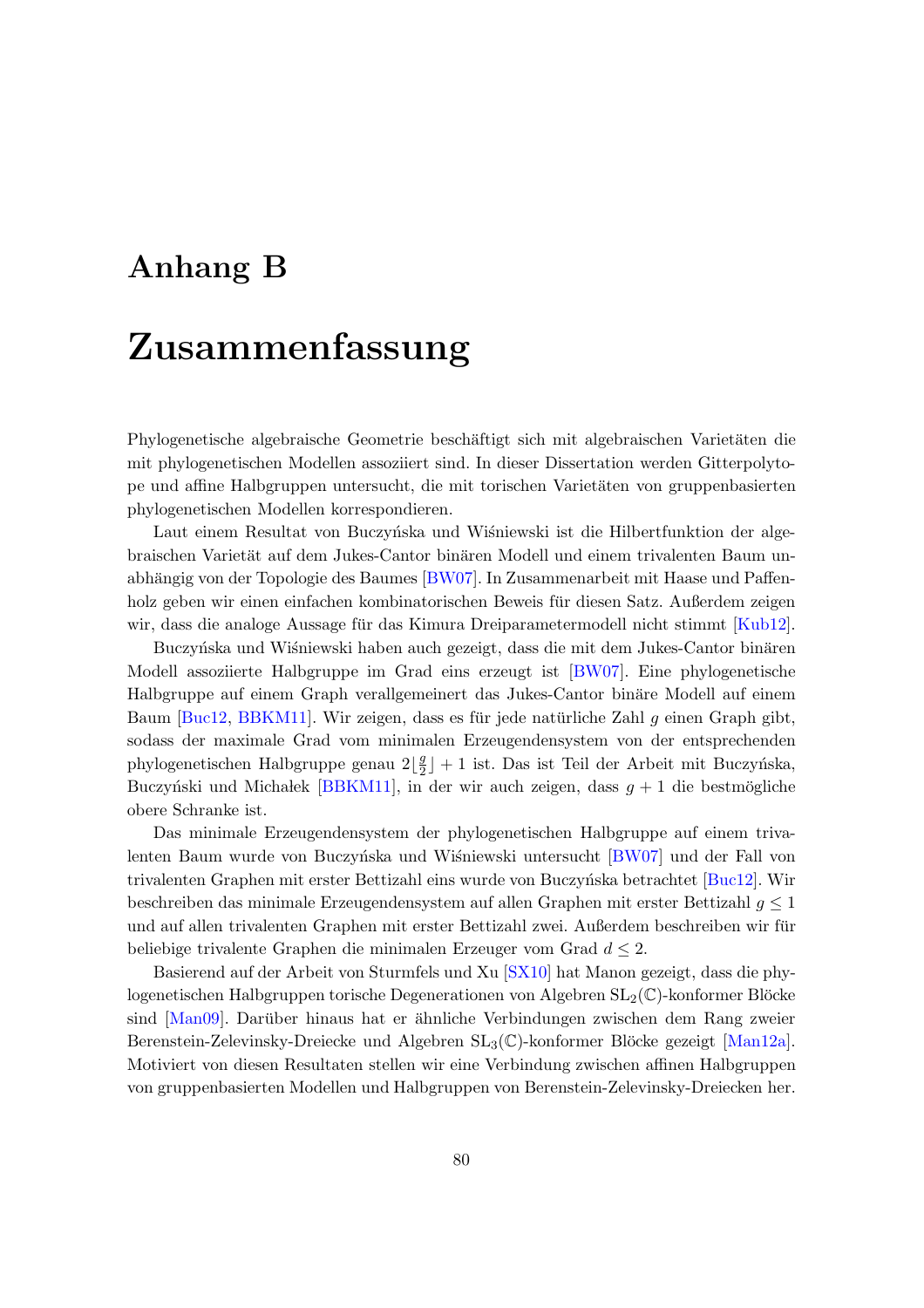# Bibliography

- [ABS11] F. Ardila, T. Bliem, and D. Salazar. Gelfand-Tsetlin polytopes and Feigin-Fourier-Littelmann-Vinberg polytopes as marked poset polytopes. J. Comb. Theory A, 118(8):2454–2462, 2011.
- <span id="page-88-3"></span>[BBKM11] W. Buczyńska, J. Buczyński, K. Kubjas, and M. Michałek. Degrees of generators of phylogenetic semigroups on graphs. arXiv:1105.5382, 2011. To appear in Cent. Eur. J. Math.
- [BI] W. Bruns and B. Ichim. Normaliz. Available at <http://www.math.uos.de/normaliz>.
- <span id="page-88-2"></span>[Buc12] W. Buczyńska. Phylogenetic toric varieties on graphs. J. Algebr. Comb., 35(3):421–460, 2012.
- <span id="page-88-1"></span>[BW07] W. Buczyńska and J. Wiśniewski. On the geometry of binary symmetric models of phylogenetic trees. J. Eur. Math. Soc., 9(3):609–635, 2007.
- <span id="page-88-0"></span>[BZ92] A. Berenstein and A. Zelevinsky. Triple multiplicities for  $sl(r+1)$  and the spectrum of the exterior algebra of the adjoint representation. J. Algebr. Comb., 1(1):7–22, 1992.
- [Cav78] J. A. Cavender. Taxonomy with confidence. Math. Biosci., 40(3–4):271–280, 1978.
- [CLS11] D. A. Cox, J. B. Little, and H. K. Schenck. Toric varieties, volume 124 of Graduate Studies in Mathematics. American Mathematical Society, Providence, 2011.
- [CP07] J. Chifman and S. Petrović. Toric ideals of phylogenetic invariants for the general group-based model on claw trees. In Proceedings of Second International Conference on Algebraic Biology, pages 307–321. Springer-Verlag, Berlin, 2007.
- [DM12] M. Donten-Bury and M. Michalek. Phylogenetic invariants for group-based models. J. Algebr. Stat., 3(1):44–63, 2012.
- [DS98] P. Diaconis and B. Sturmfels. Algebraic algorithms for sampling from conditional distributions. Ann. Stat., 26(1):363–397, 1998.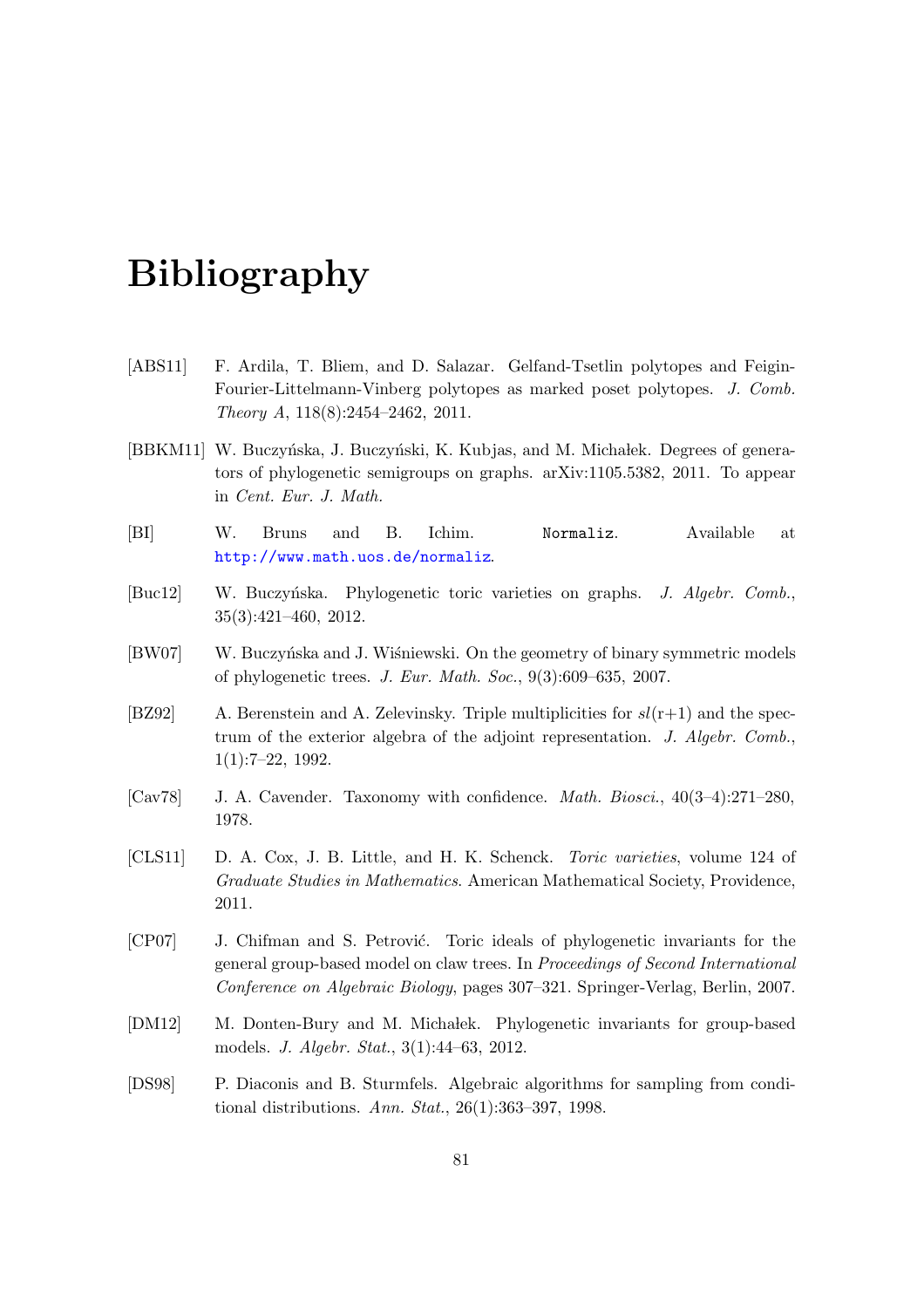- [DS04] A. Dobra and S. Sullivant. A divide-and-conquer algorithm for generating markov bases of multi-way tables. Computation. Stat., 19(3):347–366, 2004.
- [DSS09] M. Drton, B. Sturmfels, and S. Sullivant. Lectures on algebraic statistics, volume 39 of *Oberwolfach Seminars*. Birkhäuser Verlag, Basel, 2009.
- [EKS11] A. Engström, T. Kahle, and S. Sullivant. Multigraded commutative algebra of graph decompositions. arXiv:1102.2601, 2011.
- [ERSS05] N. Eriksson, K. Ranestad, B. Sturmfels, and S. Sullivant. Phylogenetic algebraic geometry. In Projective varieties with unexpected properties, pages 237–255. Walter de Gruyter GmbH & Co. KG, Berlin, 2005.
- [ES93] S. N. Evans and T. P. Speed. Invariants of some probability models used in phylogenetic inference. Ann. Stat., 21(1):355–377, 1993.
- [Far73] J. S. Farris. A probability model for inferring evolutionary trees. Syst. Zool., 22(3):250–256, 1973.
- [Fel04] J. Felsenstein. Inferring Phylogenies. Sinauer Associates, Sunderland, 2004.
- [FH91] W. Fulton and J. Harris. Representation theory, volume 129 of Graduate Texts in Mathematics. Springer-Verlag, New York, 1991. A first course, Readings in Mathematics.
- [Ful93] W. Fulton. Introduction to toric varieties, volume 131 of Annals of Mathematics Studies. Princeton University Press, Princeton, 1993.
- [Gre93] P. Greenberg. Piecewise SL2Z geometry. Trans. Amer. Math. Soc., 335(2):705– 720, 1993.
- [Grü03] B. Grünbaum. Convex polytopes, volume 221 of Graduate Texts in Mathematics. Springer-Verlag, New York, second edition, 2003.
- [Har77] R. Hartshorne. Algebraic geometry, volume 52 of Graduate Texts in Mathematics. Springer-Verlag, New York, 1977.
- [HM08] C. Haase and T. B. McAllister. Quasi-period collapse and  $GL_n(\mathbb{Z})$ -scissors congruence in rational polytopes. In Integer points in polyhedra—geometry, number theory, representation theory, algebra, optimization, statistics, pages 115–122. Amer. Math. Soc., Providence, 2008.
- [HS02] S. Hosten and S. Sullivant. Gröbner bases and polyhedral geometry of reducible and cyclic models. J. Comb. Theory A, 100(2):277–301, 2002.
- [Ilt10] N. Ilten. Deformations of Rational Varieties with Codimension-One Torus Action. PhD thesis, 2010.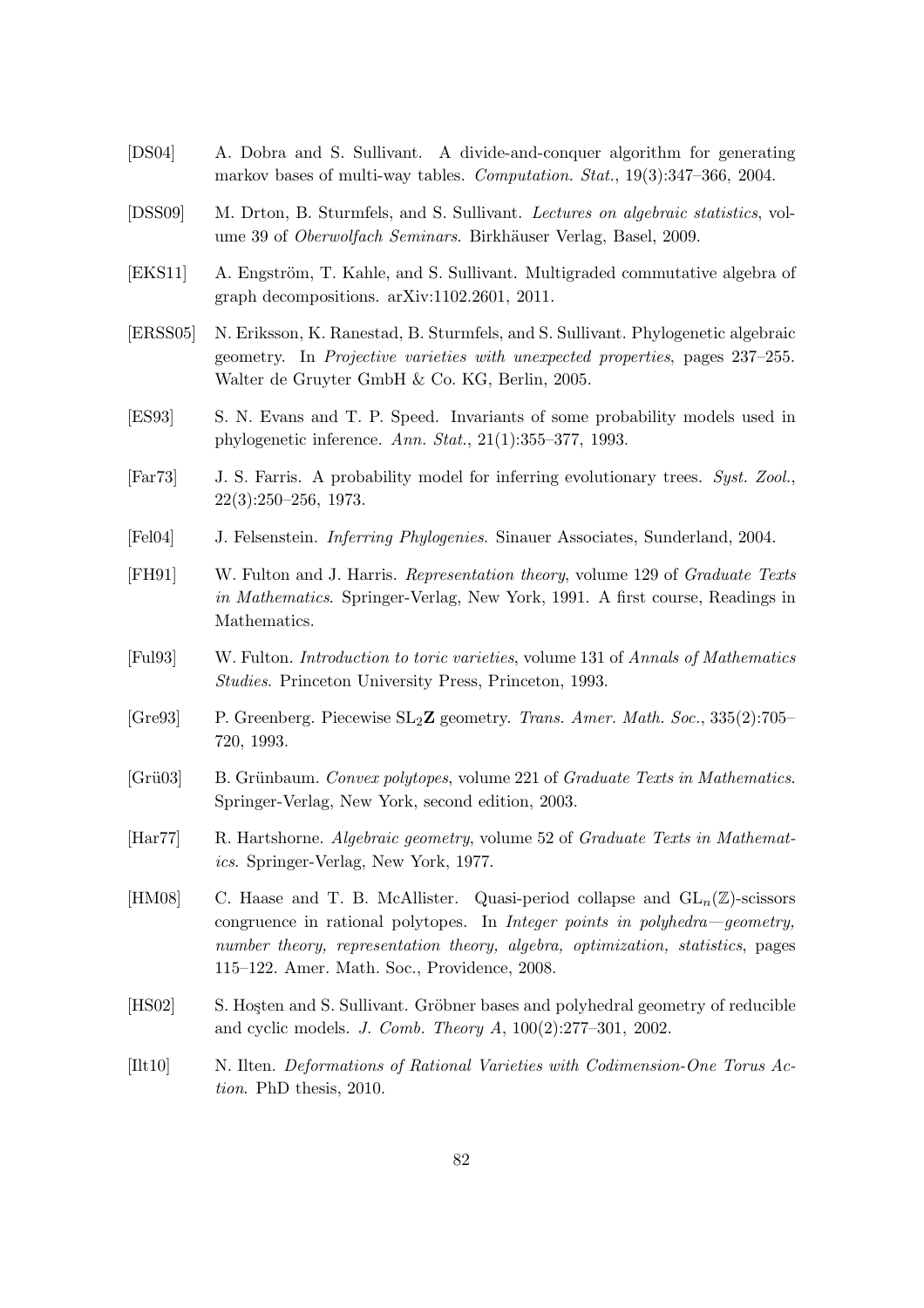- [JC69] T. H. Jukes and C. R. Cantor. Evolution of protein molecules. In Mammalian protein metabolism, volume 3, pages 21–132. Academic Press, New York, 1969.
- [JG] M. Joswig and E. Gawrilow. polymake. Available at <http://www.polymake.de>.
- [JMP09] M. Joswig, B. Müller, and A. Paffenholz. polymake and lattice polytopes. In Proceedings of 21st International Conference on Formal Power Series and Algebraic Combinatorics, pages 491–502. Discrete Mathematics and Theoretical Computer Science, Nancy, 2009.
- [JW92] L. C. Jeffrey and J. Weitsman. Bohr-Sommerfeld orbits in the moduli space of flat connections and the Verlinde dimension formula. Comm. Math. Phys., 150(3):593–630, 1992.
- [Kan98] J.-M. Kantor. Triangulations of integral polytopes and Ehrhart polynomials. Beiträge Algebra Geom., 39(1):205–218, 1998.
- [Kim81] M. Kimura. Estimation of evolutionary distances between homologous nucleotide sequences. Proc. Natl. Acad. Sci. USA, 78(1):454–458, 1981.
- [KT99] A. Knutson and T. Tao. The honeycomb model of  $GL_n(\mathbf{C})$  tensor products. I. Proof of the saturation conjecture. J. Amer. Math. Soc., 12(4):1055–1090, 1999.
- <span id="page-90-1"></span>[Kub12] K. Kubjas. Hilbert polynomial of the Kimura 3-parameter model. J. Algebr. *Stat.*,  $3(1):64-69$ ,  $2012$ .
- <span id="page-90-2"></span>[Man09] C. Manon. The algebra of conformal blocks. arXiv:0910.0577, 2009.
- <span id="page-90-3"></span>[Man12a] C. Manon. The algebra of  $SL_3(\mathbb{C})$  conformal blocks. arXiv:1206.2535, 2012.
- [Man12b] C. Manon. Bounds on generators and relations for the algebra of  $SL_2(\mathbb{C})$  conformal blocks. arXiv:1211.1580, 2012.
- [Mic11] M. Michałek. Algebraic varieties representing group-based markov processes on trees. J. Algebra, 339(1):339–356, 2011.
- [Mic12] M. Michałek. Toric Varieties: phylogenetics and derived categories. PhD thesis, 2012.
- [MS05] E. Miller and B. Sturmfels. Combinatorial commutative algebra, volume 227 of Graduate Texts in Mathematics. Springer-Verlag, New York, 2005.
- <span id="page-90-0"></span>[MZ12] C. Manon and Z. Zhou. Semigroups of  $SL_3(\mathbb{C})$  tensor product invariants. arXiv:1206.2529, 2012.
- [Ney71] J. Neyman. Molecular studies of evolution: a source of novel statistical problems. In Statistical decision theory and related topics, pages 1–27. Academic Press, New York, 1971.